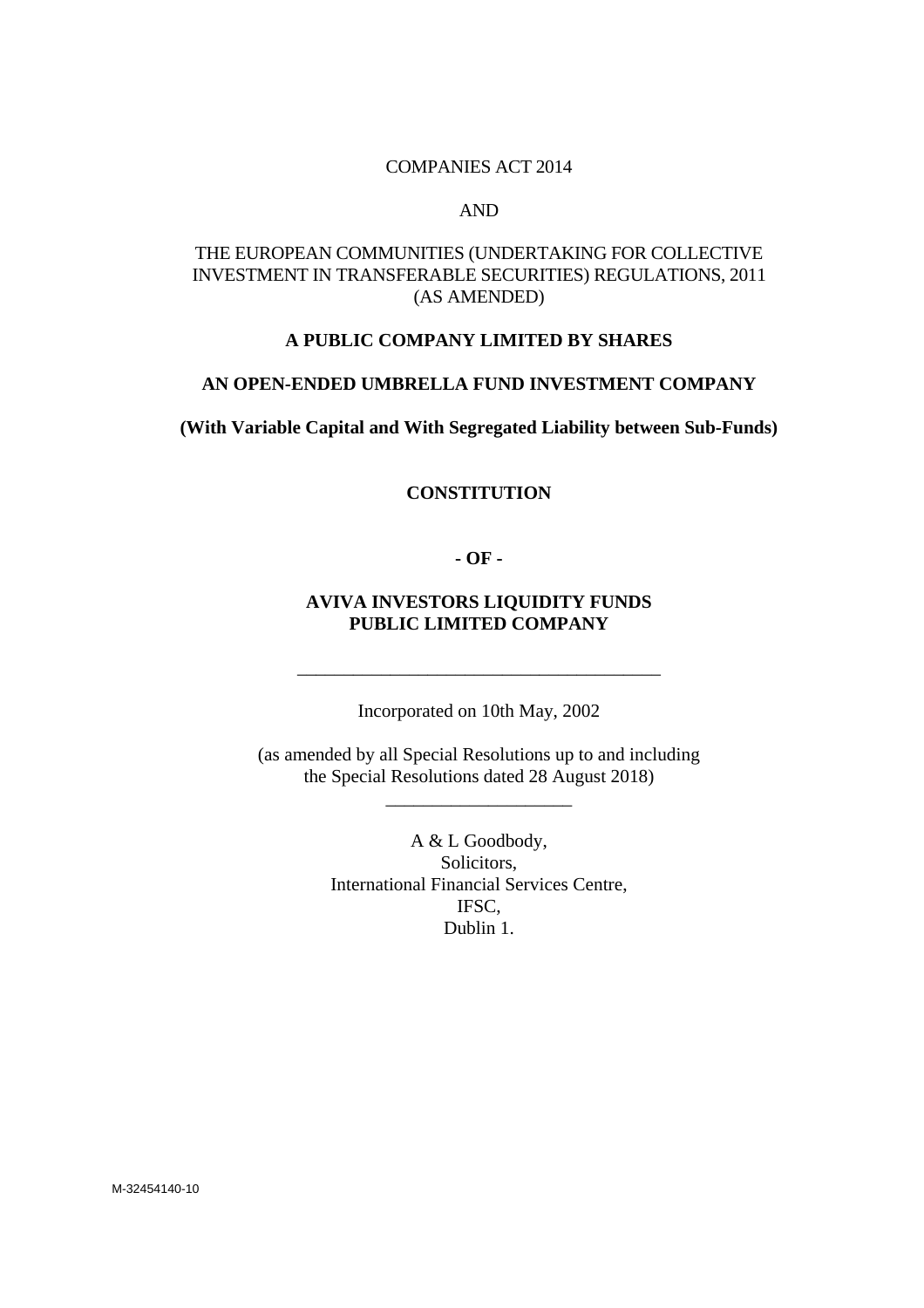# **COMPANIES ACT 2014**

#### **A PUBLIC COMPANY LIMITED BY SHARES**

### **AN OPEN-ENDED UMBRELLA FUND INVESTMENT COMPANY**

#### **(With Variable Capital and With Segregated Liability between Sub-Funds)**

#### **MEMORANDUM OF ASSOCIATION**

#### **- OF -**

# **AVIVA INVESTORS LIQUIDITY FUNDS PUBLIC LIMITED COMPANY**

- 1. The name of the Company is "Aviva Investors Liquidity Funds Public Limited Company".
- 2. The Company is a public limited company being an investment company with variable capital and having as its sole object the collective investment in transferable securities and/or other liquid financial assets of capital raised from the public operating on the principle of risk-spreading in accordance with the European Communities (Undertakings for Collective Investment in Transferable Securities) Regulations, 2011 as amended.
- 3. The powers of the Company to attain the said object are:
	- (a) To carry on business as an investment company and to acquire, dispose of, invest in and hold by way of investment, shares, stocks, securities, bonds, obligations, certificates of deposit, treasury bills, trade bills, bank acceptances, bills of exchange, fixed rate securities, variable or floating rate securities, securities in respect of which the return and/or redemption amount is calculated by reference to any index, price or rate, monetary and financial instruments of all kinds, futures contracts, swaps, options contracts, contracts for differences, commodities, forward rate agreements, debentures, debenture stock, warrants, commercial paper, promissory notes, mortgage backed securities, asset backed securities and securities of all kinds created, issued or guaranteed by any government, sovereign, ruler, commissioners, body or authority, supreme, state, municipal, local, supranational or otherwise, in any part of the world, or by any company, bank, association or partnership, whether with limited or unlimited liability constituted or carrying on business or activities in any part of the world, units of or participation in any unit trust scheme, mutual fund or collective investment scheme in any part of the world, policies of insurance and assurance, domestic and foreign currency and any present or future rights and interests to or in any of the foregoing, to subscribe for the same either conditionally or otherwise, to enter into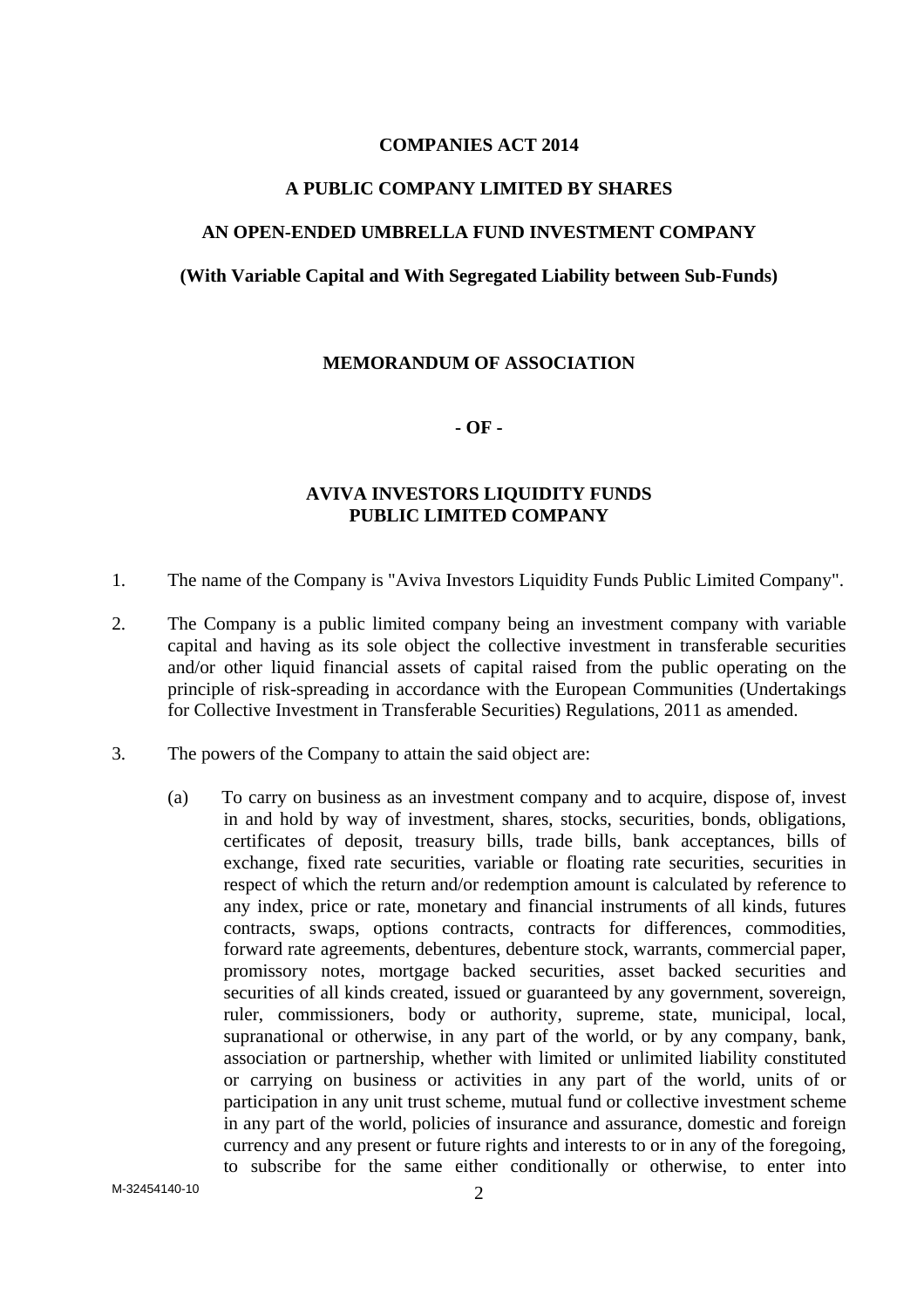underwriting, stocklending and repurchase and similar contracts with respect thereto, to exercise and enforce all rights and powers conferred by or incidental to the ownership thereof and from time to time to sell, exchange, lend, vary or dispose of and grant and dispose of options over any of the foregoing and to deposit money (or place money on current account) with such persons in such currencies and otherwise on such terms as may seem expedient.

- (b) To deposit money, securities and/or property to or with such persons, and on such terms as may seem expedient and to discount, buy and sell bills, notes, warrants, coupons and other negotiable or transferable instruments, securities or documents of whatsoever nature.
- (c) Where required for the direct pursuit of the business of the Company, to acquire by purchase, lease, exchange, hire or otherwise lands and real or personal property wheresoever situate of any kind or of any tenure or any interest in the same; to erect and construct houses, buildings or works of every description on any land of the Company, or upon any other lands or property, and to pull down, rebuild, enlarge, alter or improve existing houses, buildings or works thereon and generally to manage deal with and improve the property of the Company; and to sell, lease, let, mortgage or otherwise dispose of the lands, houses, buildings, and other property of the Company.
- (d) To carry on business as capitalists and financiers, and to undertake and carry on all kinds of financial, trust, agency, broking, and other operations including underwriting, issuing on commission or otherwise of stocks and securities of all kinds.
- (e) To receive monies on loan and to borrow or raise money in any currency and secure or discharge any debt or obligation of or binding on the Company in any manner and in particular by the issue of debentures and to secure the repayment of any money borrowed, raised or owing by mortgage, charge or lien against the whole or any part of the Company's property or assets (whether present or future) including uncalled capital and also by a similar mortgage charge or lien to secure or guarantee the performance of any obligation or liability undertaken by the Company.
- (f) To guarantee the payment of money by or the performance of any contracts, liabilities, obligations, or engagements of any company, firm or person and to grant guarantees and indemnities of every description, and to undertake obligations of every description.
- (g) To enter into any arrangements with any government, or authority, supreme, municipal, local or otherwise, and to obtain from any such government or authority any rights, concessions and privileges that may seem conducive to the objects of the Company or any of them.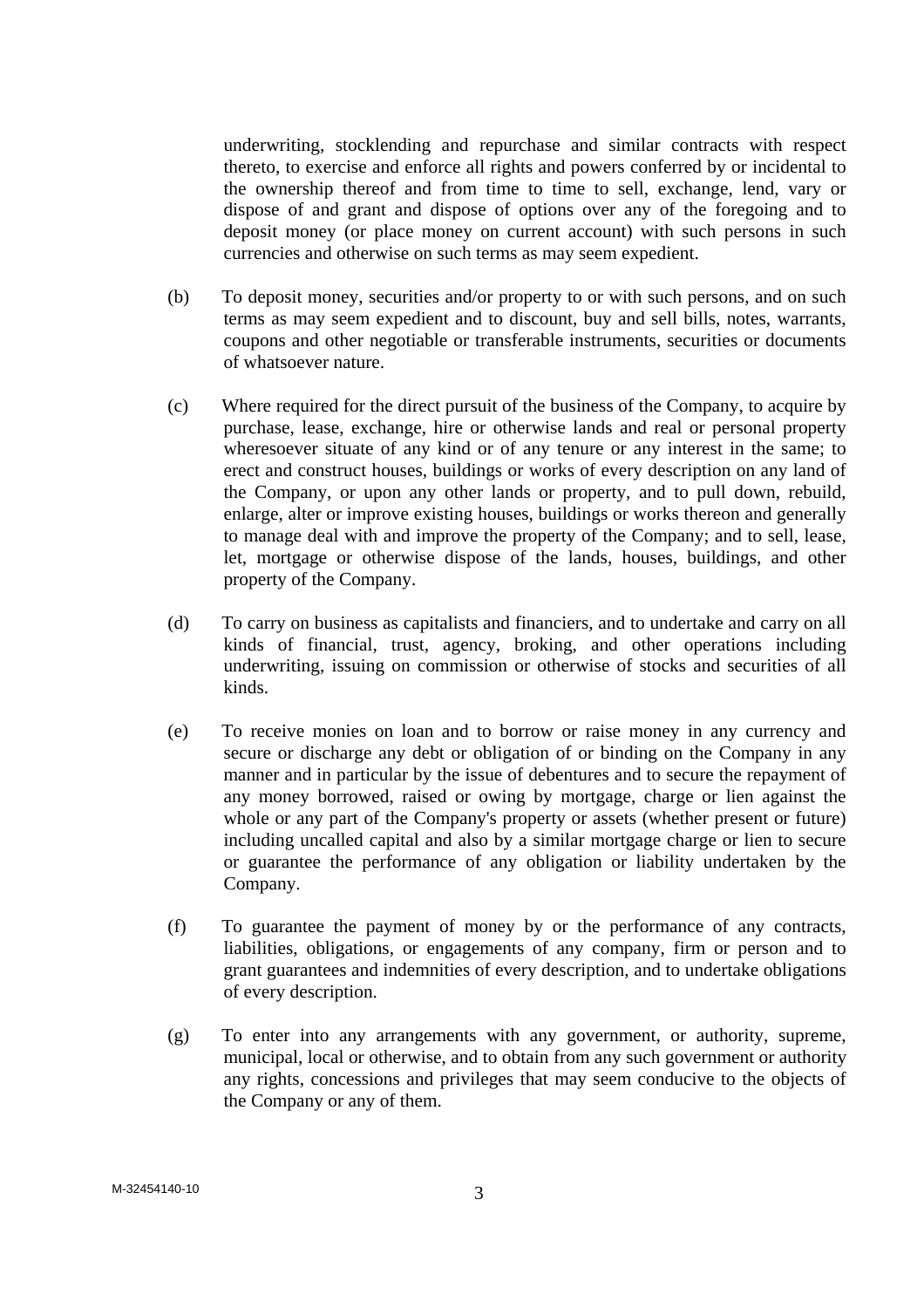- (h) To employ any person, firm, company or other body to investigate and examine the conditions, prospects, values, character and circumstances of any business concern or undertaking and generally of any assets, concessions, properties or rights.
- (i) To take out, acquire, surrender and assign policies of assurance with any insurance company or companies it may think fit payable at fixed or uncertain dates or upon the happening of any contingency whatsoever and to pay the premiums thereon.
- (j) To promote and aid in promoting, constitute, form or organise companies, syndicates or partnerships of all kinds for the purpose of acquiring and undertaking any property and liabilities of the Company, or of advancing directly or indirectly the objects thereof, or for any purpose which the Company may think expedient.
- (k) To promote and aid in promoting, constitute, form or organise any company or companies, syndicates or partnerships of all kinds in any part of the world and to subscribe for shares therein or other securities thereof for the purpose of carrying on any business which the Company is authorised to carry on or of advancing directly or indirectly the objects thereof, or for any other purpose which may seem directly or indirectly calculated to benefit the Company.
- (l) To amalgamate or enter into partnership or into any arrangement for sharing profits, union of interest, joint venture, reciprocal concessions or co-operation with any person or company carrying on, engaged in, or about to carry on or engage in any business or transaction which the company is authorised to carry on or engage in, or any business or transaction capable of being conducted so as directly or indirectly to benefit the Company, and to take or otherwise acquire and hold, sell, re-issue, or otherwise deal with shares or stock in or securities or obligations of, and to subsidise or otherwise assist any such securities or obligations or any dividends upon any such shares or stock.
- (m) To apply for, purchase or otherwise acquire any patents, trademarks, copyrights, designs, licences, and like rights, conferring an exclusive or limited right to use, or any secret or other information as to any invention which may seem capable of being used for any of the purposes of the Company or the acquisition of which may seem calculated directly or indirectly to benefit the Company and to use, exercise, develop, sell, mortgage, grant licences in respect of, or otherwise turn to account the rights and information so acquired.
- (n) To establish and/or carry on any other business or businesses which may seem to the Company capable of being conveniently carried on in connection with any business which the Company is authorised to carry on, or may seem to the Company calculated directly or indirectly to benefit the Company or to enhance the value of or render profitable any of the Company's properties or rights.
- (o) To acquire and carry on all or any part of the business, goodwill or property, and to undertake any liabilities of any person, firm, association or company possessed of property suitable for any of the purposes of the Company, or carrying on or proposing to carry on any business which the Company is authorised to carry on,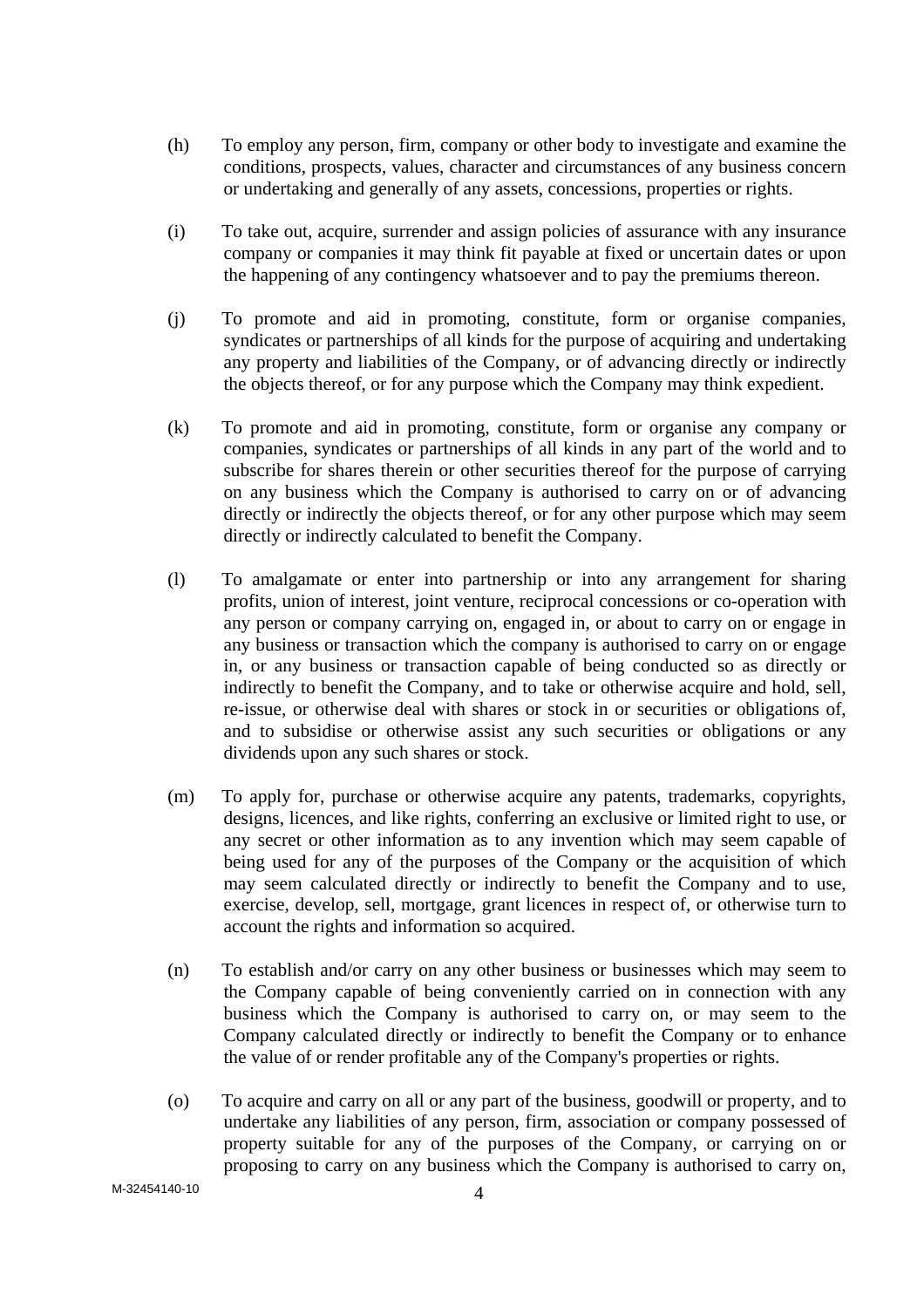and as the consideration for the same to pay cash or to issue any shares, debentures, or obligations of the Company or undertake all or any of the liabilities of such person, firm association or company.

- (p) To create, issue, make, draw, accept and negotiate redeemable debentures or bonds or other obligations, bills of exchange, promissory notes or other negotiable instruments.
- (q) To distribute among the members of the Company in specie any assets of the Company or any proceeds of sale or disposal of any assets of the Company.
- (r) To sell, let, develop, dispose of or otherwise deal with the undertaking or all or any part of the property real or personal, rights or privileges of the Company upon such terms as the Company may think fit, with power to accept as the consideration, any shares, stocks, debentures, securities or obligations of or interest in any other company.
- (s) To establish and support or aid in the establishment and support of associations, institutions and conveniences calculated to benefit any of the employees or exemployees of the Company or any associated company, or the dependants or connections of such persons, and to grant pensions and allowances and to make payment towards insurance and to subscribe or guarantee money for charitable or benevolent objects or for any exhibition, or for any public general or useful object.
- (t) To remunerate any companies, firm or person for services rendered or to be rendered in placing or assisting to place or guaranteeing the placing of any of the shares in the Company's capital or any debentures or other securities of the Company or in or about the promotion of the Company or the conduct of its business and whether by cash payment or by the allotment to him or them of stocks, shares, debentures, bonds or other securities of the Company, credited as paid up in full in part or otherwise.
- (u) To promote any company or companies for the purpose of its or their acquiring all or any of the property, rights and liabilities of the Company, or for any other purpose which may seem directly or indirectly calculated to benefit the Company and to pay all the expenses of or incidental to such promotion.
- (v) To pay out of the funds of the Company all expenses which the Company may lawfully pay incidental to the formation, registration and advertising of or raising money for the Company and the issue of its capital or any class thereof, including brokerage and commissions for obtaining applications for or taking, placing or procuring the underwriting of shares, stocks, debentures, bonds or other securities of the Company and any other expenses which the Directors shall consider to be in the nature of preliminary expenses and to amortise such expenses over such period or periods as the Directors may determine.
- (w) To pay for any property or rights acquired by the Company either in cash or by the issue of fully paid shares of the Company.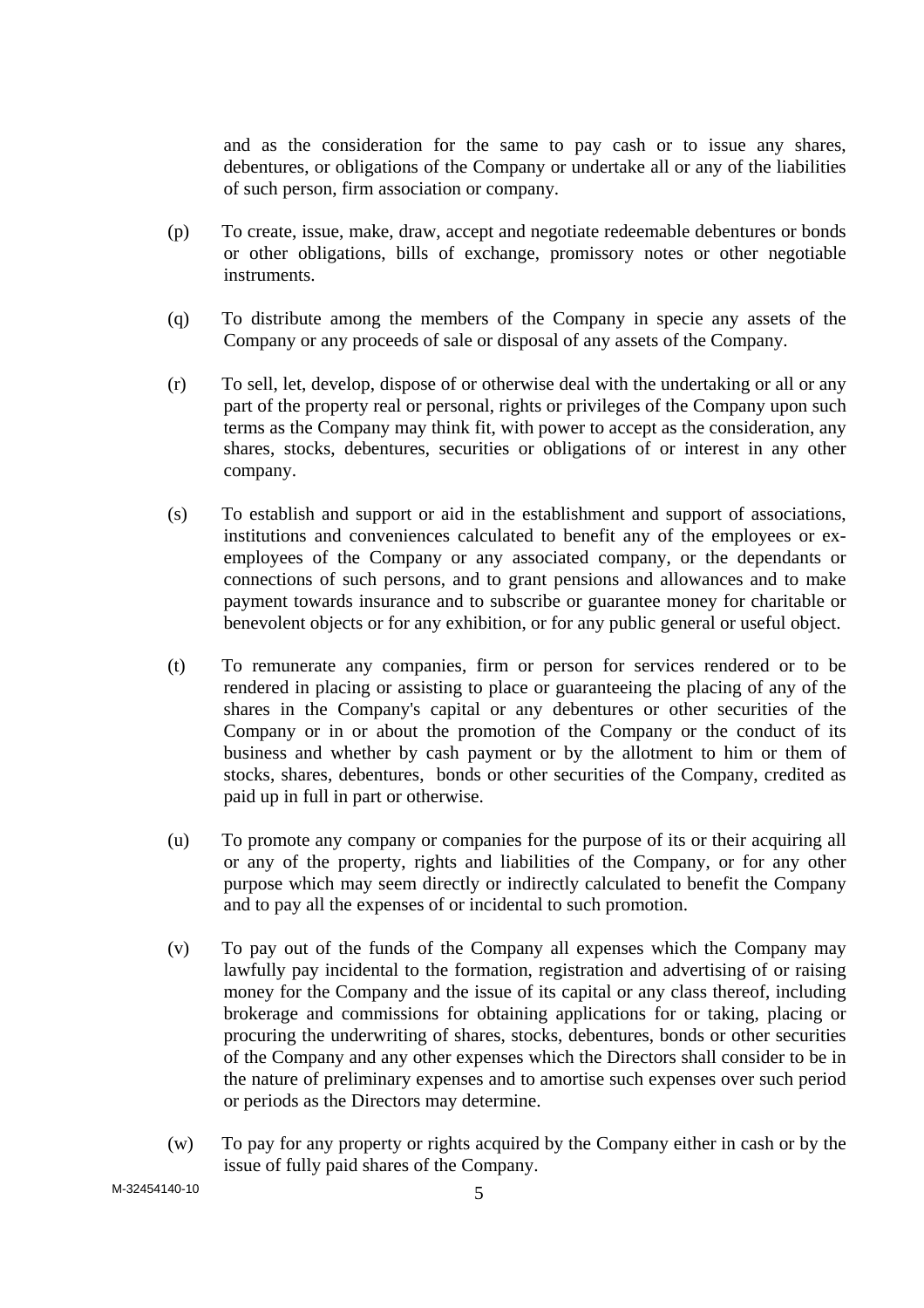- (x) To exercise all or any of the powers aforesaid in any part of the world, and as principals, agents, contractors, trustees or otherwise, and by or through trustees, agents, attorneys or otherwise, and either alone or in conjunction with others.
- (y) To do all such other things as the Company may deem incidental or conducive to the attainment of any of the objects of the Company.
- (z) To procure the Company to be registered or recognised in any part of the world outside Ireland.
- (aa) Each of the ancillary powers of the Company (whether enumerated or not) is to be interpreted and exercised as ancillary to the objects of the Company but separate from and ranking equally to any other ancillary power.

 And it is hereby declared that the word "company" (except where used in reference to this Company) in this clause shall be deemed to include any partnership or other body of persons, whether incorporated or not incorporated.

- 4. The liability of the members is limited.
- 5. The authorised share capital of the Company is 1000,000,000,000 unclassified shares of no par value. The minimum share capital of the Company is 7 shares of par value. The maximum share capital of the Company is  $1,000,000,000,000$ .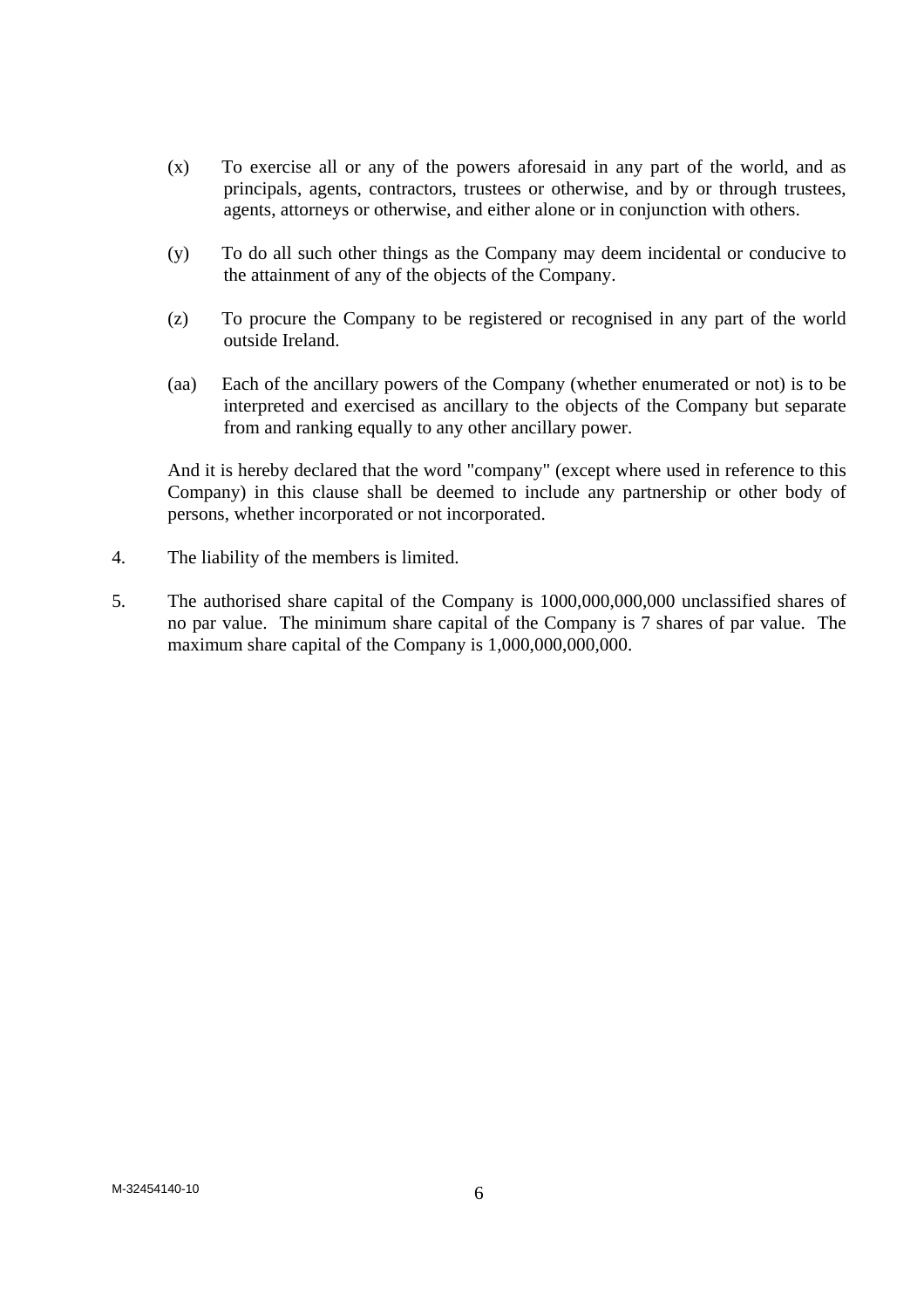WE, the several persons whose names and addresses are subscribed, wish to be formed into a Company, in pursuance of this Memorandum of Association, and we respectively agree to take the number of shares in the capital of the Company set opposite our respective names.

\_\_\_\_\_\_\_\_\_\_\_\_\_\_\_\_\_\_\_\_\_\_\_\_\_\_\_\_\_\_\_\_\_\_\_\_\_\_\_\_\_\_\_\_\_\_\_\_\_\_\_\_\_\_\_\_\_\_\_\_\_\_\_\_\_\_\_\_\_\_\_\_\_\_\_\_\_\_

| Names, Addresses and<br>Descriptions of Subscribers                                                                                                         | Number of shares taken<br>by each Subscriber |  |
|-------------------------------------------------------------------------------------------------------------------------------------------------------------|----------------------------------------------|--|
| Goodbody Subscriber One Limited,<br><b>International Financial</b><br>Services Centre,<br>North Wall Quay,<br>Dublin 1.                                     | One                                          |  |
| <b>Limited Liability Company</b>                                                                                                                            |                                              |  |
| Goodbody Subscriber Two Limited,<br><b>International Financial</b><br>Services Centre,<br>North Wall Quay,<br>Dublin 1.<br><b>Limited Liability Company</b> | One                                          |  |
|                                                                                                                                                             |                                              |  |
| Carol Widger<br><b>International Financial</b><br>Services Centre,<br>North Wall Quay,<br>Dublin 1.                                                         | One                                          |  |
| Solicitor                                                                                                                                                   |                                              |  |
| Niamh Ryan<br><b>International Financial</b><br>Services Centre,<br>North Wall Quay,<br>Dublin 1.                                                           | One                                          |  |
| Solicitor                                                                                                                                                   |                                              |  |
| M-32454140-10                                                                                                                                               | 7                                            |  |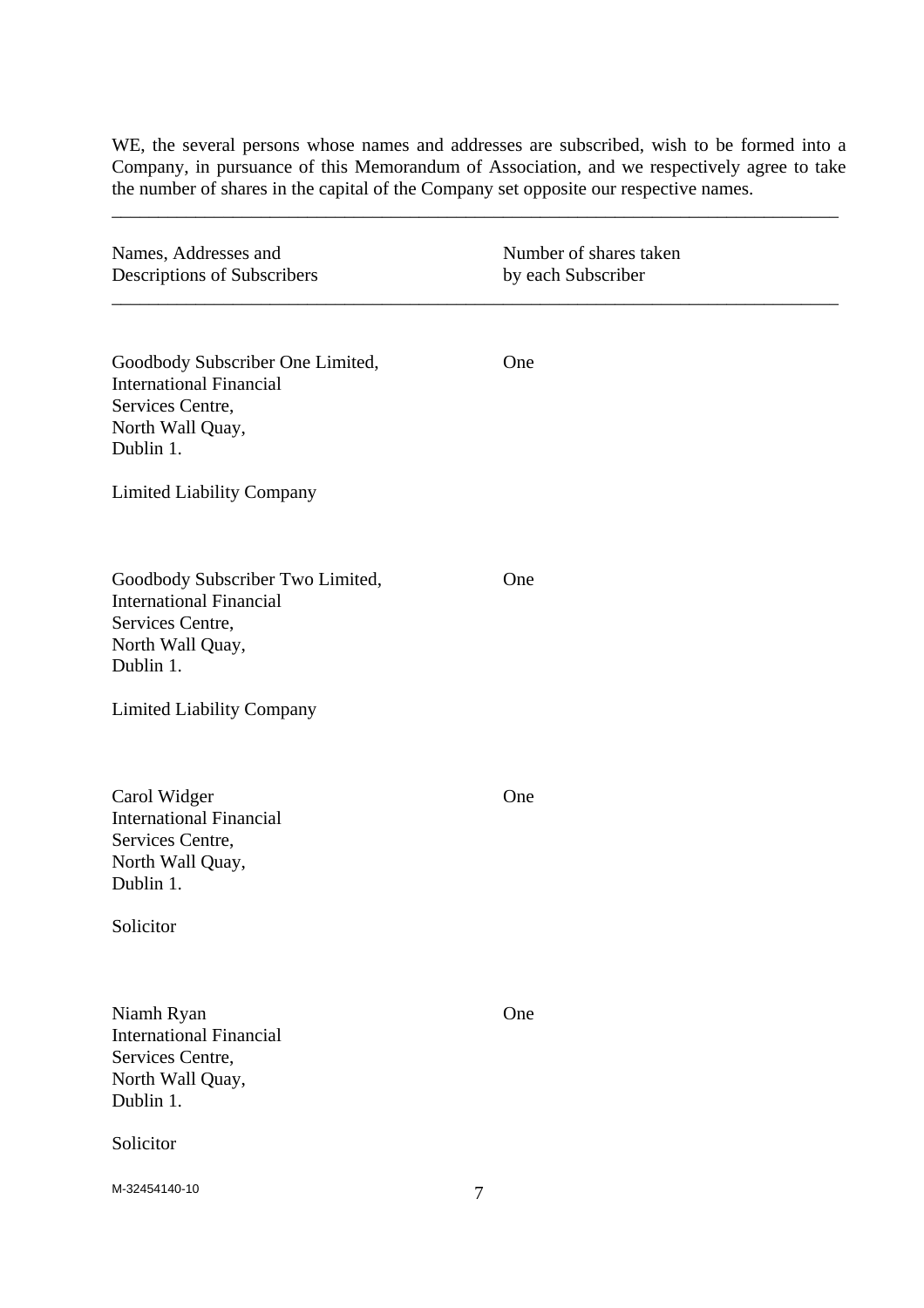Emma Conaty One International Financial Services Centre, North Wall Quay, Dublin 1.

Paralegal

Elizabeth Byrne One International Financial Services Centre, North Wall Quay, Dublin 1.

Paralegal

Michael Murray One International Financial Services Centre, North Wall Quay, Dublin 1.

Paralegal

Dated this 2nd day of May, 2002.

Witness to the above signatures:

 Barry McGrath International Financial Services Centre, North Wall Quay, Dublin 1.

\_\_\_\_\_\_\_\_\_\_\_\_\_\_\_\_\_\_\_\_\_\_\_\_\_\_\_\_\_\_\_\_\_\_\_\_\_\_\_\_\_\_\_\_\_\_\_\_\_\_\_\_\_\_\_\_\_\_\_\_\_\_

Solicitor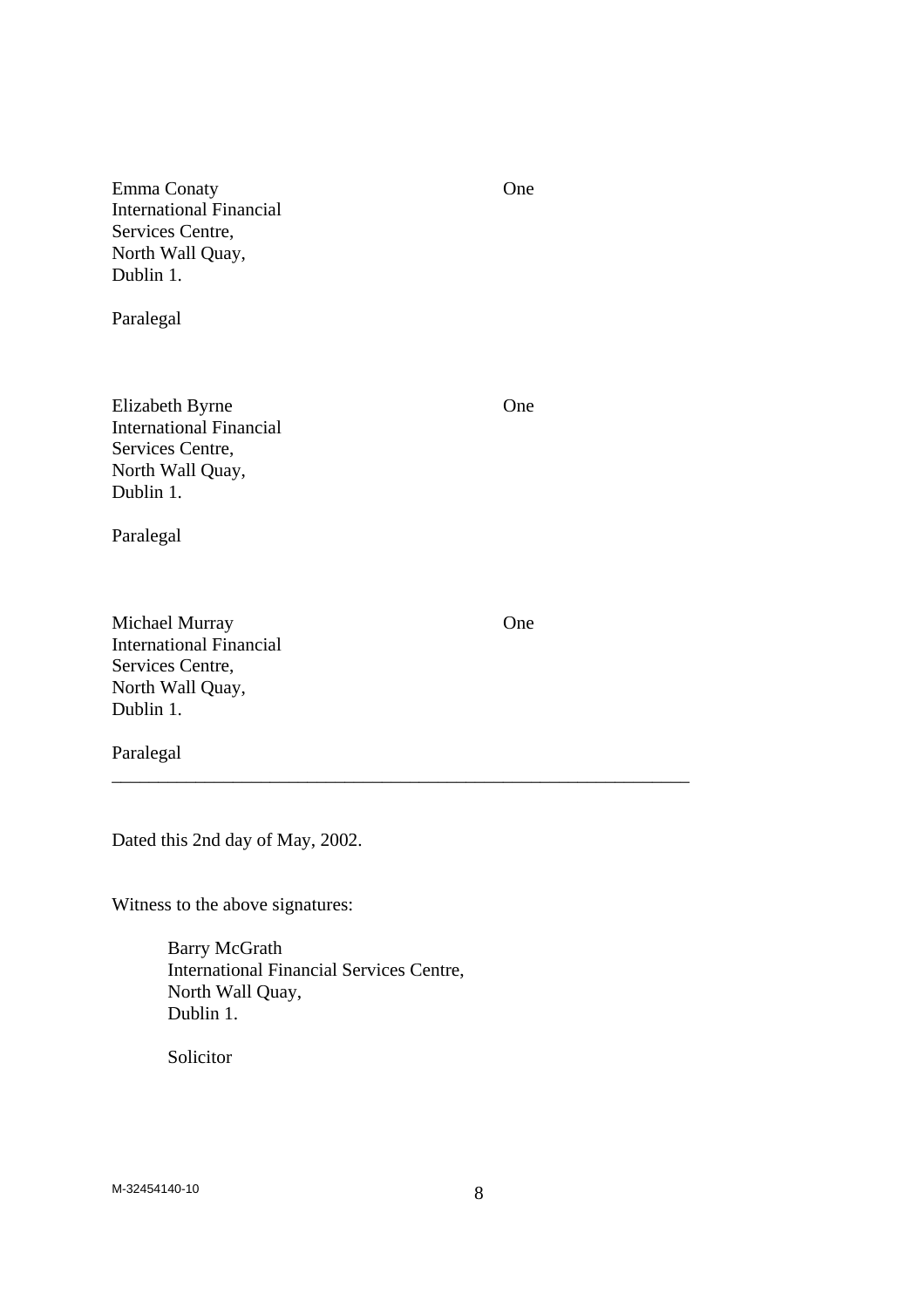# **ARTICLES OF ASSOCIATION**

#### **OF**

# **AVIVA INVESTORS LIQUIDITY FUNDS PUBLIC LIMITED COMPANY**

# **CONTENTS**

#### **PART I - PRELIMINARY**

1. Interpretation

# **PART II - SHARE CAPITAL, UMBRELLA FUND AND RIGHTS**

- 2. Share Capital
- 3. Umbrella Fund
- 4. Issue of shares
- 5. Variation of rights
- 6. Trusts not recognised
- 7. Disclosure of interests
- 8. Payment of commission

# **PART III - REPURCHASE OF SHARES**

- 9. Right of repurchase
- 10. Right of exchange

# **PART IV - SHARE CERTIFICATES/SHARE WARRANTS**

- 11. Confirmation of ownership/share certificates
- M-32454140-10 9 12. Balance and exchange certificates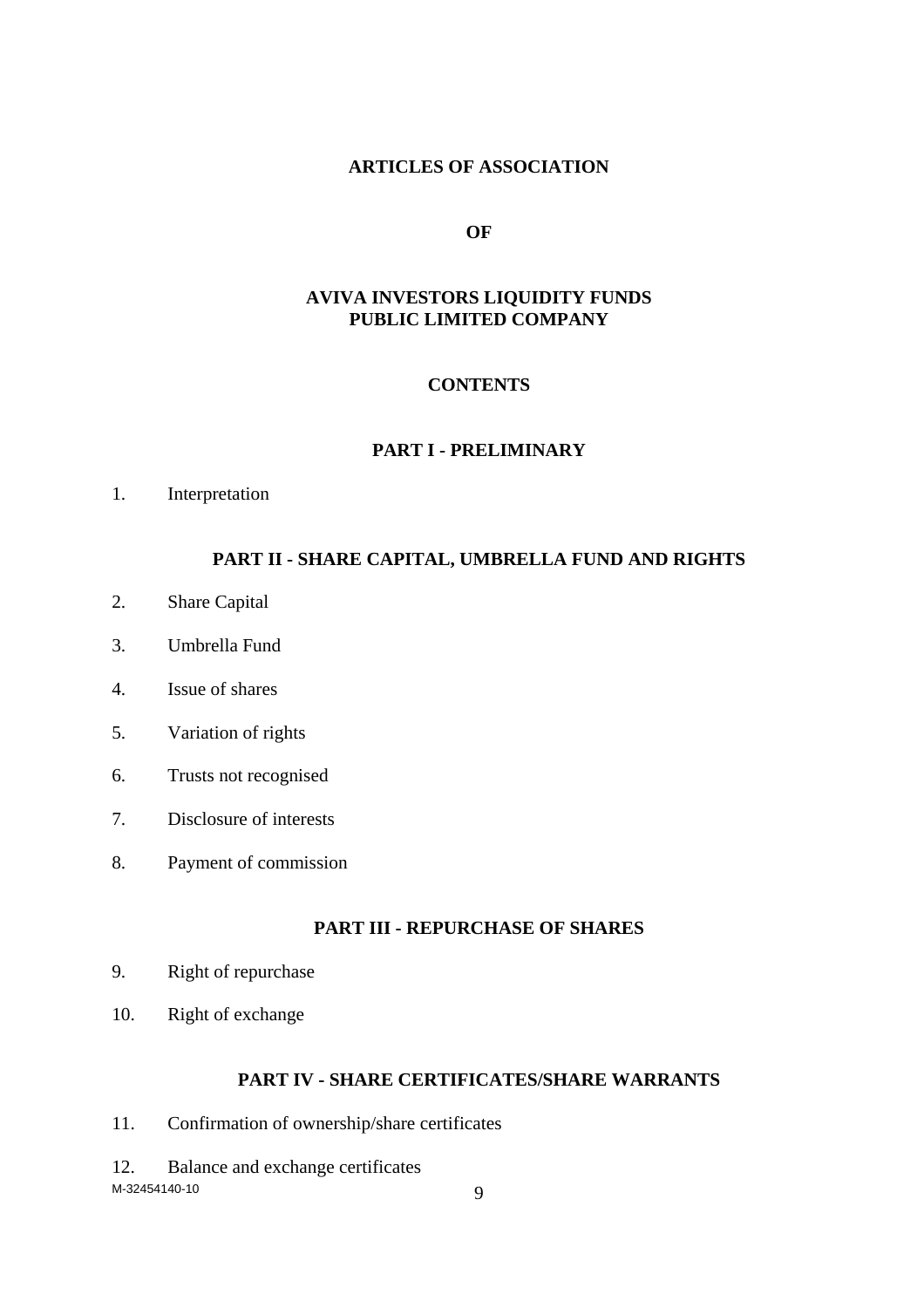- 13. Share warrants
- 14. Replacement of share certificates and share warrants
- 15. Other methods of recording title

### **PART V - TRANSFER OF SHARES**

- 16. Form of instrument of transfer
- 17. Execution of instrument of transfer
- 18. Payment of taxation upon transfer
- 19. Refusal to register transfers
- 20. Procedure on refusal
- 21. Closing of transfer books
- 22. Registration fees
- 23. Retention of transfer instruments
- 24. Renunciation of allotment
- 25. Compulsory transfer of shares

### **PART VI - TRANSMISSION OF SHARES**

- 26. Death of Holder
- 27. Transmission on death or bankruptcy/minors
- 28. Rights before registration

# **PART VII - ALTERATION OF SHARE CAPITAL**

- 29. Increase of capital
- 30. Consolidation, sub-division and cancellation of capital

# **PART VIII - GENERAL MEETINGS**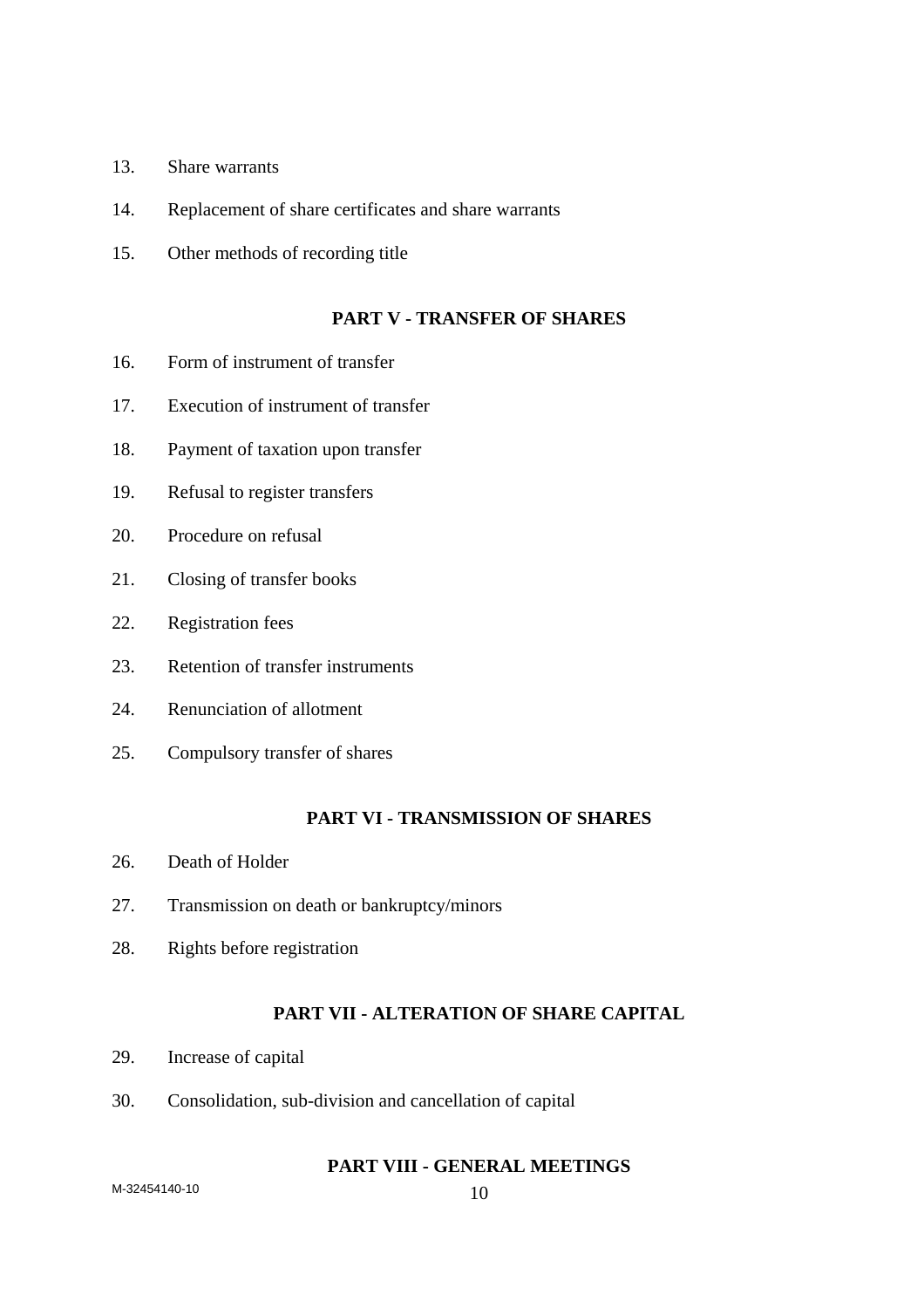- 31. Annual general meetings
- 32. Extraordinary general meetings
- 33. Convening general meetings
- 34. Notice of general meetings

### **PART IX - PROCEEDINGS AT GENERAL MEETINGS**

- 35. Quorum for general meetings
- 36. Special business
- 37. Chairman of general meetings
- 38. Directors' and Auditors' right to attend general meetings
- 39. Adjournment of general meetings
- 40. Determination of resolutions
- 41. Entitlement to demand a poll
- 42. Taking of a poll
- 43. Votes of Holders
- 44. Written resolutions
- 45. Chairman's casting vote
- 46. Voting by joint Holders
- 47. Voting by incapacitated Holders
- 48. Restriction of voting rights
- 49. Time for objection to voting
- 50. Appointment of proxy
- 51. Bodies corporate acting by representatives at meetings
- 52. Deposit of proxy instruments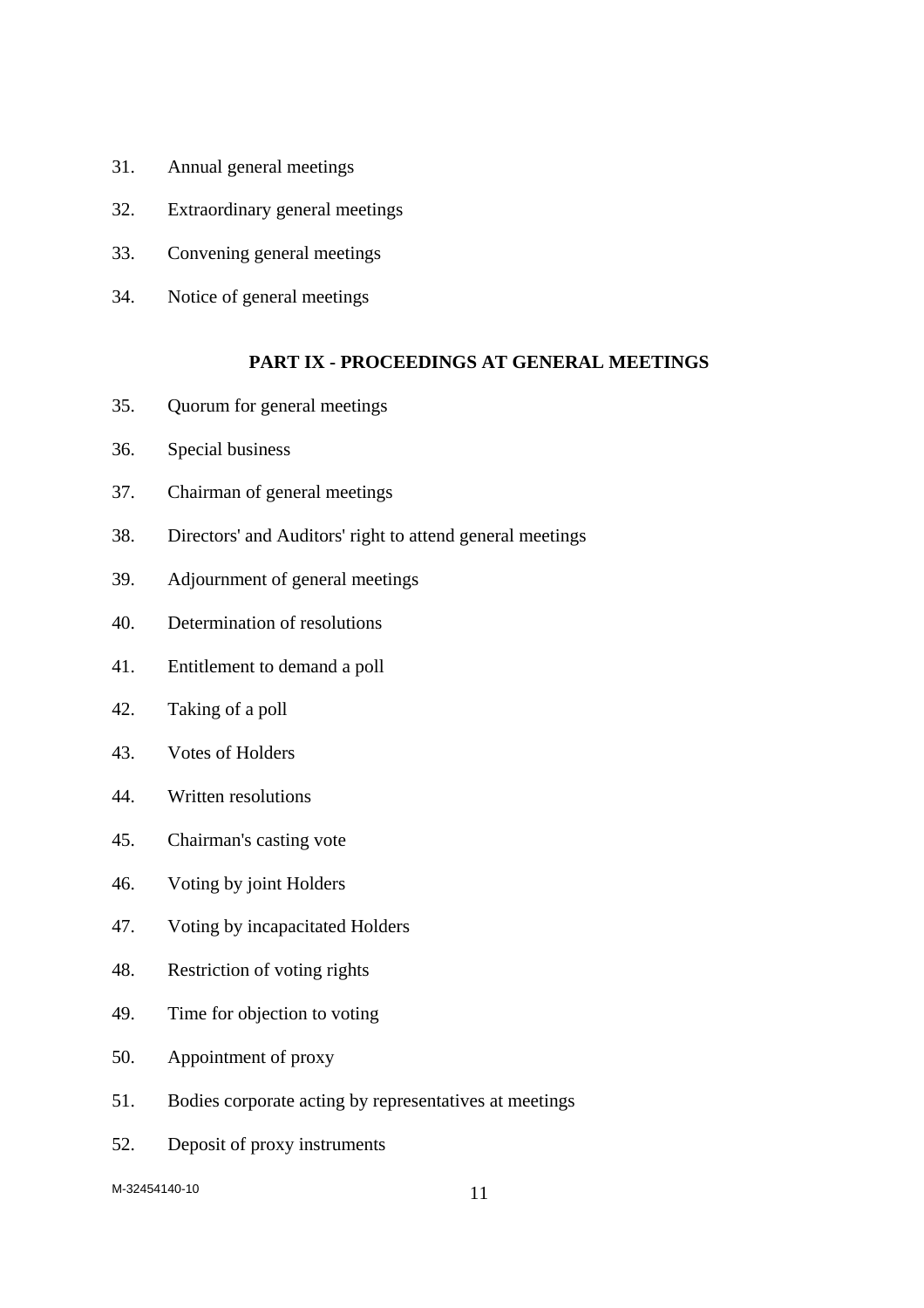- 53. Effect of proxy instruments
- 54. Effect of revocation of proxy or of authorisation
- 55. Class meetings

# **PART X - DIRECTORS**

- 56. Number of Directors
- 57. Share qualification
- 58. Ordinary remuneration of Directors
- 59. Special remuneration of Directors
- 60. Expenses of Directors
- 61. Alternate Directors

# **PART XI - POWERS OF DIRECTORS**

- 62. Directors' powers
- 63. Power to delegate
- 64. Appointment of attorneys/agents/delegates/Depositary
- 65. Borrowing powers
- 66. Execution of negotiable instruments

# **PART XII - APPOINTMENT AND RETIREMENT OF DIRECTORS**

- 67. No retirement by rotation
- 68. Eligibility for appointment
- 69. No retirement on account of age
- 70. Appointment of additional Directors

#### **PART XIII - DISQUALIFICATION AND REMOVAL OF DIRECTORS**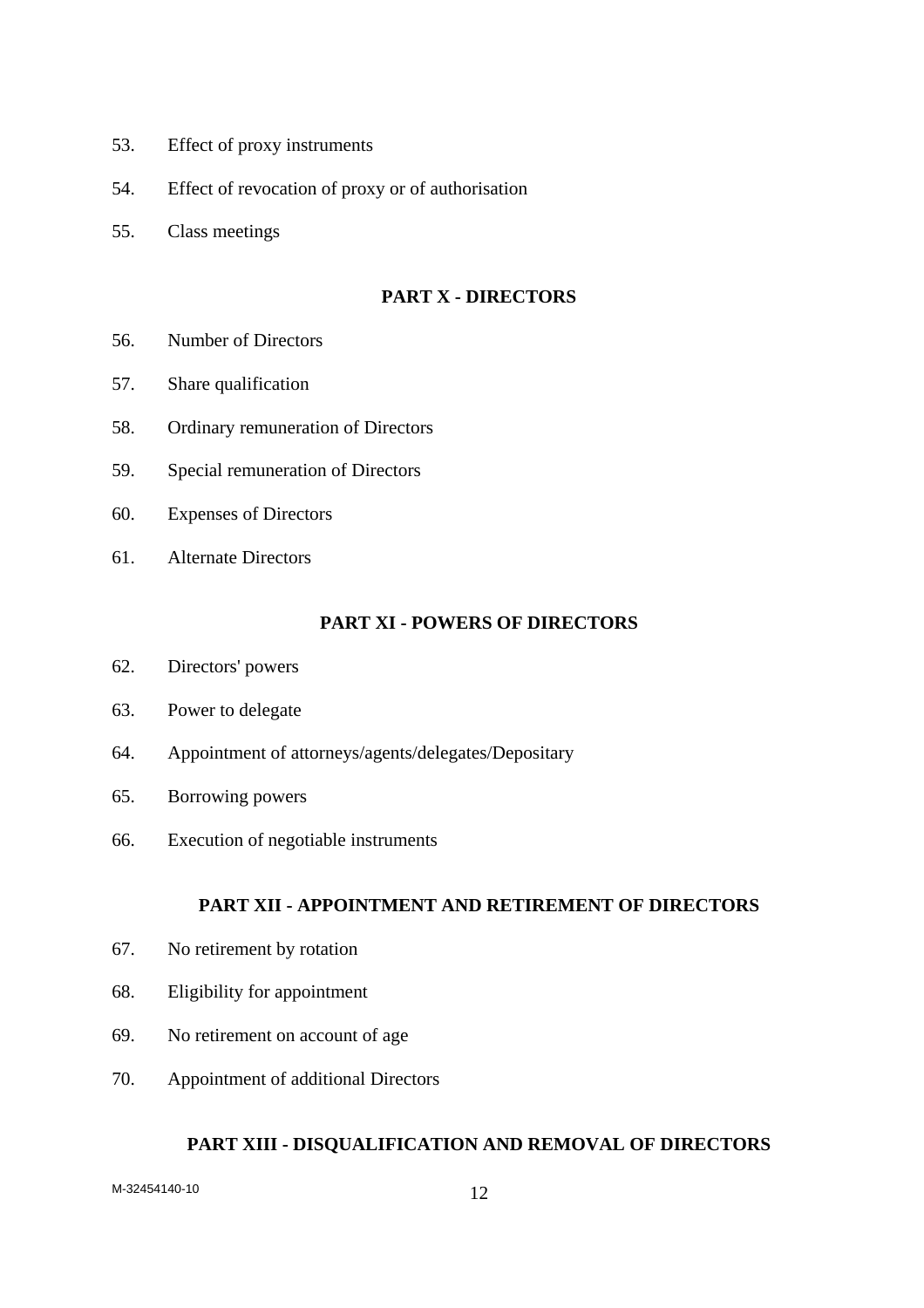- 71. Disqualification of Directors
- 72. Removal of Directors

# **PART XIV - DIRECTORS' INTERESTS**

- 73. Directors' interests
- 74. Restriction on Directors' voting

# **PART XV - PROCEEDINGS OF DIRECTORS**

- 75. Convening and regulation of Directors' meetings
- 76. Quorum for Directors' meetings
- 77. Voting at Directors' meetings
- 78. Telecommunications meetings
- 79. Chairman of board of Directors
- 80. Validity of acts of Directors
- 81. Directors' resolutions in writing

# **PART XVI - THE SECRETARY**

82. Appointment of Secretary

# **PART XVII - THE SEAL**

- 83. Use of Seal
- 84. Seal for use abroad
- 85. Signature of sealed instruments

# **PART XVIII - DIVIDENDS AND RESERVES**

86. Declaration of dividends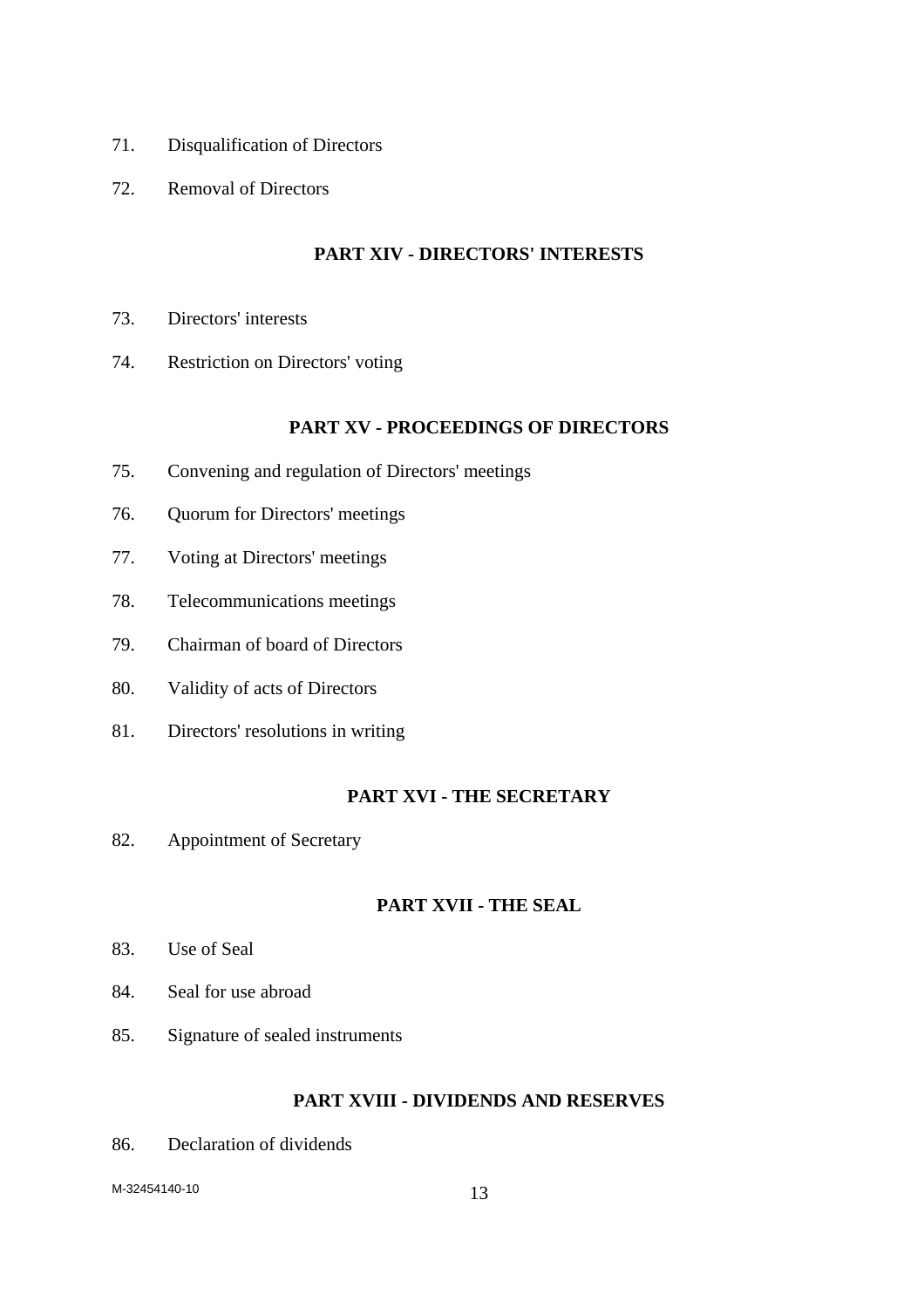- 87. Eligibility for dividends
- 88. Deduction from dividend
- 89. Unclaimed dividends
- 90. Currency of dividend
- 91. Payment of dividend
- 92. Joint Holders

# **PART XIX - ACCOUNTS**

93. Accounts

# **PART XX - NOTICES**

- 94. Notices in writing
- 95. Service of notices
- 96. Service on joint Holders
- 97. Service of notice on transfer or transmission of shares
- 98. Signature to notices
- 99. Deemed receipt of notices

# **PART XXI - WINDING UP**

- 100. Distribution on winding up
- 101. Distribution in specie

# **PART XXII - MISCELLANEOUS**

- 102. Minutes of meetings
- 103. Inspection and secrecy
- 104. Destruction of records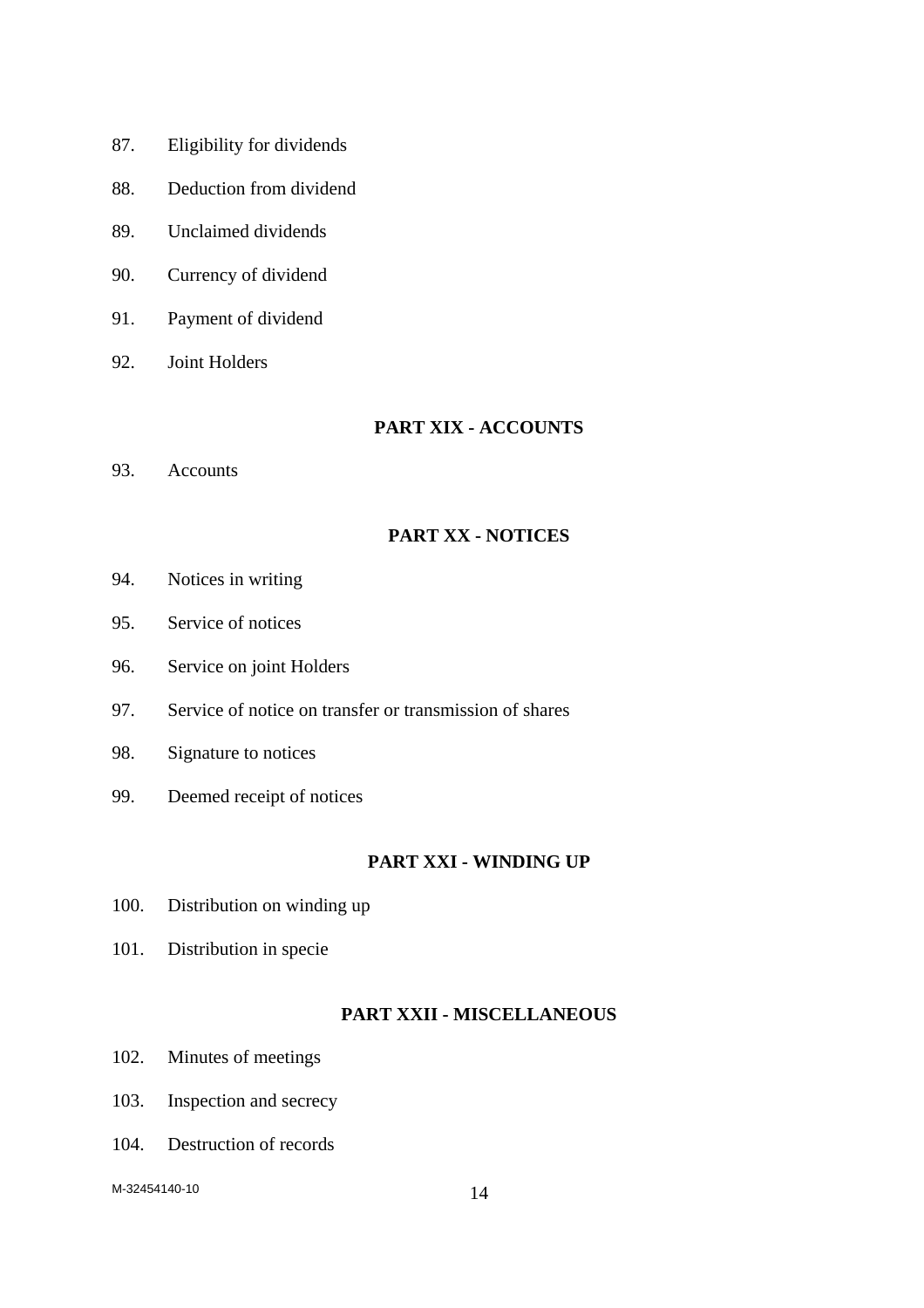- 105. Untraced Holders
- 106. Indemnity
- 107. Overriding provisions
- 108. Restriction on modification to Memorandum and Articles
- 109. Change of name of the Company
- 110. Segregation of Liability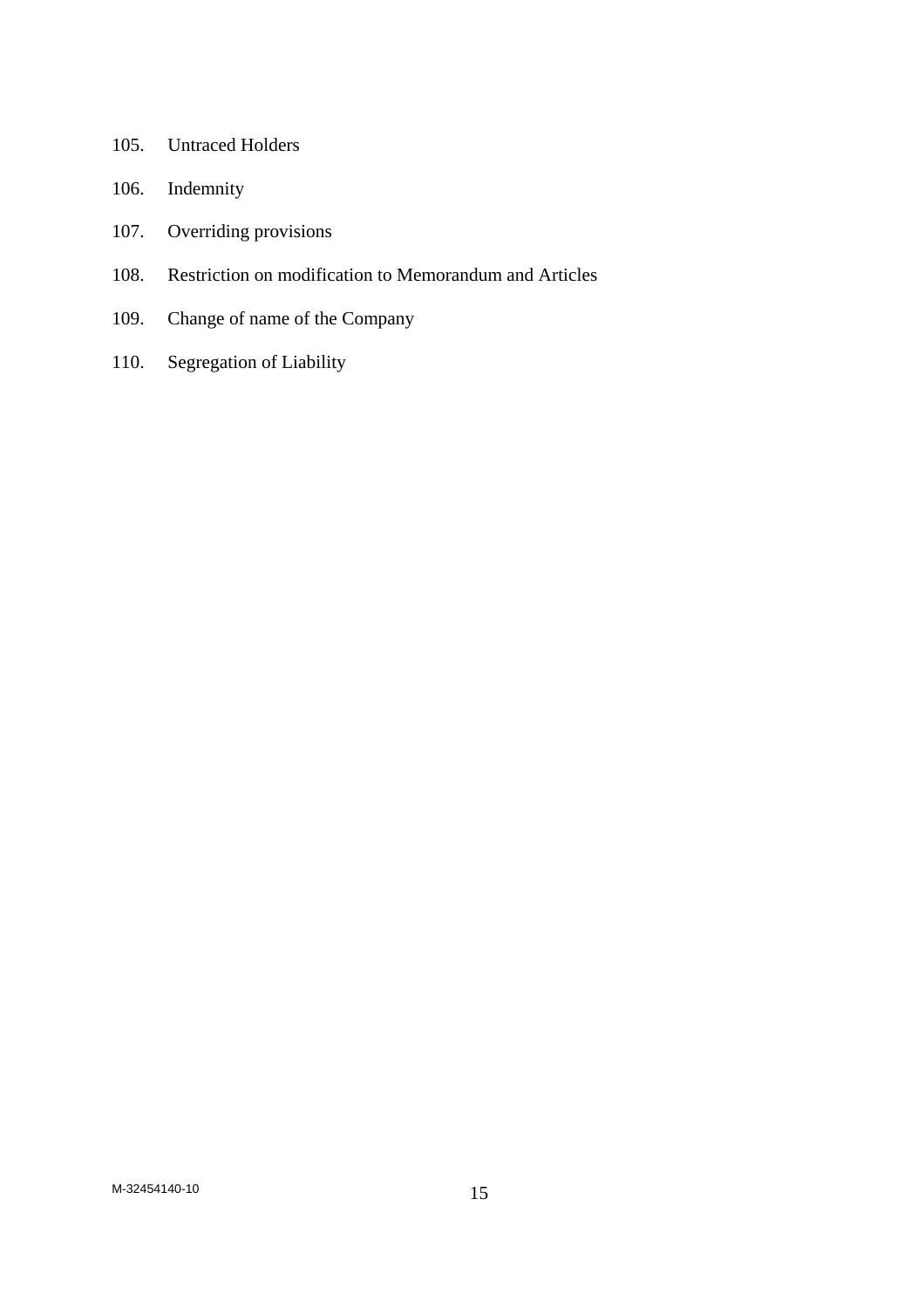# **APPENDIX I**

### **DEFINITIONS**

# 1. Definitions

# **APPENDIX II**

# **ISSUE OF SHARES**

- 2. Terms and conditions of issue of shares
- 3. Subscription price of shares
- 4. Allotment of shares for non cash consideration
- 5. Preliminary charge
- 6. No shares allotted when calculation of Net Asset Value suspended
- 7. Issue of fractions of shares
- 8. Minimum Initial Investment Amount

# **FUNDS**

- 9. Funds
- 10. Fund exchanges
- 11. Termination of Funds

### **RIGHT OF REPURCHASE**

- 12. Holders' right to request a repurchase of shares
- 13. Repurchase mechanism
- 14. Repurchase price of shares
- 15. Limitations on repurchase
- 16. No shares repurchased when calculation of Net Asset Value suspended.

# **DETERMINATION OF NET ASSET VALUE**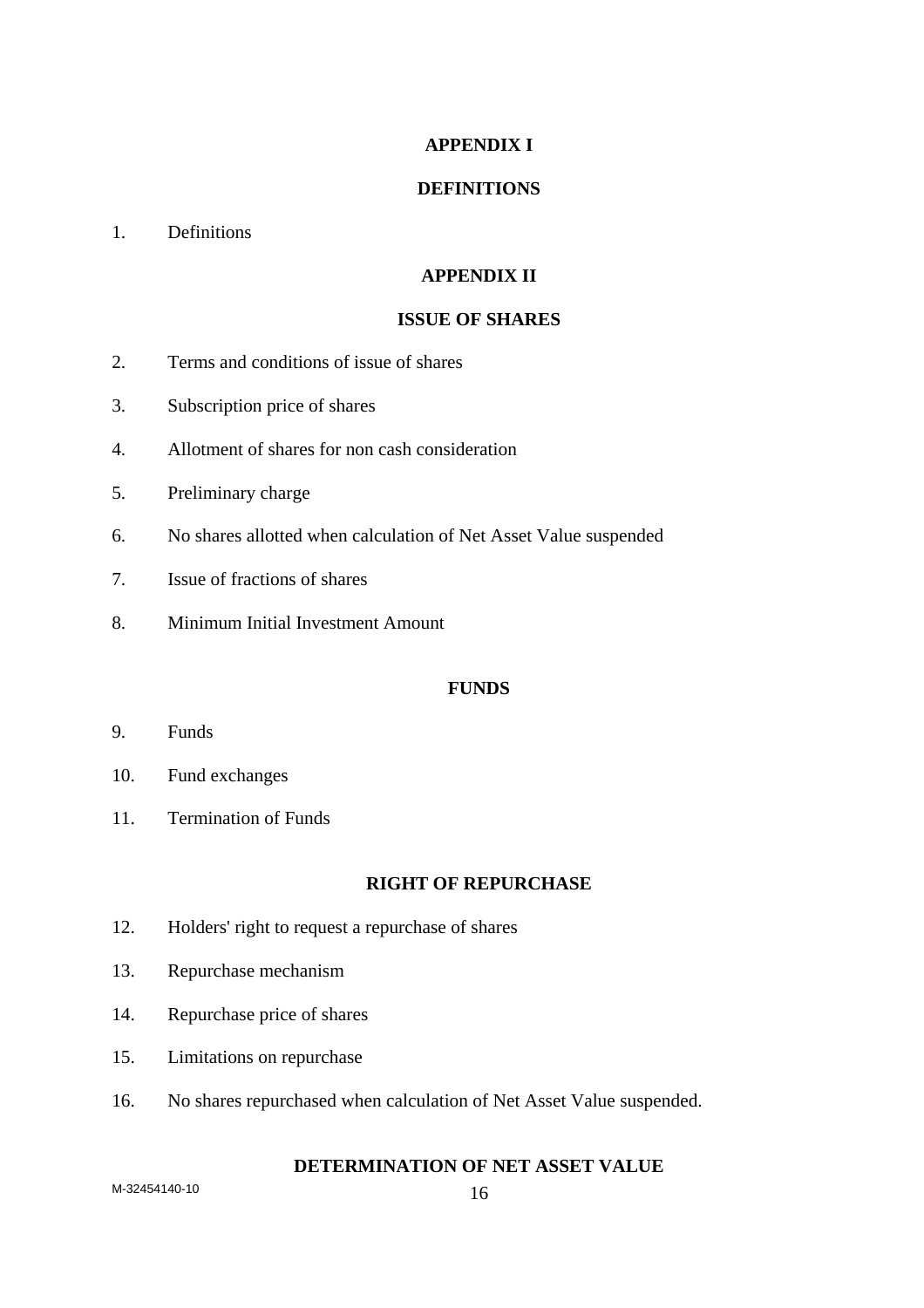- 17. Determination of Net Asset Value
- 18. Suspension of determination of Net Asset Value/postponement of a Dealing Day
- 19. Notification of suspension to Competent Authority, Stock Exchanges and Holders

# **COMPULSORY REPURCHASE OR TRANSFER OF SHARES**

20. Compulsory repurchase or transfer of shares

### **INVESTMENT OF ASSETS**

21. Investments of Assets of the Company

# **DEPOSITARY**

- 22. Appointment of Depositary
- 23. Appointment of sub-custodians
- 24. Remuneration of Depositary
- 25. Retirement or replacement of Depositary

# **EQUALISATION PAYMENTS**

26. Equalisation Payments

# **DEALINGS IN SHARES**

27. Dealings in shares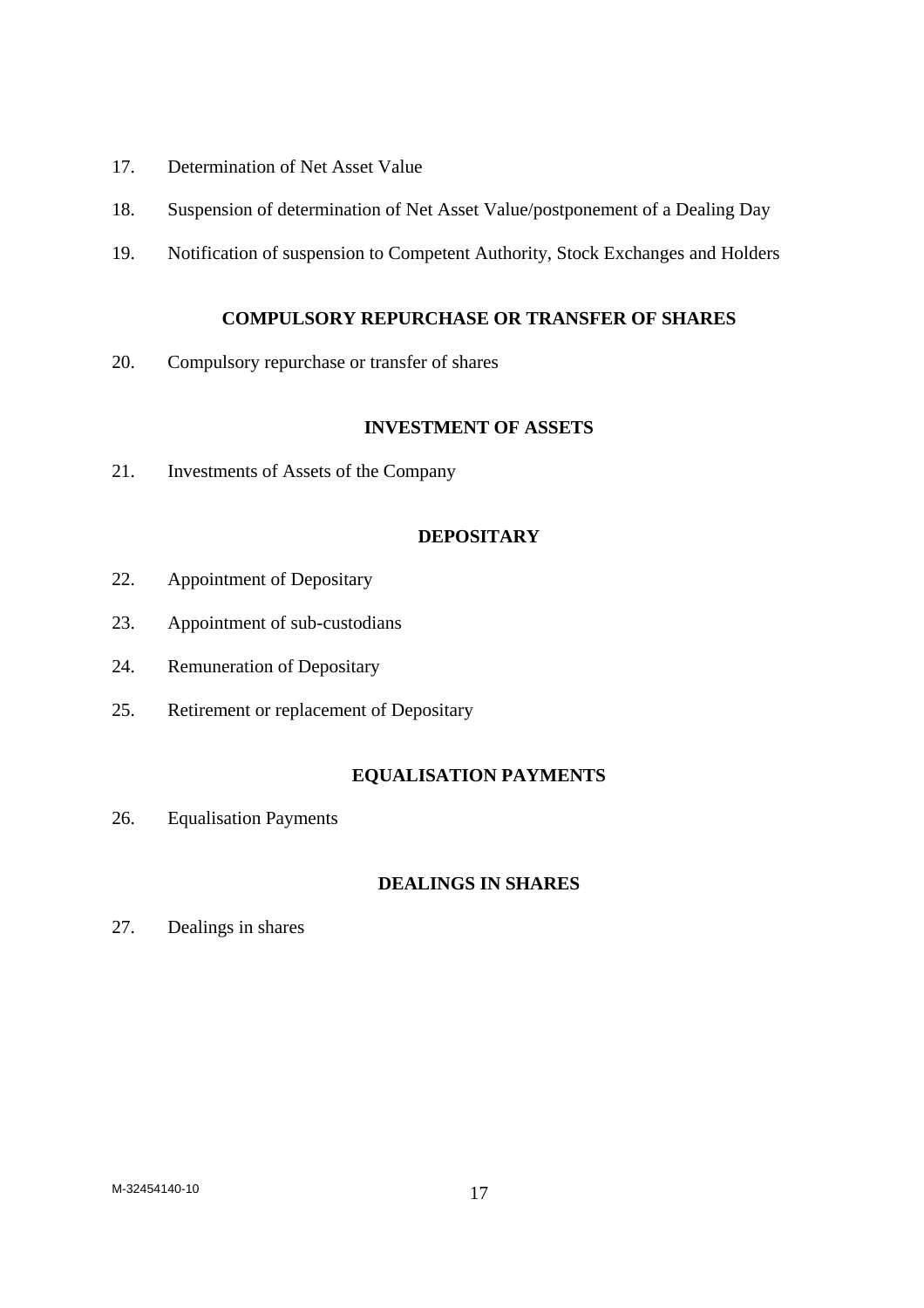# **APPENDIX III**

# **DETERMINATION OF NET ASSET VALUE AND OTHER MATTERS**

- 28. Determination of Net Asset Value
- 29. Internal Credit Quality Assessment Procedure
- 30. Liquidity Management Procedures for LVNAV Money Market Funds and Public Debt CNAV Money Market Funds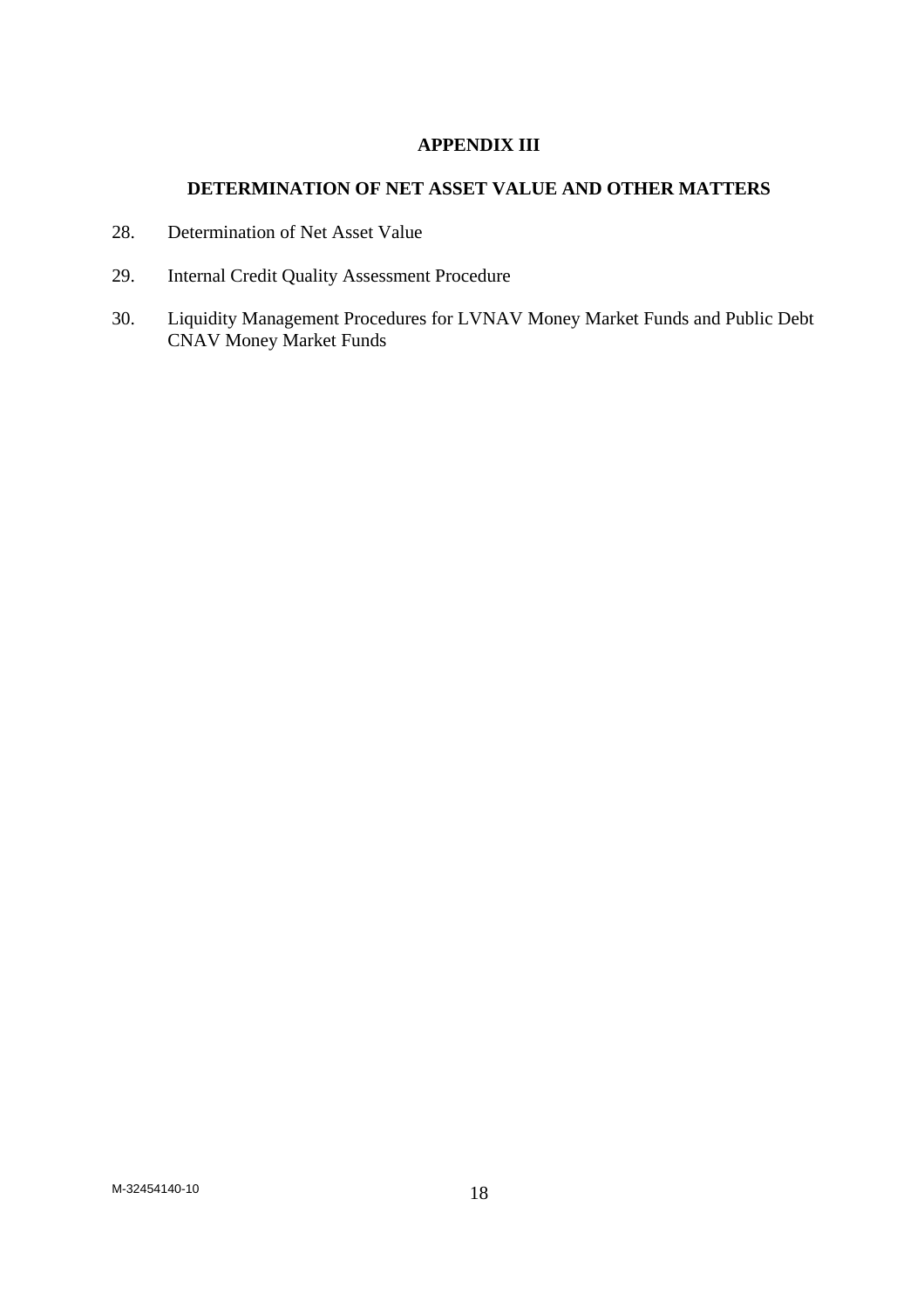### **COMPANIES ACT 2014**

#### **AND**

# **THE EUROPEAN COMMUNITIES (UNDERTAKING FOR COLLECTIVE INVESTMENT IN TRANSFERABLE SECURITIES) REGULATIONS, 2011 (AS AMENDED)**

### **A PUBLIC COMPANY LIMITED BY SHARES**

#### **AN OPEN-ENDED UMBRELLA FUND INVESTMENT COMPANY**

#### **(With Variable Capital and With Segregated Liability between Sub-Funds)**

### **ARTICLES OF ASSOCIATION**

#### **OF**

# **AVIVA INVESTORS LIQUIDITY FUNDS PUBLIC LIMITED COMPANY**

Incorporated on 10th May, 2002

(as amended by all Special Resolutions up to and including the Special Resolutions dated 31 August 2016)

#### **PART I - PRELIMINARY**

#### **1. Interpretation**

- (a) Expressions in these Articles referring to writing shall be construed, unless the contrary intention appears, as including references to printing, lithography, photography and any other modes of representing or reproducing words in a visible form. Expressions in these Articles referring to execution of any document shall include any mode of execution whether under seal or under hand.
- (b) Unless specifically defined herein or in Appendix I or unless the context otherwise requires, words or expressions contained in these Articles shall bear the same meaning as in the Companies Act but excluding any statutory modification thereof not in force when these Articles become binding on the Company.
- (c) The table of contents, headings and captions included in these Articles are inserted for convenience of reference only and shall not be considered a part of or affect the construction or interpretation of these Articles.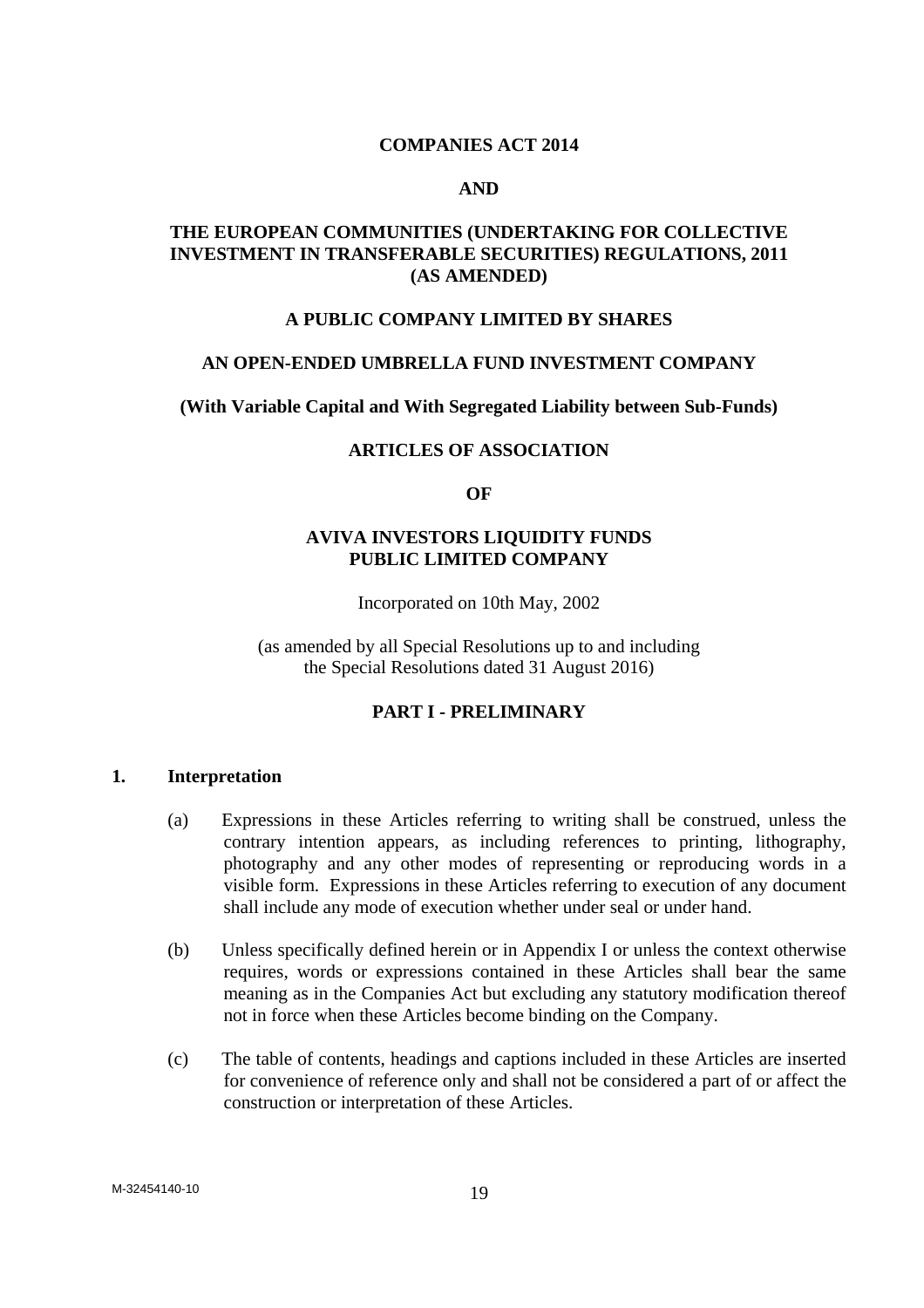- (d) References in these Articles to any enactment or any section or provision thereof shall mean such enactment, section or provision as the same may be amended and may be from time to time and for the time being in force.
- (e) In these Articles the masculine gender shall include the feminine and neuter, and vice versa, and the singular number shall include the plural, and vice versa, and words importing persons shall include firms or companies.
- (f) References in these Articles to "Euro" or " $\epsilon$ " are to the currency for the time being of Ireland introduced at the third stage of economic union pursuant to the treaty establishing the EU, references to £, Sterling or Pound is to the currency of the United Kingdom and references to "US Dollars" is to the currency of the United States. References to the foregoing currencies shall include any successor currency.

# **PART II - SHARE CAPITAL, UMBRELLA FUND AND RIGHTS**

# **2. Share Capital**

The authorised share capital of the Company is 1,000,000,000,000 shares of no par value initially designated as unclassified shares of no par value.

# **3. Umbrella Fund**

The Company is an "umbrella fund" comprising separate portfolios of assets and liabilities attributable thereto referred to herein as Fund(s) as further described in Clause 9 of Appendix II by reference to which shares are issued.

# **4. Issue of shares**

- (a) Shares may only be issued as fully paid and shall have no par value.
- (b) The amount of the paid up share capital of the Company shall at all times be equal to the Net Asset Value of the Company.
- (c) The Directors may from time to time issue fractions of shares. Notwithstanding anything contained in the Articles the holder of a fraction of a share may not exercise any voting rights in respect of such share.
- (d) The Directors may issue any of the unclassified shares as participating shares in a Fund with such rights or restrictions as the Directors may determine. The Directors may issue more than one class of shares which participate in a Fund. The provisions contained in Clauses 2 to 8 of Appendix II shall govern the terms and conditions relating to the issue of shares.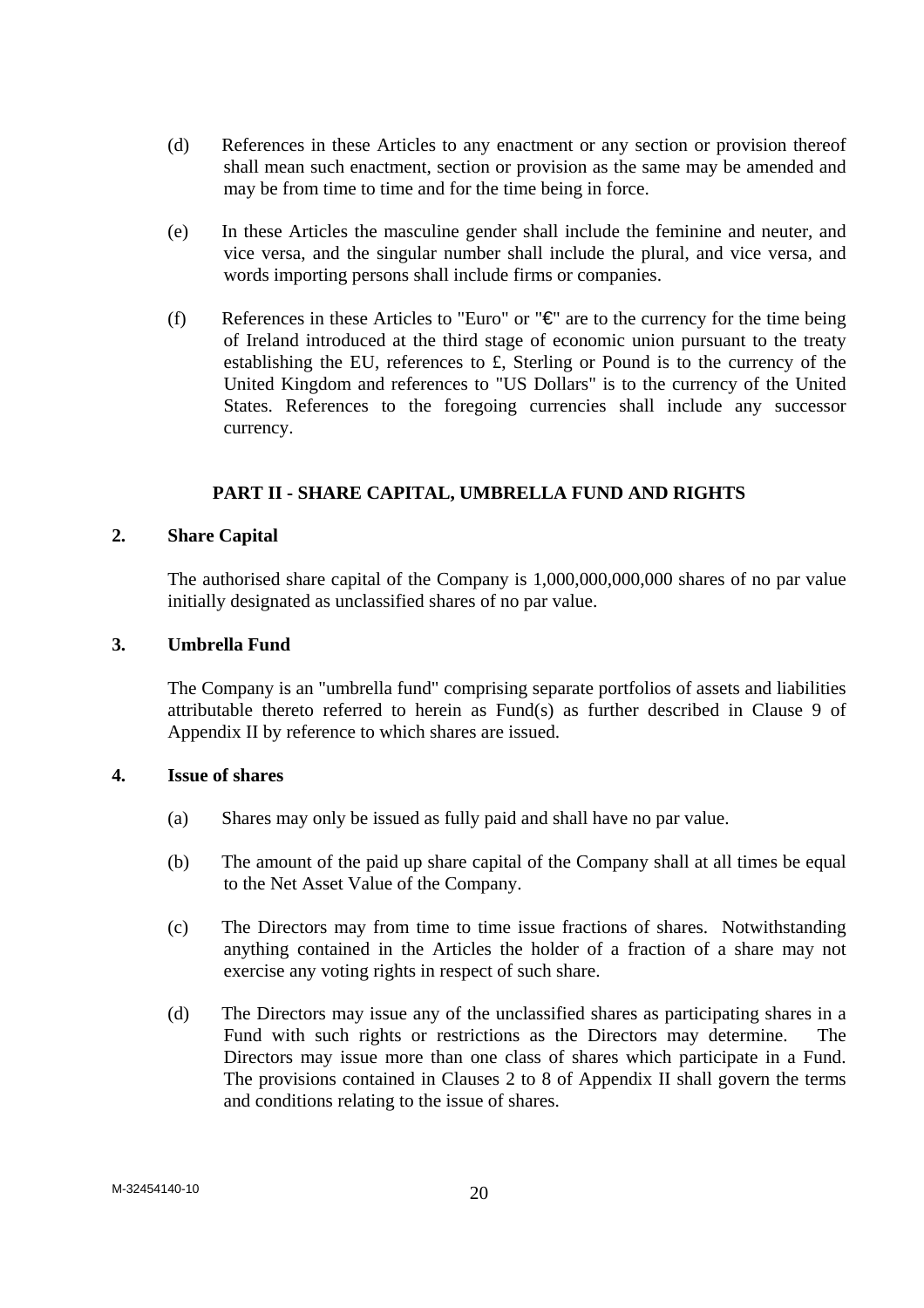- (e) The Directors, on the allotment and issue of any shares, may impose restrictions on the transferability or disposal of the shares as may be considered by the Directors to be in the best interests of the Holders as a whole.
- (f) The Directors may in their absolute discretion refuse to accept any application for shares in the Company or accept any application in whole or in part without assigning any reason therefore and if an application for shares is rejected, the Directors or their delegates may return the application monies or the balance thereof to the applicant with or without interest at the Directors' discretion, and at such time, place and in such manner as the Directors may determine
- (g) The Directors are generally and unconditionally authorised to exercise all powers of the Company to allot relevant securities, including fractions thereof, (as defined for the purposes of Section 1021 of the Companies Act) up to an amount equal to the authorised but as yet unissued share capital of the Company.
- (h) Subscriber Shares issued for the sole purpose of incorporating the Company and where applicable, to seek authorisation under the Regulations from the Competent Authority, may be transferred to investors who apply for shares during the relevant Initial Offer Period and prior to the expiration of such Initial Offer Period may be re-designated as participating shares in a Fund. Alternatively, Subscriber Shares issued to seek authorisation under the Regulations may be redeemed by the Company upon request at par value per share and Subscriber Shares so redeemed shall be cancelled.
- (i) Notwithstanding any other Article in these Articles, in accordance with the requirements of the Competent Authority, and where provided for in the Prospectus or relevant Supplement, the Directors may issue shares in a Fund in series (which may be issued at a set amount per share and redeemed at their own net asset value per share) for the purposes of the separate calculation of performance fees (or equivalent) and reference to a class or classes in these Articles will be construed accordingly including, without limitation, as regards subscriptions, redemptions and distributions. Such series may be consolidated or converted into other series of shares in the same Fund or as provided for in the Prospectus or the relevant Supplement.
- (j) Notwithstanding any other provision of these Articles, the Directors may permit title to the shares to be transferred by means of a computer based system and the Directors shall have the power to implement any arrangements they think fit for evidencing title and arranging transfer of such shares and may implement any ancillary arrangements (including any anti-money laundering requirements) which seem to them necessary or desirable in respect of shares to be transferred via such a system.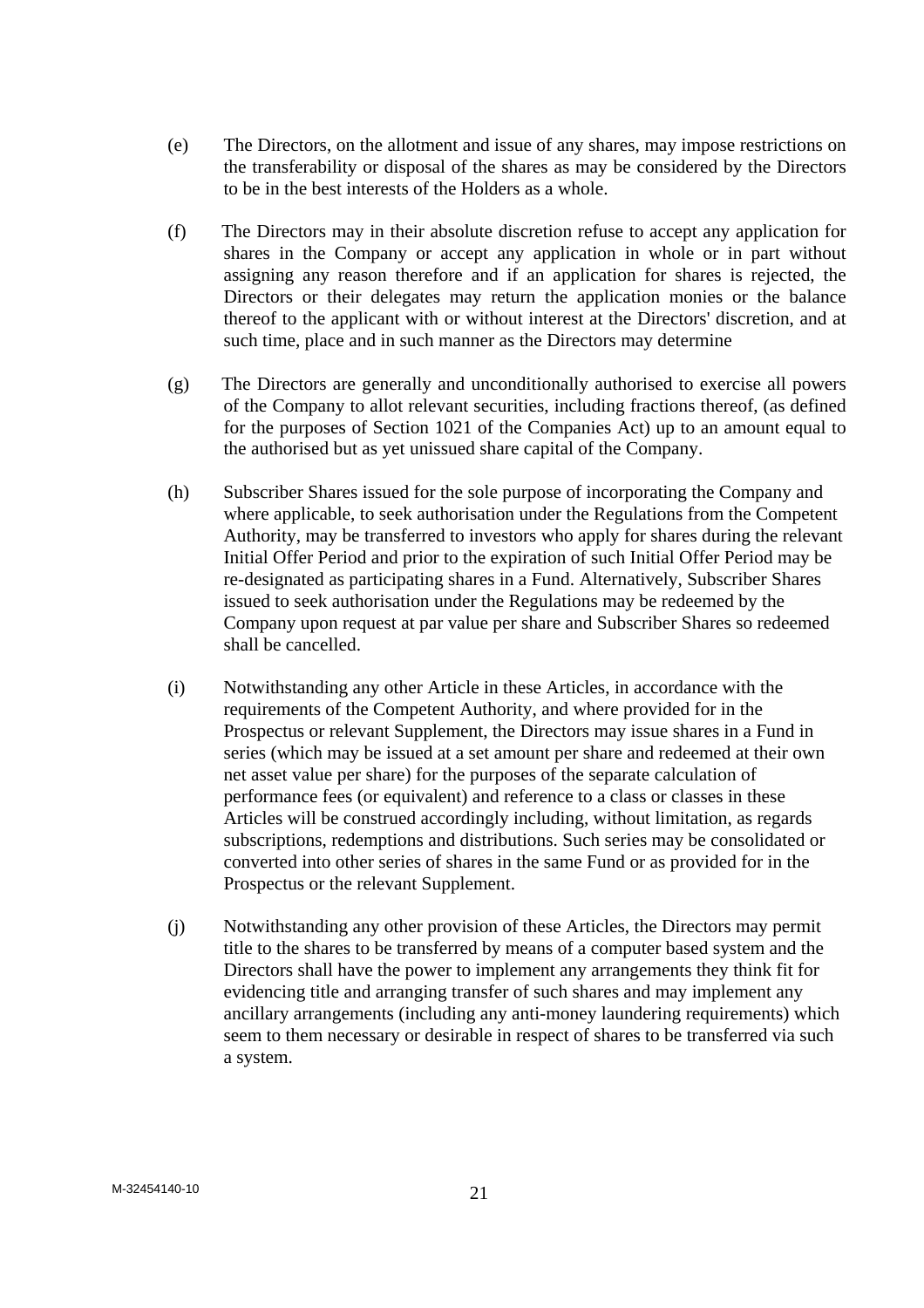# **5. Variation of rights**

- (a) Whenever the share capital is divided into different classes of shares, the rights attached to any class may be varied or abrogated with the consent in writing of the Holders of three-fourths in number of the issued shares of that class, or with the sanction of a special resolution passed at a separate general meeting of the Holders of the shares of the class, and may be so varied or abrogated either whilst the Company is a going concern or during or in contemplation of a winding-up. The quorum at any such separate general meeting, other than an adjourned meeting, shall be two persons holding or representing at least one-third in nominal value of the issued shares of the class in question and the quorum at an adjourned meeting shall be one person holding shares of the class in question or his proxy.
- (b) The rights conferred upon the Holders of the shares of any class issued with preferred or other rights shall not, unless otherwise expressly provided by these Articles or the terms of the issue of the shares of that class, be deemed to be varied by the creation or issue of further shares ranking pari passu therewith or subordinate thereto or by the alteration of the distribution policy attributable to any class of share.

# **6. Trusts not recognised**

 Except as required by law, no person shall be recognised by the Company as holding any share upon any trust, and the Company shall not be bound by or be compelled in any way to recognise (even when having notice thereof) any equitable, contingent, future or partial interest in any share or any interest in any fractional part of a share or (except only as by these Articles or by law otherwise provided) any other rights in respect of any share except an absolute right to the entirety thereof in the Holder. This shall not preclude the Company from requiring the Holders or a transferee of shares to furnish the Company with information as to the beneficial ownership of any share when such information is reasonably required by the Company.

# **7. Disclosure of interests**

- (a) Notwithstanding the provisions of the immediately preceding Article, the Directors, at any time and from time to time if, in their absolute discretion, they consider it to be in the interests of the Company to do so, may give a notice to the Holder or Holders of any share (or any of them) requiring such Holder or Holders to notify the Company in writing within such period as may be specified in such notice (which shall not be less than twenty-eight days from the date of service of such notice) of full and accurate particulars of all or any of the following matters, namely:-
	- (i) his interest in such share;
	- (ii) if his interest in the share does not consist of the entire beneficial interest in it, the interests of all persons having any beneficial interest in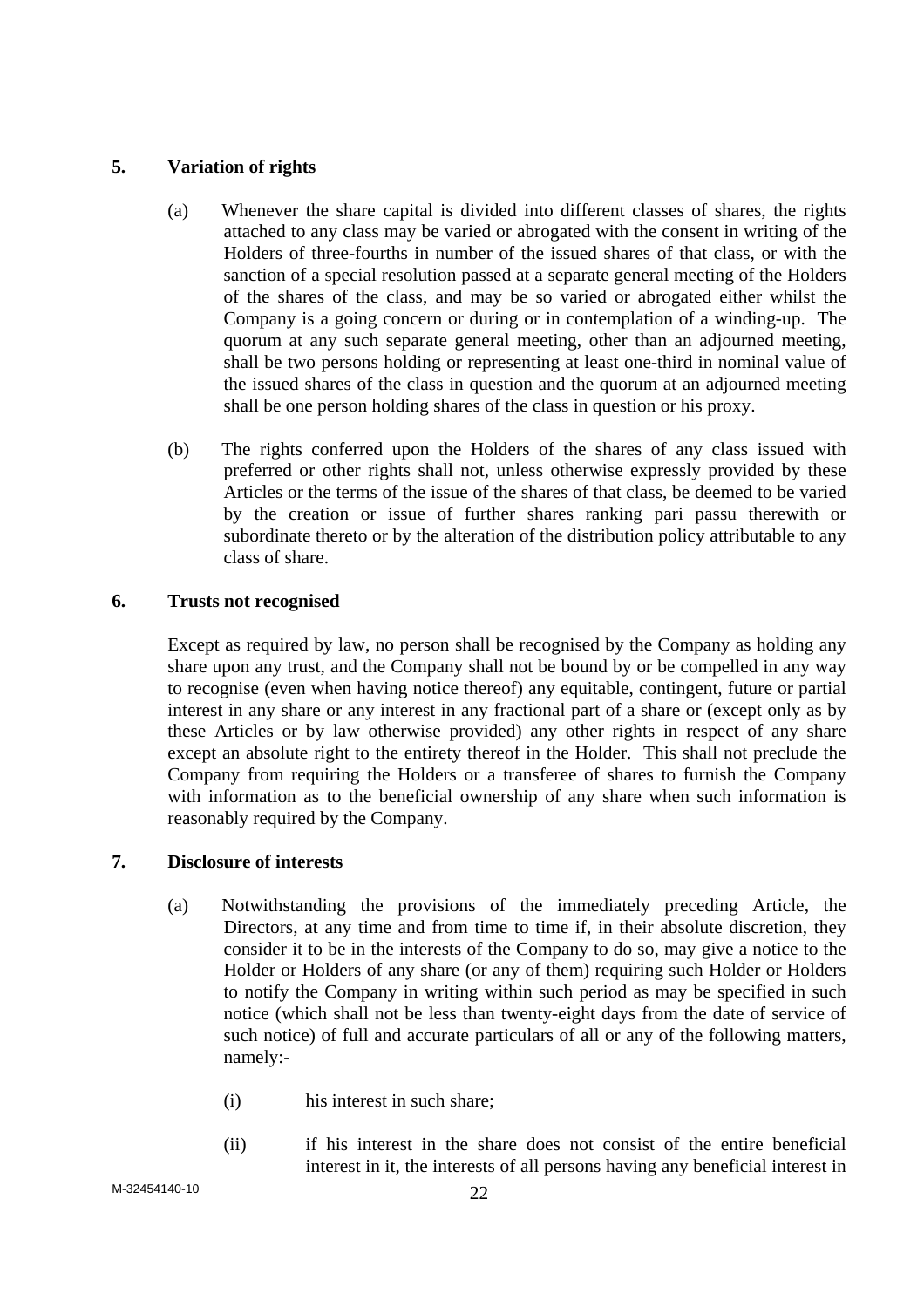the share (provided that one joint Holder of a share shall not be obliged to give particulars of interests of persons in the share which arise only through another joint Holder); and

- (iii) any arrangement (whether legally binding or not) entered into by him or any person having any beneficial interest in the share whereby it has been agreed or undertaken or the Holder of such share can be required to transfer the share or any interest therein to any person (other than a joint Holder of the share) or to act in relation to any meeting of the Company or of any class of shares of the Company in a particular way or in accordance with the wishes or directions of any other person (other than a person who is a joint Holder of such share).
- (b) If, pursuant to any notice given under paragraph (a), the person stated to own any beneficial interest in a share or the person in favour of whom any Holder (or other person having any beneficial interest in the share) has entered into any arrangements referred to in sub-paragraph (a)(iii), is a body corporate, trust, society or any other legal entity or association of individuals and/or entities, the Directors, at any time and from time to time if, in their absolute discretion, they consider it to be in the best interests of the Company to do so, may give a notice to the Holder or Holders of such share (or any of them) requiring such Holder or Holders to notify the Company in writing within such period as may be specified in such notice (which shall not be less than twenty-eight days from the date of service of such notice) of full and accurate particulars of the name and addresses of the individuals who control (whether directly or indirectly and through any number of vehicles, entities or arrangements) the beneficial ownership of all the shares, interests, units or other measure of ownership of such body corporate, trust, society or other entity or association wherever the same shall be incorporated, registered or domiciled or wherever such individuals shall reside provided that if at any stage of such chain of ownership the beneficial interest in any share shall be established to the satisfaction of the Directors to be in the ownership of any body corporate any of whose share capital is listed or dealt in on any bona fide stock exchange, unlisted securities market or over-the-counter securities market, it shall not be necessary to disclose details of the individuals ultimately controlling the beneficial interests in the shares of such body corporate.
- (c) The Directors, if they think fit, may give notices under paragraphs (a) and (b) at the same time on the basis that the notice given pursuant to paragraph (b) shall be contingent upon disclosure of certain facts pursuant to a notice given pursuant to paragraph (a).
- (d) The Directors may require (before or after the receipt of any written particulars under this Article) any such particulars to be verified by statutory declaration.
- (e) The Directors may serve any notice pursuant to the terms of this Article irrespective of whether or not the Holder on whom it shall be served may be dead, bankrupt, insolvent or otherwise incapacitated and no such incapacity or any unavailability of information or inconvenience or hardship in obtaining the same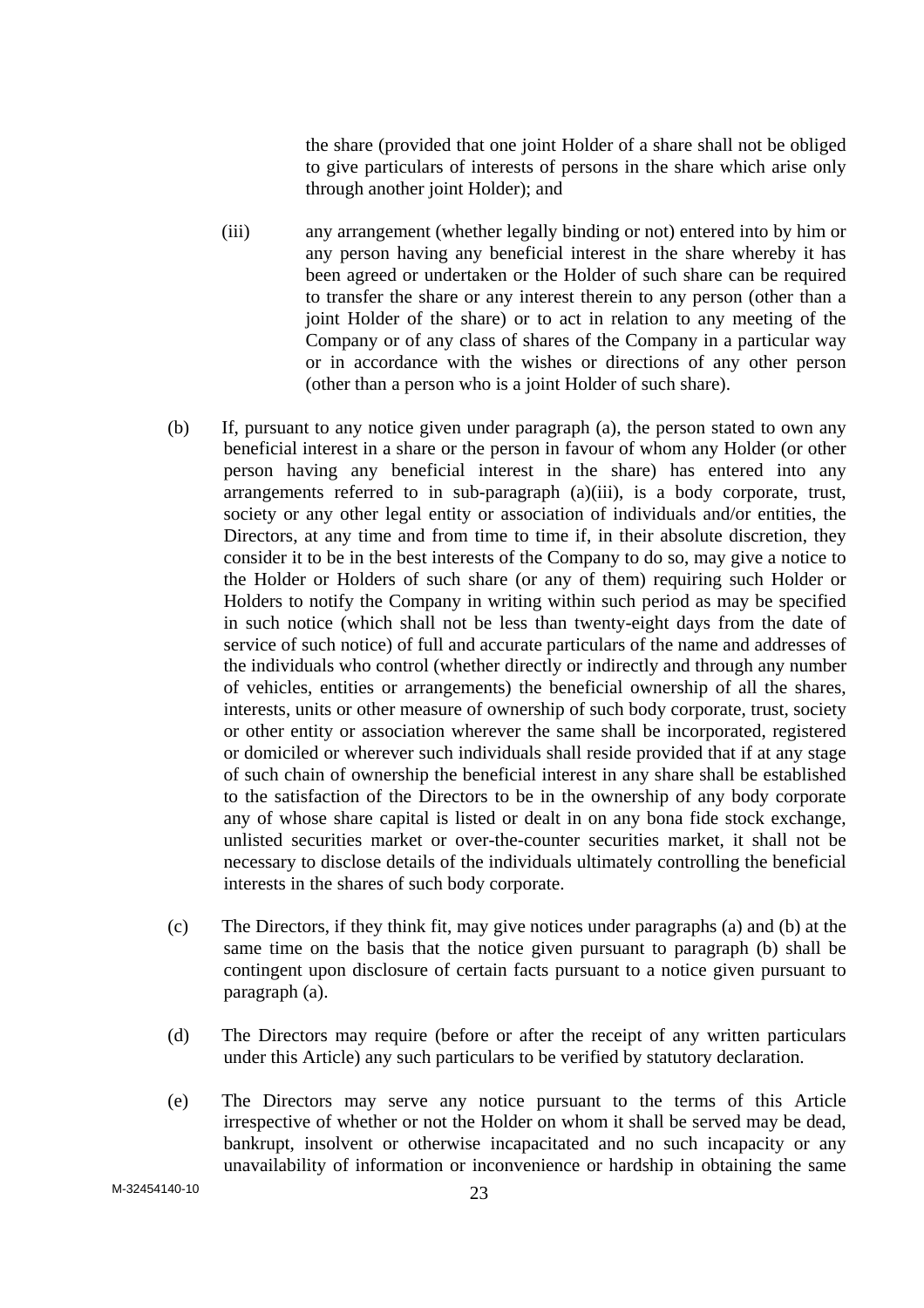shall be a satisfactory reason for failure to comply with any such notice provided that if the Directors in their absolute discretion think fit, they may waive compliance in whole or in part with any notice given under this Article in respect of a share in any case of bona fide unavailability of information or genuine hardship or where they otherwise think fit but no such waiver shall prejudice or affect in any way any non-compliance not so waived whether by the Holder concerned or any other joint Holder of the share or by any person to whom a notice may be given at any time.

(f) For the purpose of establishing whether or not the terms of any notice served under this Article shall have been complied with the decision of the Directors in this regard shall be final and conclusive and shall bind all persons interested.

#### **8. Payment of commission**

 The Company may exercise the powers of paying commissions conferred by the Companies Act. Subject to the provisions of the Companies Act and these Articles, any such commission may be satisfied by the payment of cash or by the allotment of fully paid shares or partly in one way and partly in the other. On any issue of shares the Company may also pay such brokerage as may be lawful.

### **PART III - REPURCHASE AND EXCHANGE OF SHARES**

#### **9. Right of repurchase**

Holders shall have the right to request the Company to repurchase their shares in accordance with the terms and conditions set out in Clauses 12 to 16 of Appendix II.

# **10. Right of Exchange**

Holders shall have the right to exchange all or any of their shares in accordance with the terms and conditions set out in Clause 10 of Appendix II.

# **PART IV - SHARE CERTIFICATES/SHARE WARRANTS**

### **11. Confirmations of ownership/share certificates**

(a) Every Holder shall receive written confirmation of ownership in respect of his holding of shares within such period as the Directors may determine from time to time (as disclosed in the Prospectus) after receipt of payment for the shares in question and the necessary documentation or lodgement of a transfer (or within such other period as the terms of issue shall provide), and such confirmation may be sent to Holders by ordinary post, fax, electronic or such other means which are in accordance with the requirements of the Competent Authority as may be determined by the Directors. The Company shall not be bound to register more than four persons as joint Holders of any share (except in the case of executors or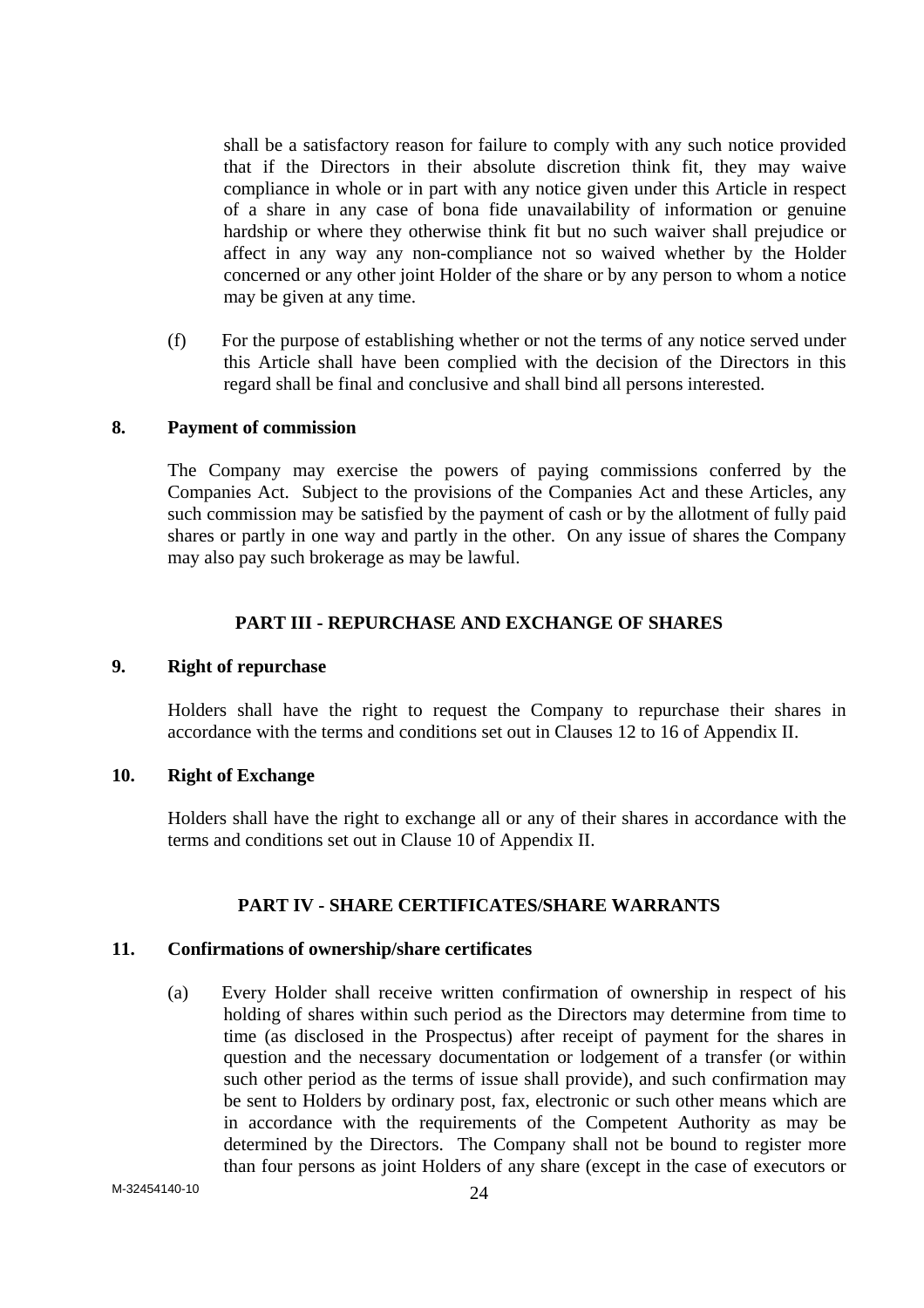trustees of a deceased member). Notwithstanding any other provisions of these Articles and unless the Directors determine otherwise no Holder shall be entitled to request or receive a share certificate in respect of shares in the Company.

(b) Where issued, every certificate shall be sealed with the Seal in accordance with Part XVII of these Articles and signed by the Depositary (whose signature may be reproduced mechanically or electronically), and shall specify the number, class and distinguishing number (if any) of the shares to which it relates and that such shares are fully paid.

### **12. Balance and exchange certificates (where issued)**

- (a) Where some only of the shares comprised in a share certificate are repurchased or transferred or exchanged the old certificate shall be cancelled and the new certificate for the balance of such shares shall be issued in lieu without charge.
- (b) Any two or more certificates representing shares of any one class held by any Holder at his request may be cancelled and a single new certificate for such shares issued in lieu, without charge unless the Directors otherwise determine. If any Holder shall surrender for cancellation a share certificate representing shares held by him and request the Company to issue in lieu two or more share certificates representing such shares in such proportions as he may specify, the Directors may comply, if they think fit, with such request.

#### **13. Share warrants**

 The Directors may issue warrants (hereinafter called **"share warrants"**) stating that the bearer is entitled to the shares therein specified, and may provide by coupons or otherwise for the payment of future dividends on the shares included in such warrants. The Directors may determine and from time to time vary the conditions upon which share warrants shall be issued. The Directors may also determine and from time to time vary the conditions upon which the bearer of a share warrant shall be entitled to receive notices of and attend and vote at general meetings or to join in requisitioning general meetings and upon which a share warrant may be surrendered and the name of the Holder entered in the Register in respect of the shares therein specified. Subject to such conditions and to these Articles, the bearer of a share warrant shall be a member of the Company to the fullest extent. The holder of a share warrant shall hold such warrant subject to the conditions for the time being in force with regard to share warrants whether made before or after the issue of such warrant. Every share warrant shall be issued under the Seal in accordance with Part XVII of these Articles.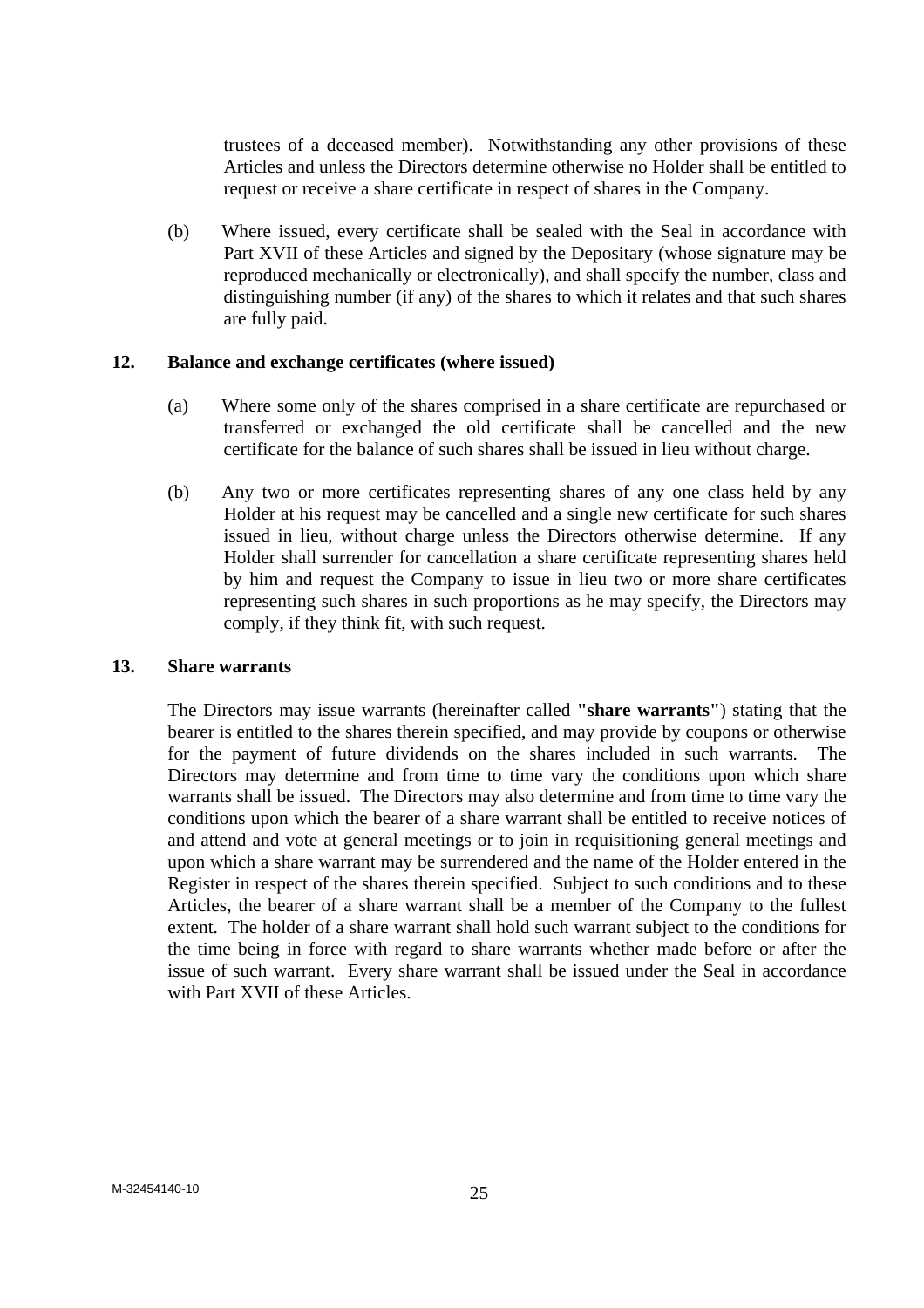### **14. Replacement of share certificates and share warrants**

 If a share certificate or share warrant is defaced, worn out, lost, stolen or destroyed, it may be replaced on such terms (if any) as to evidence and indemnity and payment of any exceptional expenses incurred by the Company in investigating evidence or in relation to any indemnity as the Directors may determine but otherwise free of charge, and (in the case of defacement or wearing out) on delivery up of the old certificate or warrant.

### **15. Other methods of recording title**

 Nothing in these Articles shall preclude title to any shares of the Company being recorded other than in writing in accordance with such arrangements as may from time to time be permitted by the Companies Act and approved by the Directors.

# **PART V - TRANSFER OF SHARES**

### **16. Form of instrument of transfer**

 Subject to such of the restrictions of these Articles and to such of the conditions of issue as may be applicable, the shares of any Holder may be transferred by instrument in writing in any usual or common form or any other form which the Directors may approve.

### **17. Execution of instrument of transfer**

 The instrument of transfer of any share shall be executed by or on behalf of the transferor save that if the share concerned is not fully paid the instrument shall be executed by or on behalf of the transferor and transferee. The transferor shall be deemed to remain the Holder of the share until the name of the transferee is entered in the Register in respect thereof.

#### **18. Payment of taxation upon transfer**

The Directors may repurchase and cancel a sufficient portion of the transferor's shares to discharge any taxation payable to the Revenue Commissioners in Ireland in respect of a transfer of shares by a Holder who is or is deemed to be a Taxable Irish Person or acting on behalf of such a person.

### **19. Refusal to register transfers**

- (a) The Directors in their absolute discretion and without assigning any reason therefor may decline to register the transfer of a share or shares including, but not limited to, the following situations:-
	- (i) any transfer of a share to a person who is not a Permitted Investor;
	- (ii) any transfer to or by a minor or person of unsound mind;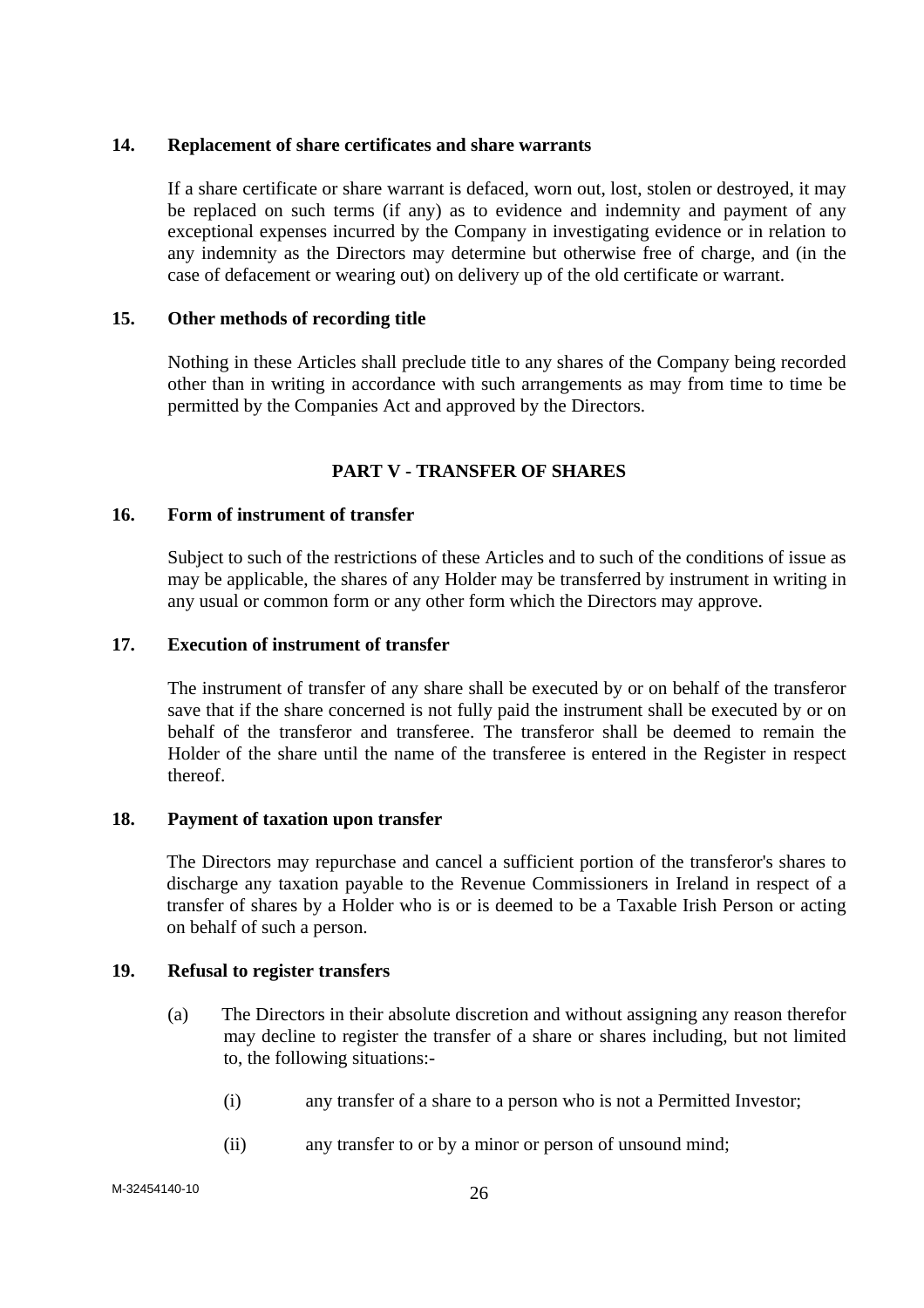- (iii) any transfer unless the transferee of such shares would following such transfer be the holder of shares with a value at the then current Subscription Price equal to or greater than the Minimum Initial Investment Amount;
- (iv) any transfer in circumstances where as a result of such transfer the transferor or transferee would hold less than the Minimum Shareholding;
- (v) any transfer to a transferee who does not provide all necessary antimoney laundering documentation or clear such anti-money laundering checks as the Directors or their delegates may determine;
- (vi) any transfer in regard to which any payment of taxation remains outstanding;
- (vii) any transfer where the transferee has failed to provide the Company or its agent with any documentation reasonably required by the Company or its agent; or
- (viii) any transfer to a person or entity who breached or falsified representations on subscription documents or who failed to provide the Company with a completed application form.
- (b) The Directors may decline to recognise any instrument of transfer unless:-
	- (i) the instrument of transfer is accompanied by the certificate for the shares to which it relates (if issued) and such other evidence as the Directors may reasonably require to show the right of the transferor to make the transfer and/or any evidence required to discharge the Directors' and/or their delegates anti-money laundering duties and any other applicable regulations or procedures;
	- (ii) the instrument of transfer is in respect of one class of share only;
	- (iii) the instrument of transfer is in favour of not more than four transferees; and
	- (iv) the instrument of transfer is lodged at the Office or at such other place as the Directors may appoint.

#### **20. Procedure on refusal**

 If the Directors refuse to register a transfer then, within two months after the date on which the transfer was lodged with the Company, they shall send to the transferee notice of the refusal.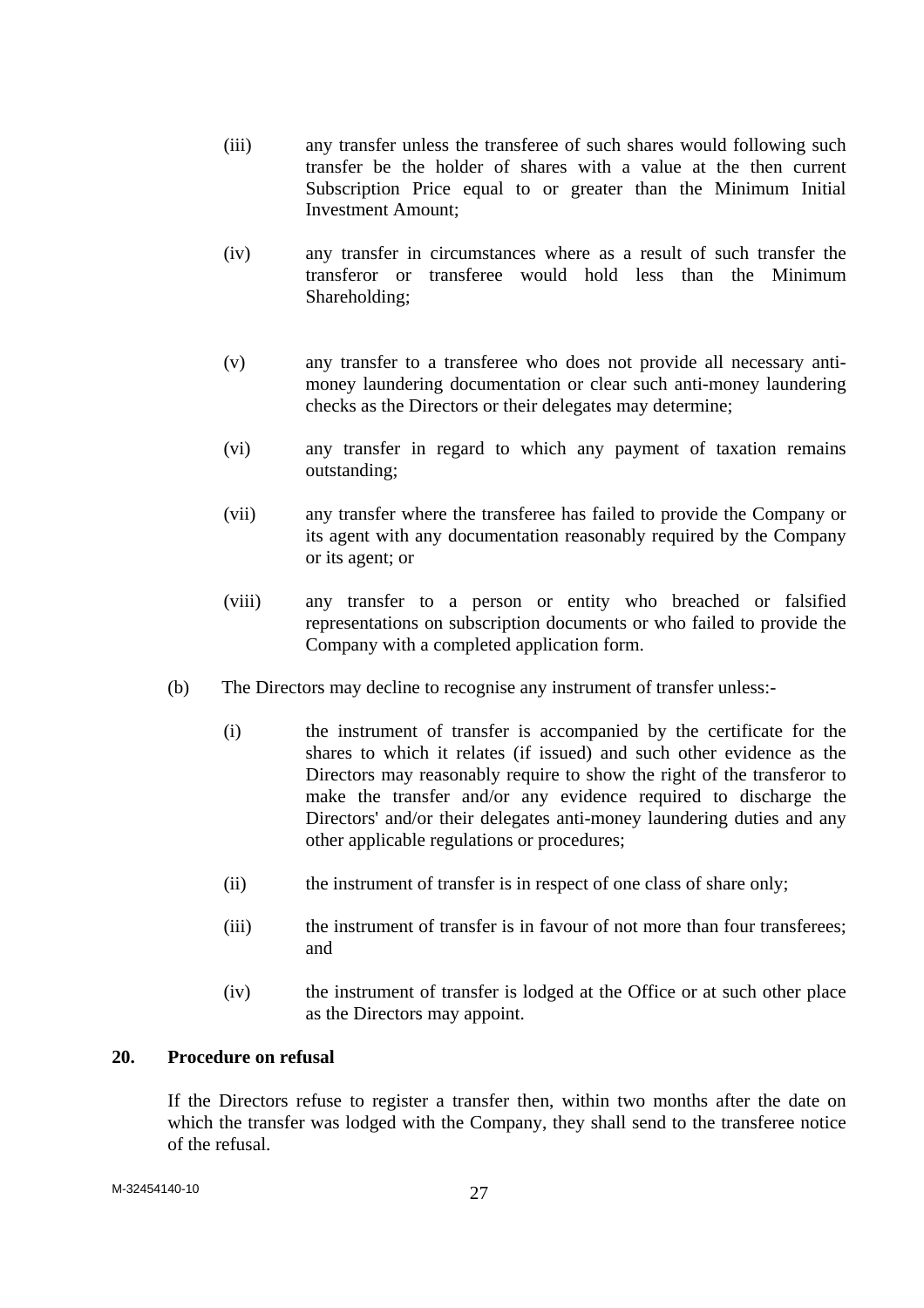### **21. Closing of transfer books**

 The registration of transfers of shares or of transfers of any class of shares may be deferred at such times and for such periods (not exceeding thirty days in each year) as the Directors may determine.

### **22. Registration fees**

A fee may be charged in respect of any transfer or for the registration of any instrument of transfer or other document relating to or affecting the title to any share.

### **23. Retention of transfer instruments**

 The Company shall be entitled to retain any instrument of transfer which is registered, but any instrument of transfer which the Directors refuse to register shall be returned to the person lodging it when notice of the refusal is given.

# **24. Renunciation of allotment**

 Nothing in these Articles shall preclude the Directors from recognising a renunciation of the allotment of any shares by the allottee in favour of some other person provided such other person is a Permitted Investor.

### **25. Compulsory transfer of shares**

 The Directors shall have the power to arrange for the compulsory transfer of shares acquired by or on behalf of a person who is not a Permitted Investor or who has failed to furnish the Directors such evidence and/or undertakings to be furnished to them as they may require for the purposes of any restriction imposed for compliance with anti-money laundering provisions applicable to the Company in accordance with the provisions set out in Clause 20 of Appendix II.

# **PART VI - TRANSMISSION OF SHARES**

# **26. Death of Holder**

 If a Holder dies the survivor or survivors where he was a joint Holder, and his personal representatives where he was a sole Holder or the only survivor of joint Holders, shall be the only persons recognised by the Company as having any title to his interest in the shares; but nothing herein contained shall release the estate of a deceased Holder from any liability in respect of any share which had been jointly held by him.

 Notwithstanding any other provision of these Articles where the Company is required to pay any tax as a consequence of the transmission of shares (e.g. on the death of the Holders), the Company shall be entitled to deduct an amount equal to the tax attributable to such transmission.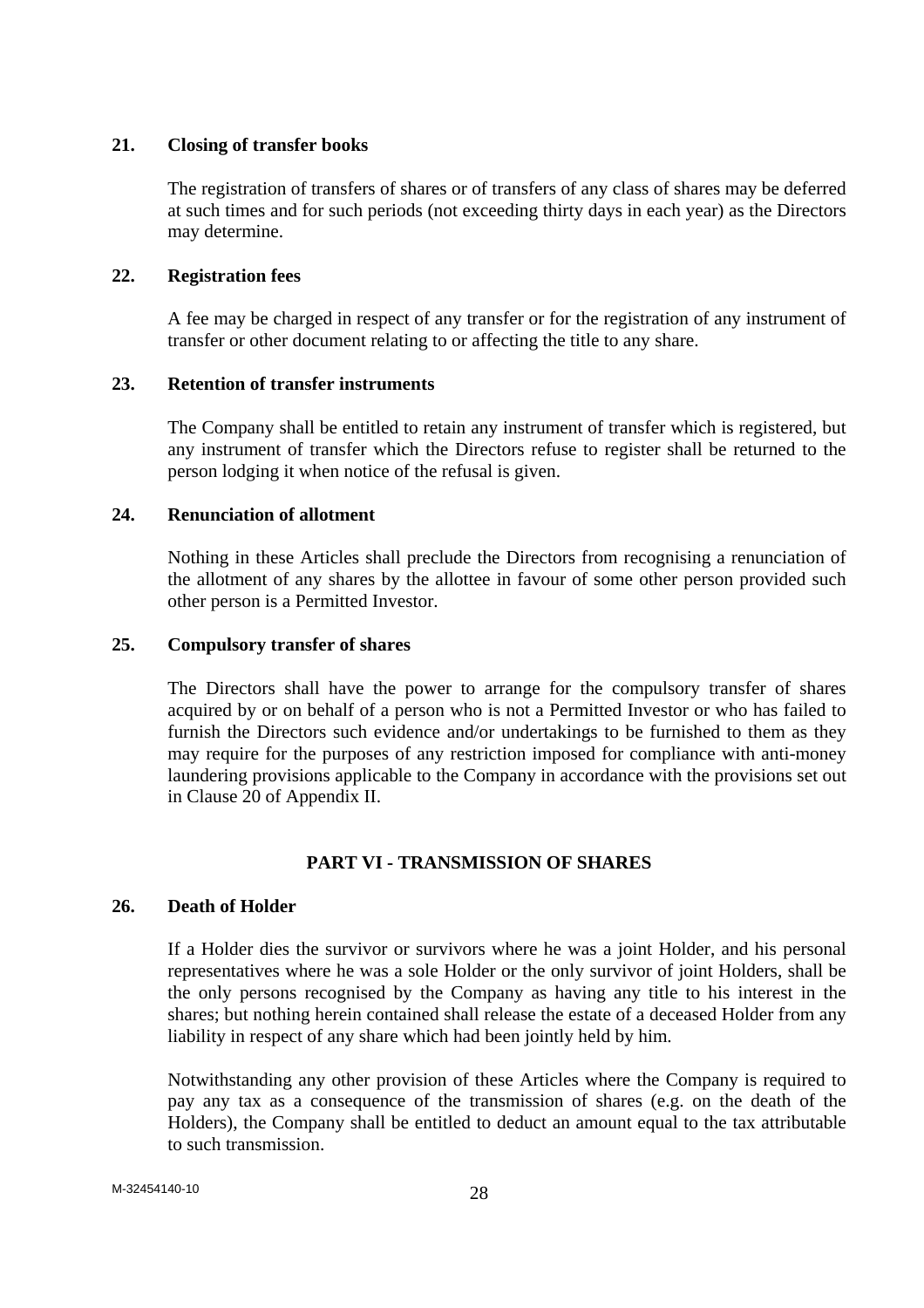### **27. Transmission on death or bankruptcy/minors**

 Any guardian of an infant Holder and any curator or other legal representative of a Holder under legal disability and any person entitled to a share in consequence of the death or bankruptcy of a Holder may elect, upon such evidence being produced as the Directors may properly require (subject to section 96(5) of the Companies Act), either to become the Holder of the share or to make such transfer thereof as the deceased or bankrupt Holder or Holder under a disability could have made. If he elects to become the Holder he shall give notice to the Company to that effect. If he elects to have another person registered he shall execute an instrument of transfer of the share to that person. All of these Articles relating to the transfer of shares shall apply to the notice or instrument of transfer as if it were an instrument of transfer executed by the Holder and the death or bankruptcy or disability of the Holder had not occurred.

### **28. Rights before registration**

 A person becoming entitled to a share by reason of the death or bankruptcy of a Holder (upon supplying to the Company such evidence as the Directors may reasonably require to show his title to the share) shall have the rights to which he would be entitled if he were the holder of the share, except that, before being registered as the Holder of the share, he shall not be entitled in respect of it to attend or vote at any meeting of the Company or at any separate meeting of the Holders of any class of shares in the Company, so, however, that the Directors, at any time, may give notice requiring any such person to elect either to be registered himself or to transfer the share and, if the notice is not complied with within ninety days, the Directors thereupon may withhold payment of all dividends, bonuses or other moneys payable in respect of the share until the requirements of the notice have been complied with.

# **PART VII - ALTERATION OF SHARE CAPITAL**

#### **29. Increase of capital**

- (a) The Company from time to time by ordinary resolution may increase the share capital by such amount and/or number as the resolution shall prescribe.
- (b) Subject to the provisions of the Companies Act and these Articles, the new shares shall be issued to such persons, upon such terms and conditions and with such rights and privileges annexed thereto as the Directors shall determine.

#### **30. Consolidation, sub-division and cancellation of capital**

The Company, by ordinary resolution, may:-

- (a) consolidate and divide all or any of its share capital into shares of larger amount;
- (b) subject to the provisions of the Companies Act, subdivide its shares, or any of them, into shares of smaller amount or value, (and so that the resolution whereby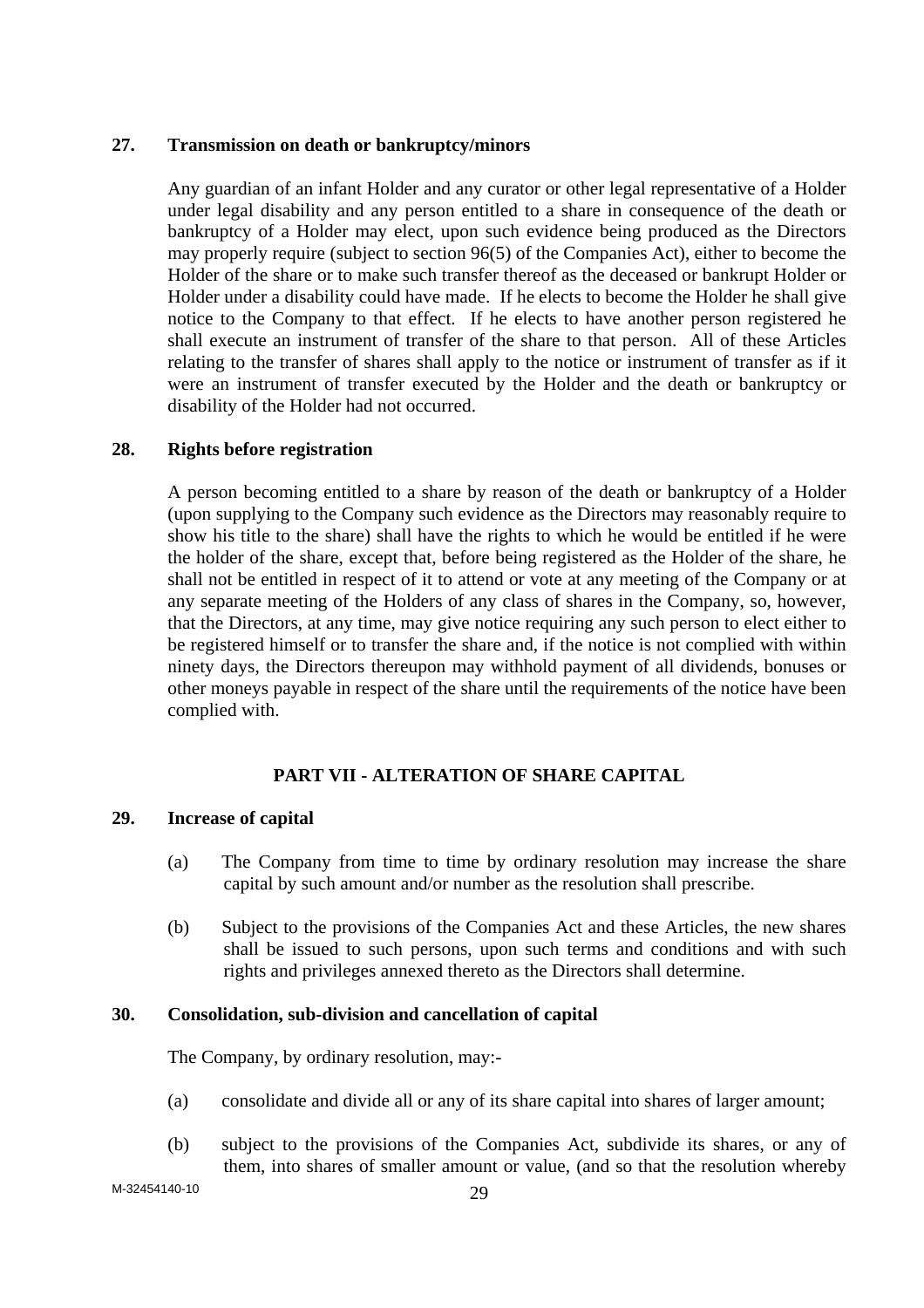any share is sub-divided may determine that, as between the Holders of the shares resulting from such sub-division, one or more of the shares may have, as compared with the others, any such preferred, deferred or other rights or be subject to any such restrictions as the Company has power to attach to unissued or new shares);

- (c) cancel any shares which, at the date of the passing of the resolution, have not been taken or agreed to be taken by any person and reduce the amount of its authorised share capital by the amount of the shares so cancelled; or
- (d) redenominate the currency of any class of shares.

# **PART VIII - GENERAL MEETINGS**

### **31. Annual general meetings**

 The Company shall hold in each year a general meeting as its annual general meeting in addition to any other meeting in that year and shall specify the meeting as such in the notice calling it. Not more than fifteen months shall elapse between the date of one annual general meeting and that of the next PROVIDED THAT so long as the Company holds its first annual general meeting within eighteen months of its incorporation it need not hold it in the year of its incorporation or in the following year. Subsequent annual general meetings shall be held once in each year.

#### **32. Extraordinary general meetings**

 All general meetings other than annual general meetings shall be called extraordinary general meetings.

# **33. Convening general meetings**

 The Directors may convene general meetings. Extraordinary general meetings may also be convened on such requisition, or in default may be convened by such requisitionists, and in such manner as may be provided by the Companies Act. If at any time there are not within the State sufficient Directors capable of acting to form a quorum, any Director or any two Holders may convene an extraordinary general meeting in the same manner as nearly as possible as that in which general meetings may be convened by the Directors.

# **34. Notice of general meetings**

- (a) Subject to the provisions of the Companies Act allowing a general meeting to be called by shorter notice, an annual general meeting and an extraordinary general meeting called for the passing of a special resolution shall be called by at least twenty-one Clear Days' notice and all other extraordinary general meetings shall be called by at least fourteen Clear Days' notice.
- (b) Any notice convening a general meeting shall specify the time and place of the meeting and, in the case of special business, the general nature of that business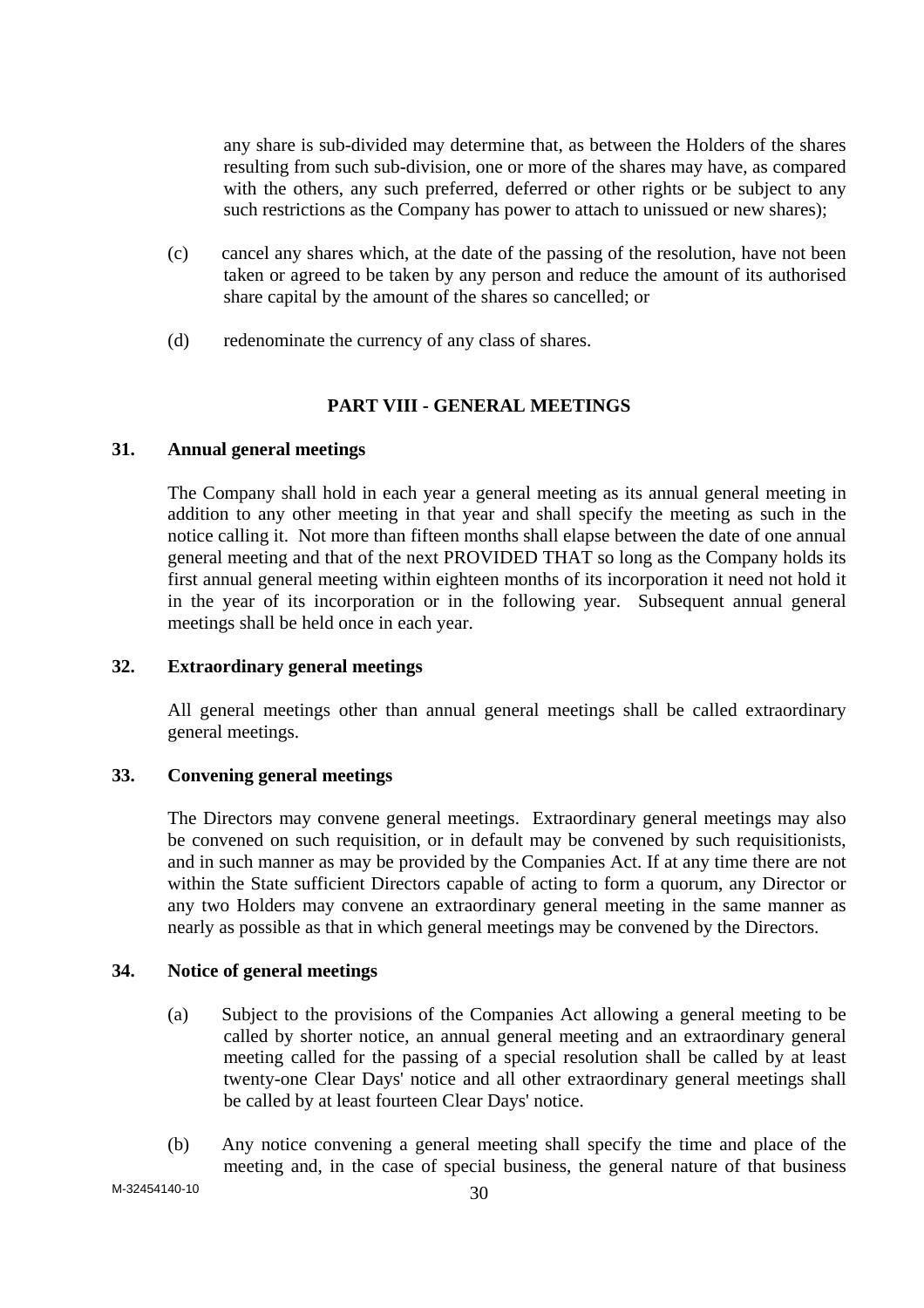and, in reasonable prominence, that a Holder entitled to attend and vote is entitled to appoint a proxy to attend, speak and vote in his place and that a proxy need not be a Holder. The notice shall also state the time by which the proxy must be received at the Company's registered office or some other place within the State as is specified in the statement for that purpose. Subject to any restrictions imposed on any shares, the notice shall be given to all the Holders and to the Directors and the Auditors.

- (c) The accidental omission to give notice of a meeting to, or the non-receipt of notice of a meeting by, any person entitled to receive notice shall not invalidate the proceedings at the meeting.
- (d) Where, by any provision contained in the Companies Act, extended notice is required of a resolution, the resolution shall not be effective (except where the Directors of the Company have resolved to submit it) unless notice of the intention to move it has been given to the Company not less than twenty-eight days (or such shorter period as the Companies Act permits) before the meeting at which it is moved, and the Company shall give to the Holders notice of any such resolution as required by and in accordance with the provisions of the Companies Act.

### **PART IX - PROCEEDINGS AT GENERAL MEETINGS**

### **35. Quorum for general meetings**

- (a) No business other than the appointment of a chairman shall be transacted at any general meeting unless a quorum of Holders or holders of Subscriber Shares is present at the time when the meeting proceeds to business. Except as provided in relation to an adjourned meeting, two persons entitled to vote upon the business to be transacted, each being a Holder or a holder of Subscriber Shares or a proxy for such holders or a duly authorised representative of a corporate holder, shall be a quorum.
- (b) If such a quorum is not present within half an hour from the time appointed for the meeting, or if during a meeting a quorum ceases to be present, the meeting shall stand adjourned to the same day in the next week at the same time and place, or to such other time and place as the Directors may determine. If at the adjourned meeting such a quorum is not present within half an hour from the time appointed for the meeting, the meeting, if convened otherwise than by resolution of the Directors, shall be dissolved, but if the meeting shall have been convened by resolution of the Directors, one person entitled to be counted in a quorum present at the meeting shall be a quorum.

# **36. Special business**

M-32454140-10 31 All business shall be deemed special that is transacted at an extraordinary general meeting. All business that is transacted at an annual general meeting shall also be deemed special, with the exception of declaring a dividend, the consideration of the accounts, balance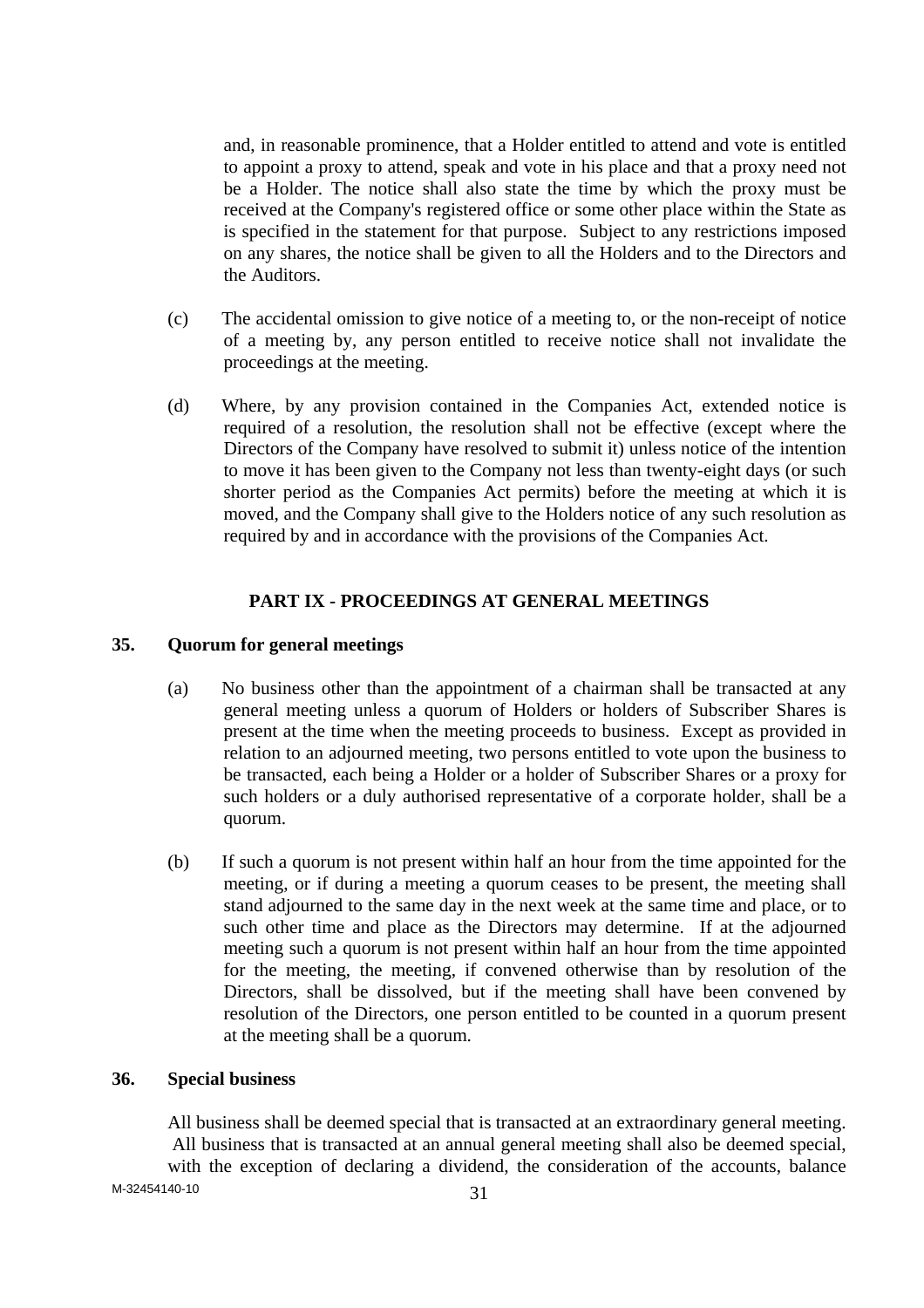sheets and reports of the Directors and Auditors, the re-appointment of the retiring Auditors and the fixing of the remuneration of the Auditors.

#### **37. Chairman of general meetings**

 The chairman of the board of Directors or, in his absence, the deputy chairman (if any) or, in his absence, some other Director nominated by the Directors shall preside as chairman at every general meeting of the Company. If at any general meeting none of such persons shall be present within fifteen minutes after the time appointed for the holding of the meeting and willing to act, the Directors present shall elect one of their number to be chairman of the meeting and, if there is only one Director present and willing to act, he shall be chairman. If at any meeting no Director is willing to act as chairman or if no Director is present within fifteen minutes after the time appointed for holding the meeting, the Holders present (in person or by proxy or by representative) and entitled to vote shall choose one of the Holders (including his proxy or its duly authorised representative) personally present to be chairman of the meeting.

#### **38. Directors' and Auditors' right to attend general meetings**

 A Director shall be entitled, notwithstanding that he is not a Holder, to attend and speak at any general meeting and at any separate meeting of the Holders of any class of shares in the Company. The Auditors shall be entitled to attend any general meeting and to be heard on any part of the business of the meeting which concerns them as the Auditors.

#### **39. Adjournment of general meetings**

 The chairman, with the consent of a meeting at which a quorum is present, may (and if so directed by the meeting, shall) adjourn the meeting from time to time and from place to place, but no business shall be transacted at any adjourned meeting other than business which might properly have been transacted at the meeting had the adjournment not taken place. Where a meeting is adjourned, the time and place for the adjourned meeting shall be fixed by the Directors. When a meeting is adjourned for thirty days or more, at least seven Clear Days' notice shall be given specifying the time and meeting and the general nature of the business to be transacted. Save as aforesaid it shall not be necessary to give any notice of an adjourned meeting.

#### **40. Determination of resolutions**

 At any general meeting a resolution put to the vote of the meeting shall be decided on a show of hands unless before, or on the declaration of the result of, the show of hands a poll is duly demanded. Unless a poll is so demanded a declaration by the chairman that a resolution has been carried or carried unanimously, or by a particular majority, or lost, or not carried by a particular majority and an entry to that effect in the minutes of the meeting shall be conclusive evidence of the fact without proof of the number or proportion of the votes recorded in favour of or against the resolution. The demand for a poll may be withdrawn before the poll is taken but only with the consent of the chairman, and a demand so withdrawn shall not be taken to have invalidated the result of a show of hands declared before the demand was made.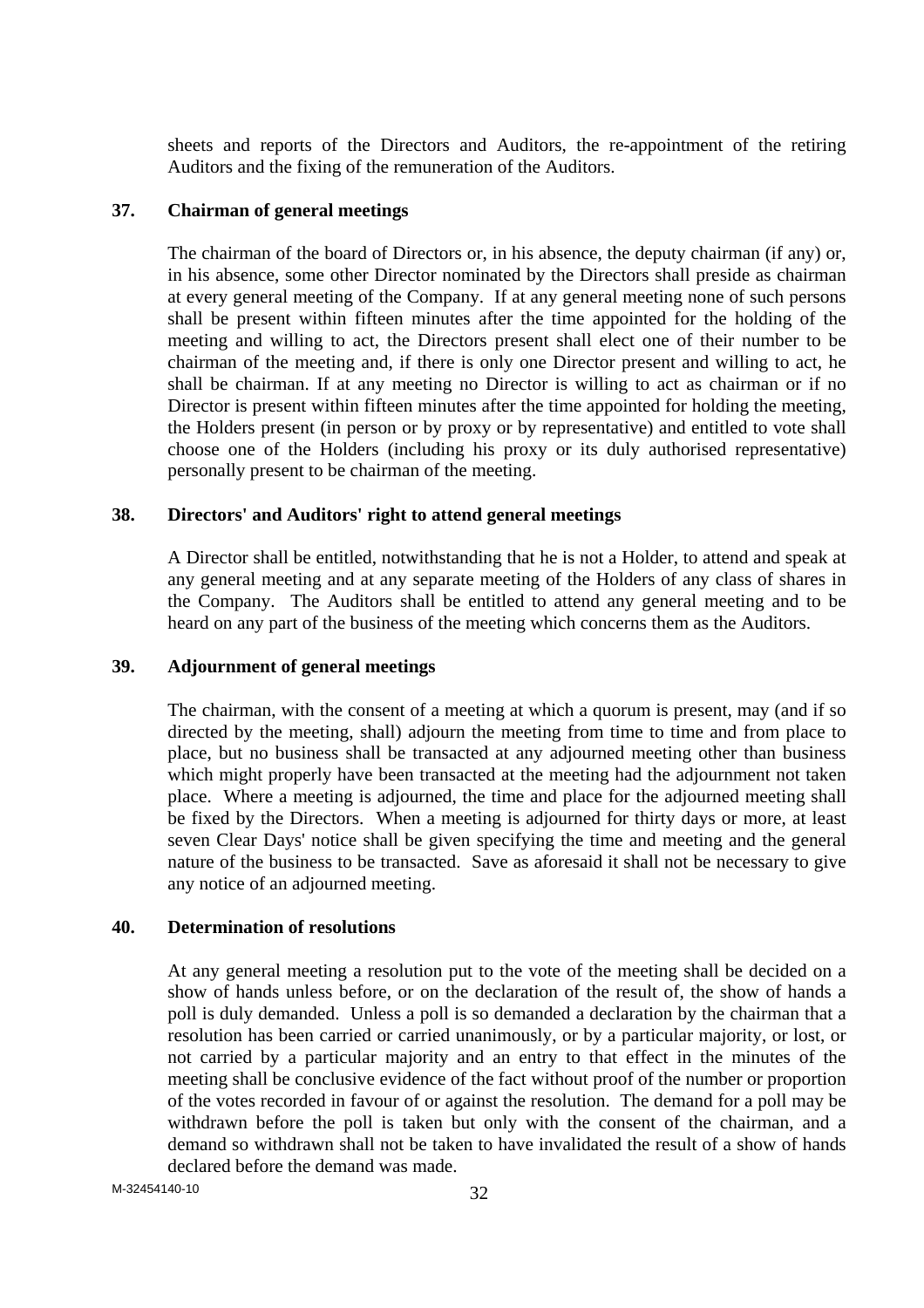# **41. Entitlement to demand poll**

Subject to the provisions of the Companies Act, a poll may be demanded:-

- (a) by the chairman of the meeting;
- (b) by at least three Holders present (in person or by proxy) having the right to vote at the meeting; or
- (c) by any Holder or Holders present (in person or by proxy) representing shares on which an aggregate sum has been paid up equal to not less than 100% of the total sum paid up on all shares conferring the right to vote at the meeting; or
- (d) by any Holder or Holders present (in person or by proxy) representing not less than one-tenth of the total voting rights of all the Holders having the right to vote at the meeting.

# **42. Taking of a poll**

- (a) Save as provided in paragraph (b) of this Article, a poll shall be taken in such manner as the chairman directs and he may appoint scrutineers (who need not be Holders) and fix a time and place for declaring the result of the poll. The result of the poll shall be deemed to be the resolution of the meeting at which the poll was demanded.
- (b) A poll demanded on the election of a chairman or on a question of adjournment shall be taken forthwith. A poll demanded on any other question shall be taken either forthwith or at such time (not being more than thirty days after the poll is demanded) and place as the chairman of the meeting may direct. The demand for a poll shall not prevent the continuance of a meeting for the transaction of any business other than the question on which the poll was demanded. If a poll is demanded before the declaration of the result of a show of hands and the demand is duly withdrawn, the meeting shall continue as if the demand had not been made.
- (c) No notice need be given of a poll not taken forthwith if the time and place at which it is to be taken are announced at the meeting at which it is demanded. In any other case at least seven Clear Days' notice shall be given specifying the time and place at which the poll is to be taken.

# **43. Votes of Holders**

- (a) Votes may be given either personally or by proxy. Subject to any rights or restrictions for the time being attached to any class or classes of shares:-
	- (i) on a show of hands every Holder, who is present in person or by proxy, shall have one vote and the holder(s) of Subscriber Shares present in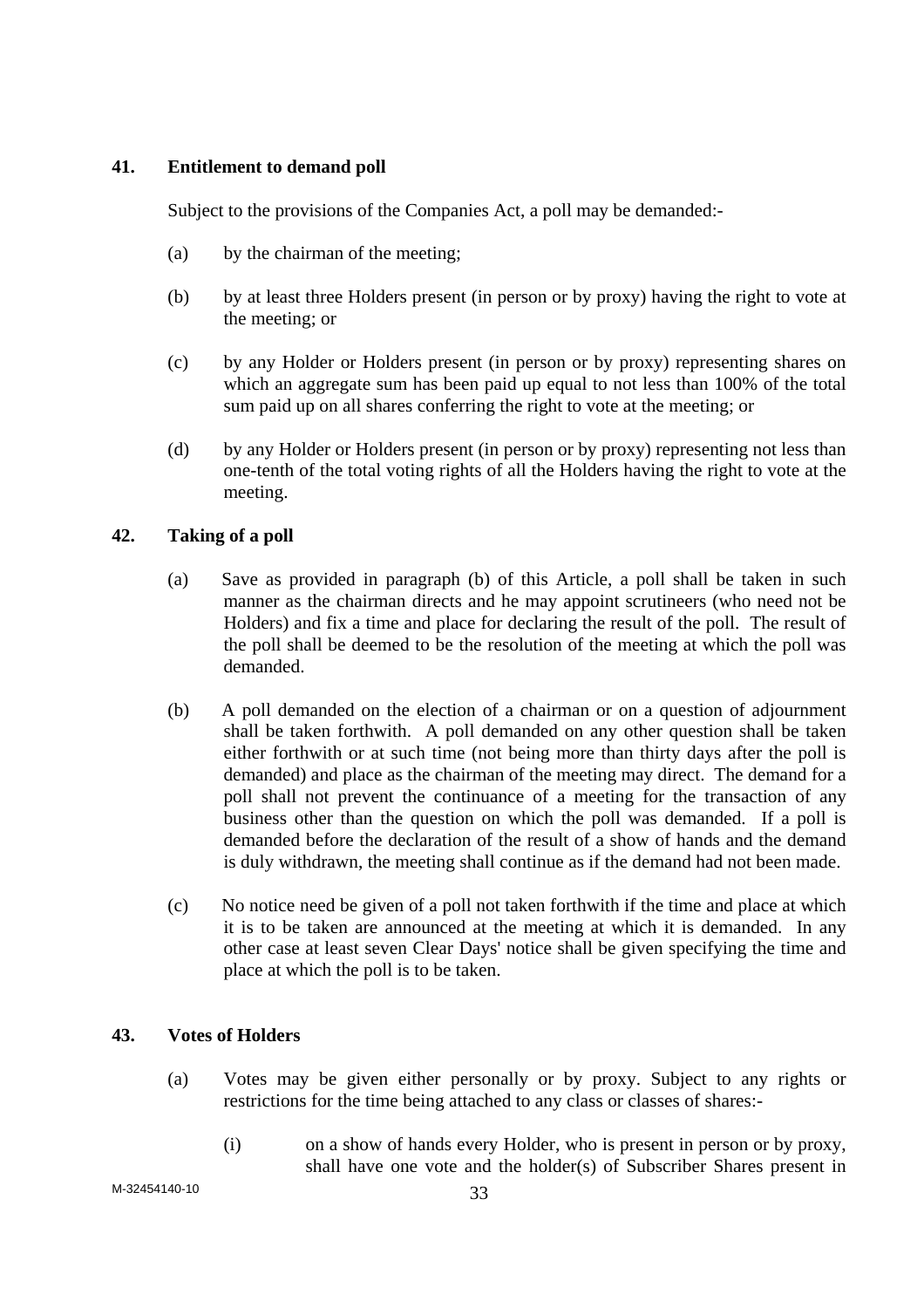person or by proxy shall have one vote in respect of all the Subscriber Shares in issue;

- (ii) on a poll every Holder present in person or by proxy shall have one vote for every share of which he is the Holder and every holder of a Subscriber Share present in person or by proxy shall have one vote in respect of his holding of Subscriber Shares;
- (iii) on a poll of all the Holders of shares in a Fund, where there is more than one class of shares in existence in that Fund, the voting rights of such Holders may at the discretion of the Directors be adjusted in such manner, determined by the Directors, so as to reflect the most recently calculated price at which the shares of each of the classes in question may be repurchased by the Company;
- (iv) a Holder or Holders who hold a fraction of a share may not exercise any voting rights, whether on a show of hands or on a poll, in respect of such fraction of a share.

### **44. Written Resolutions**

 A resolution in writing executed by or on behalf of each Holder who would have been entitled to vote upon it if it had been proposed at a meeting at which he was present shall be as effectual as if it had been passed at a general meeting duly convened and held and may consist of several instruments in the like form each executed by or on behalf of one or more Holders. In the case of a corporation a resolution in writing may be signed on its behalf by a director or the secretary thereof or by its duly appointed attorney or duly authorised representative.

# **45. Chairman's casting vote**

 Where there is an equality of votes, whether on a show of hands or on a poll, the chairman of the meeting at which the show of hands takes place or at which the poll is demanded shall be entitled to a casting vote in addition to any other vote he may have.

# **46. Voting by joint Holders**

 Where there are joint Holders of a share, the vote of the senior who tenders a vote, whether in person or by proxy, in respect of such share shall be accepted to the exclusion of the votes of the other joint Holders and for this purpose seniority shall be determined by the order in which the names of the Holders stand in the Register in respect of the share.

#### **47. Voting by incapacitated Holders**

 A member of unsound mind, a member who has an enduring power of attorney, or in respect of whom an order has been made by any court having jurisdiction (whether in the State or elsewhere) in matters concerning mental disorder, may vote, whether on a show of hands or on a poll, by his committee, donee of an enduring power of attorney, receiver,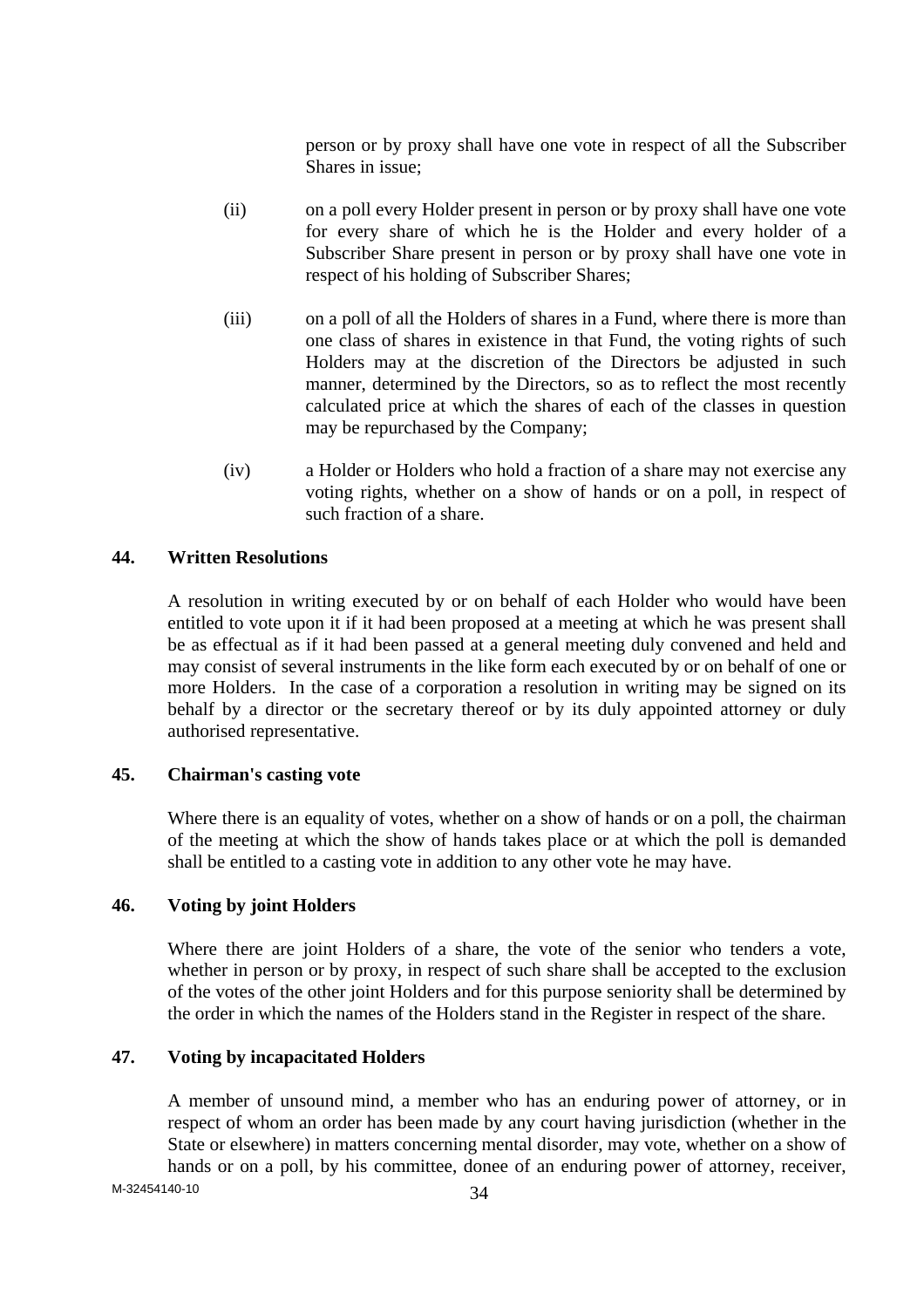guardian or other person appointed by that court and any such committee, donee of an enduring power of attorney, receiver, guardian or other person may speak and may vote by proxy on a show of hands or on a poll. Evidence to the satisfaction of the Directors of the authority of the person claiming to exercise the right to vote shall be deposited at the Office or at such other place as is specified in accordance with these Articles for the deposit of instruments of proxy by such time as the Directors may determine before the time appointed for holding the meeting or adjourned meeting at which the right to vote is to be exercised and in default the right to vote shall not be exercisable.

#### **48. Restriction of voting rights**

- (a) If at any time the Directors shall determine that a Specified Event (as defined in paragraph (e) of this Article) shall have occurred in relation to any share or shares the Directors may serve a notice to such effect on the Holder or Holders thereof. Upon the service of any such notice (in these Articles referred to as a "**restriction notice**") no Holder or Holders of the share or shares specified in such restriction notice shall be entitled, for so long as such restriction notice shall remain in force, to attend or vote at any general meeting, either personally or by proxy.
- (b) A restriction notice shall be cancelled by the Directors as soon as reasonably practicable, but in any event not later than forty-eight hours, after the Holder or Holders concerned shall have remedied the default by virtue of which the Specified Event shall have occurred. A restriction notice shall automatically cease to have effect in respect of any share transferred upon registration of the relevant transfer provided that a restriction notice shall not cease to have effect in respect of any transfer where no change in the beneficial ownership of the share shall occur and for this purpose it shall be assumed that no such change has occurred where a transfer form in respect of the share is presented for registration having been stamped at a reduced rate of stamp duty by virtue of the transferor or transferee claiming to be entitled to such reduced rate as a result of the transfer being one where no beneficial interest passes.
- (c) The Directors shall cause a notation to be made in the Register against the name of any Holder or Holders in respect of whom a restriction notice shall have been served indicating the number of shares specified in such restriction notice and shall cause such notation to be deleted upon cancellation or cessation of such restriction notice.
- (d) Any determination of the Directors and any notice served by them pursuant to the provisions of this Article shall be conclusive as against the Holder or Holders of any share and the validity of any notice served by the Directors in pursuance of this Article shall not be questioned by any person.
- (e) For the purpose of these Articles the expression "**Specified Event**" in relation to any share shall mean the failure by the Holder thereof or any of the Holders thereof to comply, to the satisfaction of the Directors, with all or any of the terms of Article 7 in respect of any notice or notices given to him or any of them thereunder.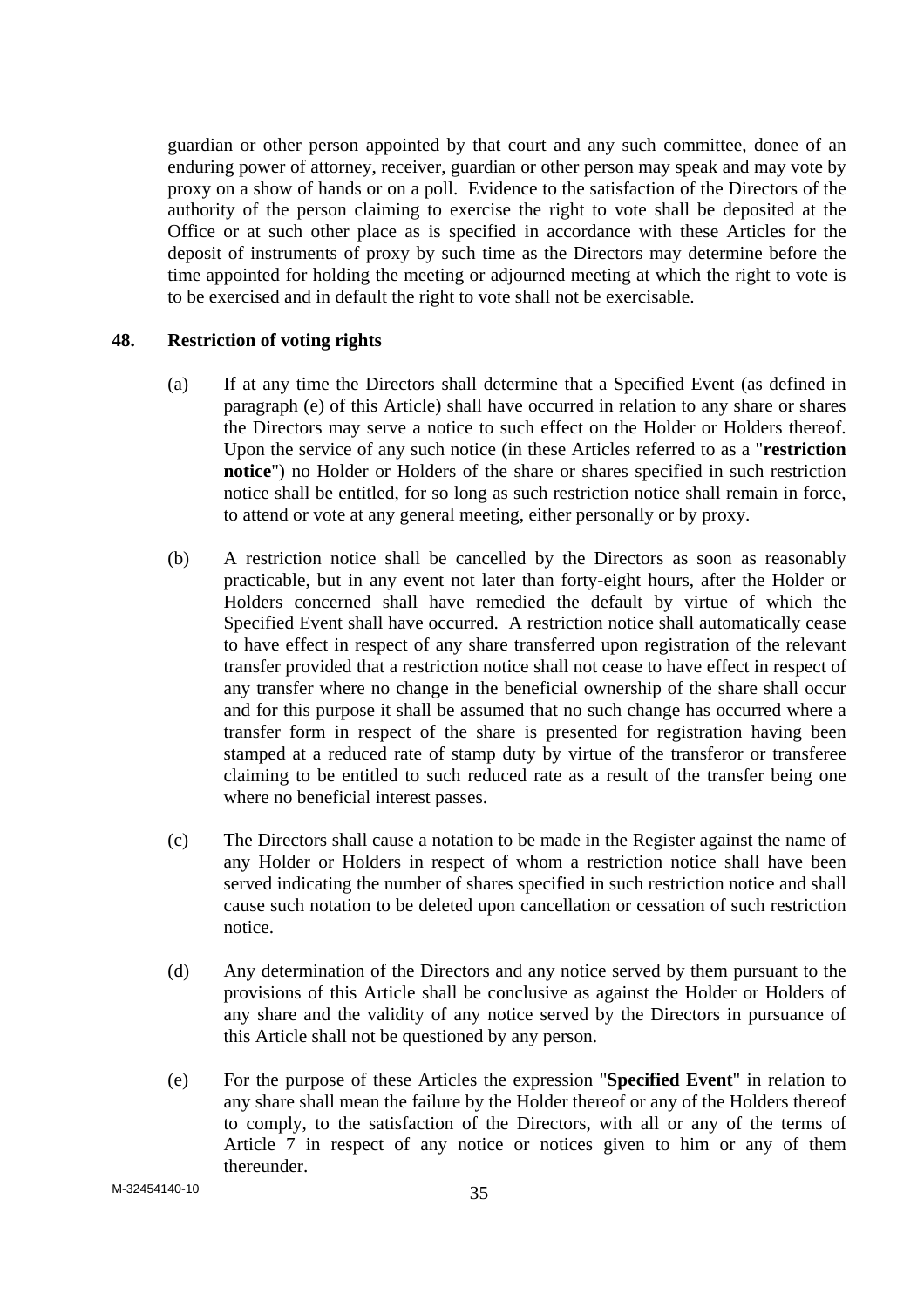### **49. Time for objection to voting**

 No objection shall be raised to the qualification of any voter except at the meeting or adjourned meeting at which the vote objected to is tendered and every vote not disallowed at such meeting shall be valid for all purposes. Any such objection made in due time shall be referred to the chairman of the meeting whose decision shall be final and conclusive.

### **50. Appointment of proxy**

 Every Holder entitled to attend and vote at a general meeting may appoint a proxy to attend, speak and vote on his behalf. The instrument appointing a proxy shall be in writing in any usual form or in any other form which the Directors may approve and shall be executed by or on behalf of the Holder. The signature on such instrument need not be witnessed. A body corporate may execute a form of proxy under its common seal or under the hand of a duly authorised officer thereof. A proxy need not be a Holder.

### **51. Bodies corporate acting by representatives at meetings**

 Any body corporate which is a Holder may by resolution of its directors or other governing body authorise such person as it thinks fit to act as its representative at any meeting of the Company or of any class of Holders of the Company and the person so authorised shall be entitled to exercise the same powers on behalf of the body corporate which he represents as that body corporate could exercise if it were an individual Holder.

# **52. Deposit of proxy instruments**

 The instrument appointing a proxy and any authority under which it is executed or a copy, certified by a notary or in some other way approved by the Directors, shall be deposited at the Office or (at the option of the Holder) at such other place or places (if any) as may be specified for that purpose in or by way of note to the notice convening the meeting or adjourned meeting at such time and in such manner as may be determined by the Directors before the time appointed for the holding of the meeting or adjourned meeting or (in the case of a poll taken otherwise than at or on the same day as the meeting or adjourned meeting) for the taking of the poll at which it is to be used, and in default shall not be treated as valid. Provided that an instrument of proxy relating to more than one meeting (including any adjournment thereof) having once been so delivered for the purposes of any meeting shall not require to be delivered again for the purposes of any subsequent meeting to which it relates. Such instrument shall be delivered thirty minutes before the time for holding the meeting or adjourned meeting at which the person named in the instrument proposes to vote; or in the case of a poll, thirty minutes before the time appointed for taking of the poll.

Notwithstanding anything contained in these Articles, in relation to any shares, the Directors may from time to time permit appointments of proxies to be made by electronic means (including without limitation by means of electronic communication generated and sent by Holders to the Company or its agent via a website for this purpose using identification numbers communicated by or on behalf of the Company to each Holder) in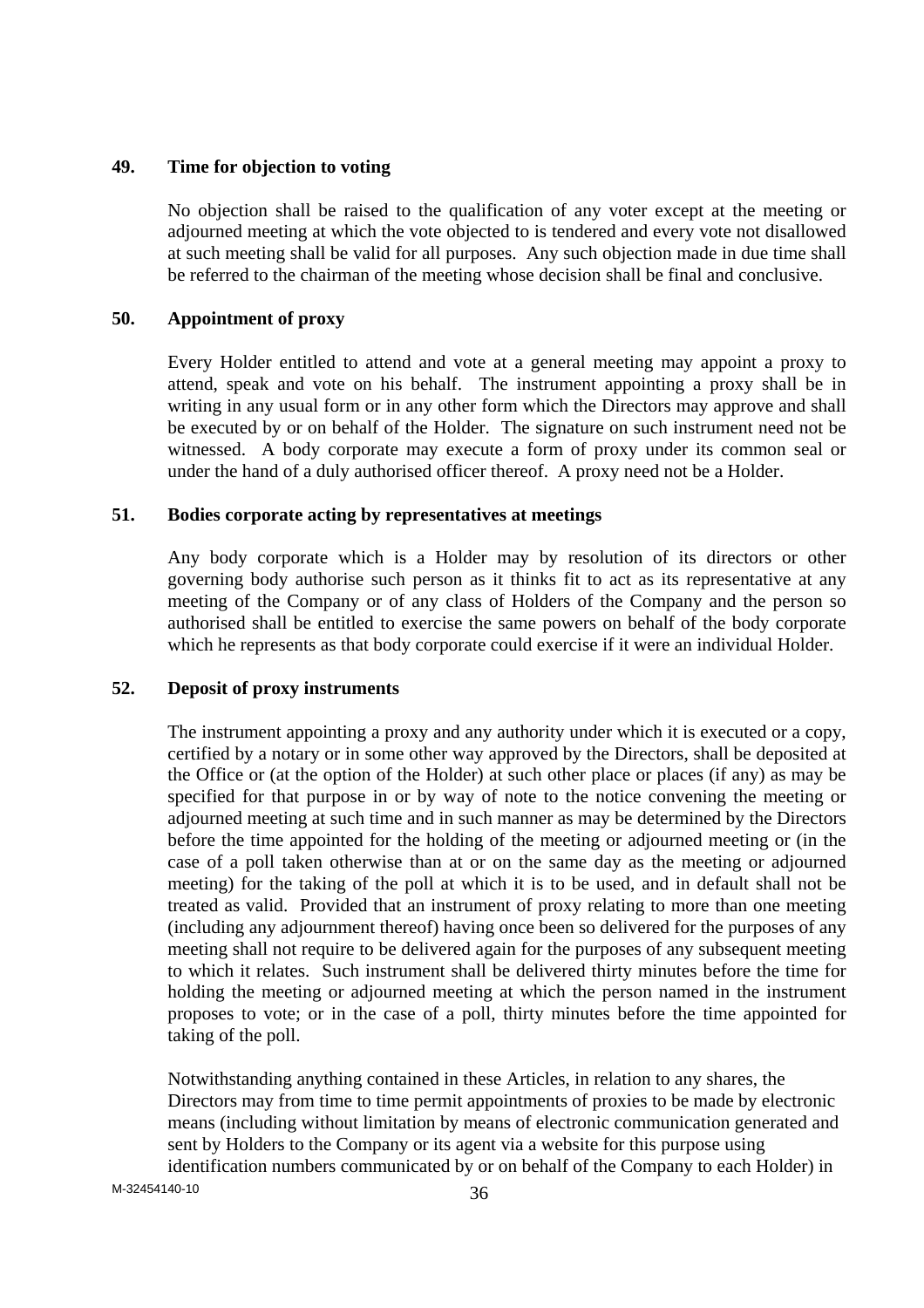such manner or form and subject to such terms, conditions or restrictions as the Directors may, subject to and in accordance with the Companies Act, determine or approve from time to time in their absolute discretion. Subject as aforesaid, the Company and its Directors, secretary or officers shall not be compelled to accept or receive any instrument

### **53. Effect of proxy instruments**

 Deposit of an instrument of proxy in respect of a meeting or adjourned meeting shall not preclude a Holder from attending and voting at the meeting or at any adjournment thereof. The instrument appointing a proxy shall be valid, unless the contrary is stated therein, as well for any adjournment of the meeting as for the meeting to which it relates.

#### **54. Effect of revocation of proxy or of authorisation**

- (a) A vote given or poll demanded in accordance with the terms of an instrument of proxy or a resolution authorising a representative to act on behalf of a body corporate shall be valid notwithstanding the death or insanity of the principal, or the revocation of the instrument of proxy or of the authority under which the instrument of proxy was executed or of the resolution authorising the representative to act or transfer of the share in respect of which the instrument of proxy or the authorisation of the representative to act was given, provided that no intimation in writing of such death, insanity, revocation or transfer shall have been received by the Company at the Office at least one hour before the commencement of the meeting or adjourned meeting at which the instrument of proxy is used or at which the representative acts.
- (b) The Directors may send, at the expense of the Company, by post or otherwise, to the Holders instruments of proxy (with or without stamped envelopes for their return) for use at any general meeting or at any class meeting, either in blank or nominating any one or more of the Directors or any other persons in the alternative. If for the purpose of any meeting invitations to appoint as proxy a person or one of a number of persons specified in the invitations are issued at the expense of the Company, such invitations shall be issued to all (and not to some only) of the Holders entitled to be sent a notice of the meeting and to vote thereat by proxy.

## **55. Class Meetings**

 Save as otherwise provided in these Articles, the provisions of Articles 32 to 53 shall apply mutatis mutandis to class meetings and meetings of Holders of shares in a Fund as they apply to general meetings.

#### **PART X - DIRECTORS**

#### **56. Number of Directors**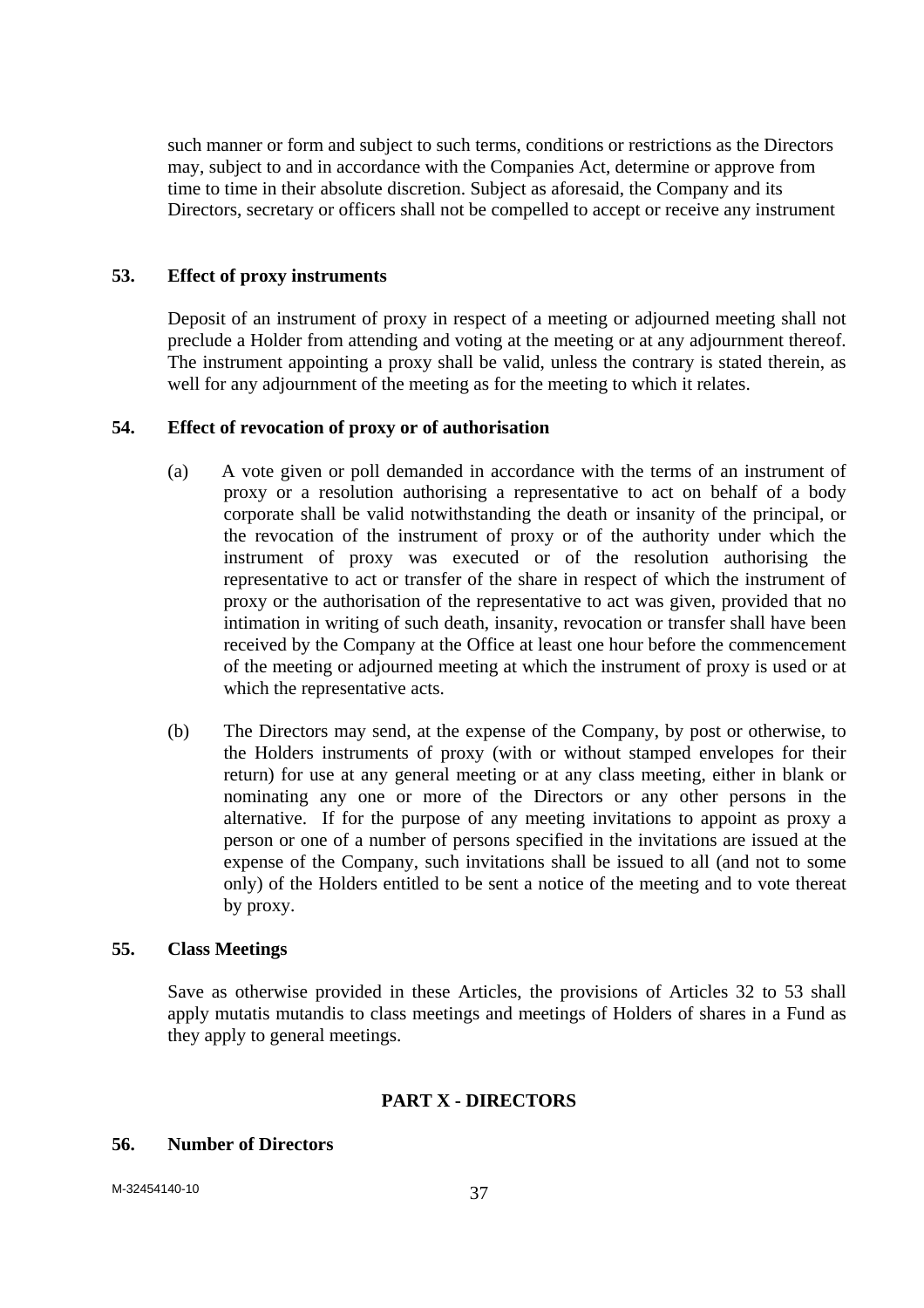Unless otherwise determined by the Company in general meeting the number of Directors shall not be less than two.

#### **57. Share qualification**

A Director shall not be required to hold any shares in the Company.

### **58. Ordinary remuneration of Directors**

 Unless and until otherwise determined from time to time by the Company in general meeting, the ordinary remuneration of each Director shall be determined from time to time by resolution of the Directors.

#### **59. Special remuneration of Directors**

 Any Director who is appointed as an executive director (including for this purpose the office of chairman or deputy chairman) or who serves on any committee, or who otherwise performs services which in the opinion of the Directors are outside the scope of the ordinary duties of a Director, may be paid such extra remuneration by way of fees, commission or otherwise as the Directors may determine.

#### **60. Expenses of Directors**

 The Directors may be paid all travelling, hotel and other expenses properly incurred by them in connection with their attendance at meetings of the Directors or committees established by the Directors or general meetings or separate meetings of the Holders of any class of shares of a Fund or otherwise in connection with the discharge of their duties.

## **61. Alternate Directors**

- (a) Any Director may appoint by writing under his hand any person (including another Director) to be his alternate. Any such authority may be sent by delivery, post, cable, telegram, telex, telefax, electronic mail or any other means of communication approved by the Directors and may bear a printed, electronic or facsimile signature of the Director giving such authority.
- (b) An alternate Director shall be entitled to receive notices of all meetings of the Directors and of all meetings of committees established by the Directors of which his appointor is a member, to attend and vote at any such meeting at which the Director appointing him is not personally present and in the absence of his appointor to exercise all the powers, rights, duties and authorities of his appointor as a Director (other than the right to appoint an alternate hereunder).
- (c) Save as otherwise provided in these Articles, an alternate Director shall be deemed for all purposes to be a Director and shall alone be responsible for his own acts and defaults and he shall not be deemed to be the agent of the Director appointing him. The remuneration of any such alternate Director shall be payable out of the remuneration paid to the Director appointing him and shall consist of such portion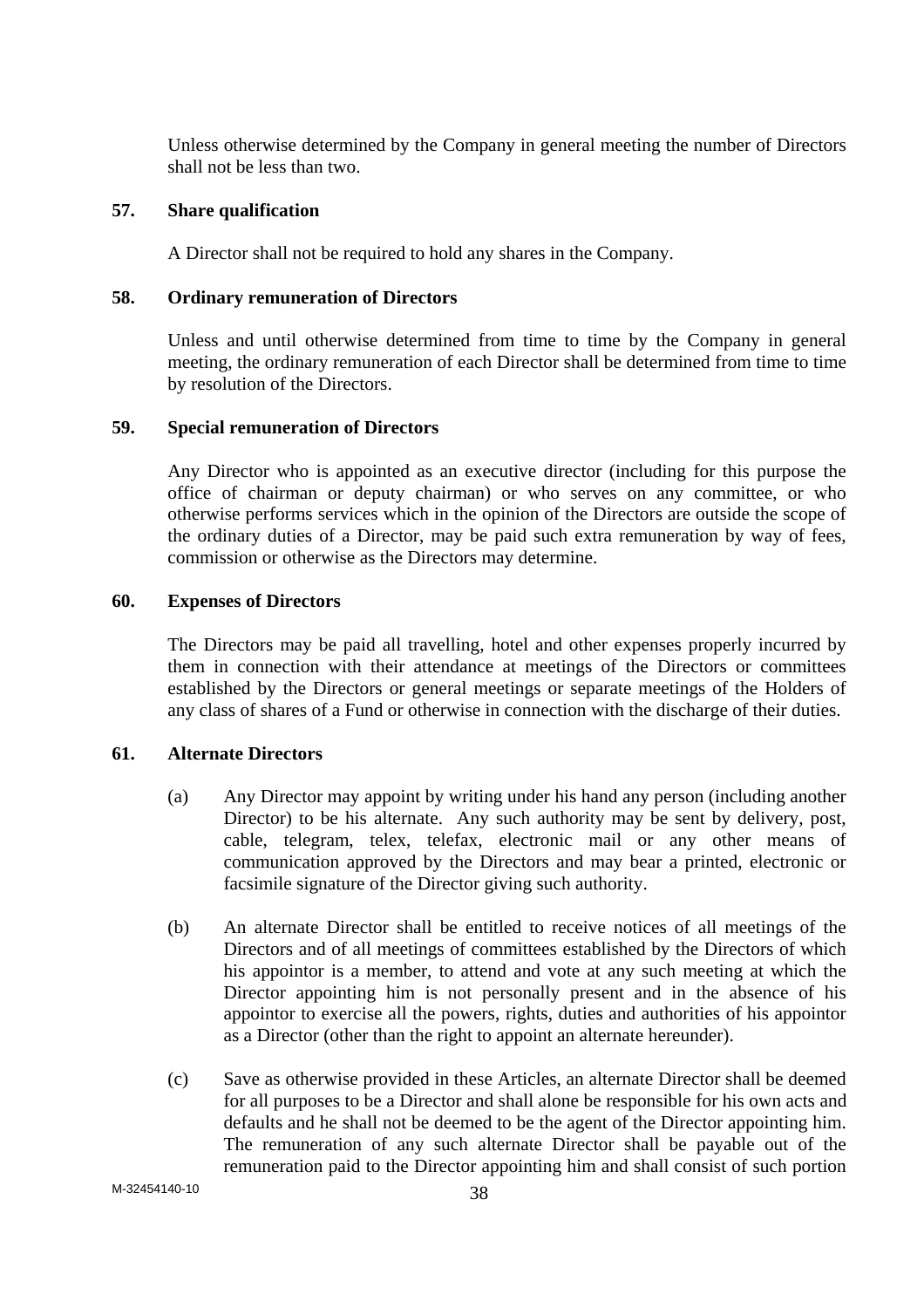of the remuneration of the Director as shall be agreed between the alternate and the Director appointing him.

- (d) A Director may revoke at any time the appointment of any alternate appointed by him. If a Director shall die or cease to hold the office of Director the appointment of his alternate shall thereupon cease and determine but if a director retires but is reappointed or deemed to have been reappointed at the meeting at which he retires, any appointment of an alternate Director, made by him which was in force immediately prior to his retirement shall continue after his re-appointment.
- (e) Any appointment or revocation by a Director under this Article shall be effected by notice in writing given under his hand to the Secretary or deposited at the Office or in any other manner approved by the Directors.

# **PART XI - POWERS OF DIRECTORS**

## **62. Directors' powers**

- (a) Subject to the provisions of the Companies Act, the Regulations, the Memorandum of Association of the Company and these Articles and to any directions by the Holders given by ordinary resolution, not being inconsistent with these Articles, with the Companies Act or with the Regulations, the business of the Company shall be managed by the Directors who may do all such acts and things and exercise all the powers of the Company as are not by the Companies Act, the Regulations or by these Articles required to be done or exercised by the Company in general meeting. Without prejudice to the generality of the foregoing, the Directors may exercise all powers of the Company in relation to the investment of the Assets in accordance with Clause 21 of Appendix II.
- (b) No alteration of the Memorandum of Association of the Company or of these Articles and no such direction shall invalidate any prior act of the Directors which would have been valid if that alteration had not been made or that direction had not been given. The powers given by this Article shall not be limited by any special power given to the Directors by these Articles and a meeting of Directors at which a quorum is present may exercise all powers exercisable by the Directors.

# **63. Power to delegate**

 Without prejudice to the generality of the last preceding Article, the Directors may delegate any of their powers to any committee whether or not consisting of Directors. Any such delegation may be made subject to any conditions the Directors may impose, and either collaterally with or to the exclusion of their own powers and may be revoked. Subject to any such conditions, the proceedings of a committee with two or more members shall be governed by the provisions of these Articles regulating the proceedings of Directors so far as they are capable of applying.

## **64. Appointment of attorneys/agents/delegates/Depositary**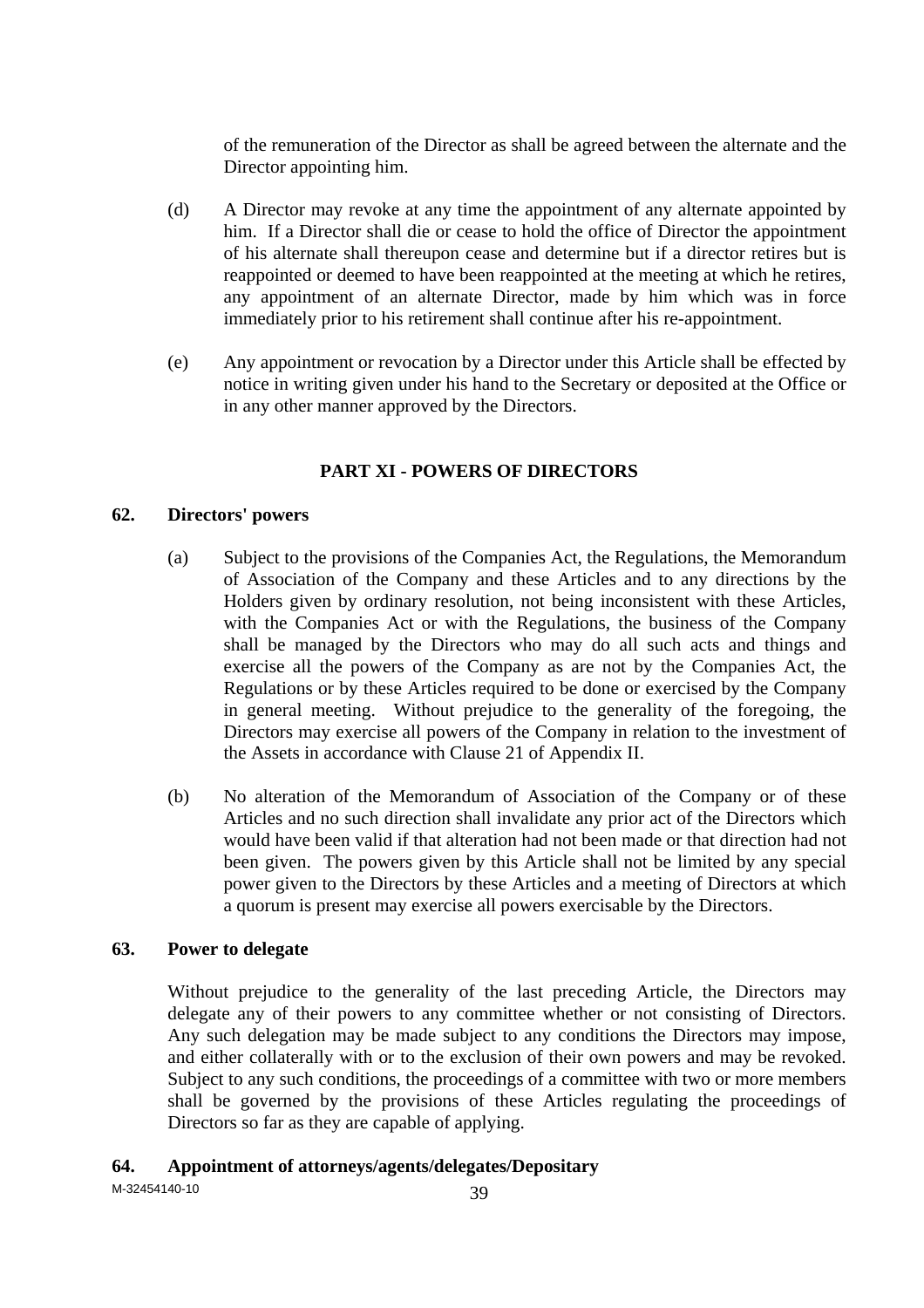- (a) The Directors, from time to time and at any time by power of attorney under seal or otherwise, may appoint any company, firm or person or fluctuating body of persons, whether nominated directly or indirectly by the Directors, to be the attorney or agent or delegate of the Company for such purposes and with such powers, authorities and discretions (not exceeding those vested in or exercisable by the Directors under these Articles) and for such period and subject to such conditions as they may think fit. Any such appointment may contain such provisions for the protection of persons dealing with any such appointee as the Directors may think fit, may contain indemnities in favour of any appointee and may authorise any such appointee to sub-delegate all or any of the powers, authorities and discretions vested in him.
- (b) Without prejudice to the generality of the foregoing, the Directors may, in accordance with the requirements of the Competent Authority, appoint a manager, investment manager and/or investment adviser, administrator and/or other similar entity to manage and/or advise on the investment of the Assets and the administration of the Company, on such terms and conditions as the Directors may deem fit. The remuneration and expenses of such appointees may be charged to the Company. It may be a term of the appointment of an investment manager and/or investment adviser for any Fund that the appointment shall automatically terminate upon the Company serving written notice on the investment manager/adviser that an ordinary resolution requiring such termination has been passed by Holders of shares in the relevant Fund who are not a party to the agreement which effected the appointment and are not related or connected to the investment manager/adviser.
- (c) Notwithstanding the generality of (a) above the Directors may appoint an agent for the purposes of exercising their power to allot relevant securities in accordance with the provisions of Article 4.
- (d) Without prejudice to the generality of the foregoing, the Directors shall appoint a Depositary to all of the Assets (including cash) of the Company in accordance with the provisions of Clauses 22-25 of Appendix II.
- (e) Subject to the prior approval of the Competent Authority and in accordance with the terms of any management agreement between the Company and the manager for the time being of the Company, the manager may retire or be removed and a new manager appointed having regard to the interest of the Holders.
- (f) Any dealings (including, but not limited to, dealing in shares of the Company) by any person referred to in this Article will be subject to such rules and conditions as may be laid down by the Competent Authority from time to time.

#### **65. Borrowing powers**

 $M-32454140-10$   $40$  Subject to the Regulations, the Directors may exercise all the powers of the Company to borrow or raise money and to mortgage or charge its undertaking, property and assets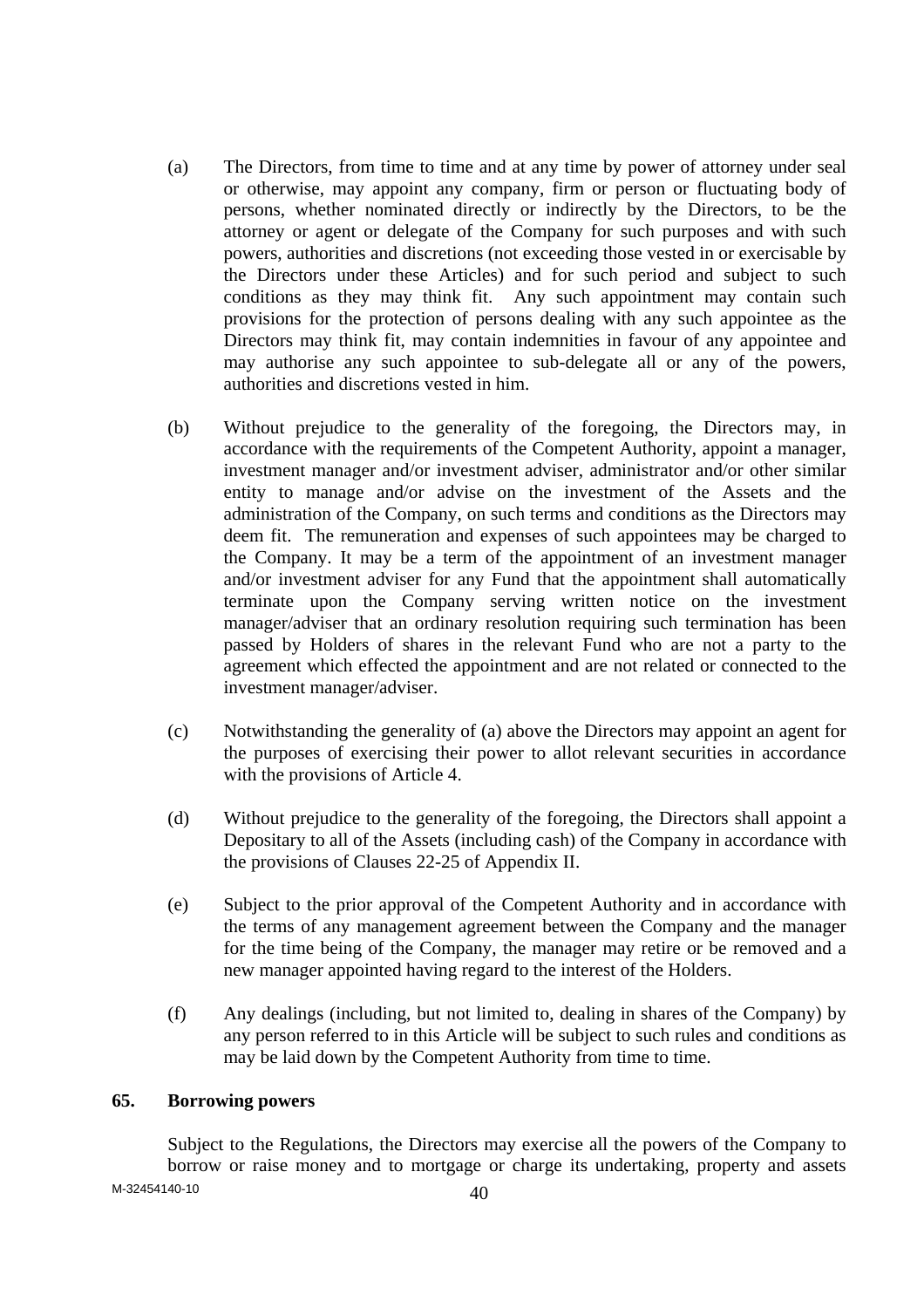(both present and future), and uncalled capital or any part thereof and to issue other securities, whether outright or as collateral security for any debt, liability or obligation of the Company provided that all such borrowings shall be within the limits and conditions laid down by the Competent Authority.

#### **66. Execution of negotiable instruments**

 All cheques, promissory notes, drafts, bills of exchange and other negotiable instruments and all receipts for moneys paid to the Company shall be signed, drawn, accepted, endorsed or otherwise executed, as the case may be, by such person or persons and in such manner as the Directors shall determine from time to time.

### **PART XII - APPOINTMENT AND RETIREMENT OF DIRECTORS**

#### **67. No retirement by rotation**

No Director will be required to retire by rotation.

### **68. Eligibility for appointment**

 To be eligible for appointment as a Director at a general meeting of the Company, a person must be recommended by the Directors or, not less than three nor more than twenty one Clear Days before the date appointed for the meeting, notice executed by a Holder qualified to vote at the meeting must have been given to the Company of the intention to propose that person for appointment stating the particulars which would be required, if he were so appointed, to be included in the Company's register of Directors together with notice executed by that person of his willingness to be appointed.

## **69. No retirement on account of age**

No Director shall be required to retire on account of age.

### **70. Appointment of additional Directors**

- (a) Subject as aforesaid, the Company by ordinary resolution may appoint a person to be a Director either to fill a vacancy or as an additional Director.
- (b) The Directors may appoint a person who is willing to act to be a Director, either to fill a vacancy or as an additional Director, provided that the appointment does not cause the number of Directors to exceed any number as fixed by or in accordance with these Articles as the maximum number of Directors. Any Director so appointed shall not be required to retire at any subsequent annual general meeting of the Company.
- (c) The continuing Directors may act notwithstanding any vacancy in their body, provided that if the number of the Directors is reduced below two, the remaining Director shall appoint forthwith an additional Director or additional Directors to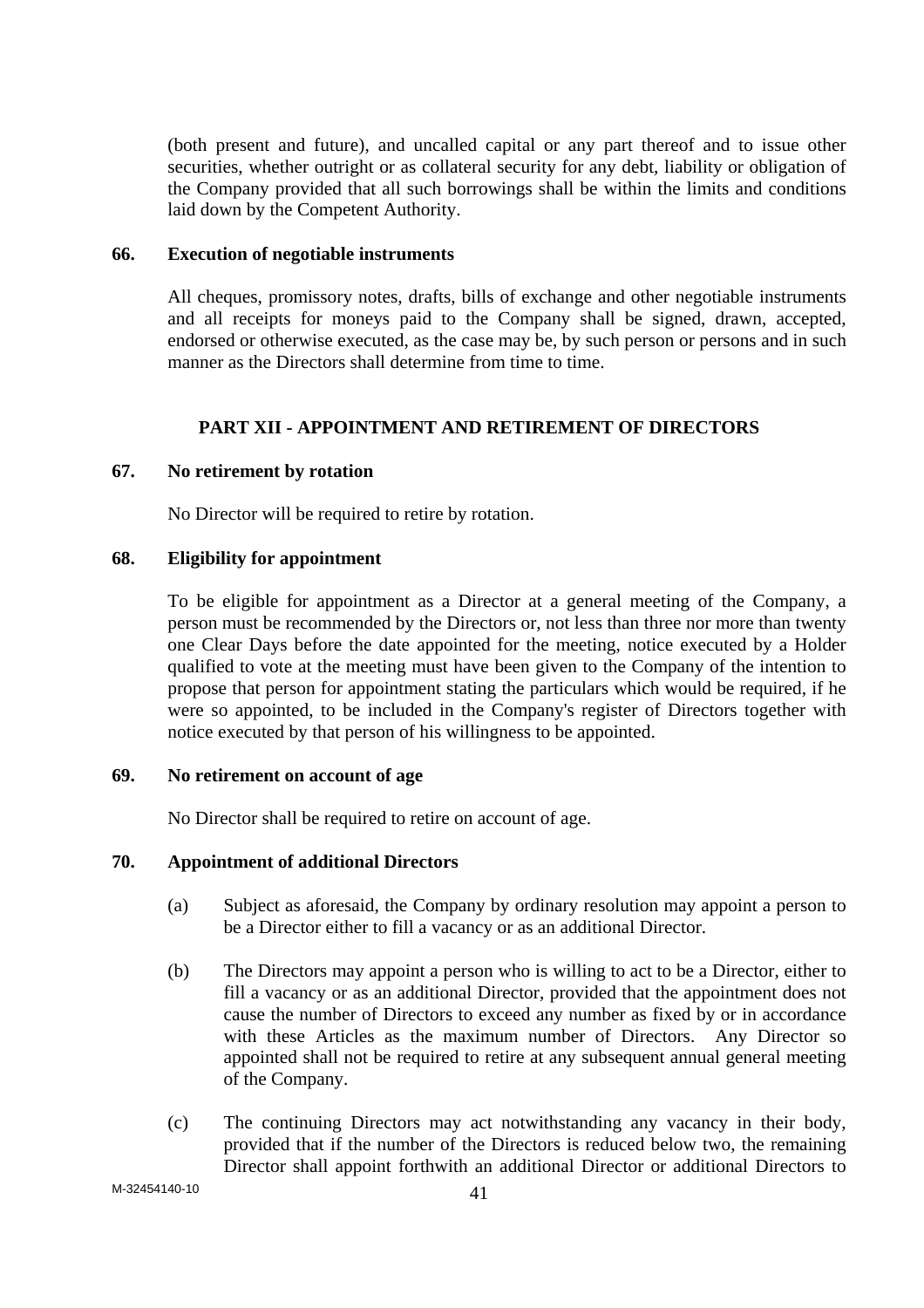make up a quorum or shall convene a general meeting of the Company for the purpose of making such appointment or appointments. If, in such circumstances, there be no Director or Directors able or willing to act then any two Holders may summon a general meeting for the purpose of appointing Directors. Any additional Director so appointed shall not be required to retire at any subsequent annual general meeting of the Company.

# **PART XIII - DISQUALIFICATION AND REMOVAL OF DIRECTORS**

### **71. Disqualification of Directors**

The office of a Director shall be vacated ipso facto if:-

- (a) he ceases to be a Director by virtue of any provision of the Companies Act or he becomes prohibited by law from being a Director;
- (b) he becomes bankrupt or makes any arrangement or composition with his creditors generally;
- (c) in the opinion of a majority of his co-Directors, he becomes incapable by reason of mental disorder of discharging his duties as a Director;
- (d) he resigns his office by notice in writing to the Company signed by him and delivered to the Office;
- (e) he is convicted of an indictable offence, unless the Directors otherwise determine;
- (f) he shall have been absent for more than six consecutive months without permission of the Directors from meetings of the Directors held during that period and his alternate Director (if any) shall not have attended any such meeting in his place during such period, and the Directors pass a resolution that by reason of such absence he has vacated office;
- (g) he is required in writing by a majority of his co-Directors to resign; or
- (h) the Competent Authority requires him to resign.

#### **72. Removal of Directors**

 The Company, by ordinary resolution of which extended notice has been given in accordance with the provisions of the Companies Act, may remove any Director notwithstanding anything in these Articles or in any agreement between the Company and such Director and may, if thought fit, by ordinary resolution appoint another Director in his stead. Nothing in this Article shall be taken as depriving a person removed hereunder of compensation or damages payable to him in respect of the termination of his appointment as Director or of any appointment terminating with that of the Director.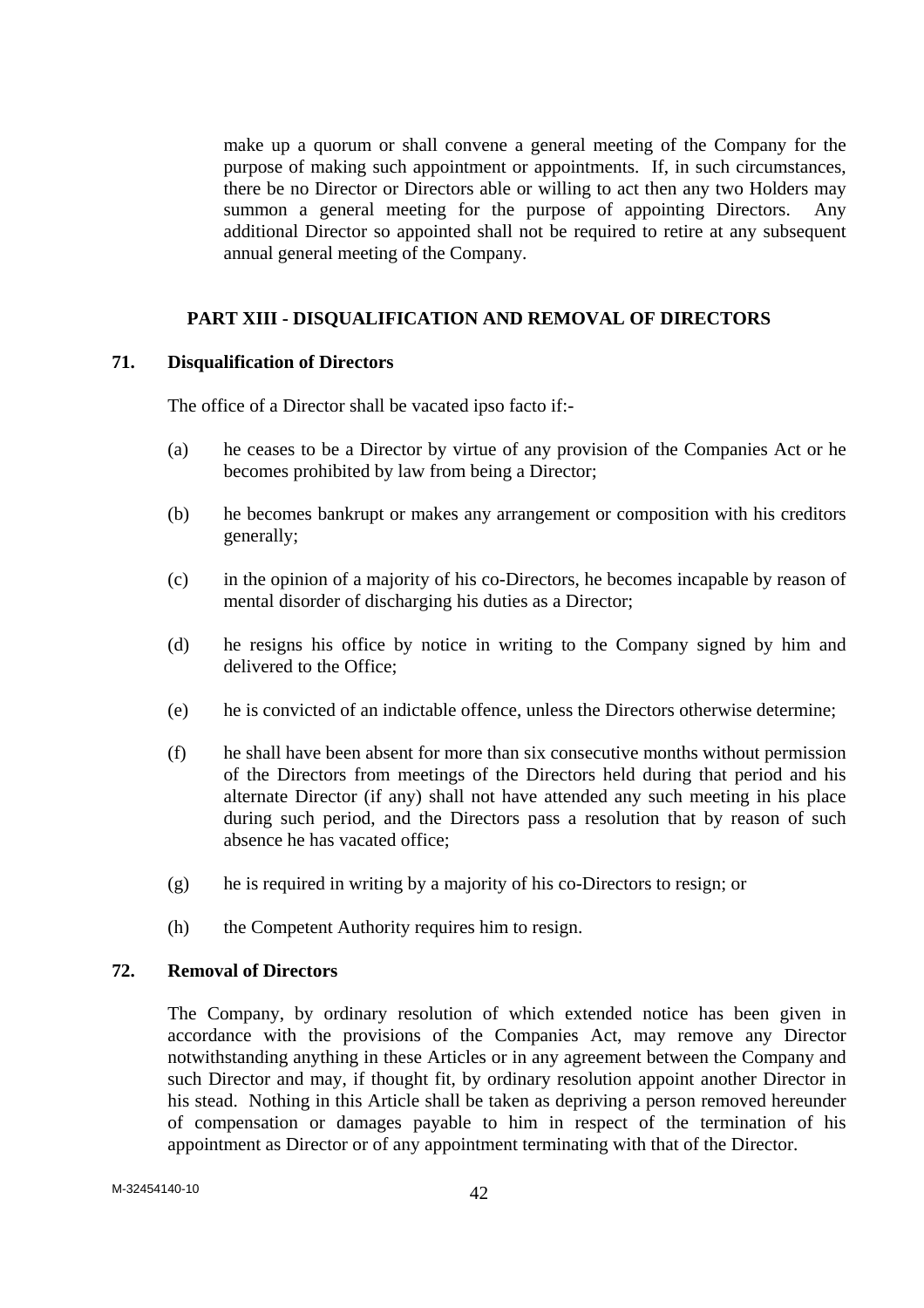# **PART XIV - DIRECTORS' INTERESTS**

### **73. Directors' interests**

- (a) Subject to the provisions of the Companies Act, and provided that he has disclosed to the Directors the nature and extent of any material interest of his, a Director notwithstanding his office:-
	- (i) may be a party to, or otherwise interested in, any transaction or arrangement with the Company or any subsidiary or associated company thereof or in which the Company or any subsidiary or associated company thereof is otherwise interested;
	- (ii) may be a director or other officer of, or employed by, or a party to any transaction or arrangement with, or otherwise interested in, any body corporate promoted by the Company or in which the Company or any subsidiary or associated company thereof is otherwise interested; and
	- (iii) shall not be accountable, by reason of his office, to the Company for any benefit which he derives from any such office or employment or from any such transaction or arrangement or from any interest in any such body corporate and no such transaction or arrangement shall be liable to be avoided on the ground of any such interest or benefit.
- (b) No Director or intending Director shall be disqualified by his office from contracting with the Company either as vendor, purchaser or otherwise, nor shall any such contract or any contract or arrangement entered into by or on behalf of the other company in which any Director shall be in any way interested be avoided nor shall any Director so contracting or being so interested be liable to account to the Company for any profit realised by any such contract or arrangement by reason of such Director holding that office or of the fiduciary relationship thereby established. The nature of a Director's interest must be declared by him at the meeting of the Directors at which the question of entering into the contract or arrangement is first taken into consideration, or if the Director was not at the date of that meeting interested in the proposed contract or arrangement at the next meeting of the Directors held after he became so interested, and in a case where the Director becomes interested in a contract or arrangement after it is made, at the first meeting of the Directors held after he becomes so interested.
- (c) A copy of every declaration made and notice given under this Article shall be entered within three days after the making or giving thereof in a book kept for this purpose. Such book shall be open for inspection without charge by any Director, Secretary, Auditor or Holder at the Office and shall be produced at every general meeting of the Company and at any meeting of the Directors if any Director so requests in sufficient time to enable the book to be available at the meeting.

 $M-32454140-10$   $43$ (d) For the purposes of this Article:-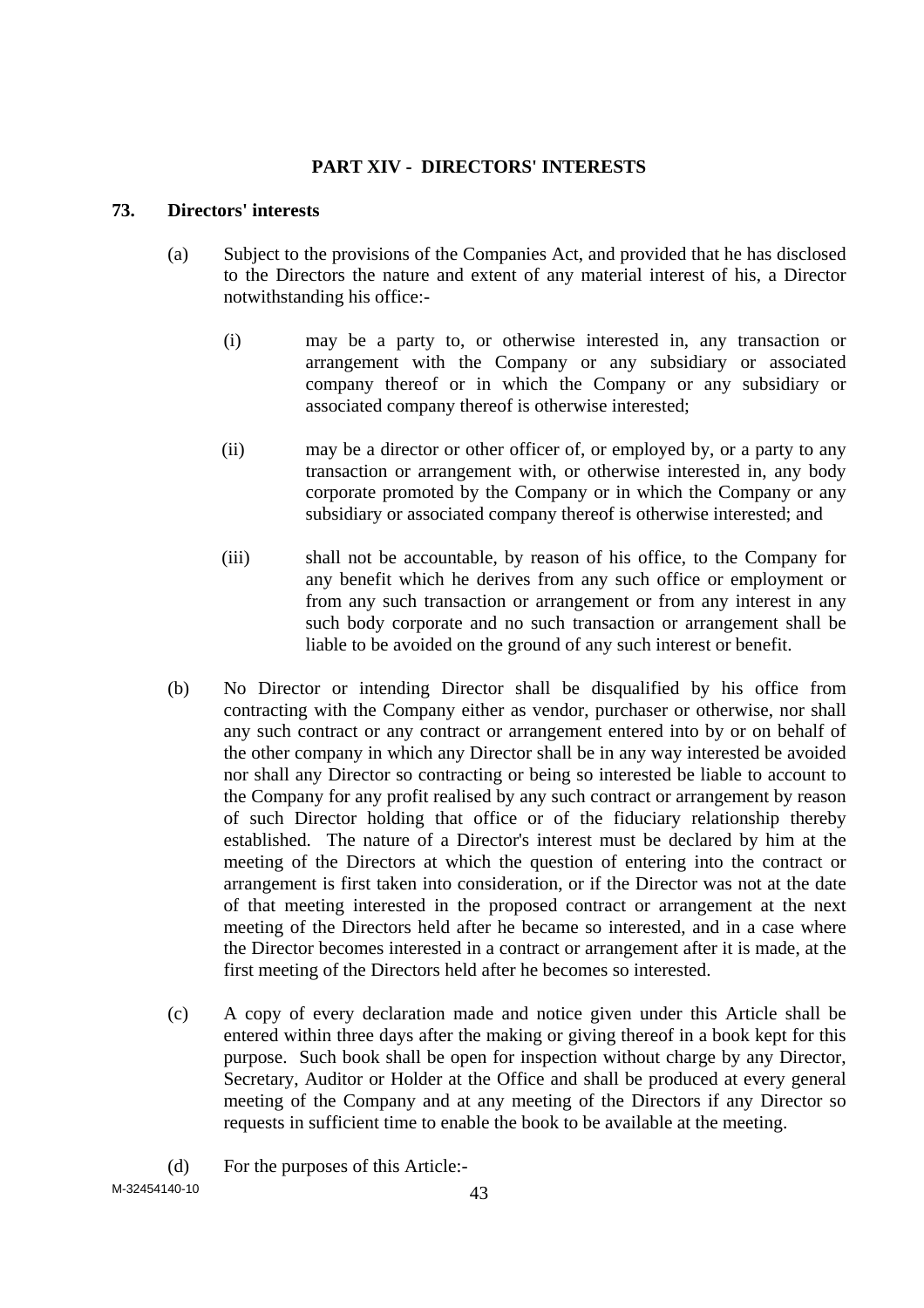- (i) a general notice given to the Directors that a Director is to be regarded as having an interest of the nature and extent specified in the notice in any transaction or arrangement in which a specified person or class of persons is interested shall be deemed to be a disclosure that the Director has an interest in any such transaction of the nature and extent so specified; and
- (ii) an interest of which a Director has no knowledge and of which it is unreasonable to expect him to have knowledge shall not be treated as an interest of his.

## **74. Restriction on Directors' voting**

- (a) Save as otherwise provided by these Articles, a Director shall not vote at a meeting of the Directors or any committee established by the Directors on any resolution concerning a matter in which he has, directly or indirectly, an interest which is material (other than an interest arising by virtue of his interest in shares or debentures or other securities or otherwise in or through the Company) or a duty which conflicts or may conflict with the interests of the Company. A Director shall not be counted in the quorum present at a meeting in relation to any such resolution on which he is not entitled to vote.
- (b) A Director shall be entitled to vote (and be counted in the quorum) in respect of any resolutions concerning any of the following matters, namely:-
	- (i) the giving of any security, guarantee or indemnity to him in respect of money lent by him to the Company or any of its subsidiary or associated companies or obligations incurred by him at the request of or for the benefit of the Company or any of its subsidiary or associated companies;
	- (ii) the giving of any security, guarantee or indemnity to a third party in respect of a debt or obligation of the Company or any of its subsidiary or associated companies for which he himself has assumed responsibility in whole or in part and whether alone or jointly with others under a guarantee or indemnity or by the giving of security;
	- (iii) any proposal concerning any offer of shares or debentures or other securities of or by the Company or any of its subsidiary or associated companies for subscription, purchase or exchange in which offer he is or is to be interested as a participant in the underwriting or subunderwriting thereof; or
	- (iv) any proposal concerning any other company in which he is interested, directly or indirectly and whether as an officer or shareholder or otherwise howsoever.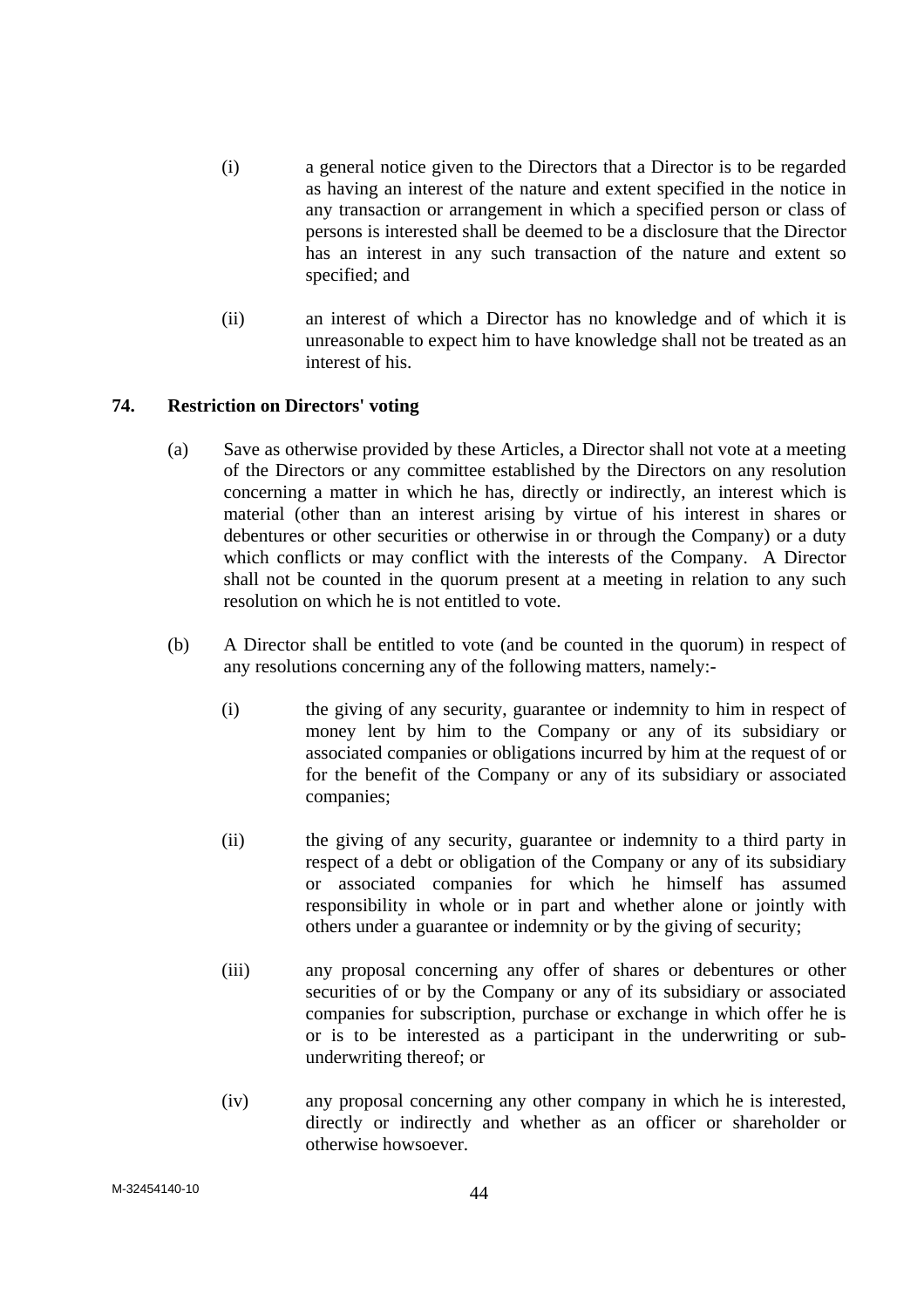- (c) Where proposals are under consideration concerning the appointment (including fixing or varying the terms of appointment) of two or more Directors to offices or employments with the Company or any company in which the Company is interested, such proposals may be divided and considered in relation to each Director separately and in such case each of the Directors concerned (if not debarred from voting under sub-paragraph (b) (iv) of this Article) shall be entitled to vote (and be counted in the quorum) in respect of each resolution except that concerning his own appointment.
- (d) If a question arises at a meeting of Directors or of any committee established by the Directors as to the materiality of a Director's interest or as to the right of any Director to vote and such question is not resolved by his voluntarily agreeing to abstain from voting, such question may be referred, before the conclusion of the meeting, to the chairman of the meeting and his ruling in relation to any Director other than himself shall be final and conclusive.
- (e) The Company by ordinary resolution may suspend or relax the provisions of this Article to any extent or ratify any transaction not duly authorised by reason of a contravention of this Article.

### **PART XV - PROCEEDINGS OF DIRECTORS**

### **75. Convening and regulation of Directors' meetings**

- (a) Subject to the provisions of these Articles, the Directors may regulate their proceedings as they think fit. A Director may, and the Secretary at the request of a Director shall, call a meeting of the Directors. Any Director may waive notice of any meeting and any such waiver may be retrospective. If the Directors so resolve, it shall not be necessary to give notice of a meeting of Directors to any Director or alternate Director who, being a resident of the State, is for the time being absent from the State.
- (b) Notice of a meeting of the Directors shall be deemed to be duly given to a Director if it is given to him personally or by word of mouth or sent in writing by delivery, post, cable, telegram, telex, telefax, electronic mail or any other means of communication approved by the Directors to him at his last known address or any other address given by him to the Company for this purpose.

#### **76. Quorum for Directors' meetings**

 The quorum for the transaction of the business of the Directors may be fixed by the Directors and unless so fixed at any other number shall be two. A person who holds office only as an alternate Director shall, if his appointer is not present, be counted in the quorum but notwithstanding that such person may act as alternate Director for more than one Director he shall not count as more than one for the purposes of determining whether a quorum is present.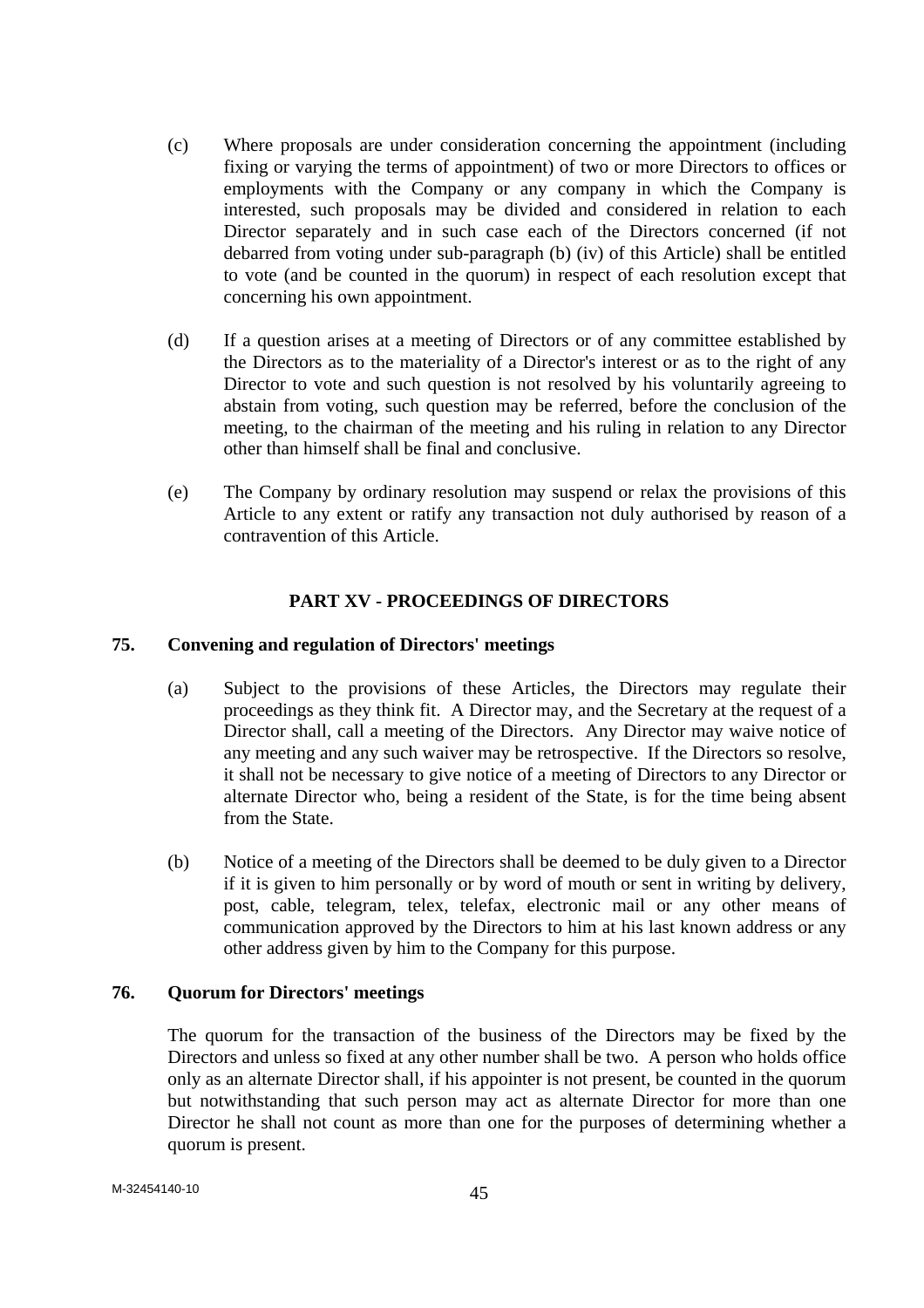The continuing Directors or a sole Director may act notwithstanding any vacancies in their number fixed as the quorum, they may act only for the purpose of filling vacancies or of calling a general meeting.

### **77. Voting at Directors' meetings**

- (a) Questions arising at any meeting of Directors shall be decided by a majority of votes. Where there is an equality of votes, the chairman of the meeting shall have a casting vote.
- (b) Subject as hereinafter provided, each Director present and voting shall have one vote and in addition to his own vote shall be entitled to one vote in respect of each other Director not present at the meeting who shall have authorised him in respect of such meeting to vote for such other Director in his absence. Any such authority may relate generally to all meetings of the Directors or to any specified meeting or meetings and must be in writing and may be sent by delivery, post, cable, telegram, telex, telefax, facsimile, electronic mail or any other means of communication approved by the Directors and may bear a printed, electronic or facsimile signature of the Director giving such authority. The authority must be delivered to the Secretary for filing prior to or must be produced at the first meeting at which a vote is to be cast pursuant thereto provided that no Director shall be entitled to any vote at a meeting on behalf of another Director pursuant to this paragraph if the other Director shall have appointed an alternate Director and that alternate Director is present at the meeting at which the Director proposes to vote pursuant to this paragraph.

# **78. Telecommunication meetings**

 Any Director or alternate Director may participate in a meeting of the Directors or any committee established by the Directors by means of conference telephone or other telecommunications equipment by means of which all persons participating in the meeting can hear each other speak. Such participation in a meeting shall constitute presence in person at the meeting and shall be counted for the purposes of determining whether a quorum is present at the meeting.

### **79. Chairman of the board of Directors**

 Subject to any appointment to the office of chairman made pursuant to these Articles, the Directors may elect a chairman of their meetings and determine the period for which he is to hold office, but if no such chairman is elected or if at any meeting the chairman is unwilling to act or is not present within five minutes after the time appointed for holding the same the Directors present may choose one of their number to be chairman of the meeting.

#### **80. Validity of acts of Directors**

M-32454140-10 46 All acts done by any meeting of the Directors or of a committee established by the Directors or by any person acting as a Director, notwithstanding that it be afterwards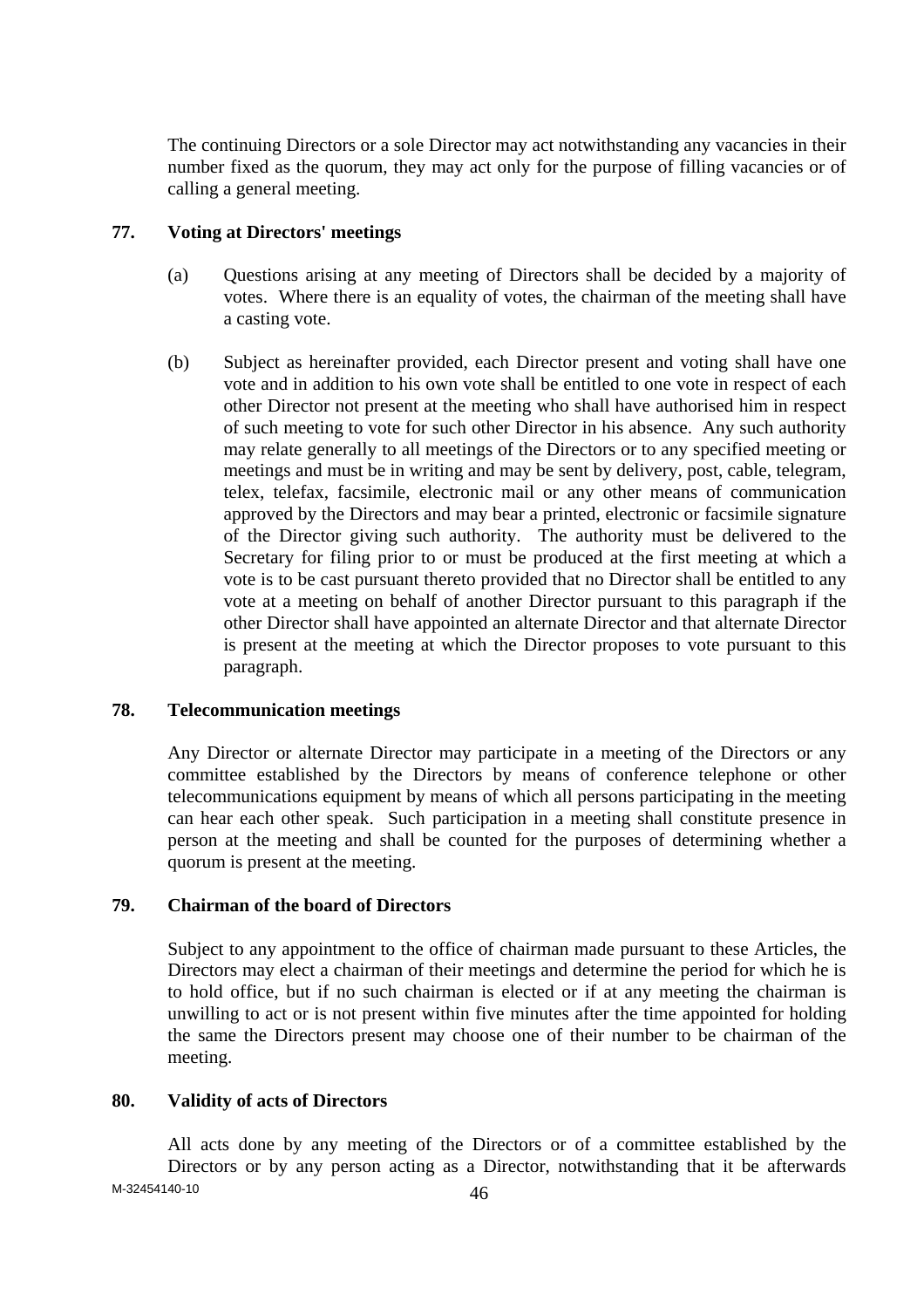discovered that there was some defect in the appointment of any such Director or person acting as aforesaid, or that they or any of them were disqualified from holding office or had vacated office, shall be as valid as if every such person had been duly appointed and was qualified and had continued to be a Director and had been entitled to vote.

#### **81. Directors' resolutions or other documents in writing**

 A resolution or other document in writing signed by all the Directors entitled to receive notice of a meeting of Directors or of a committee established by the Directors shall be as valid as if it had been passed at a meeting of Directors or (as the case may be) a committee established by the Directors duly convened and held and may consist of several documents in the like form each signed by one or more Directors or by one or more persons (which may include Directors) being the members of the committee established by the Directors, and such resolution or other document or documents when duly signed may be delivered or transmitted (unless the Directors or the members of the committee as the case may be shall otherwise determine either generally or in any specific case) by facsimile transmission or some other similar means of transmitting the contents of documents. A resolution or other documents signed by an alternate Director need not also be signed by his appointor and, if it is signed by a Director who has appointed an alternate Director, it need not be signed by the alternate Director in that capacity.

#### **PART XVI - THE SECRETARY**

#### **82. Appointment of Secretary**

 The Secretary shall be appointed by the Directors for such term, at such remuneration and upon such conditions as they may think fit and any Secretary so appointed may be removed by them. Anything required or authorised by the Companies Act, the Regulations or these Articles to be done by, or given to, the Secretary may be done by or given to any assistant or acting secretary readily available and capable of acting by or to any officer of the Company authorised generally or specially in that behalf by the Directors, if the office is vacant or there is for any other reason no Secretary readily available and capable of acting Provided that any provision of the Companies Act, the Regulations or these Articles requiring or authorising a thing to be done by or to a Director and the Secretary shall not be satisfied by its being done by or to the same person acting both as a Director and as, or in the place of, the Secretary.

#### **PART XVII - THE SEAL**

### **83. Use of Seal**

 The Directors shall ensure that the Seal (including any official securities seal kept pursuant to the Companies Act) shall be used only by the authority of the Directors or of a committee authorised by the Directors.

#### **84. Seal for use abroad**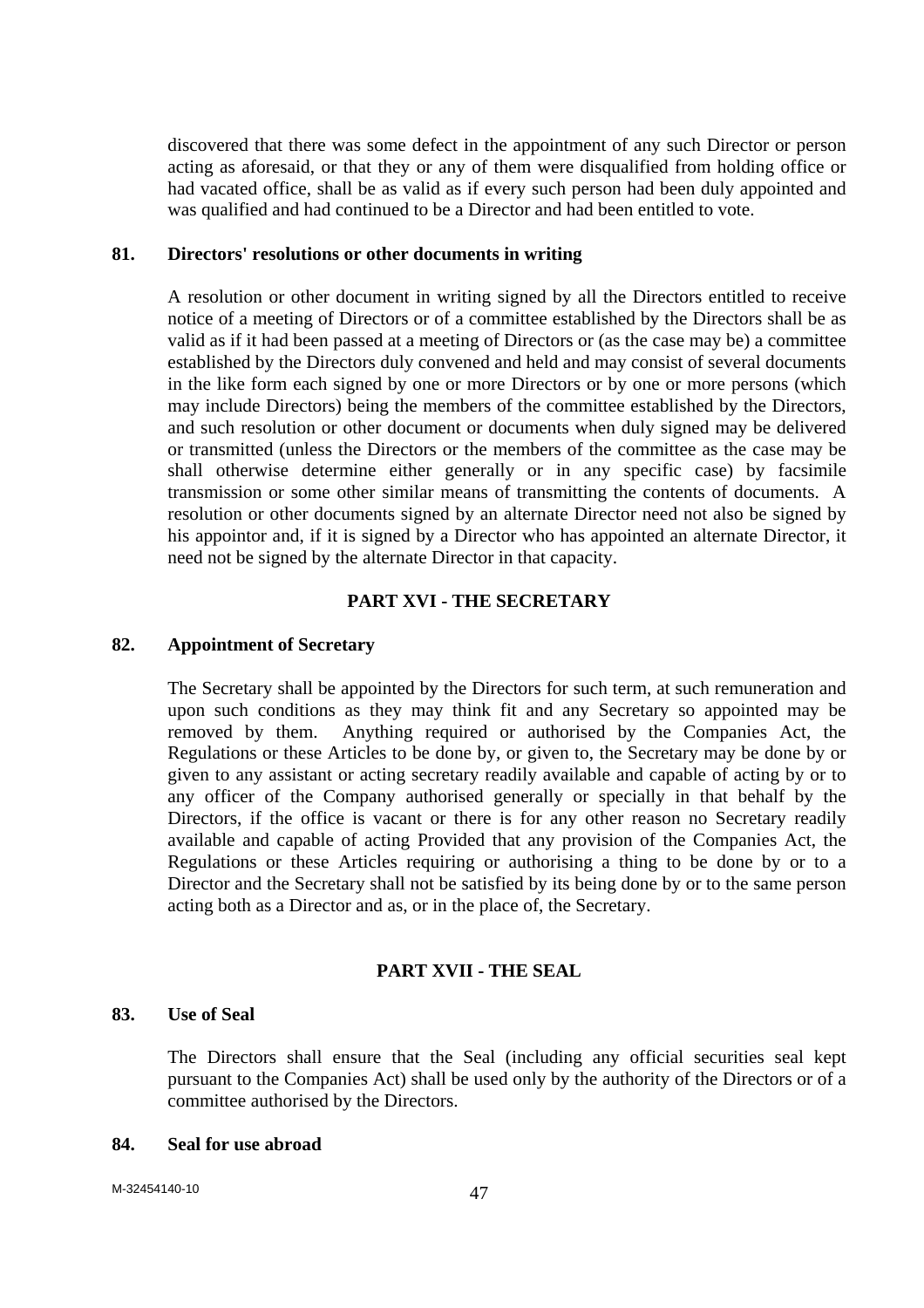The Company may exercise the powers conferred by the Companies Act with regard to having an official seal for use abroad and such powers shall be vested in the Directors.

#### **85. Signature of sealed instruments**

Without prejudice to the affixing and use of the seal by a Registered Person as set out below, every other instrument to which the Seal shall be affixed shall be signed by a Director and shall also be signed by the Secretary or by a second Director or by some other person appointed by the Directors for the purpose (which may include the Depositary) save that as regards any debentures or other securities of the Company the Directors may determine by resolution that such signatures or either of them shall be dispensed with, or be printed thereon or affixed thereto by some method or system of mechanical signature provided that in any such case the document to be sealed shall have been approved for sealing by the Secretary or by the registrar of the Company or by the Auditors or by some other person appointed by the Directors for this purpose in writing (and, for the avoidance of doubt, it is hereby declared that it shall be sufficient for approval to be given and/or evidenced either in such manner (if any) as may be approved by or on behalf of the Directors or by having such documents initialled before sealing or presented for sealing accompanied by a list thereof which has been initialled). The Company's seal may also be used by a Registered Person and any instrument to which the Company's seal shall be affixed when it is used by the Registered Person shall be signed by that person and countersigned:

(a) by the Secretary or a Director of the Company; or

(b) by some other person appointed for the purpose by the Directors or a committee of the Directors, authorised by the Directors in that behalf.

## **PART XVIII - DIVIDENDS AND RESERVES**

#### **86. Declaration of dividends**

- (a) The Directors at such times as they think fit may declare such dividends on any class of shares as appear to the Directors to be justified by the profits of the relevant Fund being;
	- (i) the accumulated revenue (consisting of all revenue accrued including interest and dividends) less expenses; or
	- (ii) realised and unrealised capital gains on the disposal/valuation of Investments and other funds less realised and unrealised accumulated capital losses of the relevant Fund; and/or
	- (iii) the capital of the relevant Fund.
- (b) The Directors may, satisfy any dividend due to Holders of the shares in whole or in part by distributing to them in specie any of the Assets of the relevant Fund, and in particular any Investments to which the relevant Fund is entitled. A Holder may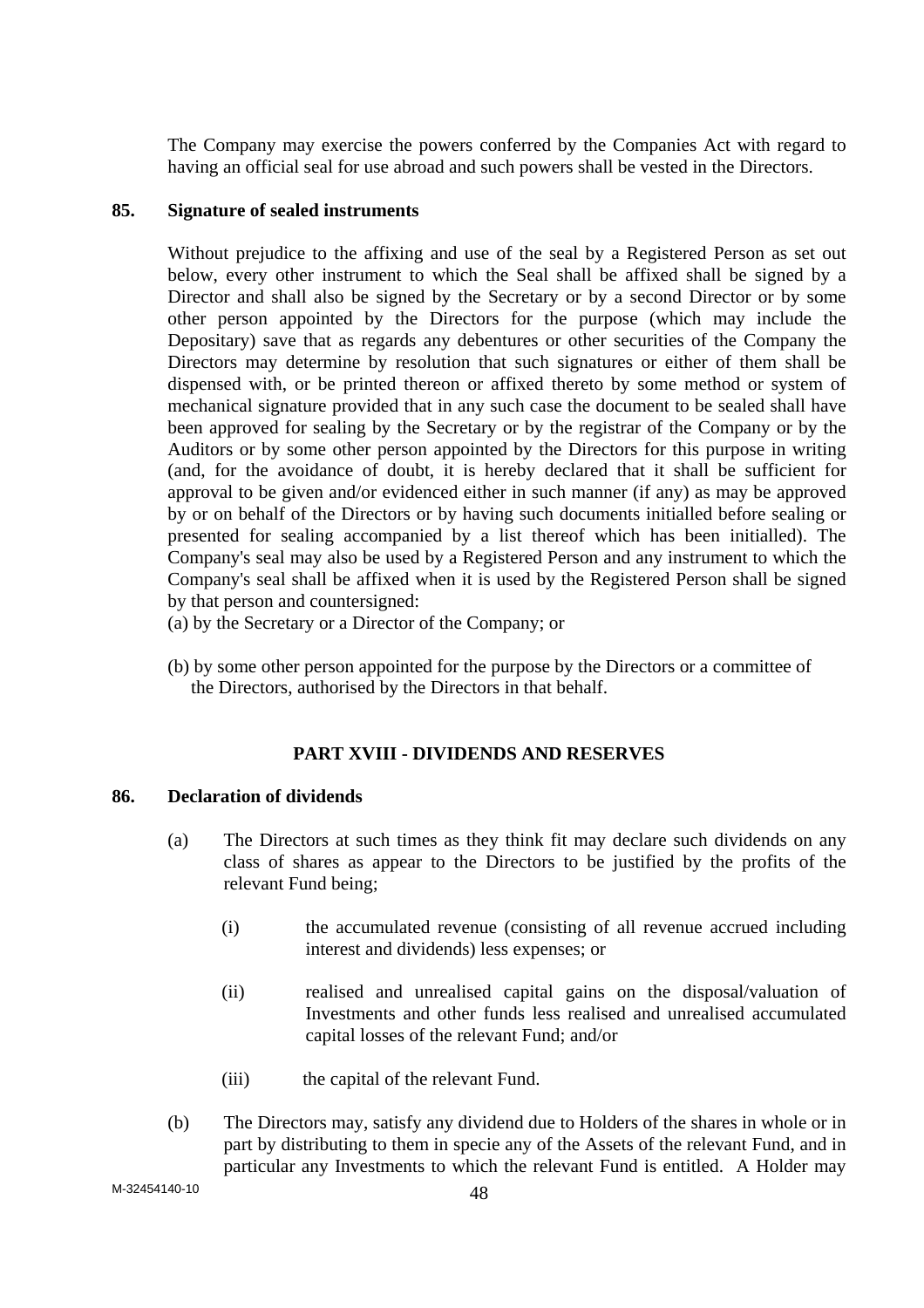require the Directors instead of transferring any assets in specie to him, to arrange for a sale of the assets and for payment to the Holder of the net proceeds of same.

- (c) Shares of any class may at the discretion of the Directors be issued on the basis that any dividends declared in respect of those shares will be reinvested in the subscription of further shares of that class. In addition, Holders may either when applying for shares or subsequently, request the Directors or their agents in writing to reinvest all dividends to which they are entitled in the subscription of further shares; every such request will remain effective until countermanded in writing or, if earlier, the person making the request ceases to be a Holder. Further shares will be issued on the date the dividend is declared or, if that is not a Dealing Day for subscription for shares, on the next following Dealing Day at a price calculated in the same way as for other issues of shares of the same class on that Dealing Day but without incurring any initial charge.
- (d) Shares of any class may at the discretion of the Directors be issued on the basis that any dividends declared in respect of those shares will be reinvested and form part of the assets of the relevant Fund and will be applied when calculating the Subscription Price and the Repurchase Price as part of the proportion of the relevant Fund which is attributable to the Holders of that class of shares.
- (e) Shares of any class may at the discretion of the Directors be issued on the basis that any dividends declared in respect of those shares shall be paid by the Company into an account in the name of the Depositary for the account of the Holders of that class of shares. The amount standing to the credit of this account shall not be an asset of the Fund or the Company and will be immediately transferred from the aforementioned account to the account of the Company and will be applied when calculating the Subscription Price and the Repurchase Price as part of the proportion of the relevant Fund which is attributable to the Holders of that class of shares.
- (f) Shares of any class may at the discretion of the Directors be issued on the basis that no dividends will be declared in respect of those shares and that any profits available for distribution will form part of the assets of the relevant Fund and will be applied when calculating the Subscription Price and the Repurchase Price as part of the proportion of the relevant Fund which is attributable to the Holders of that class of shares.
- (g) No dividend shall be payable to the holder(s) of Subscriber Shares.

### **87. Eligibility for dividends**

 If any share is issued on terms providing that it shall rank for dividend as from or after a particular date or to a particular extent, such share shall rank for dividend accordingly.

# **88. Deduction from Dividend**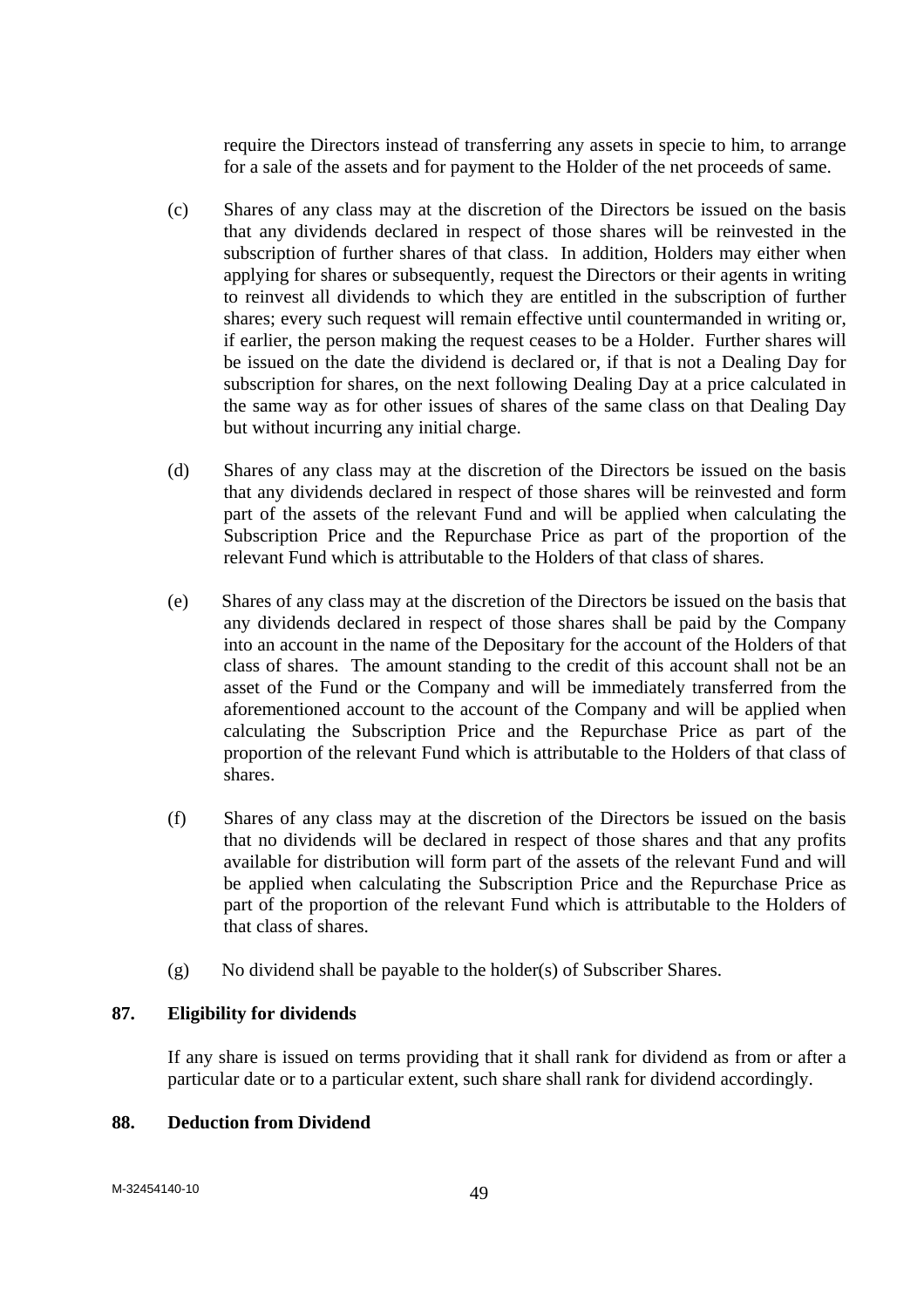- (a) The Directors may deduct from any dividend or other monies payable to any Holder on or in respect of a share all sums of money (if any) presently payable by him to the Company in relation to the shares of the Company.
- (b) Where the Company is required to pay any taxation as a consequence of making any dividend payment to a Holder the Directors may deduct from the payment to be made to the relevant Holder(s) who is or is deemed to be a Taxable Irish Person, an amount equal to the taxation attributable to the relevant payment(s) and pay such amount to the appropriate tax authority.

### **89. Unclaimed dividends**

 All unclaimed dividends on shares may be invested or otherwise made use of by the Directors for the benefit of the relevant Fund until claimed. No dividend shall bear interest against the Company. The payment by the Directors of any unclaimed dividend or other monies payable on or in respect of a share into a separate account shall not constitute the Company a trustee in respect thereof and any dividend unclaimed after a period of six years from the date of declaration of such dividend shall be forfeited and shall revert to the relevant Fund.

### **90. Currency of Dividend**

 Any dividend or other monies payable on or in respect of a share shall be expressed and payment shall be made in the currency in which the relevant class of shares is designated or in such other currency as the Directors may determine either generally or in relation to a particular class of shares or in any specific case.

## **91. Payment of Dividend**

 Any dividend or other monies payable on or in respect of a share may be paid by telegraphic transfer to the account nominated by the Holder or person entitled thereto, and in the case of joint Holders to that one whose name stands first on the Register in respect of their joint holding or may if required be paid by cheque or warrant sent through the post to the registered address of the Holder or the person entitled thereto. Every such payment by cheque or warrant shall be made payable to the order of the person to whom it is sent, and payment of the cheque or warrant shall be a good discharge to the Company and, in the case of payment by telegraphic transfer, every such payment shall be a good discharge to the Company. Every such cheque or warrant or, where applicable, transfer shall be sent or, as the case may be, made at the risk and cost of the person entitled to the money represented thereby or, as the case may be, payment remitted.

## **92. Joint Holders**

 If several persons are registered as joint holders of any share, any one of them may give effectual receipts for any dividend or other monies payable on or in respect of the share.

# **PART XIX - ACCOUNTS**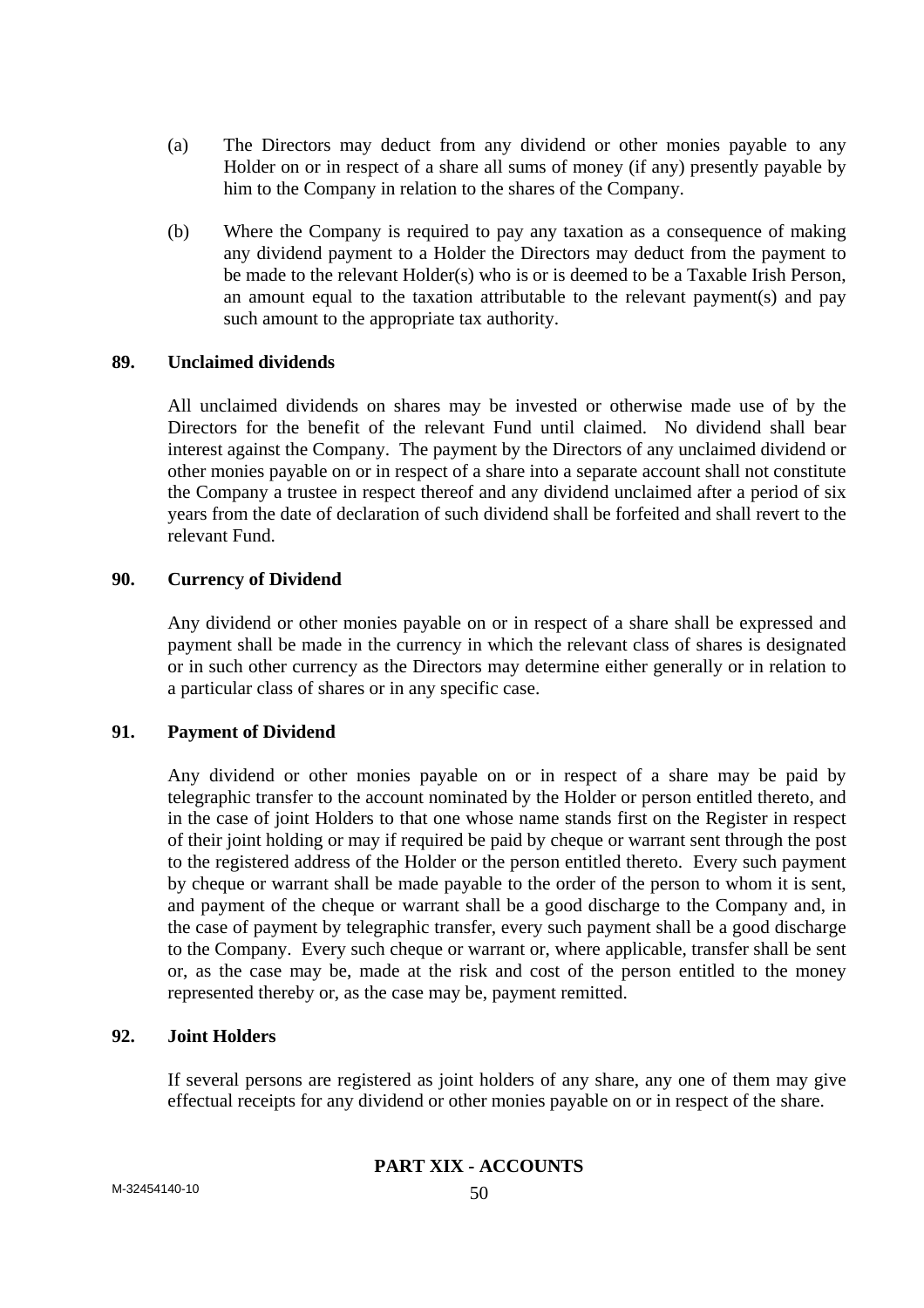### **93. Accounts**

- (a) The Directors shall cause adequate accounting records to be kept relating to:-
	- (i) all sums of money received and expended by the Company and the matters in respect of which the receipt and expenditure takes place; and
	- (ii) all sales and purchases of Investments by the Company; and
	- (iii) the assets and liabilities of the Company.

 Adequate accounting records shall be deemed to have been maintained if the accounting records comply with sections  $282(1) - (3)$  of the Companies Act and explain the Company's transactions and facilitate the preparation of the financial statements that give a true and fair view of the assets, liabilities, financial position and profit or loss of the Company and if relevant, the group and include any information and returns referred to in section 283(2) of the Companies Act.

- (b) The accounting records shall be kept at the Office or, subject to the provisions of the Companies Act, at such other place as the Directors think fit and shall be open at all reasonable times to the inspection of the Directors.
- (c) In accordance with the provisions of the Companies Act, the Directors shall cause to be prepared and to be laid before the annual general meeting of the Company from time to time such profit and loss accounts, balance sheets and reports as are required by the Companies Act to be prepared and laid before such meeting.
- (d) A copy of every balance sheet (including every document required by law to be annexed thereto) which is to be laid before the annual general meeting of the Company together with a copy of the Directors' report and Auditors' report shall be sent, not less than twenty-one Clear Days before the date of the annual general meeting, to every person entitled under the provisions of the Companies Act to receive them PROVIDED THAT this Article shall not require a copy of these documents to be sent to more than one of the joint Holders of any shares;
- (e) The Company shall prepare an un-audited half yearly report for the first six months of each financial year. Such report shall be in a form acceptable to the Competent Authority and shall contain the information required under the Regulations.
- (f) Copies of the half yearly report shall be made available to Holders not later than two months from the end of the period to which it relates.
- (g) The Company shall provide the Competent Authority with all reports and information to which it is entitled under the Regulations.
- (h) Auditors shall be appointed and their duties regulated in accordance with the Companies Act.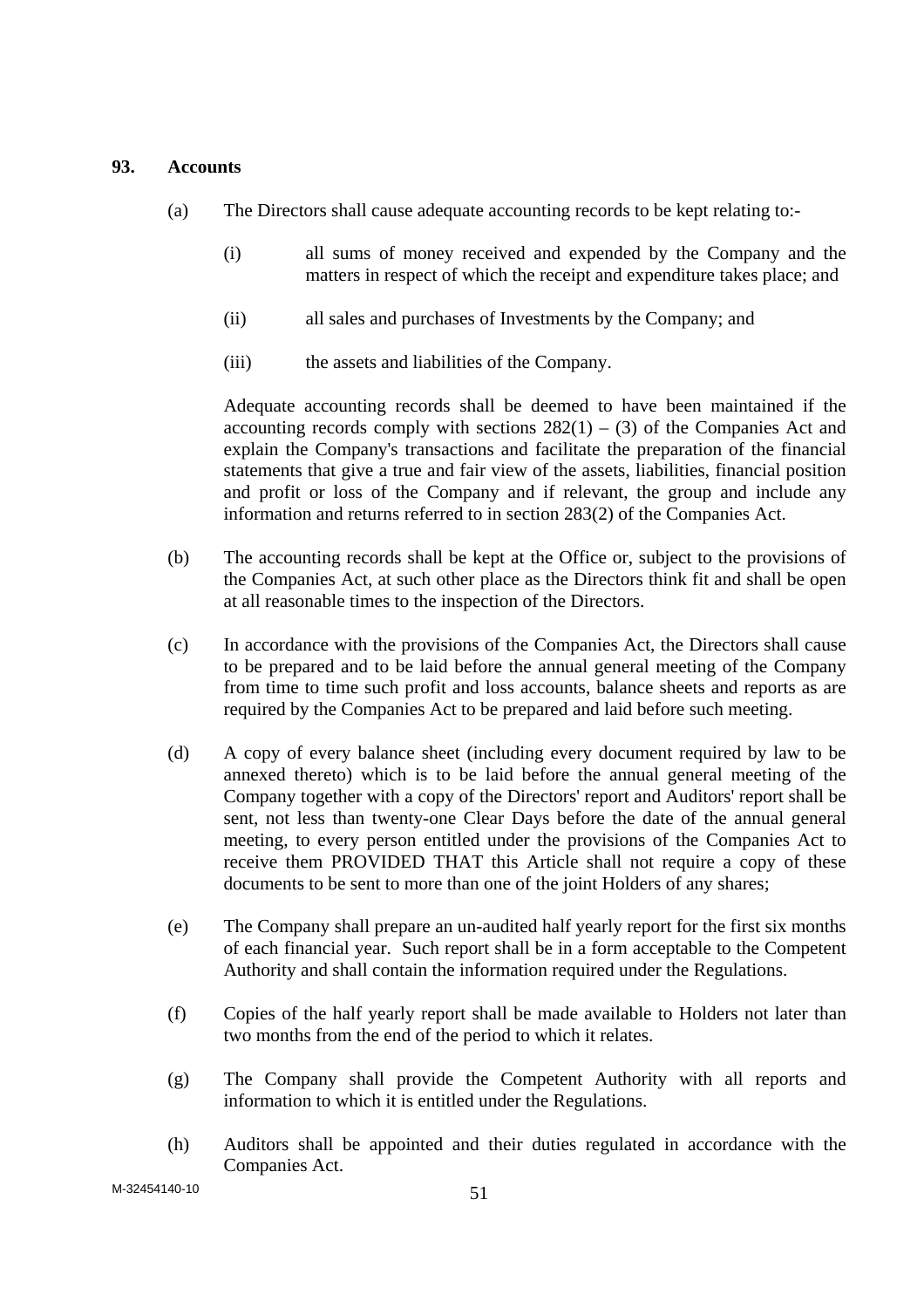# **PART XX - NOTICES**

### **94. Notices in writing**

Any notice to be given, served or delivered pursuant to these Articles shall be in writing.

### **95. Service of notices**

- (a) A notice or document (including a share certificate) to be given, served or delivered in pursuance of these Articles may be given to, served on or delivered to any Holder by the Company:
	- (i) by handing same to him or his authorised agent;
	- (ii) by leaving the same at his registered address;
	- (iii) by sending the same by post in a pre-paid cover addressed to him at his registered address; or
	- (iv) by sending it electronically to the address previously identified to the Company or by posting such notice or document on a web-site which is duly notified to the Holders by post or by sending such notice electronically to an address previously identified; or
	- (v) where permitted by law, by transmitting the same by facsimile or otherwise electronically; or
	- (vi) by such other method as may be agreed between the Company and the Holder from time to time.
- (b) Where a notice or document is given, served or delivered pursuant to subparagraph (a) (i) or (ii) of this Article, the giving, service or delivery thereof shall be deemed to have been effected at the time the same was handed to the Holder or his authorised agent, or left at his registered address (as the case may be).
- (c) Where a notice or document is given, served or delivered pursuant to subparagraph (a) (iii) of this Article, the giving, service or delivery thereof shall be deemed to have been effected at the expiration of forty-eight hours after the cover containing it was posted. In proving service or delivery it shall be sufficient to prove that such cover was properly addressed, stamped and posted.
- (d) Where a notice or document is given, served or delivered pursuant to subparagraph (a) (iv) or (v) of this Article, the giving, service or delivery thereof shall be deemed to have been effected at the time of transmission provided the correct number is received on the transmission report and in the case of notice or document sent by electronic mail, when it enters the information system applicable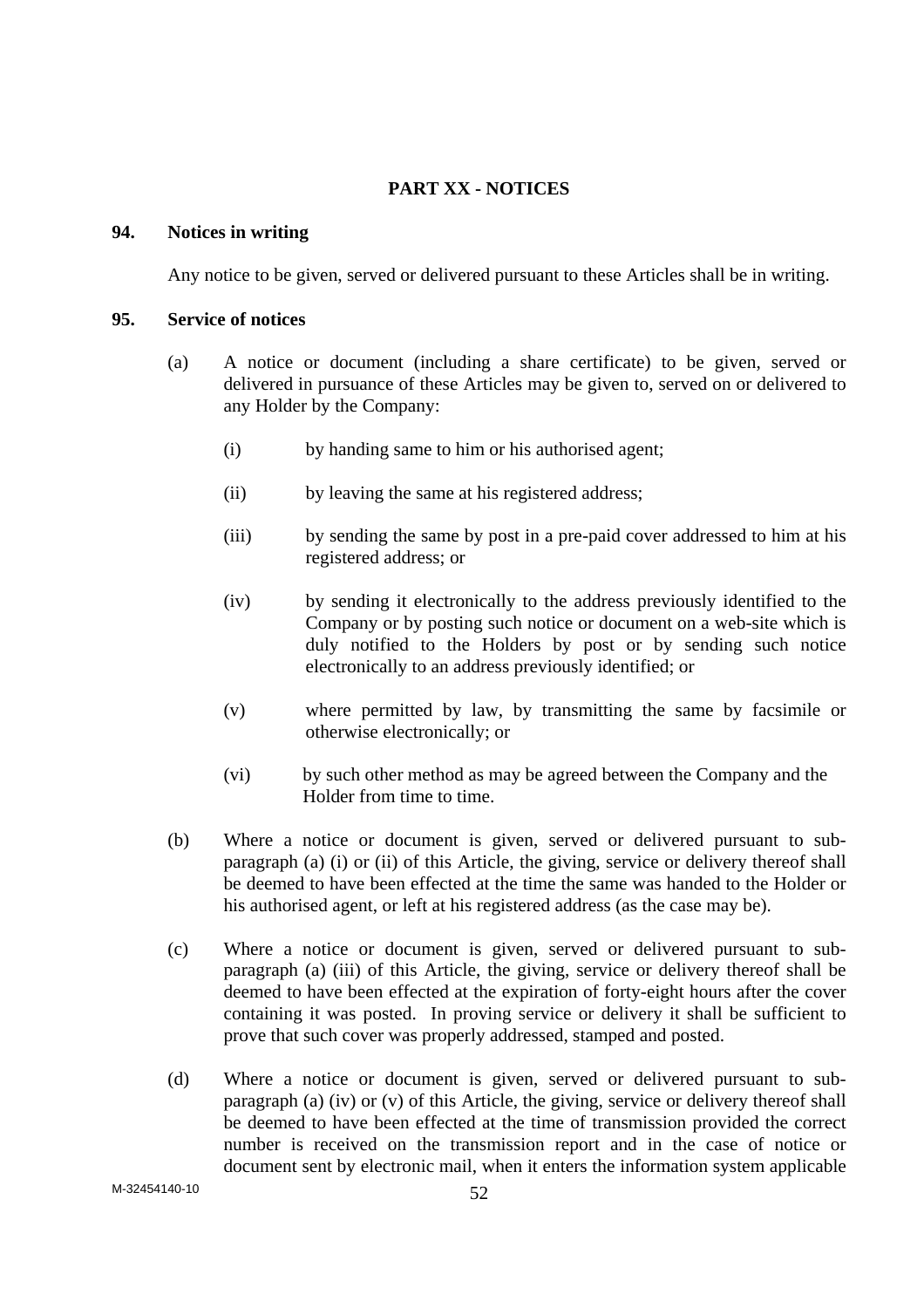to the electronic mail address. In proving service of delivery it shall be sufficient to prove, if sent by facsimile that it was properly addressed and sent to the correct number on record and if sent by electronic mail that such email entered an information system outside of control of the Company.

- (e) Every legal personal representative, committee, receiver, curator bonis or other legal curator, assignee in bankruptcy or liquidator of a Holder shall be bound by a notice given as aforesaid if sent to the last registered address of such Holder, notwithstanding that the Company may have notice of the death, lunacy, bankruptcy, liquidation or disability of such Holder.
- (f) Without prejudice to the provisions of sub-paragraphs (a) (i) and (ii) of this Article, if at any time by reason of the suspension or curtailment of postal services within the State, the Company is unable effectively to convene a general meeting by notice sent through the post, a general meeting may be convened by a notice advertised on the same day in at least one leading national daily newspaper published in the State and such notice shall be deemed to have been duly served on all Holders entitled thereto at noon on the day on which the said advertisement or advertisements shall appear. In any such case the Company shall send confirmatory copies of the notice through the post to those Holders whose registered addresses are outside the State (if or to the extent that in the opinion of the Directors it is practical so to do) or are in areas of the State unaffected by such suspension or curtailment of postal services. If at least ninety-six hours prior to the time appointed for the holding of the meeting the posting of notices to Holders has become practical in the opinion of the Directors, the Directors shall send forthwith confirmatory copies of the notice by post to such Holders. The accidental omission to give any such confirmatory copy of a notice of a meeting to, or the non-receipt of any such confirmatory copy by, any person entitled to receive the same shall not invalidate the proceedings at the meeting.
- (g) Notwithstanding anything contained in this Article the Company shall not be obliged to take account of or make any investigations as to the existence of any suspension or curtailment of postal services within or in relation to all or any part of any jurisdiction or other area other than the State.

### **96. Service of notice on joint Holders**

 A notice may be given by the Company to the joint Holders of a share by giving the notice to the joint Holder whose name stands first in the Register in respect of the share and notice so given shall be sufficient notice to all the joint Holders.

### **97. Service of notice on transfer or transmission of shares**

(a) Every person who becomes entitled to a share shall, before his name is entered in the Register in respect of the share, be bound by any notice in respect of that share which has been duly given to a person from whom he derives his title provided that the provisions of this paragraph shall not apply to any notice served under Article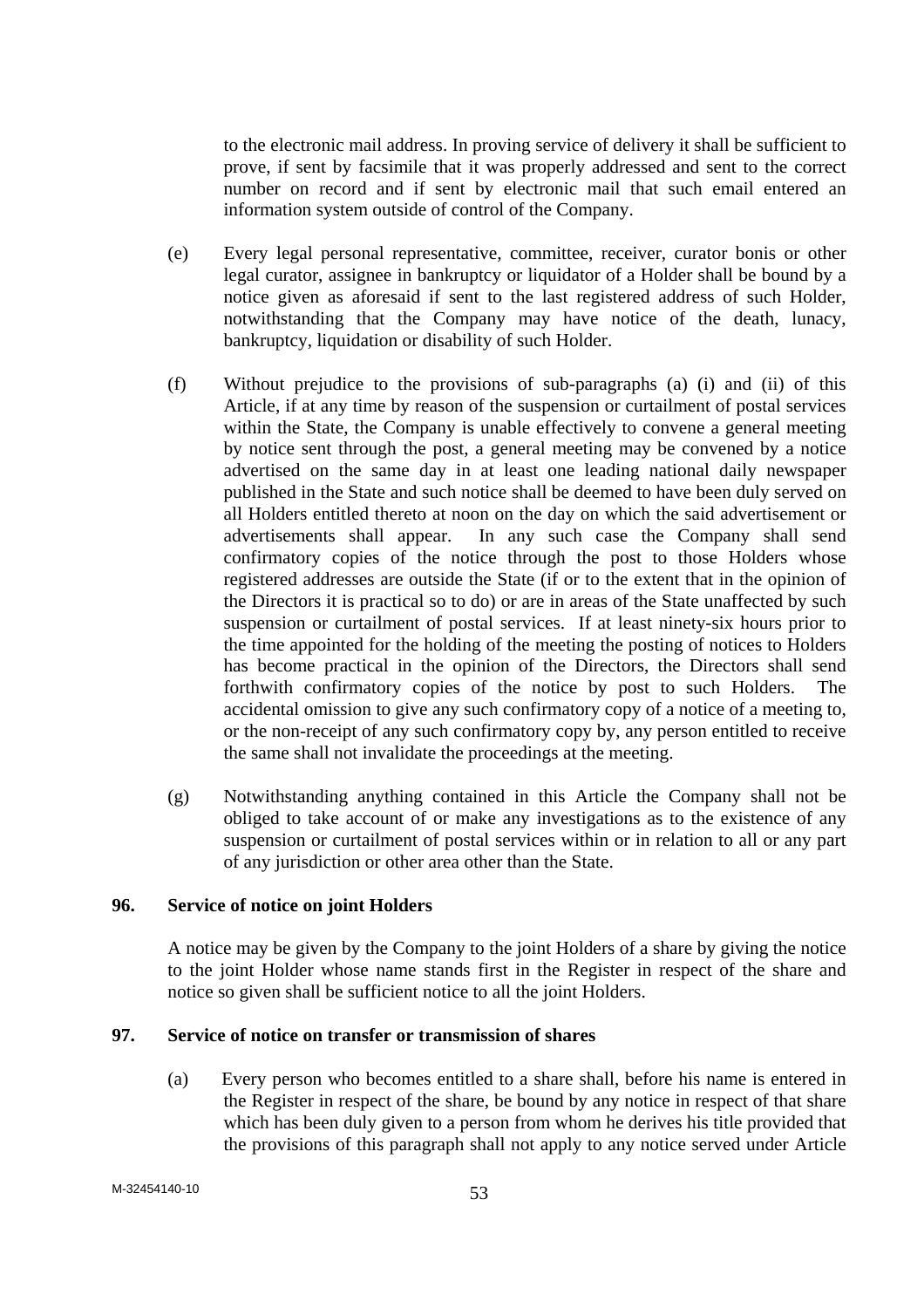7 unless, under the provisions of Article 7, it is a notice which continues to have effect notwithstanding the registration of a transfer of the shares to which it relates.

(b) Without prejudice to the provisions of these Articles allowing a meeting to be convened by newspaper advertisement, a notice may be given by the Company to the persons entitled to a share in consequence of the death or bankruptcy of a Holder by sending or delivering it, in any manner authorised by these Articles for the giving of notice to a Holder, addressed to them at the address, if any, supplied by them for that purpose. Until such an address has been supplied, a notice may be given in any manner in which it might have been given if the death or bankruptcy had not occurred.

#### **98. Signature to notices**

The signature to any notice to be given by the Company may be written or printed or signed electronically.

## **99. Deemed receipt of notices**

 A Holder present, either in person or by proxy, at any meeting of the Company or the Holders of any class of shares in the Company shall be deemed to have received notice of the meeting and, where requisite, of the purposes for which it was called.

#### **PART XXI - WINDING UP**

#### **100. Distribution on winding up**

- (a) Subject to the provisions of the Companies Act, if the Company shall be wound up the liquidator shall apply the assets of each Fund in such manner and order as he thinks fit in satisfaction of creditors' claims relating to that Fund.
- (b) Following the deduction of the estimate expenses relating to the winding up and liquidation, the assets available for distribution amongst the Holders shall be applied as follows: first the proportion of the assets in a Fund attributable to each class of share shall be distributed to the Holders of shares in the relevant class in the proportion that the number of shares held by each Holder bears to the total number of shares relating to each such class of shares in issue as at the date of commencement to wind up; secondly, in the payment to the holder(s) of the Subscriber Shares of sums up to the nominal amount paid thereon out of the assets of the Company not attributable to any class of share. In the event that there are insufficient assets to enable such payment in full to be made, no recourse shall be had to the assets of the Company attributable to each class of share; and thirdly, any balance then remaining and not attributable to any of the classes of shares shall be apportioned pro-rata as between the classes of shares based on the Net Asset Value attributable to each class of shares as at the date of commencement to wind up and the amount so apportioned to a class shall be distributed to Holders pro-rata to the number of shares in that class of shares held by them.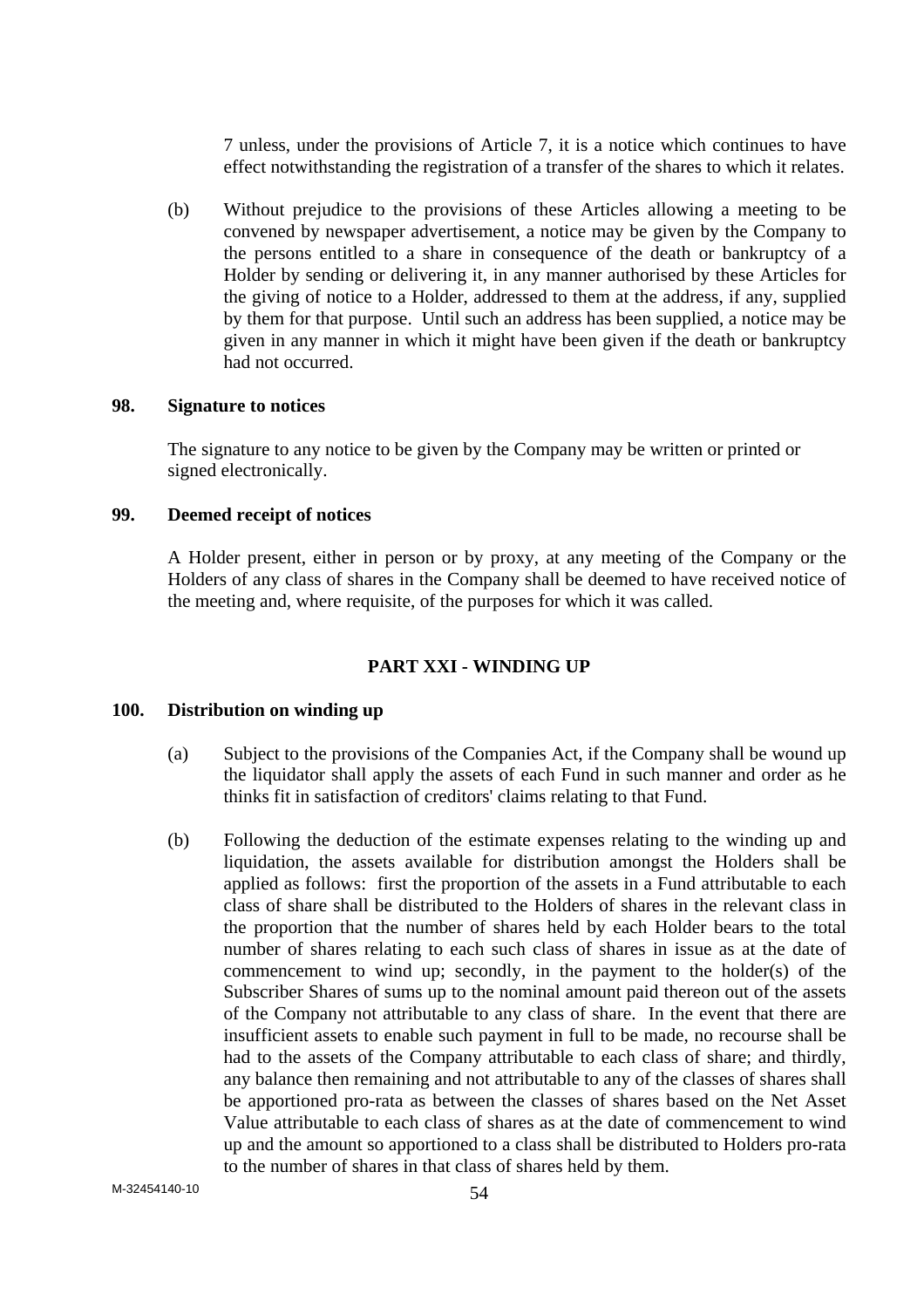(c) A Fund may be wound up pursuant to Section 1407 of the Companies Act and in such event the provisions of Articles 100 and 101 shall apply mutatis mutandis in respect of that Fund

### **101. Distribution in specie**

 If the Company shall be wound up (whether the liquidation is voluntary, under supervision or by the court) the liquidator may, with the authority of a special resolution of the relevant Holders and any other sanction required by the Companies Act, divide among the Holders of shares of any class or classes within a Fund in specie the whole or any part of the Assets of the Company relating to that Fund, and whether or not the assets shall consist of property of a single kind, and may for such purposes set such value as he deems fair upon any one or more class or classes of property, and may determine how such division shall be carried out as between the Holders or the Holders of different classes of shares in the Fund. The liquidator may, with the like authority, vest any part of the Assets in trustees upon such trusts for the benefit of Holders as the liquidator, with the like authority, shall think fit, and the liquidation of the Company may be closed and the Company dissolved, but so that no Holder shall be compelled to accept any Assets in respect of which there is a liability. A Holder may require the liquidator instead of transferring any asset in specie to him/her, to arrange for a sale of the assets with the costs of the sale charged to that Holder and for payment to the Holder of the net proceeds of same.

## **PART XXII - MISCELLANEOUS**

#### **102. Minutes of meetings**

The Directors shall cause minutes to be made of the following matters, namely:-

- (a) of all appointments of officers and committees made by the Directors and of their salary or remuneration;
- (b) of the names of Directors present at every meeting of the Directors and of the names of any Directors and of all other members thereof present at every meeting of any committee established by the Directors; and
- (c) of all resolutions and proceedings of all meetings of the Company and of the Holders of any class of shares in the Company and of the Directors and of committees established by the Directors. Any such minute as aforesaid, if purporting to be signed by the chairman of the meeting at which the proceedings were had, or by the chairman of the next succeeding meeting, shall be receivable as prima facie evidence of the matters stated in such minute without any further proof.

#### **103. Inspection and secrecy**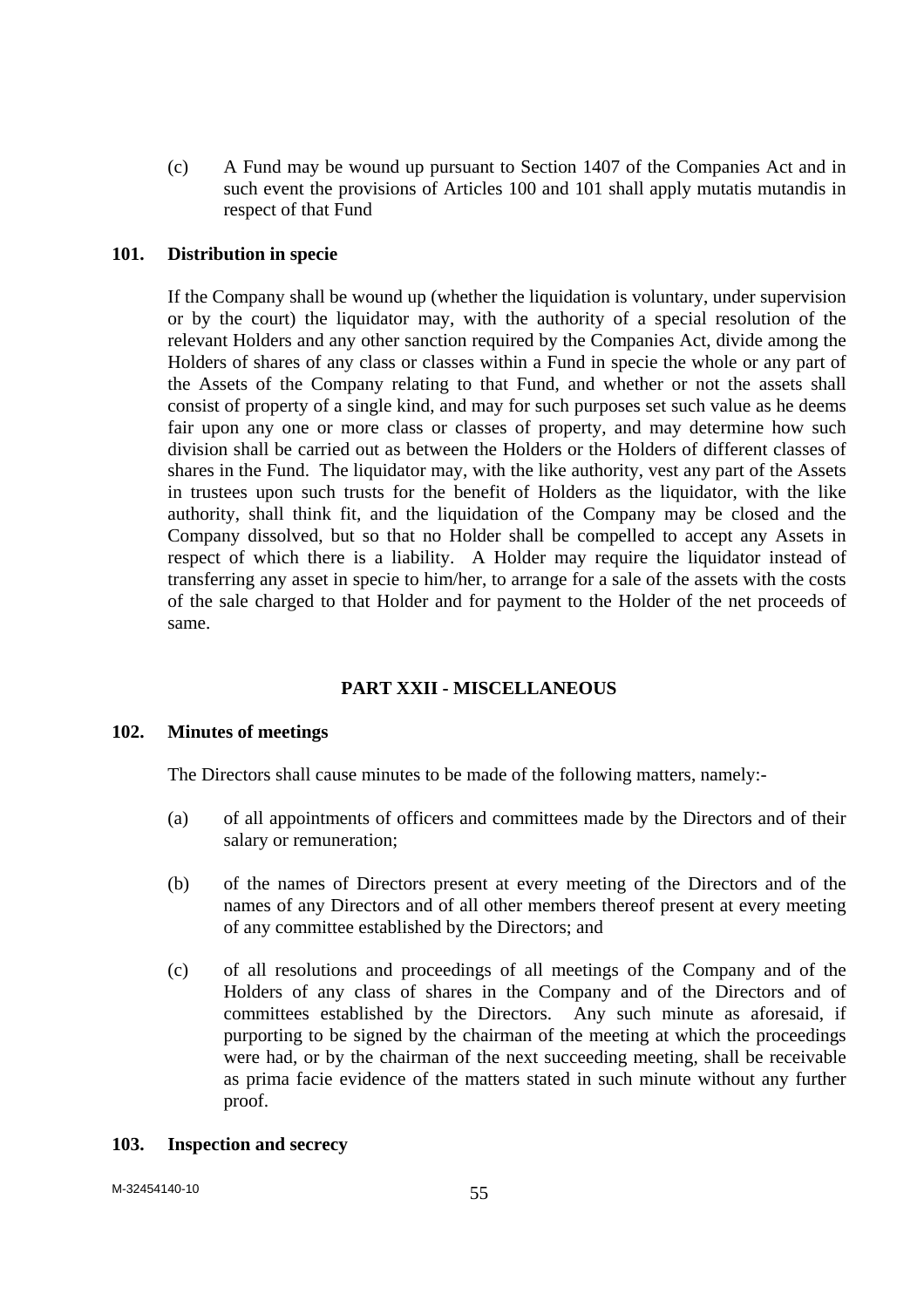The Directors shall determine from time to time whether and to what extent and at what times and places and under what conditions or regulations the accounts and books and records of the Company or any of them shall be open to the inspection of Holders, not being Directors, and no Holder (not being a Director) shall have any right of inspecting any account or book or record of the Company except as conferred by the Companies Act or authorised by the Directors or by the Company in general meeting. No Holder shall be entitled to require discovery of or any information respecting any detail of the Company's trading, or any matter which is or may be in the nature of a trade secret, mystery of trade, or secret process which may relate to the conduct of the business of the Company and which in the opinion of the Directors it would be inexpedient in the interests of the Holders to communicate to the public.

#### **104. Destruction of records**

 The Company shall be entitled to destroy all instruments of transfer which have been registered at any time after the expiration of six years from the date of registration thereof, all notifications of change of address at any time after the expiration of two years from the date of recording thereof and all share certificates and dividend mandates which have been cancelled or ceased to have effect at any time after the expiration of one year from the date of such cancellation or cessation. It shall be presumed conclusively in favour of the Company that every entry in the Register purporting to have been made on the basis of an instrument of transfer or other document so destroyed was duly and properly made and every instrument duly and properly registered and every share certificate so destroyed was a valid and effective document duly and properly cancelled and every other document hereinbefore mentioned so destroyed was a valid and effective document in accordance with the recorded particulars thereof in the books or records of the Company. Provided always that:-

- (a) the provision aforesaid shall apply only to the destruction of a document in good faith and without notice of any claim (regardless of the parties thereto) to which the document might be relevant;
- (b) nothing herein contained shall be construed as imposing upon the Company any liability in respect of the destruction of any document earlier than as aforesaid or in any other circumstances which would not attach to the Company in the absence of this Article; and
- (c) references herein to the destruction of any document include references to the disposal thereof in any manner.

### **105. Untraced Holders**

- (a) The Company shall be entitled to sell at the best price reasonably obtainable any share of a Holder or any share to which a person is entitled by transmission if and provided that:-
	- (i) for a period of twelve years no cheque or warrant sent by the Company through the post in a pre-paid letter addressed to the Holder or to the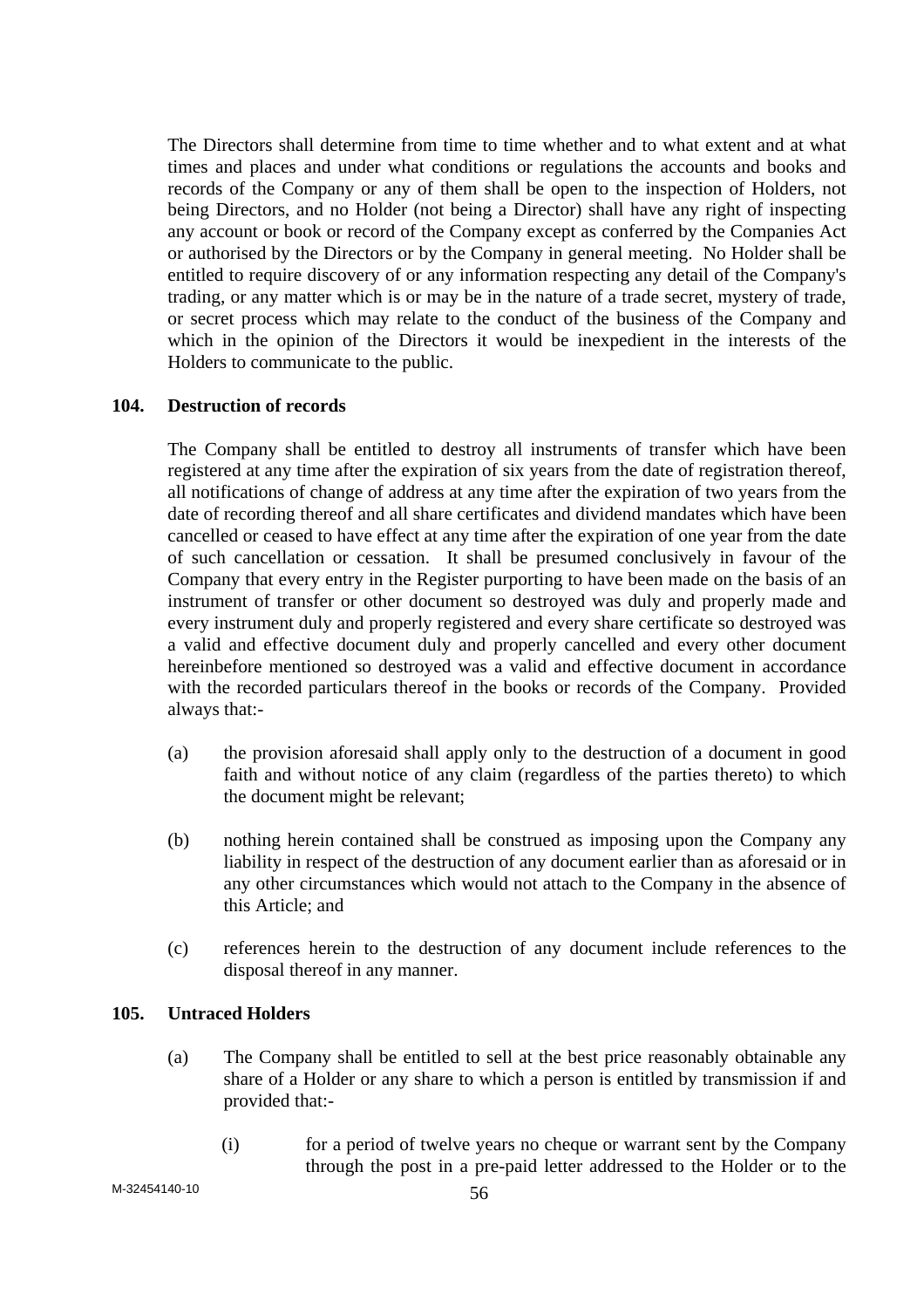person entitled by transmission to the share at his address on the Register or the last known address given by the Holder or the person entitled by transmission to which cheques and warrants are to be sent has been cashed and no communication has been received by the Company from the Holder or the person entitled by transmission (provided that during such twelve year period at least three dividends shall have become payable in respect of such share);

- (ii) at the expiration of the said period of twelve years by advertisement in a national daily newspaper published in the State and in a newspaper circulating in the area in which the address referred to in sub-paragraph (a) (i) of this Article is located, the Company has given notice of its intention to sell such share; and
- (iii) during the further period of three months after the date of the advertisement and prior to the exercise of the power of sale the Company has not received any communication from the Holder or person entitled by transmission.
- (b) To give effect to any such sale the Company may appoint any person to execute as transferor an instrument of transfer of such share and such instrument of transfer shall be as effective as if it had been executed by the Holder or the person entitled by the transmission to such share. The transferee shall be entered in the Register as the Holder of the shares comprised in any such transfer and he shall not be bound to see to the application of the purchase moneys nor shall his title to the shares be affected by any irregularity in or invalidity of the proceedings in reference to the sale.
- (c) The Company shall account to the relevant Fund or, if the Fund is no longer in existence, to such other person as the Directors may determine for the net proceeds of such sale.

## **106. Indemnity**

- (a) Subject to the provisions of and insofar as may be permitted by the Companies Act, every Director, Secretary and other officer or servant of the Company shall be indemnified by the Company against, and it shall be the duty of the Directors out of the Assets to pay, all costs, losses and expenses which any such officer or servant may incur or become liable to by reason of any contract entered into, or act or thing done by him as such officer or servant or in any way in discharge of his duties, including travelling expenses, and the amount for which such indemnity is provided shall immediately attach as a lien on the property of the Company and have priority as between the Holders over all other claims.
- (b) Subject to the provisions of Section 235 of the Companies Act, no Director or other officer of the Company shall be liable for the acts, receipts, neglects or defaults of any other Director or officer or for joining in any receipt or other act for conformity or for any loss or expense happening to the Company through the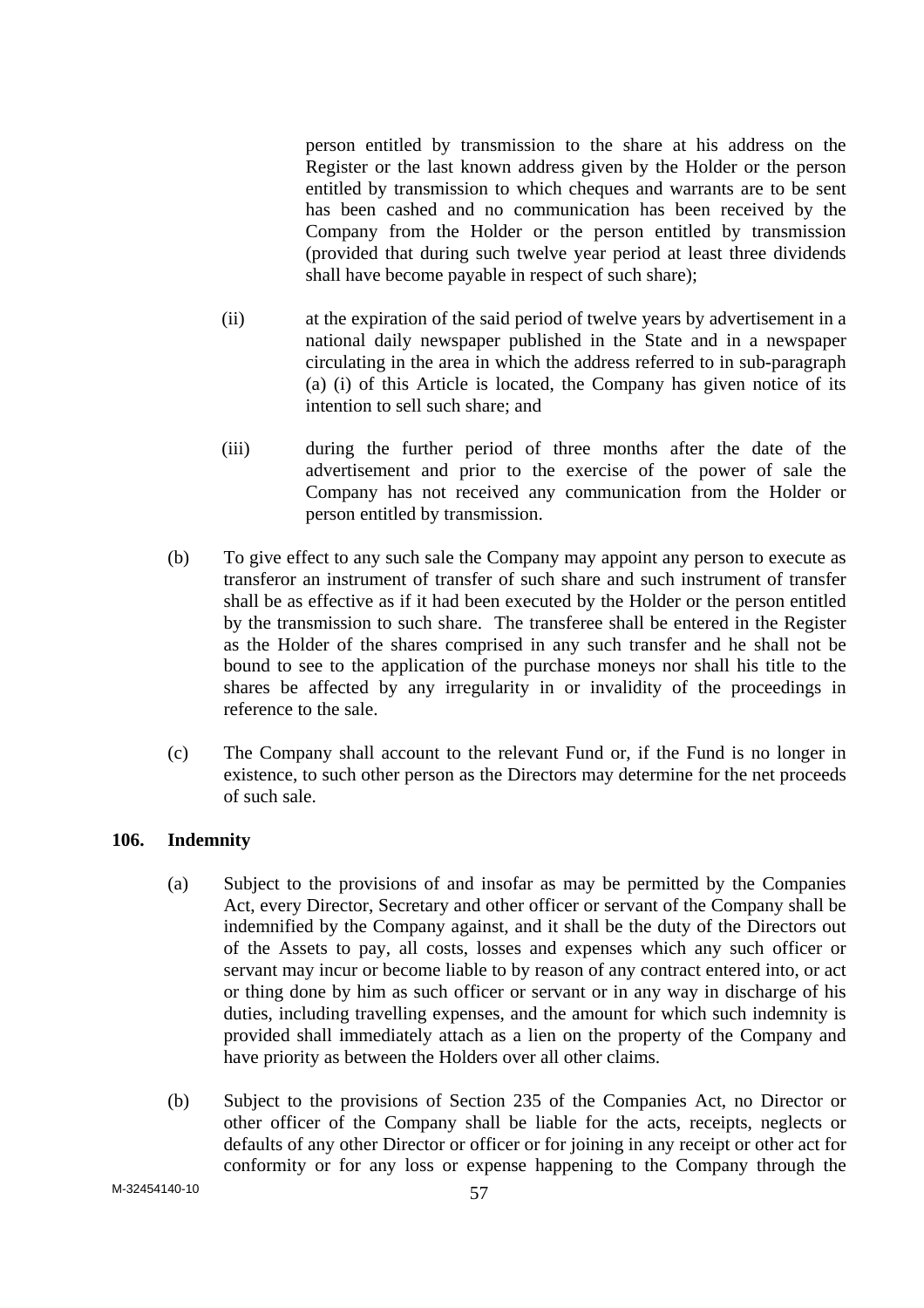insufficiency or deficiency of title to any property acquired for or on behalf of the Company or for the insufficiency or deficiency of any security in or upon which any of the monies of the Company shall be invested or for any loss or damage arising from the bankruptcy, insolvency or tortious act of any person with whom any monies, securities or effects shall be deposited or any other loss, damage or misfortune whatever which shall happen in the execution of the duties of his office or in relation thereto.

#### **107. Overriding provisions**

 In the event of there being any conflict between the provisions of these Articles and the Companies Act or Regulations, the Companies Act or Regulations shall prevail. The prior approval of the Competent Authority shall be required to any amendment to these Articles.

### **108. Restriction on modifications to Memorandum and Articles**

 No modification shall be made to the Memorandum or Articles of Association of the Company which would result in the Company ceasing to be authorised under the Regulations or without the prior approval of the Competent Authority.

#### **109. Segregation of Liability**

- (a) Notwithstanding any statutory provision or rule of law to the contrary any liability incurred on behalf of or attributable to any Fund shall be discharged solely out of the assets of that Fund, and no Director, receiver, examiner, liquidator, provisional liquidator or other person shall apply nor be obliged to apply the assets of any such Fund in satisfaction of any liability incurred on behalf of or attributable to any other Fund.
- (b) The assets allocated to a Fund shall be applied solely in respect of the shares of such Fund and no Holder relating to such Fund shall have any claim or right to any asset allocated to any other Fund.
- (c) Any asset or sum recovered by the Company by any means whatsoever or wheresoever shall, after the deduction or payment of any costs of recovery, be applied to the Fund affected. In the event that assets attributable to a Fund are taken in execution of a liability not attributable to that Fund, and in so far as such assets or compensation in respect thereof cannot otherwise be restored to that Fund, the Directors with the consent of the Depositary, shall certify or cause to be certified, the value of the assets lost to the Fund affected and transfer or pay from the assets of the Fund or Funds to which the liability was attributable, in priority to all other claims against such Fund or Funds, assets or sums sufficient to restore to the Fund affected, the value of the assets or sums lost to it.
- (d) The Company may sue and be sued in respect of a particular Fund and may exercise the same rights of set-off, if any, as between its Funds as apply at law in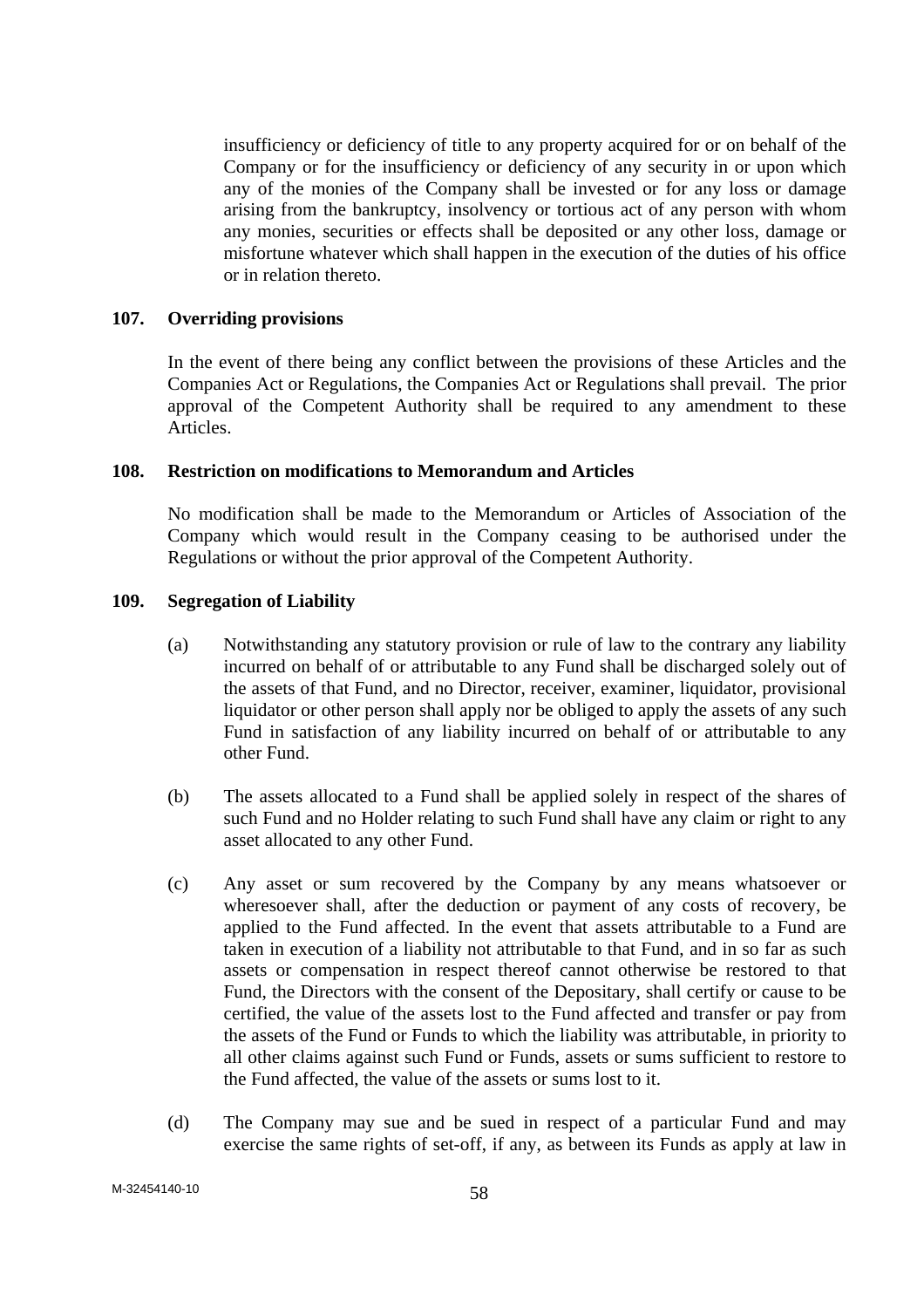respect of companies and the property of a Fund is subject to orders of the Irish courts as it would have been if the Fund were a separate legal person.

(e) In any proceedings brought by any Holder of a particular Fund, any liability of the Company to such Holder in respect of such proceeding shall only be settled out of the assets of the Fund corresponding to such Shares without recourse in respect of such liability or any allocation of such liability to any other Fund of the Company.

Nothing in this Article 109 shall prevent the application of any enactment or rule of law which would require the application of the assets of any Fund in discharge of some or all of the liabilities of any other Fund on the grounds of fraud or misrepresentation and, in particular, by reason of the application of sections 443, 557, 604 and 608 of the Companies Act.

#### **110. Cross Investment**

Subject to the provisions of the Regulations, the Company may on behalf of a Fund acquire shares in another Fund.

#### **APPENDIX I**

#### **DEFINITIONS**

#### **1. Definitions**

 In these Articles and these Appendices the following expressions shall have the following meanings:

| <b>Accounting Date</b>    | 31st March in each year or such other date as the<br>Directors may from time to time determine;                                                                                                                                                                                                                                                                                                                                                                                                                                                                                                                                                                                                                                                                                                                                                                                      |
|---------------------------|--------------------------------------------------------------------------------------------------------------------------------------------------------------------------------------------------------------------------------------------------------------------------------------------------------------------------------------------------------------------------------------------------------------------------------------------------------------------------------------------------------------------------------------------------------------------------------------------------------------------------------------------------------------------------------------------------------------------------------------------------------------------------------------------------------------------------------------------------------------------------------------|
| <b>Anti-Dilution Levy</b> | means the adjustment by way of an addition or<br>deduction (as appropriate) which the Directors may<br>in their discretion make when calculating the Issue<br>Price and/or the Repurchase Price for shares on any<br>Dealing Day, or in accordance with market practice<br>by way of a deduction from the subscription monies<br>received or the redemption proceeds payable for<br>Shares on any Dealing Day, when there are net<br>subscriptions and/or redemptions (as appropriate) or<br>where otherwise required by the Money Market<br>Fund Regulation to cover Duties and Charges and<br>any other dealing costs and to preserve the value of<br>the underlying assets of the relevant Fund and, as<br>applicable, to cover the cost incurred by the Fund to<br>achieve liquidity to settle a redemption request and<br>to ensure that Shareholders remaining in the relevant |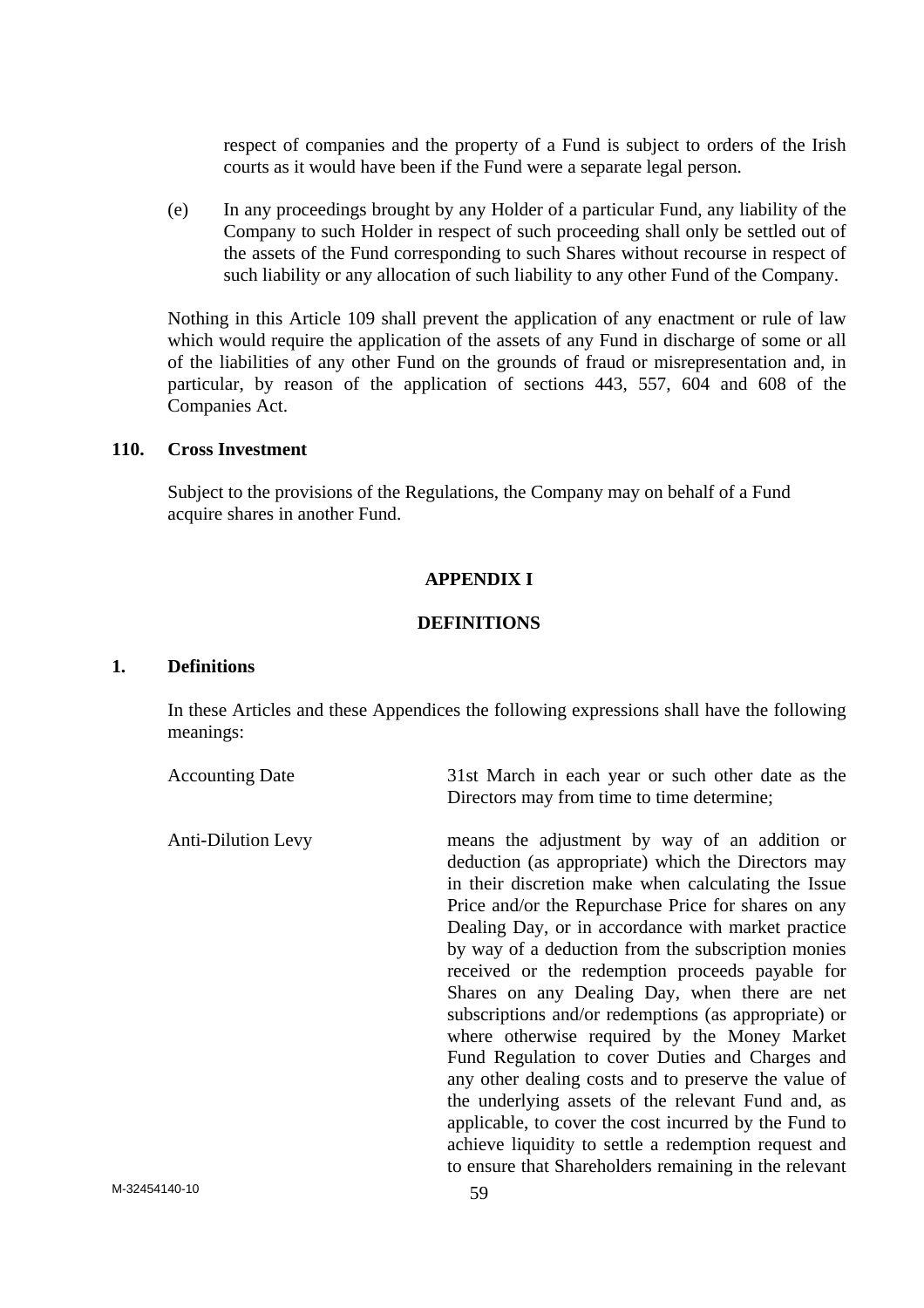|                            | Fund are not unfairly disadvantaged when other<br>Shareholders redeem Shares, as the Directors deem<br>necessary and which such levy may be retained for<br>the benefit of the relevant Fund;                                                   |
|----------------------------|-------------------------------------------------------------------------------------------------------------------------------------------------------------------------------------------------------------------------------------------------|
| Appendix or Appendices     | the Appendix or Appendices which is/are attached to<br>and form(s) part of the Articles;                                                                                                                                                        |
| <b>Articles</b>            | the Articles of Association and the Appendices<br>appended thereto as amended from time to time and<br>for the time being in force;                                                                                                             |
| Assets                     | all of the assets including the Investments for the<br>time being of the Company and any Fund acquired in<br>accordance with the provisions of Clause 21 of<br>Appendix II;                                                                     |
| Auditors                   | the auditors for the time being of the Company;                                                                                                                                                                                                 |
| base currency              | the base currency of the Company is Sterling or such<br>other currency as the Directors may from time to<br>time determine;                                                                                                                     |
| <b>Business Day</b>        | any day as disclosed in the Prospectus on which<br>banks are generally open for business in such<br>jurisdictions or such other days as the Directors may,<br>with the approval of the Depositary, determine in<br>relation to each Fund;       |
| <b>Clear Days</b>          | in relation to the period of a notice, that period<br>excluding the day when the notice is given or<br>deemed to be given and the day for which it is given<br>or on which it is to take effect;                                                |
| <b>Companies Act</b>       | the Companies Act 2014 including any regulations<br>issued pursuant thereto, insofar as they apply to<br>open-ended investment companies with variable<br>capital as may be amended, modified, supplemented<br>or re-enacted from time to time; |
| Company                    | the company whose name appears in the heading to<br>the Articles;                                                                                                                                                                               |
| <b>Competent Authority</b> | the Central Bank of Ireland or such other authority<br>designated as such pursuant to the Regulations;                                                                                                                                          |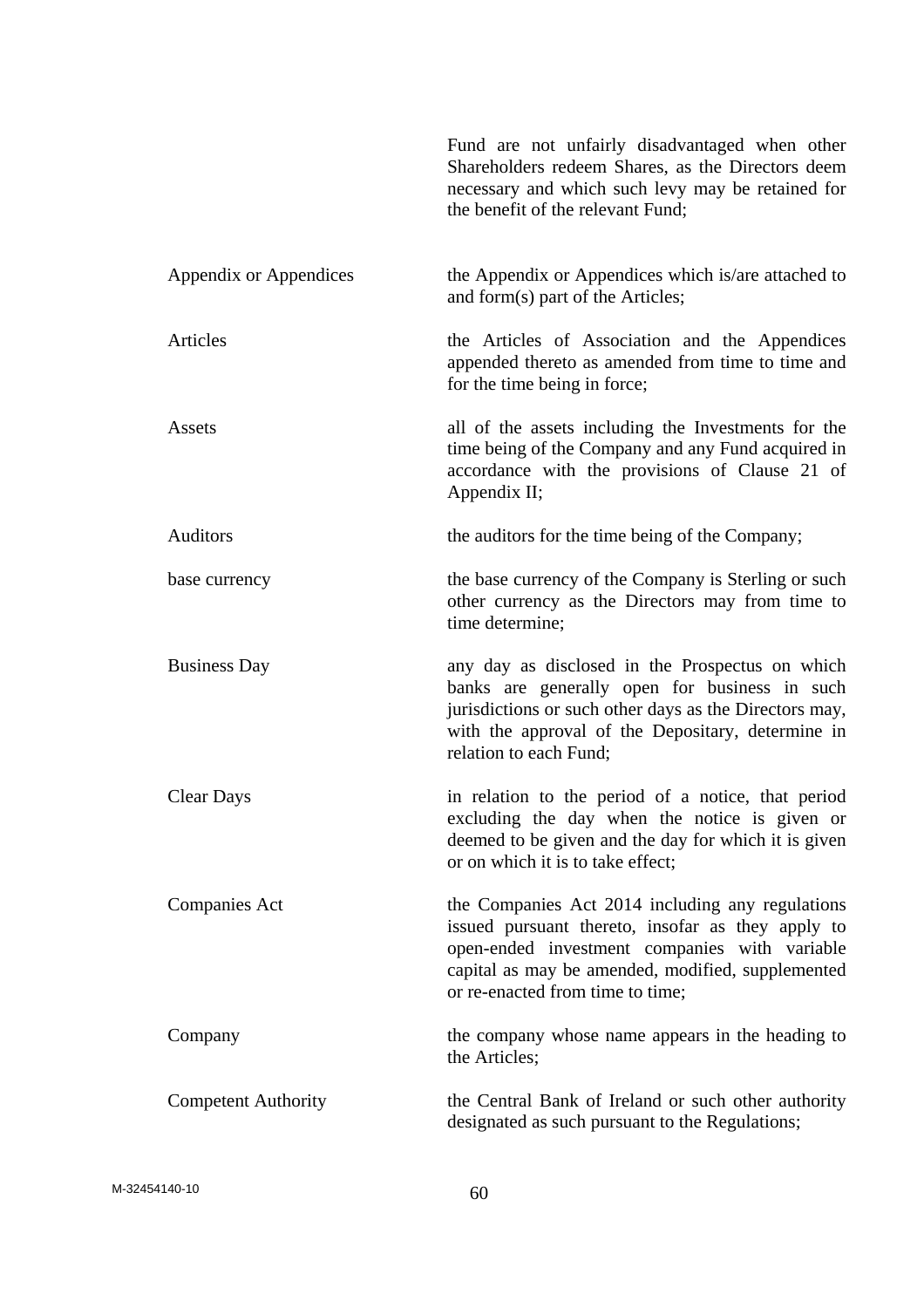|               | Dealing Day                 | such Business Day or Business Days disclosed in the<br>Prospectus as the Directors may, from time to time,<br>with the approval of the Depositary, determine in<br>relation to any Fund for the subscription, repurchase<br>or exchange of shares provided that there shall be at<br>least two Dealing Days per Month;                                                                                                                                                                                                                                                                                                                                                                                                                                                                                                                                                        |
|---------------|-----------------------------|-------------------------------------------------------------------------------------------------------------------------------------------------------------------------------------------------------------------------------------------------------------------------------------------------------------------------------------------------------------------------------------------------------------------------------------------------------------------------------------------------------------------------------------------------------------------------------------------------------------------------------------------------------------------------------------------------------------------------------------------------------------------------------------------------------------------------------------------------------------------------------|
|               | Dealing Deadline            | such day and time as may be specified from time to<br>time by the Directors in relation to any class of<br>shares and set out in the Prospectus;                                                                                                                                                                                                                                                                                                                                                                                                                                                                                                                                                                                                                                                                                                                              |
|               | Depositary                  | the person appointed and for the time being acting as<br>depositary of all the Assets pursuant to Clauses 22-<br>25 of Appendix II;                                                                                                                                                                                                                                                                                                                                                                                                                                                                                                                                                                                                                                                                                                                                           |
|               | Depositary Agreement        | any agreement for the time being subsisting between<br>the Company and the Depositary and relating to the<br>appointment and duties of the Depositary;                                                                                                                                                                                                                                                                                                                                                                                                                                                                                                                                                                                                                                                                                                                        |
|               | Directors                   | the Directors for the time being of the Company or<br>any of them acting as the board of Directors of the<br>Company;                                                                                                                                                                                                                                                                                                                                                                                                                                                                                                                                                                                                                                                                                                                                                         |
|               | Duties and Charges          | all stamp and other duties, taxes, governmental<br>charges, brokerage, bank charges, transfer fees,<br>registration fees, any transaction and safekeeping<br>fees payable to the Depositary or its delegates or<br>agents and other duties and charges whether in<br>connection with the original acquisition or increase<br>of the Assets of the Company or the creation, issue<br>or sale of shares or the sale or purchase of<br>Investments by the Company or in respect of<br>certificates or otherwise which may have become or<br>may be payable in respect of or prior to or upon the<br>occasion of the transaction or dealing in respect of<br>which such duties and charges are payable but shall<br>not include any commission, taxes, charges or costs<br>which may have been taken into account in<br>ascertaining the Net Asset Value of the relevant<br>Fund; |
|               | <b>Equalisation Account</b> | An equalisation account which may in the discretion<br>of the Directors be maintained in respect of any Fund<br>in accordance with Clause 26 (b) of Appendix II;                                                                                                                                                                                                                                                                                                                                                                                                                                                                                                                                                                                                                                                                                                              |
|               | <b>Equalisation Payment</b> | An amount paid in accordance with Clause 26 (a) of<br>Appendix II (subject to any determination of the<br>Directors to the contrary) calculated at such rate per                                                                                                                                                                                                                                                                                                                                                                                                                                                                                                                                                                                                                                                                                                              |
| M-32454140-10 |                             | 61                                                                                                                                                                                                                                                                                                                                                                                                                                                                                                                                                                                                                                                                                                                                                                                                                                                                            |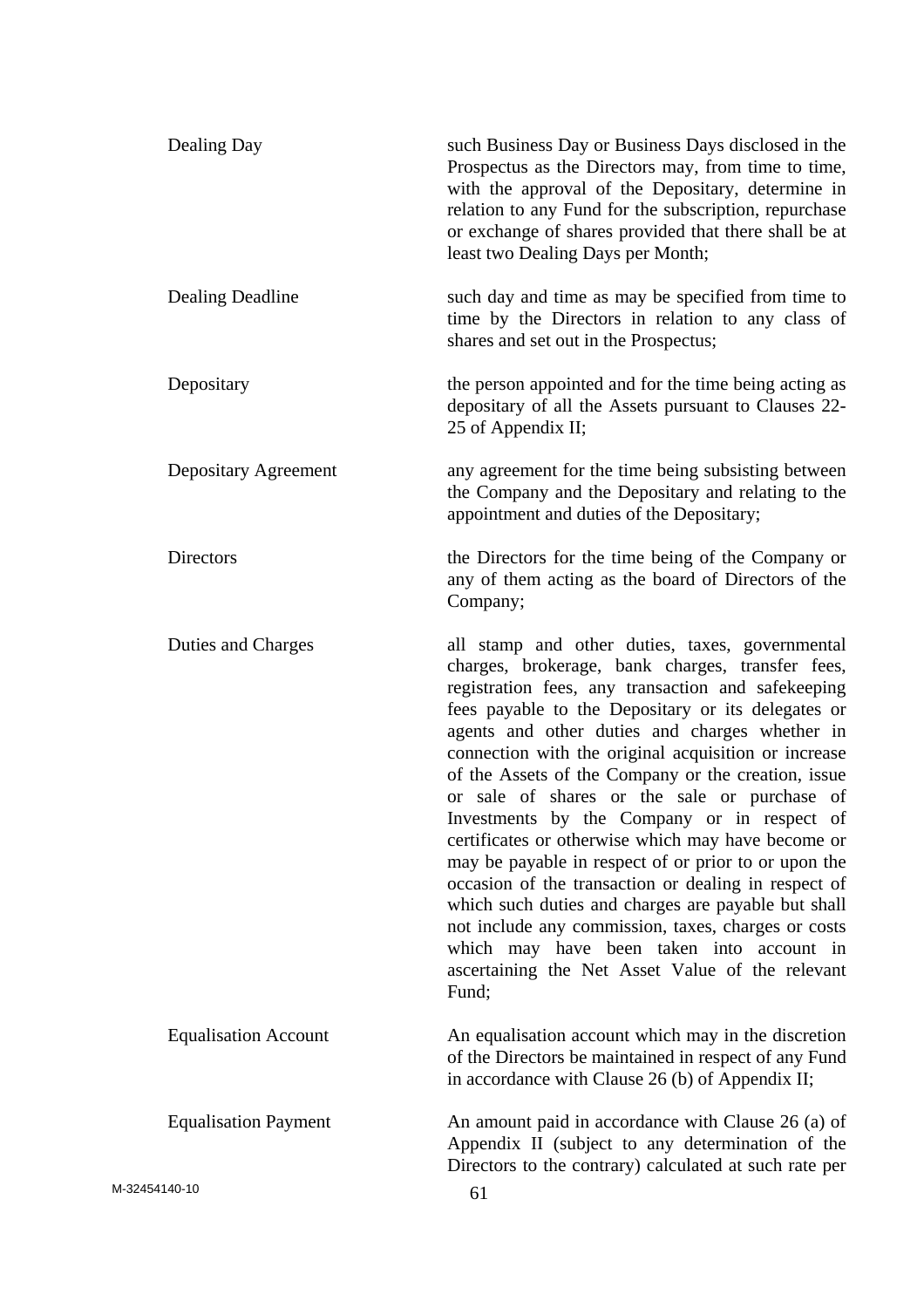share of a class of shares as shall be determined by the Directors by reference to their estimate from time to time of the next dividend to be declared in respect of the relevant class.

 European Union means the current members being Austria, Belgium, Bulgaria, Cyprus, Czech Republic, Denmark, Estonia, Finland, France, Germany, Greece, Hungary, Ireland, Italy, Latvia, Lithuania, Luxembourg, Malta, Poland, Portugal, Romania, Slovakia, Slovenia, Spain, Sweden, The Netherlands and the United Kingdom;

FATCA means the US Foreign Account Tax Compliance Act (as amended, consolidated or supplemented from time to time), including any regulations pursuant thereto;

Foreign Person a person who is neither resident nor ordinarily resident in Ireland for taxation purposes who has provided the Company with the appropriate declaration under Schedule 2B of the TCA and in respect of whom the Company is not in possession of any information that would reasonably suggest that the declaration is incorrect or has at any time been incorrect or the Company is in possession of written notice of approval of the Revenue Commissioners to the effect that the requirement to have been provided with such declaration is deemed to have been complied with in respect of that person or class of shareholders to which that person belongs; and that approval has not been withdrawn and any conditions to which that approval is subject to have been satisfied;

Fund(s) the portfolio(s) maintained in accordance with Clause 9 of Appendix II which shall be kept separate in respect of each class of share or the relevant classes of share (where more than one class of share has been created to participate in a Fund) to which all assets and liabilities, income and expenditure attributable or allocated to each such Fund shall be applied and charged;

Holder in relation to any share the member whose name is entered in the Register as the holder of such share and in the case of a share warrant the holder of such warrant;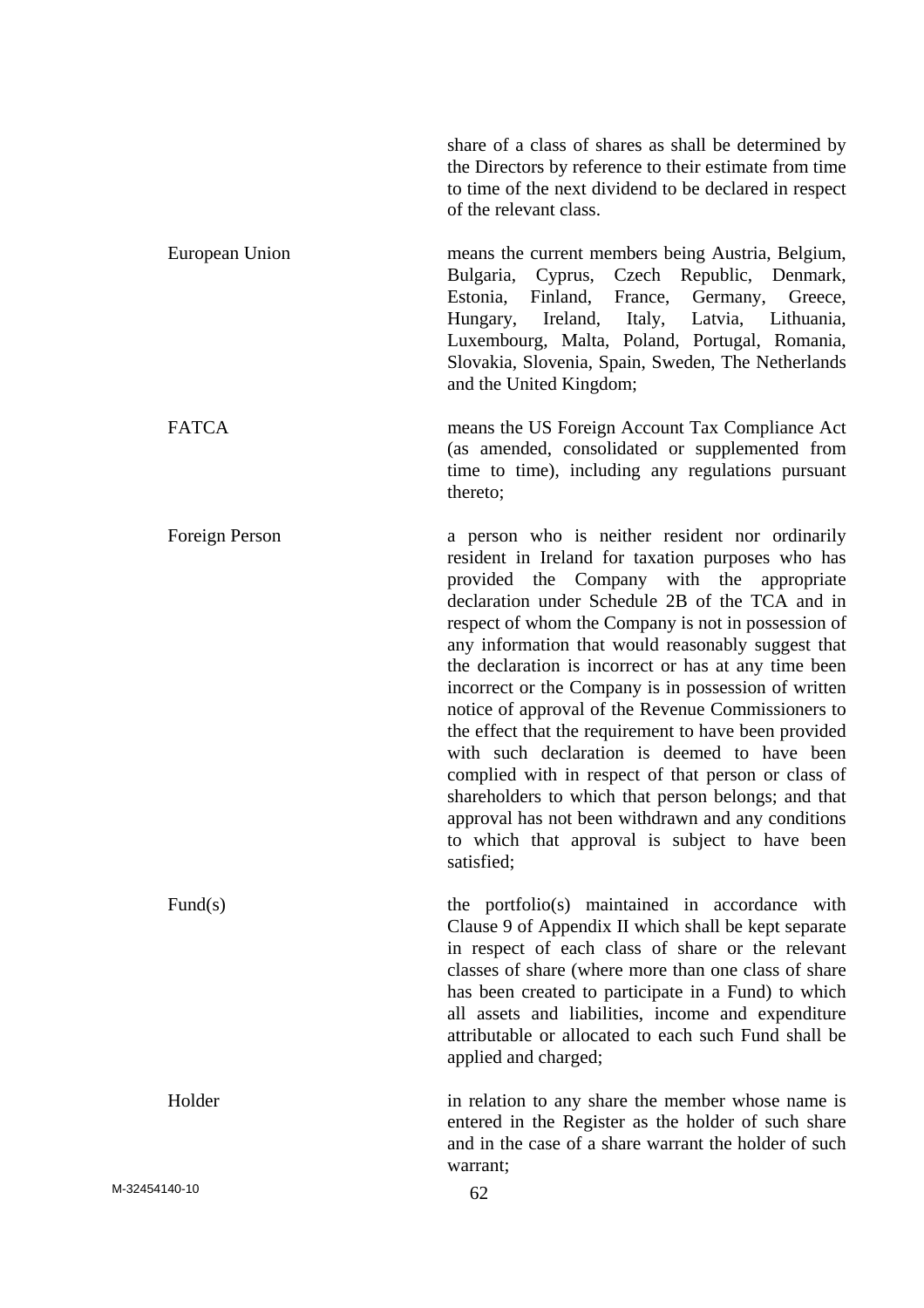| <b>Initial Offer Period</b>                    | means any period determined by the Directors during<br>which any class of shares in the relevant Fund may<br>be offered for subscription at a fixed price;                                                                                                                                    |
|------------------------------------------------|-----------------------------------------------------------------------------------------------------------------------------------------------------------------------------------------------------------------------------------------------------------------------------------------------|
| Investment                                     | an Investment acquired by the Company pursuant to<br>Clause 21 of Appendix II;                                                                                                                                                                                                                |
| <b>Irish Stock Exchange</b>                    | The Irish Stock Exchange plc and any successor<br>thereto;                                                                                                                                                                                                                                    |
| <b>LVNAV Money Market Fund</b>                 | means a low volatility net asset value MMF<br>as defined in the Money Market Fund Regulation;                                                                                                                                                                                                 |
| Market                                         | means, in relation to any Investment, any stock<br>exchange, over the counter market or other regulated<br>securities market which is regulated, recognised,<br>open to the public and operating regularly and listed<br>in the Prospectus on which an Investment is listed<br>and/or traded; |
| <b>Member State</b>                            | any member state of the European Union;                                                                                                                                                                                                                                                       |
| Minimum Additional<br><b>Investment Amount</b> | such amount (if any) as the Directors may from time<br>to time prescribe as the minimum additional amount<br>of any subscription by any Holder for additional<br>shares of any class;                                                                                                         |
| Minimum Fund Size                              | such amount (if any) as the Directors may from time<br>to time prescribe as the minimum fund size for each<br>Fund;                                                                                                                                                                           |
| Minimum Initial                                |                                                                                                                                                                                                                                                                                               |
| <b>Investment Amount</b>                       | such amount (if any) as the Directors may from time<br>to time prescribe as the minimum initial subscription<br>for shares of any class;                                                                                                                                                      |
| Minimum Shareholding                           | such number or value of shares of any class (if any)<br>as the Directors may, from time to time, prescribe, as<br>the minimum permitted holding of shares of that<br>class;                                                                                                                   |
| Money Market Fund                              | means a Short Term Money Market Fund and/or<br><b>Standard Money Market Fund;</b>                                                                                                                                                                                                             |
| Money Market Fund                              |                                                                                                                                                                                                                                                                                               |
|                                                |                                                                                                                                                                                                                                                                                               |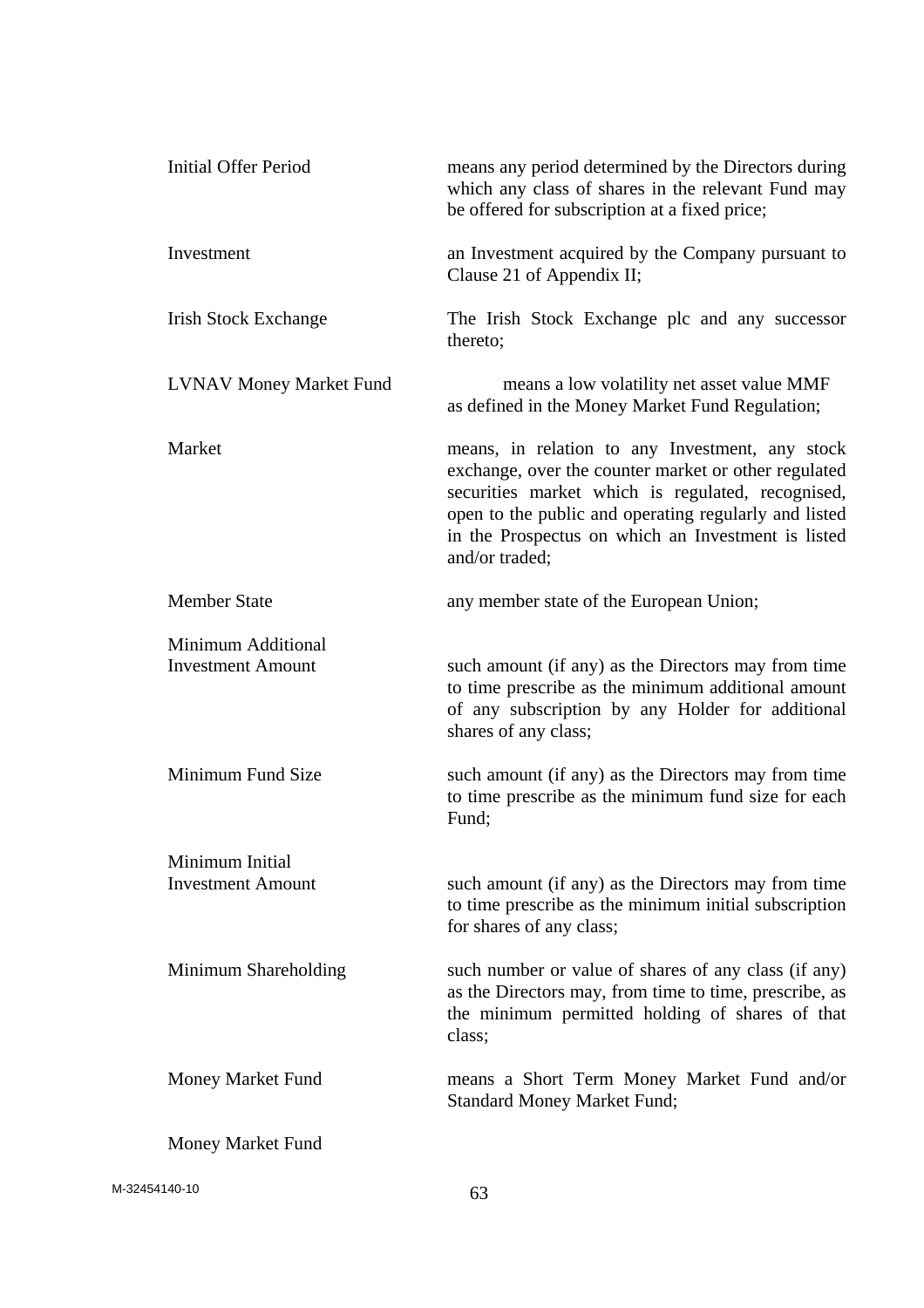|               | Regulation               | means Regulation (EU) 2017/1131 of the European<br>Parliament and of the council of 14 June 2017 on<br>money market funds (as amended, modified,<br>supplemented or re-enacted from time to time);                                                                                                                                                   |
|---------------|--------------------------|------------------------------------------------------------------------------------------------------------------------------------------------------------------------------------------------------------------------------------------------------------------------------------------------------------------------------------------------------|
|               | Month                    | a calendar month;                                                                                                                                                                                                                                                                                                                                    |
|               | Net Asset Value          | the net asset value of the Company or of any Fund or<br>of any share, which shall be calculated as at a<br>Valuation Point by valuing the Assets of the<br>Company or any Fund in accordance with the<br>provisions of Appendix III;                                                                                                                 |
|               | Office                   | the registered office for the time being of the<br>Company;                                                                                                                                                                                                                                                                                          |
|               | Prospectus               | the prospectus issued from time to time by the<br>Company as same may be amended, supplemented,<br>consolidated, substituted or otherwise modified from<br>time to time;                                                                                                                                                                             |
|               | Permitted Investor       | any person not disqualified from holding shares by<br>virtue of Clause 20 of Appendix II;                                                                                                                                                                                                                                                            |
|               | Register                 | the register of Holders to be kept as required by the<br>Companies Act;                                                                                                                                                                                                                                                                              |
|               | <b>Registered Person</b> | means a registered person as defined in section 39 of<br>the Companies Act;                                                                                                                                                                                                                                                                          |
|               | Regulations              | the European Communities (Undertakings for<br>Collective Investment in Transferable Securities)<br>Regulations, 2011, as amended and as may be further<br>amended, supplemented, consolidated or otherwise<br>modified from time to time including any conditions<br>that may from time to time be imposed thereunder by<br>the Competent Authority; |
|               | <b>Repurchase Price</b>  | the repurchase price of shares calculated and<br>determined in accordance with Clauses 12 to 16 of<br>Appendix II;                                                                                                                                                                                                                                   |
|               | Seal                     | the common seal of the Company or (where relevant)<br>the official securities seal kept by the Company<br>pursuant to the Companies Act;                                                                                                                                                                                                             |
|               | Secretary                | any person appointed to perform the duties of the<br>secretary of the Company;                                                                                                                                                                                                                                                                       |
| M-32454140-10 |                          | 64                                                                                                                                                                                                                                                                                                                                                   |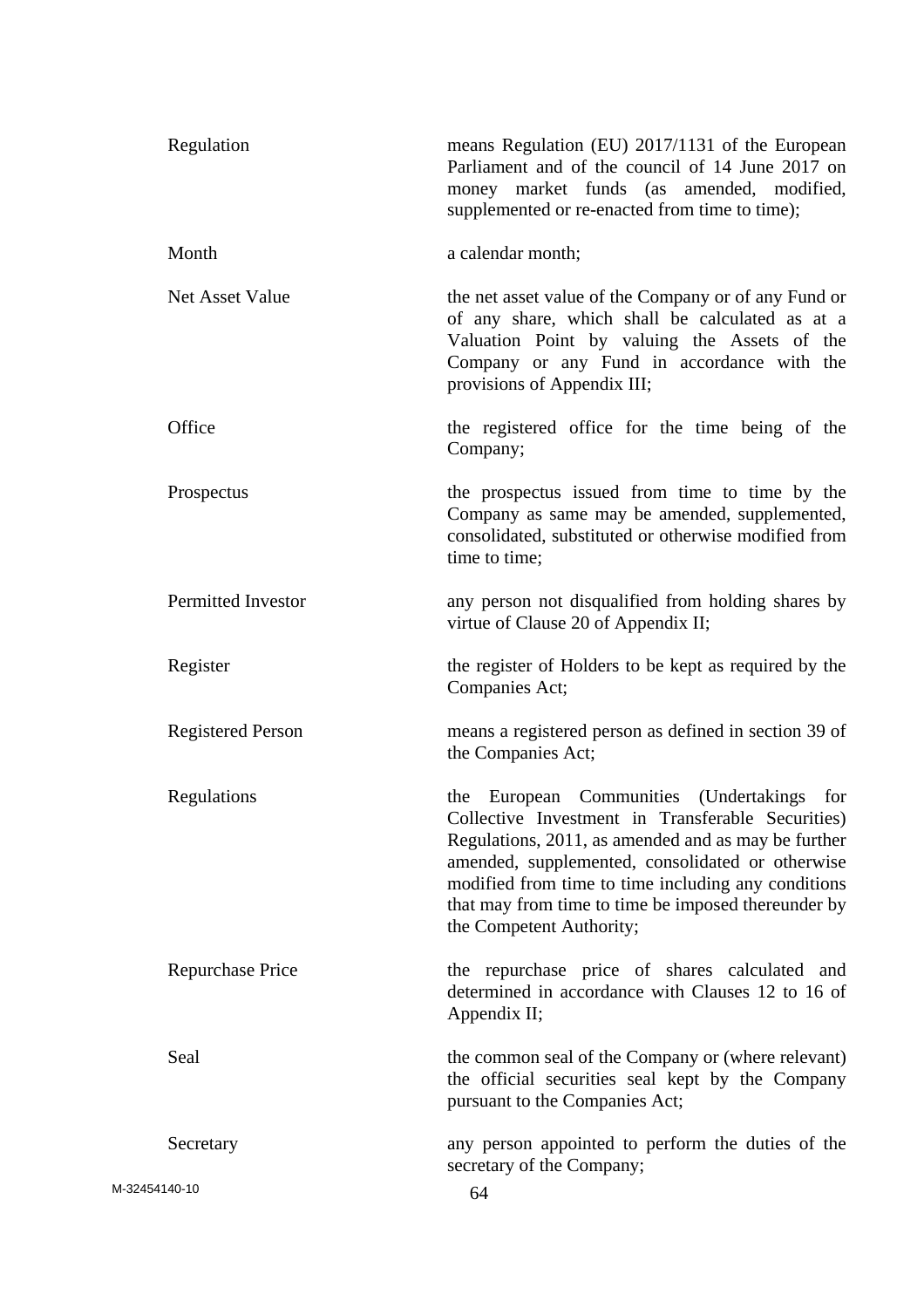|                    | <b>Settlement Date</b>  | the latest date(s) as may be determined by the<br>Directors from time to time by which payment of the<br>Subscription Price or the Repurchase Price of shares<br>of any class must be received or made. In the case of<br>the Repurchase Price, the latest date will normally be<br>ten Business Days after the relevant Dealing<br>Deadline;                                                                  |
|--------------------|-------------------------|----------------------------------------------------------------------------------------------------------------------------------------------------------------------------------------------------------------------------------------------------------------------------------------------------------------------------------------------------------------------------------------------------------------|
|                    | share or shares         | participating shares of no par value in the capital of<br>the Company originally designated as unclassified<br>shares;                                                                                                                                                                                                                                                                                         |
| <b>Market Fund</b> | <b>Short Term Money</b> | means a money market fund that invests in eligible<br>money market instruments referred to in Article<br>$10(1)$ of the Money Market Fund Regulation and is<br>subject to the portfolio rules set out in Article 24 of<br>the Money Market Fund Regulation;                                                                                                                                                    |
|                    | Specific Investment     | means any Investment issued or guaranteed by, the<br>government or local authorities of a EU Member<br>State, non-EU Member States or public international<br>bodies of which one or more EU Member States are<br>members; and any Investment issued anywhere in<br>the world by any of the following:                                                                                                         |
|                    |                         | OECD Member States excluding those listed<br>$\bullet$<br>(provided the relevant<br>issues<br>above<br>are<br>investment grade)<br><b>Government of Singapore</b><br>$\bullet$<br>European Investment Bank<br>European Bank<br>for<br>Reconstruction<br>and<br>$\bullet$<br>Development<br><b>International Finance Corporation</b><br>$\bullet$<br><b>International Monetary Fund</b><br>$\bullet$<br>Euratom |
|                    |                         | The Asian Development Bank<br><b>European Central Bank</b><br>Council of Europe<br>$\bullet$<br>Eurofima<br>$\bullet$<br><b>African Development Bank</b><br>$\bullet$<br>The International Bank for Reconstruction $\&$<br>Development<br>The World Bank<br>$\bullet$<br>The Inter American Development Bank<br>European Union                                                                                 |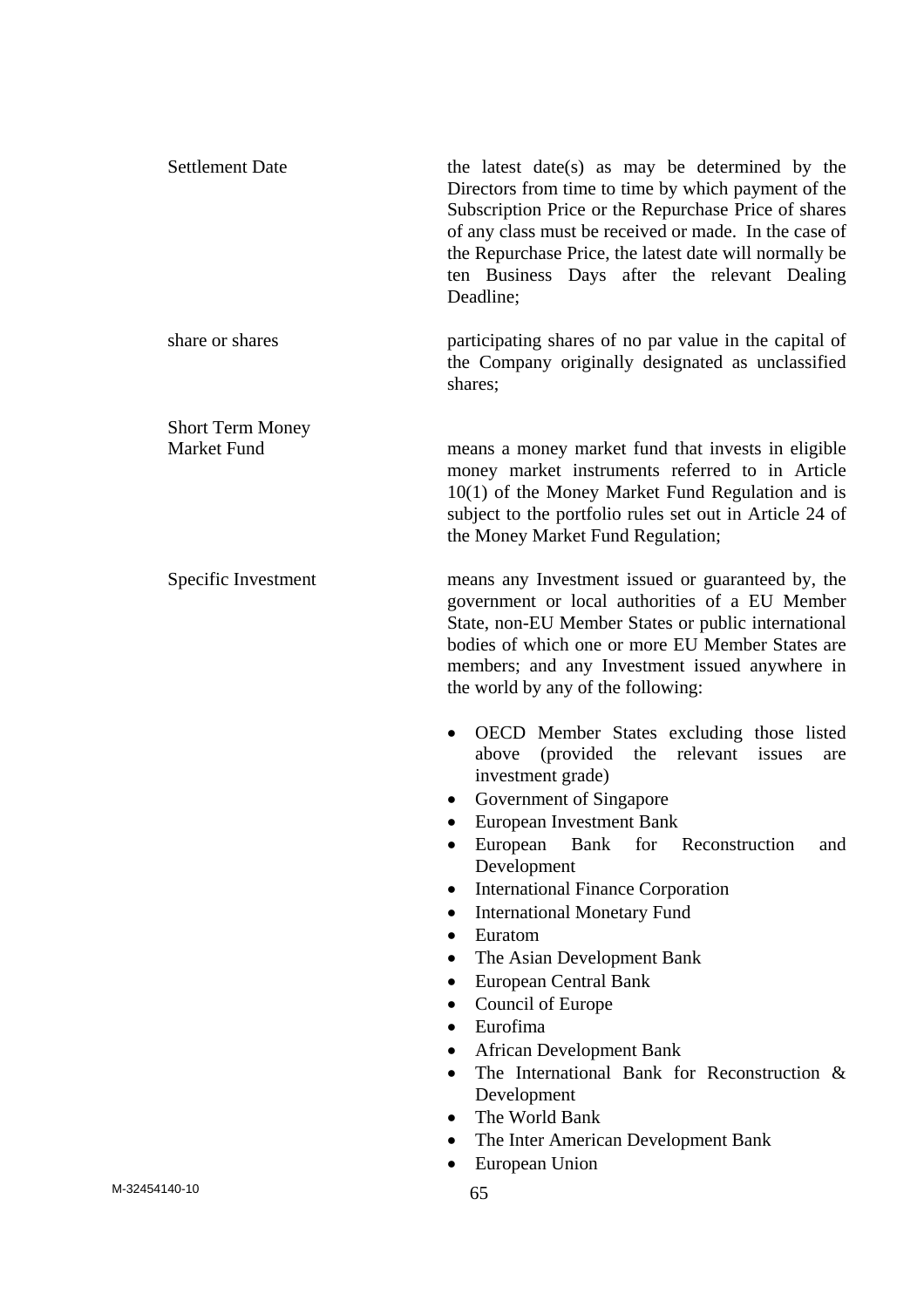- Federal National Mortgage Association (Fannie Mae)
- Federal Home Loan Mortgage Corporation (Freddie Mac)
- Government National Mortgage Association (Ginnie Mae)
- Student Loan Regulated Marketing Association (Sallie Mae)
- Federal Home Loan Bank
- Federal Farm Credit Bank
- Tennessee Valley Authority
- Straight-A Funding LLC
- Government of India (provided the relevant issues are investment grade)
- Government of Brazil (provided the relevant issues are investment grade);

 Specific Money Market Instruments mean any money market instruments issued or guaranteed separately or jointly by any of the following:

- The European Union
- National, regional and local administrations of the Member States or their central banks
- European Central Bank
- European Investment Bank
- European Investment Fund
- European Stability Mechanism
- European Financial Stability Facility
- A central authority or central bank of a third country
- International Monetary Fund
- The International Bank for Reconstruction & Development
- The Council of Europe Development Bank
- The European Bank for Reconstruction & Development
- The Bank for International Settlements
- or any other relevant international financial institution or organisation to which one or more Member State belongs.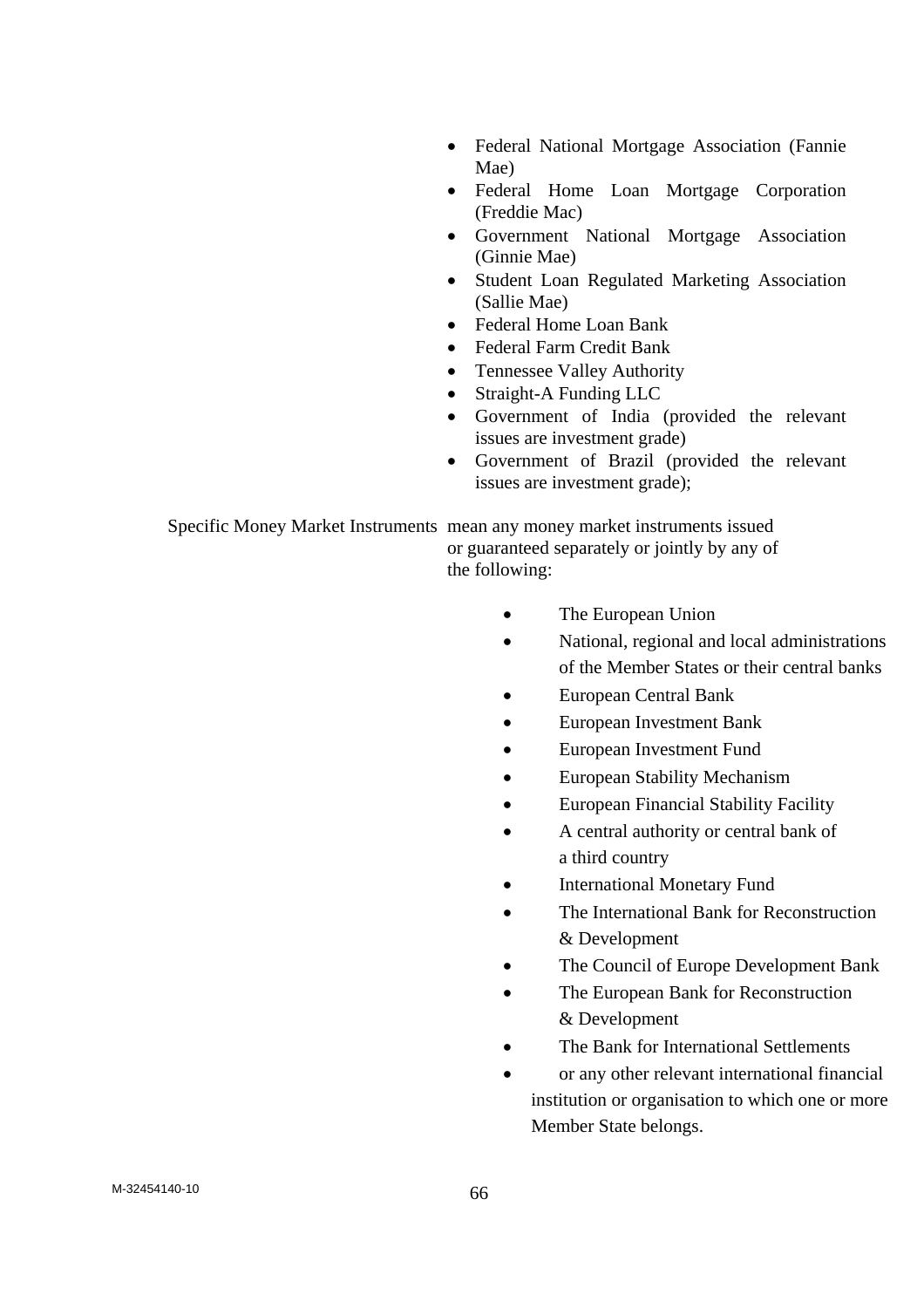| <b>Standard Money</b><br>Market Fund          | means a money market fund that invests in eligible<br>money market instruments referred to in Article<br>$10(1)$ and (2) and is subject to the portfolio rules set<br>out in Article 25 of the Money Market Fund<br>Regulation;                                                                                                             |
|-----------------------------------------------|---------------------------------------------------------------------------------------------------------------------------------------------------------------------------------------------------------------------------------------------------------------------------------------------------------------------------------------------|
| <b>State</b>                                  | the Republic of Ireland;                                                                                                                                                                                                                                                                                                                    |
| <b>Subscriber Share</b>                       | a non - participating share in the capital of the<br>Company issued in accordance with these Articles<br>and with the rights provided for under these Articles;                                                                                                                                                                             |
| <b>Subscription Price</b>                     | the issue price of shares calculated and determined<br>by the Directors in accordance with Clause 3 of<br>Appendix II;                                                                                                                                                                                                                      |
| <b>Taxable Irish Person</b>                   | has the meaning ascribed in the Prospectus;                                                                                                                                                                                                                                                                                                 |
| <b>TCA</b>                                    | the Irish Taxes Consolidation Act, 1997 as amended<br>from time to time;                                                                                                                                                                                                                                                                    |
| <b>United States</b>                          | the United States of America (including each of the<br>the District of Columbia<br>and<br>states,<br>the<br>Commonwealth of Puerto Rico) its territories,<br>possessions and all other areas subject to its<br>jurisdiction;                                                                                                                |
| <b>United States Person</b><br>or U.S. Person | any person falling within the definition of the term<br>"US Person" in the Prospectus and under Regulation<br>S promulgated under the US Securities Act of 1933,<br>as amended from time to time;                                                                                                                                           |
| <b>Valuation Point</b>                        | such point in time, in such place or places as the<br>Directors may, from time to time determine, by<br>reference to which the Net Asset Value of the<br>Company or of any Fund is calculated provided that<br>there shall be a Valuation Point for each Dealing<br>Day and there shall be at least two Valuation Points<br>in every Month. |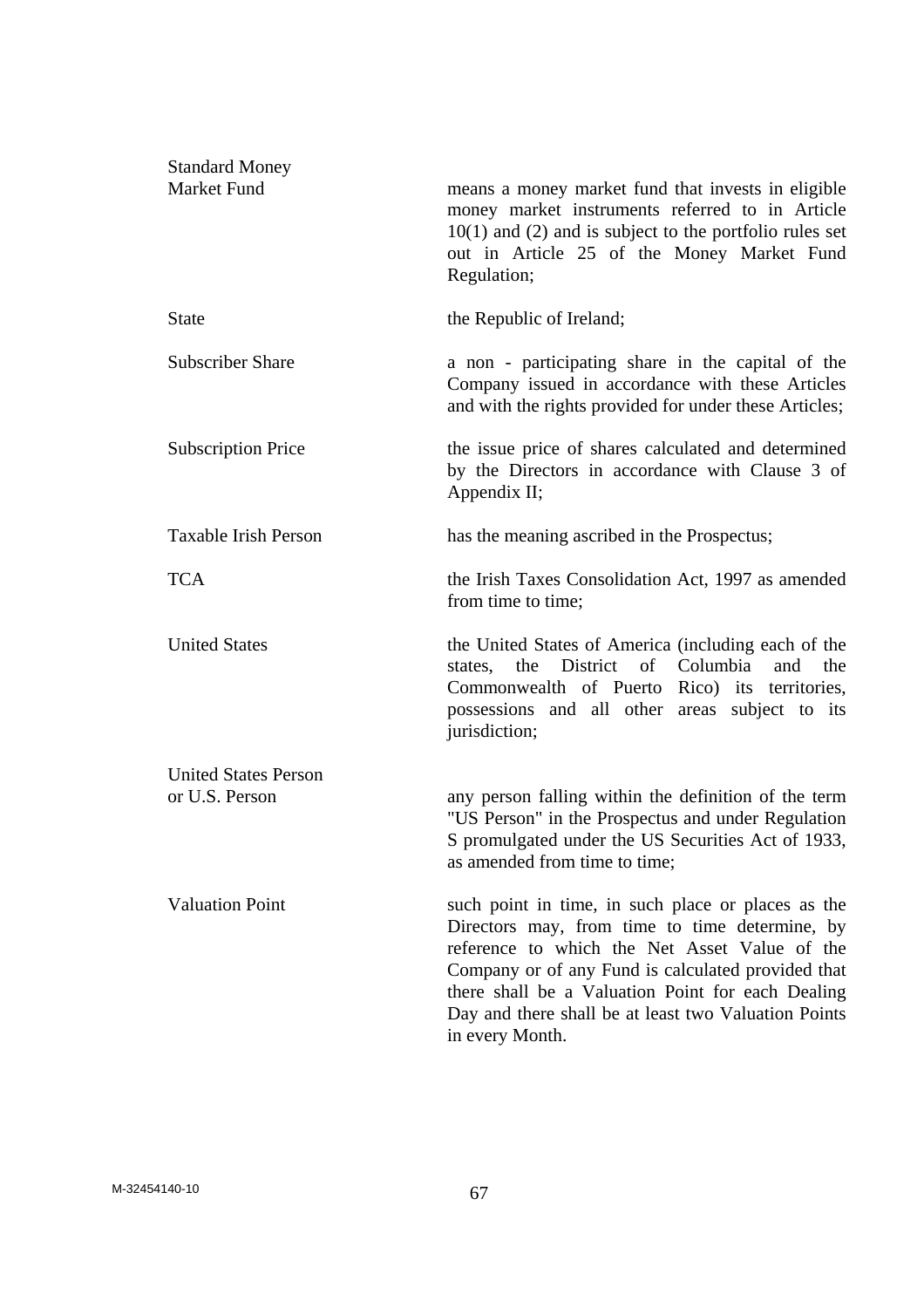# **APPENDIX II**

### **ISSUE OF SHARES**

- 2. Terms and conditions of issue of shares
	- (a)
- (i) Prior to the issue of any class of shares the Directors shall determine the rights and restrictions attaching thereto including the Fund to which they relate, the designated currency of the shares and the fees and expenses (which shall be disclosed in the Prospectus) to be borne by the class of shares. The Directors may in relation to a Fund create more than one class of shares to participate in the Fund in accordance with the requirements of the Competent Authority.
- (ii) The name of each Fund may be amended by the Directors and any such change of name shall not require the approval of the Holders in the relevant Fund.
- (iii) New Funds can only be established with the prior approval of the Competent Authority. Shares and new classes of shares may be issued and designated from time to time with the prior approval of the Competent Authority.
- (b) Subject as hereinafter provided and subject to any regulations made or conditions imposed by the Competent Authority pursuant to the Regulations, the issue of shares by the Company shall be subject to the receipt by the Company or its authorised agents of:-
	- (i) an application in such form (including any electronic form or means of communication) as the Directors may from time to time determine to include, where appropriate the indication of the class of shares in which the applicant wishes to invest; and
	- (ii) such information and declarations as the Directors may from time to time require.
	- (iii) payment of the Subscription Price (or equivalent) into the assets of the relevant Fund within a reasonable time.
- (c) Payment for shares shall be made by the Settlement Date in such currency and at such time, place and manner and to such person, on behalf of the Company, as the Directors may from time to time determine.
- (d) The Company may (at the option of the Directors) satisfy any application for the allotment of shares by procuring the transfer to the applicant of fully-paid shares, the effective date of such transfer to be the relevant Dealing Day. In any such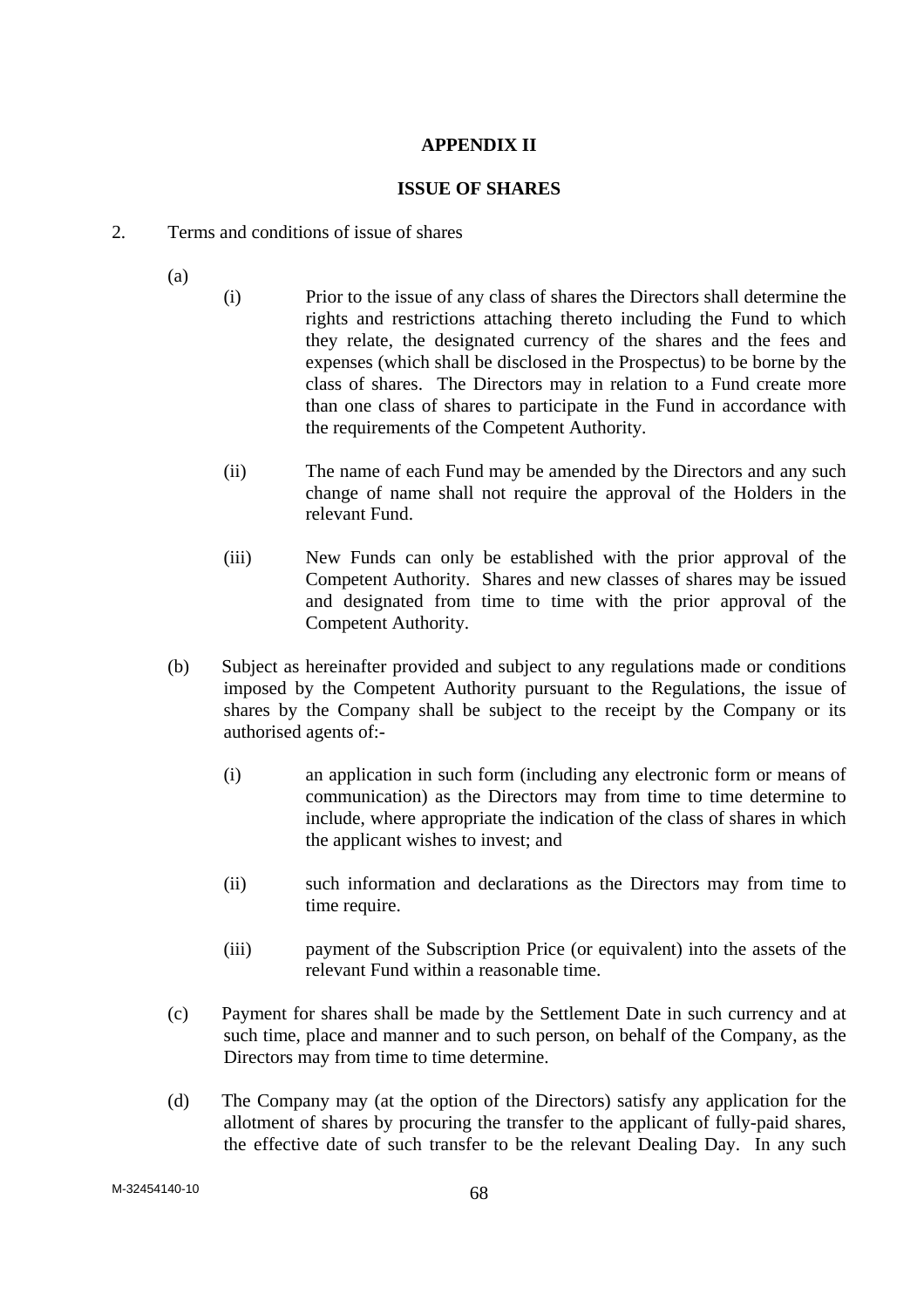case, references in these Articles to allotting shares shall, where appropriate, be taken as references to procuring the transfer of shares.

- (e) The allotment of shares may take place notwithstanding that the information or declarations referred to in sub-paragraph (b)(ii) above have not been received by the Company or its authorised agent provided that the application referred to in sub-paragraph (b)(i) above has been received and provided further that if the said information or declarations have not been received within one Month (or such other period as the Directors may determine) after the Dealing Day on which such shares are allotted, the Directors shall be entitled to cancel the allotment and if so cancelled the relevant application monies (if any) shall be returnable to the applicant at his risk (together with such additional amount, if any, or after deducting such amount, if any, as the Directors may in their absolute discretion think fit, any such amount so deducted being retained by the Company for its own benefit) and until returned may be made use of by the Company for its own benefit.
- (f) If payment in full for any shares is not received by the relevant Settlement Date, or in the event of non-clearance of funds, the Directors shall be entitled to either cancel all or part of any allotment and return the relevant monies to the applicant at his risk or alternatively to treat the relevant monies as payment in respect of an application for shares made by the Dealing Deadline for the Dealing Day next following receipt of such monies or of cleared funds. In such cases they Company may charge the applicant for any resulting loss incurred by the Company.
- (g) Applications within the meaning of sub-paragraph (b)(i) above that are received by or on behalf of the Company on or prior to the Dealing Deadline for a Dealing Day shall be dealt with on that Dealing Day. Such applications as are received after the Dealing Deadline for a Dealing Day shall, unless the Directors shall otherwise agree and provided they are received before the Valuation Point for the relevant Dealing Day, be deemed to have been received by the next Dealing Deadline.
- (h) The Directors shall be entitled, from time to time to publish or cause to be published an invitation to persons to apply for shares of any class at a fixed price (the **"fixed price"**) of not less than the Subscription Price in respect of shares of the relevant class calculated as at the Dealing Day falling at least seven Business Days before the date of first publication of such invitation for shares of that class and for a period not exceeding seven Business Days from the date of such publication. Shares of the relevant class may be allotted and issued at the fixed price whether pursuant to such invitation or not provided that the Directors shall forthwith close such invitation if the fixed price would be higher by more than two per cent than the current Subscription Price for shares of that class on any Dealing Day during the currency of such invitation and shall forthwith close such invitation if the fixed price would be lower by more than two per cent than the current Subscription Price for shares of that class on any such Dealing Day.
- (i) The Company may refuse to accept, restrict or cancel applications for initial or subsequent shares which, in the sole judgement of the Directors, represent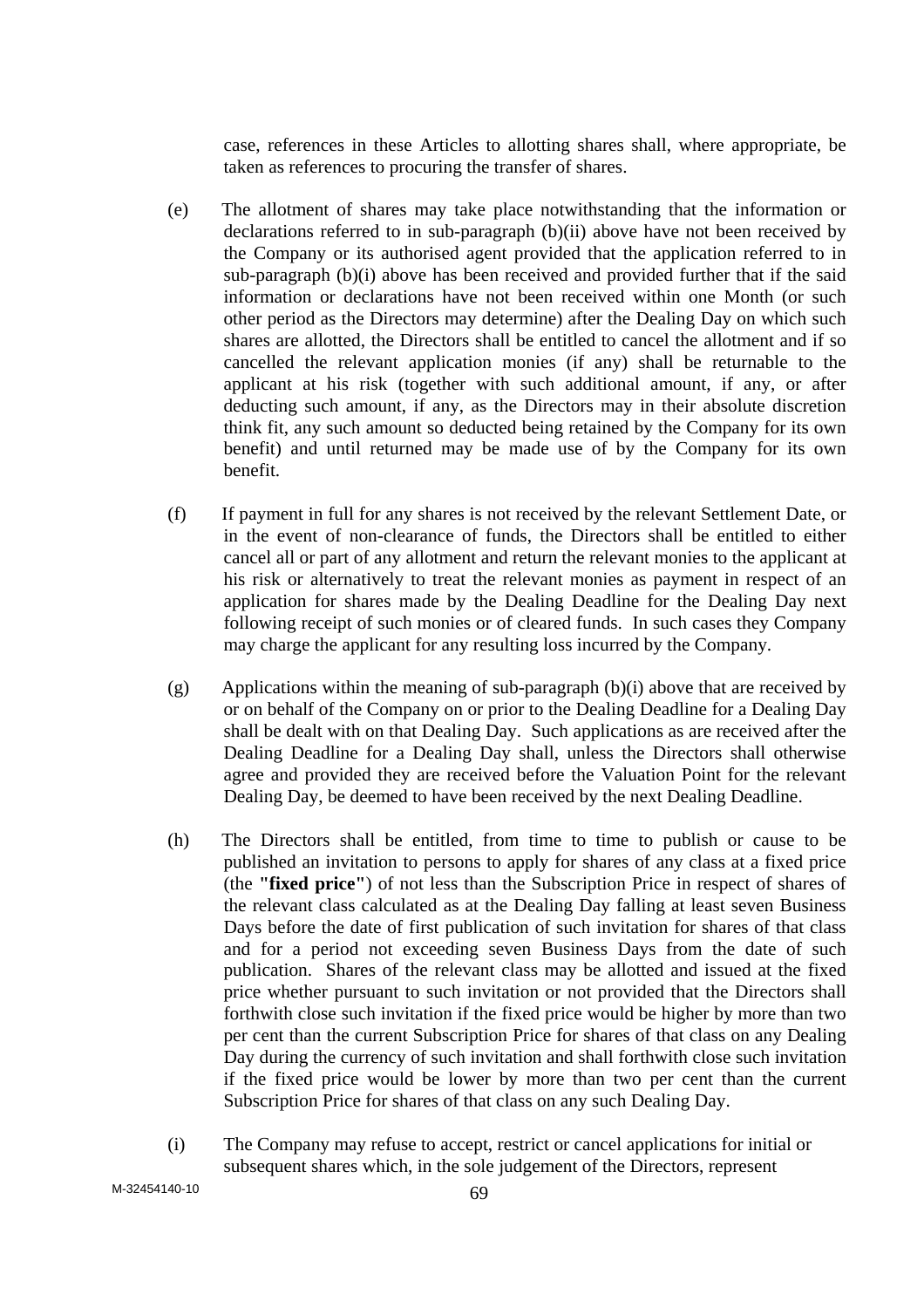excessive trading and/or market timing or other activity which they believe is harmful to the Company or a Fund without giving any reason therefor.

### 3. **Subscription Price**

- (a) During the Initial Offer Period in relation to a Fund the Subscription Price per share of the relevant class shall be the price as determined by the Directors. After the Initial Offer Period, the Subscription Price shall be the Net Asset Value per share of the relevant class plus such sum as the Directors may consider represents the appropriate allowance for Duties and Charges plus a preliminary charge, if any, at the discretion of the Directors and a charge in respect of any performance fee payable to any investment manager/adviser and (at the discretion of the Directors) where there are net subscriptions, an Anti-Dilution Levy to cover dealing costs and to preserve the value of the underlying assets of the Fund with the resulting sum being rounded mathematically to such number of decimal places as may from time to time be determined by the Directors. Notwithstanding the foregoing, the Directors may issue any new series of shares in a Class in a Fund at a fixed price subject to complying with the requirements of the Competent Authority
- (b) Where shares are issued at the Net Asset Value per share, the Subscription Price per share of the relevant class shall be ascertained by:
	- (i) determining that proportion of the Net Asset Value of the relevant Fund which is attributable to the relevant class of shares as at the Valuation Point for the relevant Dealing Day and adding thereto such sum (if any) as the Directors may consider represents an appropriate provision of Duties and Charges;
	- (ii) dividing the sum calculated in accordance with paragraph (i) above by the number of shares of the relevant class in issue or deemed to be in issue in the relevant Fund at the Valuation Point for the relevant Dealing Day; and
	- (iii) rounding the resulting amount so determined to such number of decimal places of the unit of the currency in which such share is designated (**"unit"** for such purposes being the smallest fraction of the relevant currency which is legal tender in the country of issue of that currency) as the Directors may determine at their discretion.
- (c) For the purposes of this Clause 3, shares which have been allotted shall be deemed to be in issue from the close of business on the Dealing Day on which they are allotted and shares which have been repurchased shall be deemed to cease to be in issue at the close of business on the Dealing Day of such repurchase.
- (d) In calculating the Subscription Price, the Directors may on any Dealing Day where there are net subscriptions adjust the Subscription Price by adding an Anti-Dilution Levy to cover the dealing costs and to preserve the value of the underlying assets of the Fund.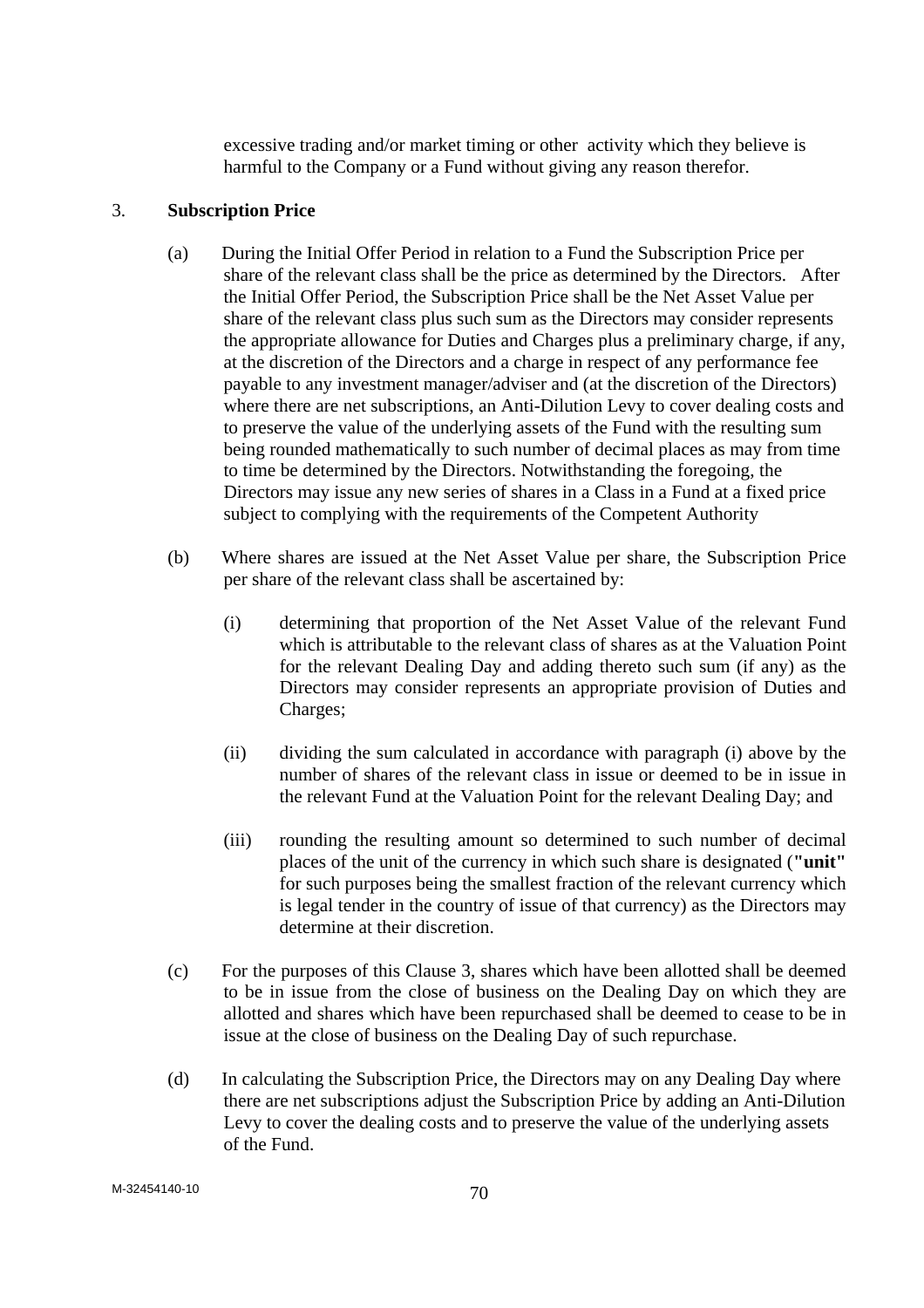### 4. **Allotment of shares for non cash consideration**

 The Directors may, subject to the provisions of the Companies Act, in their absolute discretion allot shares against the vesting in the Depositary on behalf of the Company of any Investments and in connection therewith the following provisions shall apply:-

- (a) the number of shares to be allotted shall be not more than that number which would have fallen to be issued for cash on the basis that the amount of such cash was an amount equal to the value as at the relevant Valuation Point for the relevant Dealing Day of the Investments to be vested in the Depositary on behalf of the Company, as determined in accordance with paragraph (c) below;
- (b) the Directors may provide that the whole or any part of the Duties and Charges arising in connection with the vesting of the Investments in the Depositary on behalf of the Company shall be paid by the Company or by the person to whom the shares are to be issued or partly by the Company and partly by such person;
- (c) the value of the Investments to be vested in the Depositary on behalf of the Company shall be determined by the Directors on such basis as they shall decide so long as such value does not exceed the highest amount which would be obtained if the Investments were valued in accordance with Appendix III hereof;
- (d) in the case of the initial issue of shares of any class, the Directors shall determine the number of shares of the relevant class to be allotted against the vesting in the Depositary on behalf of the Company of any Investments; and
- (e) in exercising their discretion under this Clause, the Depositary shall consider whether the terms of any such allotment are such as would result in any material prejudice to existing Holders.

## 5. **Preliminary charge**

 The Directors may require any person to whom shares of any class are to be allotted to pay to the Company or any of its appointees or as any of them may direct, for its or their absolute use and benefit, a preliminary charge in respect of each share to be allotted of such amount as may be determined by the Directors but not exceeding in respect of each share an amount equal to 5 per cent of the issue price. The Directors may on any Dealing Day differentiate between applicants as to the amount of the preliminary charge required to be paid to the Company, or its appointees or as they may direct and as to the amount of preliminary charge to be levied on each class of share (subject to the maximum aforesaid).

## 6. **No shares allotted when calculation of Net Asset Value suspended**

 The Directors may in their absolute discretion determine that no shares shall be allotted or issued during any period when the determination of the Net Asset Value of the relevant Fund is suspended pursuant to Clause 18 below except those for which applications have previously been received and accepted by the Company or its authorised agent. The Directors will notify investors applying for shares of such suspension at the time of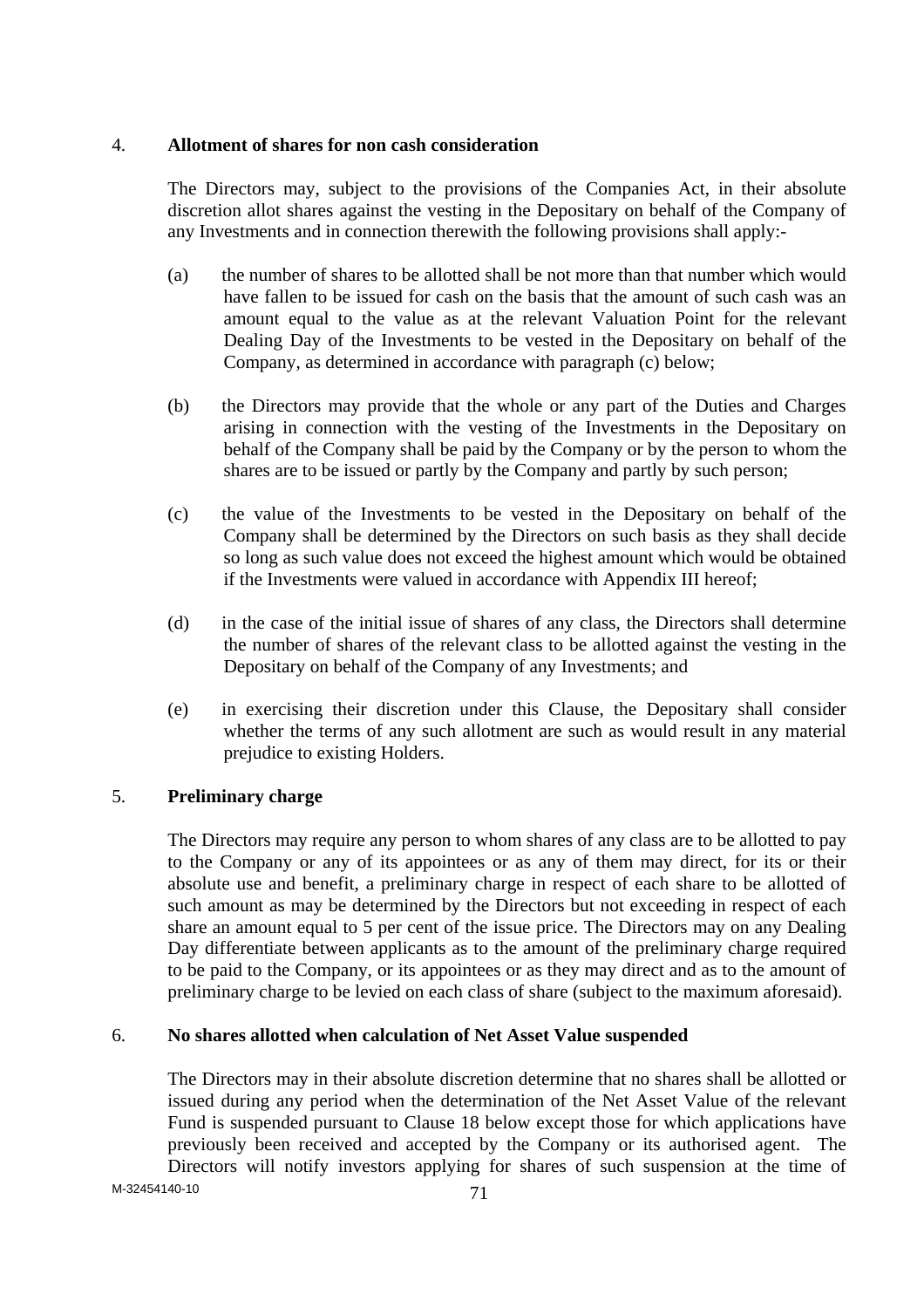application. Any application for shares which is not withdrawn shall, subject to the provisions of these Articles, be dealt with on the first Dealing Day after the suspension is lifted.

#### 7. **Issue of fractions of shares**

 Where payments or other consideration received by or on behalf of the Company in respect of the issue or allotment of shares are not an exact multiple of the Subscription Price for those shares, a fraction of a share may be allotted to the investor who shall be registered as the Holder of such a fraction provided that any holding of shares is a multiple of 1/100 part of a share or such other fractional amount as the Directors may determine from time to time. Rights, entitlements and benefits of a Holder of a share under the Articles are granted to a Holder of a fraction of a share in proportion to the fraction of a share held by him and, except where the context otherwise requires or is otherwise provided herein, reference in the Articles to "share" shall include a fraction of a share. The Holder of a fraction of a share may not exercise any voting rights in respect of such share.

### 8. **Minimum Initial Investment Amount**

 The Directors may in their absolute discretion decline to issue shares of any class to satisfy any initial application unless the amount in value of the shares to which an application relates equals or exceeds the Minimum Initial Investment Amount or its equivalent in another currency. Thereafter, Holders may make additional subscriptions for shares having a value, at the then current Subscription Price of not less than the Minimum Additional Investment Amount or its equivalent in another currency.

#### **FUNDS**

#### 9. **Funds**

- (a) All consideration, other than the preliminary charge (if any) payable to the Company or its appointees or as any of them may determine pursuant to Clause 5 of this Appendix, received by or on behalf of the Company for the allotment or issue of shares of a Fund, or if there is more than one class of shares in a particular Fund, of all such classes, together with all Investments in which such consideration is invested or reinvested, all income, earnings, profits and proceeds thereof shall be segregated and kept separate from all other monies of the Company and such assets and monies shall be referred to as a "Fund" there being one Fund in respect of each class (or all such classes, as the case may be) of shares and to which the following provisions shall apply:
	- (i) For each Fund the Company shall keep separate books and records in which all transactions relating to the relevant Fund shall be recorded and, in particular, the proceeds from the allotment and issue of shares of each class in the Fund, the Investments and the liabilities and income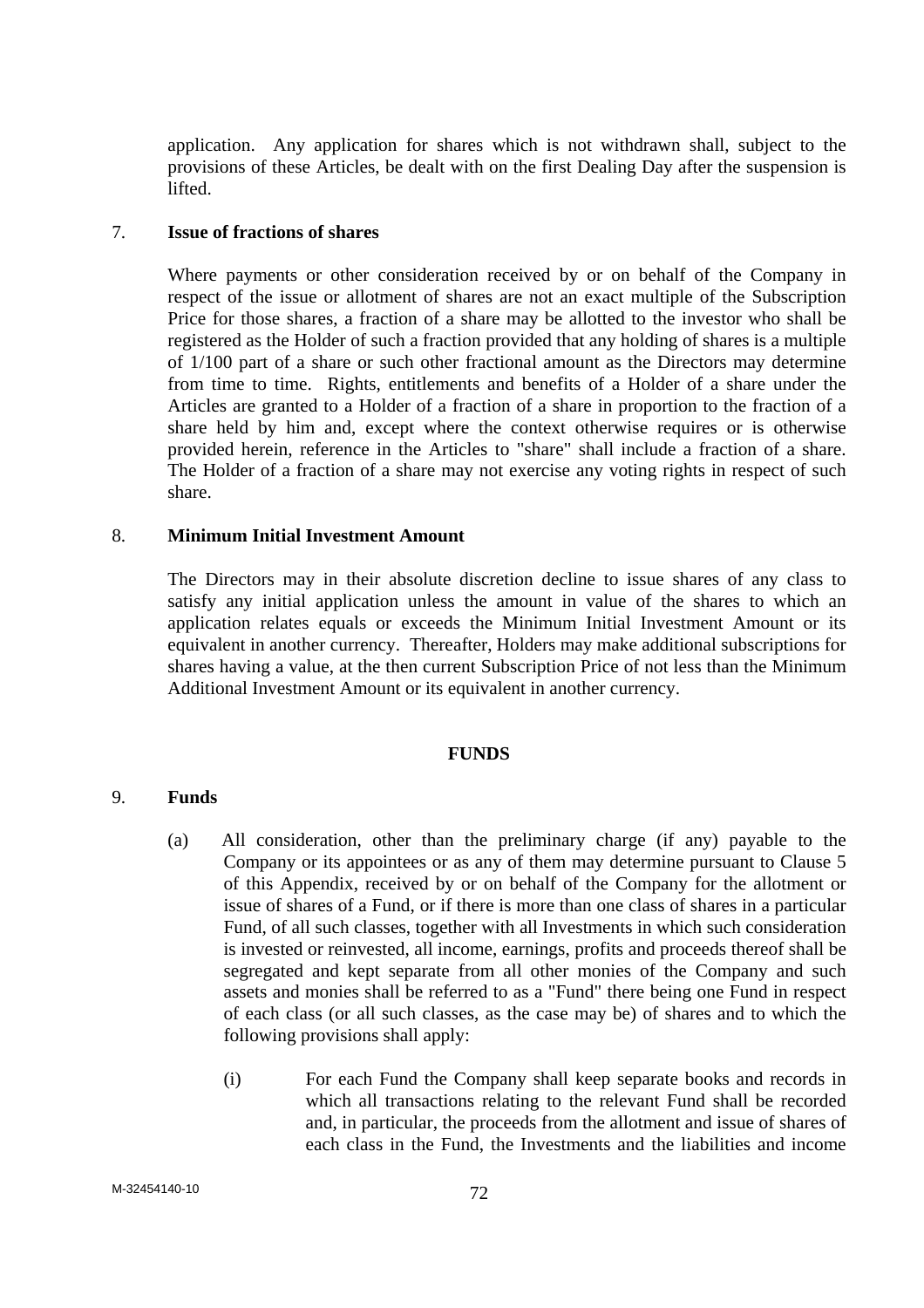and expenditure attributable thereto shall be applied or charged to such Fund subject to the provisions of this Clause 9;

- (ii) Any Asset derived from any other Asset(s) (whether cash or otherwise) comprised in any Fund shall be applied in the books and records of the Company to the same Fund as the Asset from which it was derived and any increase or diminution in the value of such an Asset shall be applied to the relevant Fund.
- (iii) No shares will be issued on the terms that entitle the Holder of any shares in a Fund to participate in the Assets of the Company other than the Assets (if any) of the Fund relating to such shares. If the realised net Assets of any Fund are insufficient to pay any amounts due on the relevant shares in full, in accordance with the terms of the relevant Fund, the relevant Holders of that Fund will have no further right of payment in respect of such shares or any claim against the Company, any other Fund or any Assets of the Company in respect of any shortfall;
- (iv) In the event that there are any Assets of the Company which the Directors do not consider are attributable to a particular Fund or Funds, the Directors shall, with the approval of the Depositary, allocate such Assets to and among any one or more of the Funds in such manner and on such basis as they, in their discretion, deem fair and equitable; and the Directors shall have the power to and may at any time and from time to time, with the approval of the Depositary, vary the basis in relation to Assets previously allocated.
- (v) Each Fund shall be charged with the liabilities, expenses, costs, charges or reserves of the Company in respect of or attributable to that Fund and any such liabilities, expenses, costs, charges or reserves of the Company not attributable to any particular Fund or Funds shall be allocated and charged by the Directors, with the approval of the Depositary, in such manner and on such basis as the Directors, in their sole and absolute discretion deem fair and equitable, and the Directors shall have the power to and may at any time and from time to time, with the approval of the Depositary, vary such basis including, where circumstances so permit, the re-allocation of such liabilities, expenses, costs, charges and reserves.
- (vi) In the event that any Asset attributable to a Fund is taken in execution of a liability not attributable to that Fund, the provisions of Section 1407 of the Companies Act 2014 shall apply.
- (b) Subject as otherwise provided herein, the Assets held in each Fund shall be applied solely in respect of the shares of the class (or classes as the case may be) to which such Fund appertains.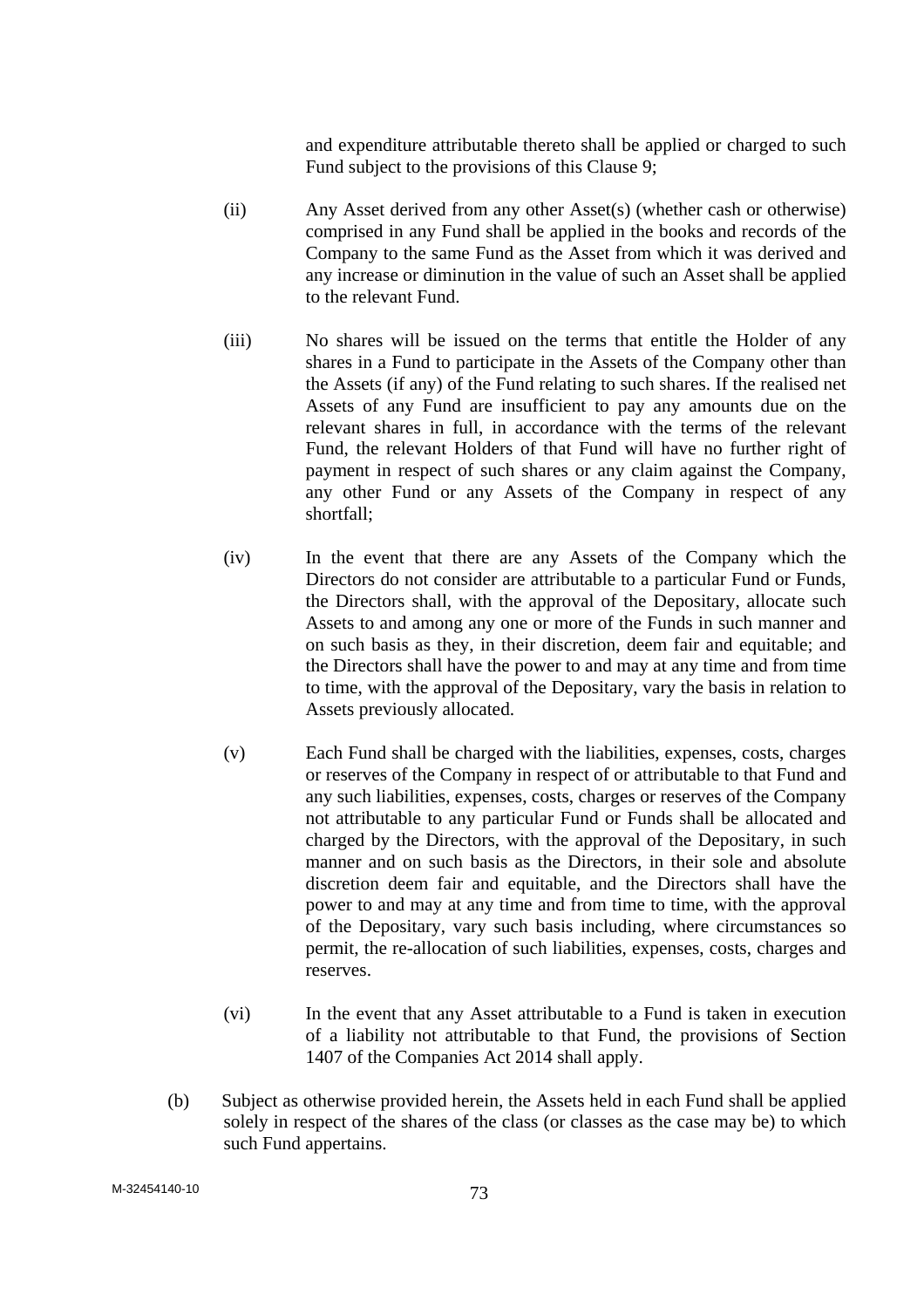## 10. **Fund exchanges**

- (a) Subject to the provisions of the Companies Act and to these Articles and as hereinafter provided a Holder holding shares in any class in a Fund (the "**first class")** on any Dealing Day shall have the right from time to time to exchange all or any of such shares for shares of another class which are being offered at that time (the "**new class**") (such class being either in the same Fund or in a separate Fund) on the following terms:-
	- (i) The Holder shall give to the Company or its authorised agent(s) instructions (hereinafter called an "**Exchange Notice**") in such form as the Directors may from time to time determine.
	- (ii) The exchange of the shares specified in the Exchange Notice pursuant to this Clause 10 shall occur on a Dealing Day for the first class and the new class in respect of Exchange Notices received on or prior to the relevant Dealing Deadline for that Dealing Day (or prior to such other time of day as the Directors may determine either generally or in relation to a particular Fund or in any specific case) by the Company or its authorised agent(s) or on such other Dealing Day as the Directors at the request of the Holder may agree. The Company or its authorised agents may in their discretion accept Exchange Notices received after the Dealing Deadline for the relevant Dealing Day provided the Exchange Notices are received prior to the Valuation Point and a Holder's entitlement to shares as recorded in the Register shall be altered accordingly with effect from that Dealing Day.
- (b) Exchange of the shares of the first class specified in the Exchange Notice shall be effected in the following manner, that is to say:-
	- (i) such shares of the first class shall be repurchased by the issue of shares of the new class;
	- (ii) the shares of the new class shall be issued in respect of and in proportion to (or as nearly as may be in proportion to) the holding of the shares of the first class which is being exchanged; and
	- (iii) the proportion in which shares of the new class are to be issued in respect of shares of the first class shall be determined in accordance with paragraph (c) below;

 Provided always that the right of a Holder to exchange his shares in the first class for shares in the new class conferred by this Clause 10 shall be conditional upon the Company having sufficient available share capital to enable the exchange to be implemented as aforesaid.

(c) The Directors shall determine the number of shares of the new class to be issued on exchange in accordance with the following formula:-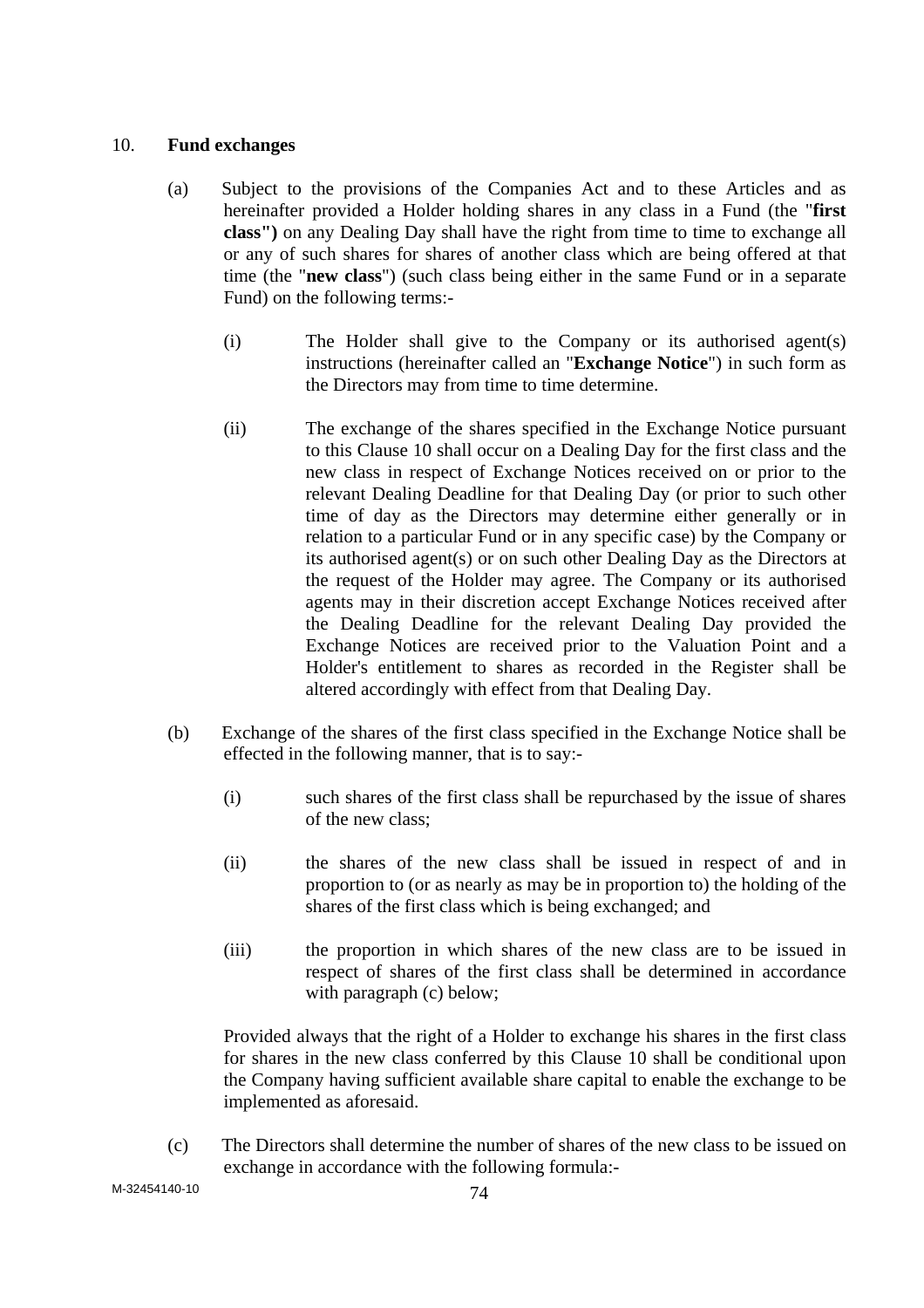$$
S = \frac{[R \times (RP \times ER)] - F}{SP}
$$

where:-

- **R** is the number of shares of the first class specified in the Exchange Notice which the Holder thereof has requested to be exchanged;
- **S** is the number of shares of the new class to be issued;
- **RP** is the repurchase price per share of the first class as calculated as at the relevant Valuation Point for the Dealing Day on which the exchange is to be effected;
- **ER** in the case of an exchange of shares designated in the same currency, is 1. In any other case it is the currency conversion factor determined by the Directors at the Valuation Point for the relevant Dealing Day as representing the effective rate of exchange applicable to the transfer of assets relating to the first and new classes of shares after adjusting such rate as may be necessary to reflect the effective costs of making such transfer;
- **SP** is the issue price per share for the new class as calculated as at the relevant Valuation Point for the Dealing Day on which the exchange is to be effected; and
- **F** is the fee payable (if any) on the exchange of shares.

 **AND** the number of shares of the new class to be created or issued pursuant to this Clause 10 shall be so created or issued in respect of each of the shares of the first class being exchanged in the proportion (or as nearly as may be in the proportion) S to R where S and R have the meanings ascribed to them above.

- (d) On any exchange of shares pursuant to this Clause 10, the Directors may add to the Subscription Price for the shares of the new class to be issued a fee, for payment to the Company or any of its appointees or as any of them may direct out of the Fund relating to the shares of such class, not exceeding 3 per cent of the repurchase price for the total number of shares in the first class to be issued calculated as at the relevant Valuation Point for the Dealing Day on which the exchange is effected.
- (e) Requests for the exchange of shares as an initial investment in a new class will only be made if the value of the shares to be exchanged is equal to or exceeds the Minimum Initial Investment Amount for the new class. The Directors may refuse to give effect to any Exchange Notice if to do so would cause the relevant Holder's holding in the first class to fall below the Minimum Shareholding specified for that class.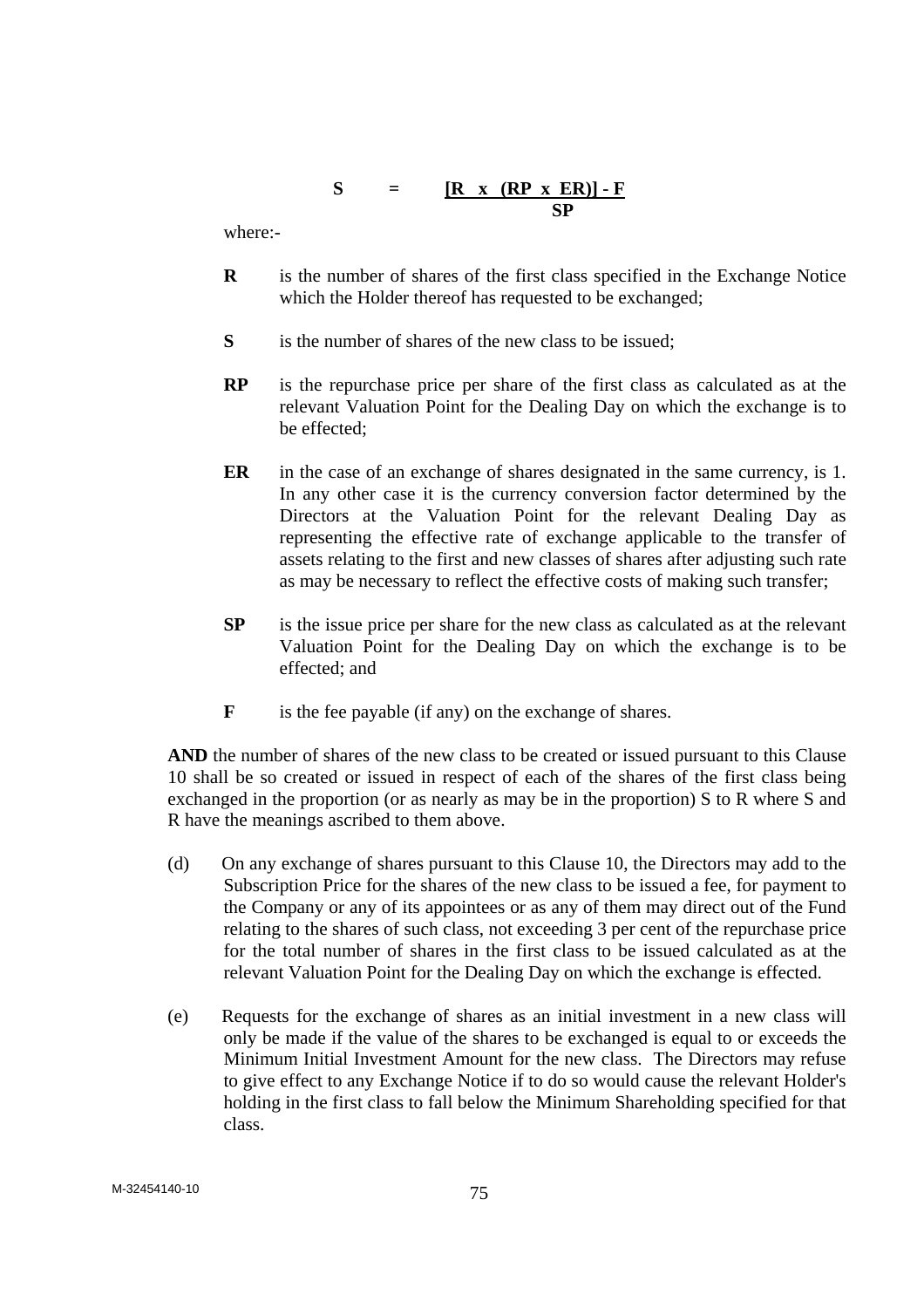- (f) Shares in a class may not be exchanged for shares in another class during any period when the calculation of the Net Asset Value of the relevant Fund or either of the relevant Funds as the case may be is suspended by reason of a declaration by the Directors pursuant to Clause 18 hereof. Applicants will be notified of such suspension at the time of application and any request for the exchange of shares not withdrawn shall, subject to the provisions of these Articles, be dealt with on the first Dealing Day after such suspension is lifted.
- (g) The Company may refuse to accept, restrict or cancel an exchange request which, in the sole judgement of the Directors represent excessive trading and/or market timing or other activity which they believe harmful to the Company or any Fund without giving any reason therefor.

## 11. **Termination of Funds and classes**

- (a) Any Fund or class of shares may be terminated by the Directors, in their sole and absolute discretion, by notice in writing to the Depositary in any of the following events:-
	- (i) if at any time the Net Asset Value of the relevant Fund or class shall be less than such amount as may be determined by the Directors in respect of that Fund or class; or
	- (ii) if any Fund shall cease to be authorised or otherwise officially approved that Fund may be terminated; or
	- (iii) if any law shall be passed which renders it illegal or in the opinion of the Directors impracticable or inadvisable to continue the relevant Fund or class; or
	- (iv) if the Directors shall have resolved that it is impracticable or inadvisable for a Fund or class to continue to operate having regard to prevailing market conditions and/or the best interests of the Holders; or
	- (v) if the Directors consider that it is in the best interests of the Holders of the Fund or class; or
	- (vi) if such termination is provided for in the Prospectus;
	- (vii) if there is a change in material aspects of the business or in the economic or political situation relating to a Fund which the Directors consider would have material adverse consequences on the Holders and/or the Investments of the Fund; or
- (vii) if there is any material change in the tax status of the Company or any Fund in Ireland or in any other jurisdiction (including any adverse tax ruling by the relevant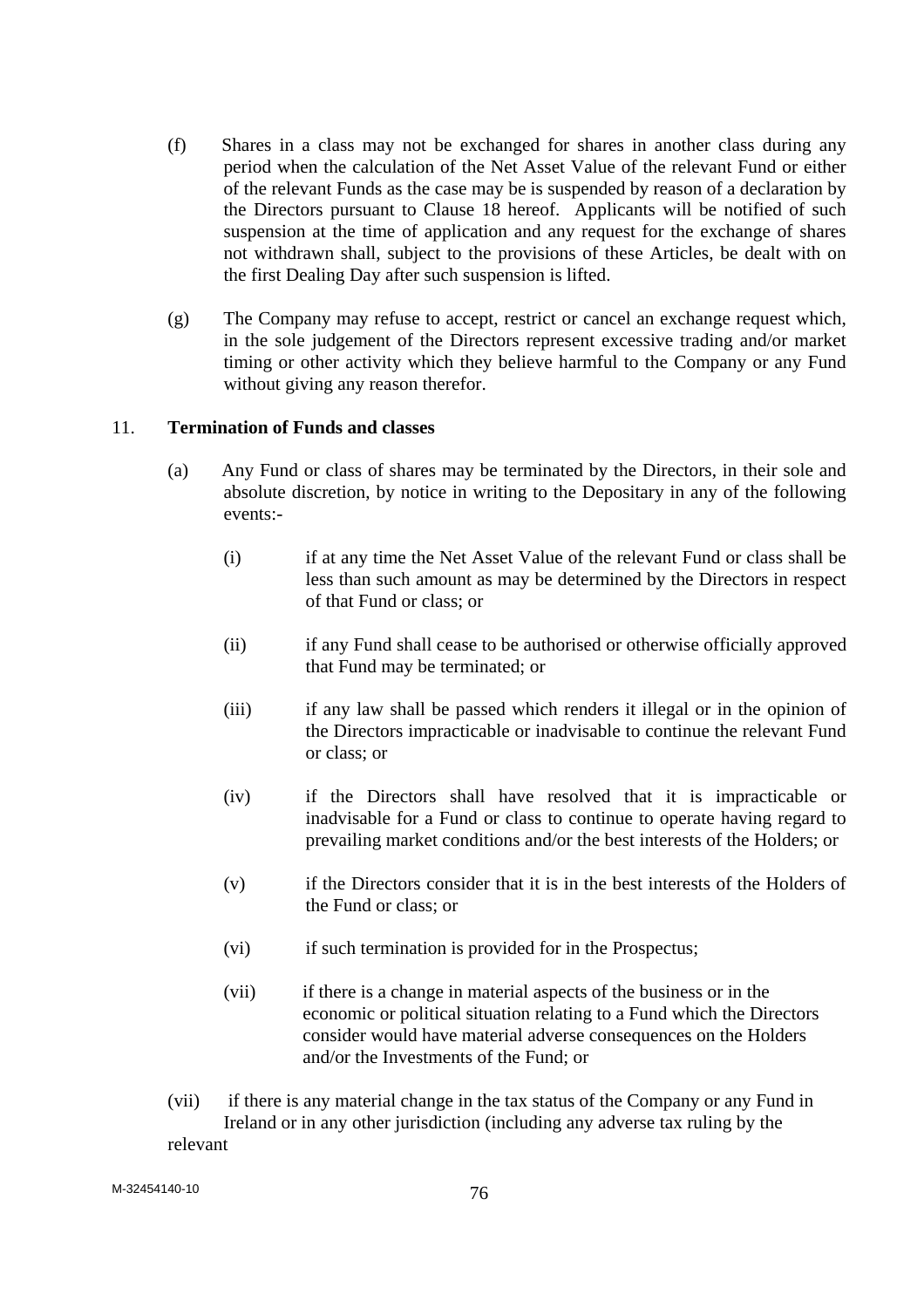authorities in Ireland or any jurisdiction affecting the Company or any Fund) which

the Directors consider would result in material adverse consequences on the Holders and/or the Investments of the Fund; or

 (viii) if the Assets held in respect of a Fund are terminated or redeemed and the Directors determine that it is not commercially practical to reinvest the realisation proceeds of such Assets in replacement Assets on terms that will enable the relevant Fund achieve its investment objective and/or to comply with its investment policy;

 The decision of the Directors in any of the events specified herein shall be final and binding on all the parties concerned but the Directors shall be under no liability on account of any failure to terminate the relevant Fund or class pursuant to this Clause 11 or otherwise.

- (b) The Directors shall give notice of termination of a Fund or class to the Holders of shares in the relevant Fund and by such notice fix the date at which such termination is to take effect, which date shall be for such period after the service of such notice as the Directors shall in their sole and absolute discretion determine.
- (c) With effect on and from the date as at which any Fund is to terminate or in the case of (i) below such other date as the Directors may determine:-
	- (i) No shares of the relevant Fund may be issued or sold by the Company;
	- (ii) The investment manager shall, on the instructions of the Directors, realise all the Assets then comprised in the relevant Fund (which realisation shall be carried out and completed in such manner and within such period after the termination of the relevant Fund as the Directors think advisable);
	- (iii) The Depositary shall, on the instructions of the Directors from time to time, distribute to the Holders of shares of the relevant Fund in proportion to their respective interests in the relevant Fund all net cash proceeds derived from the realisation of the relevant Fund and available for the purpose of such distribution, provided that the Depositary shall not be bound (except in the case of the final distribution) to distribute any of the monies for the time being in its hands the amount of which is insufficient to pay Euro 1 or its equivalent amount in the relevant currency in respect of each share of the relevant Fund and provided also that the Depositary shall be entitled to retain out of any monies in its hands as part of the relevant Fund full provision for all costs, charges, expenses, claims and demands incurred, made or apprehended by the Depositary or the Directors in connection with or arising out of the termination of the relevant Fund and out of the monies so retained to be indemnified and saved harmless against any such costs, charges, expenses, claims and demands; and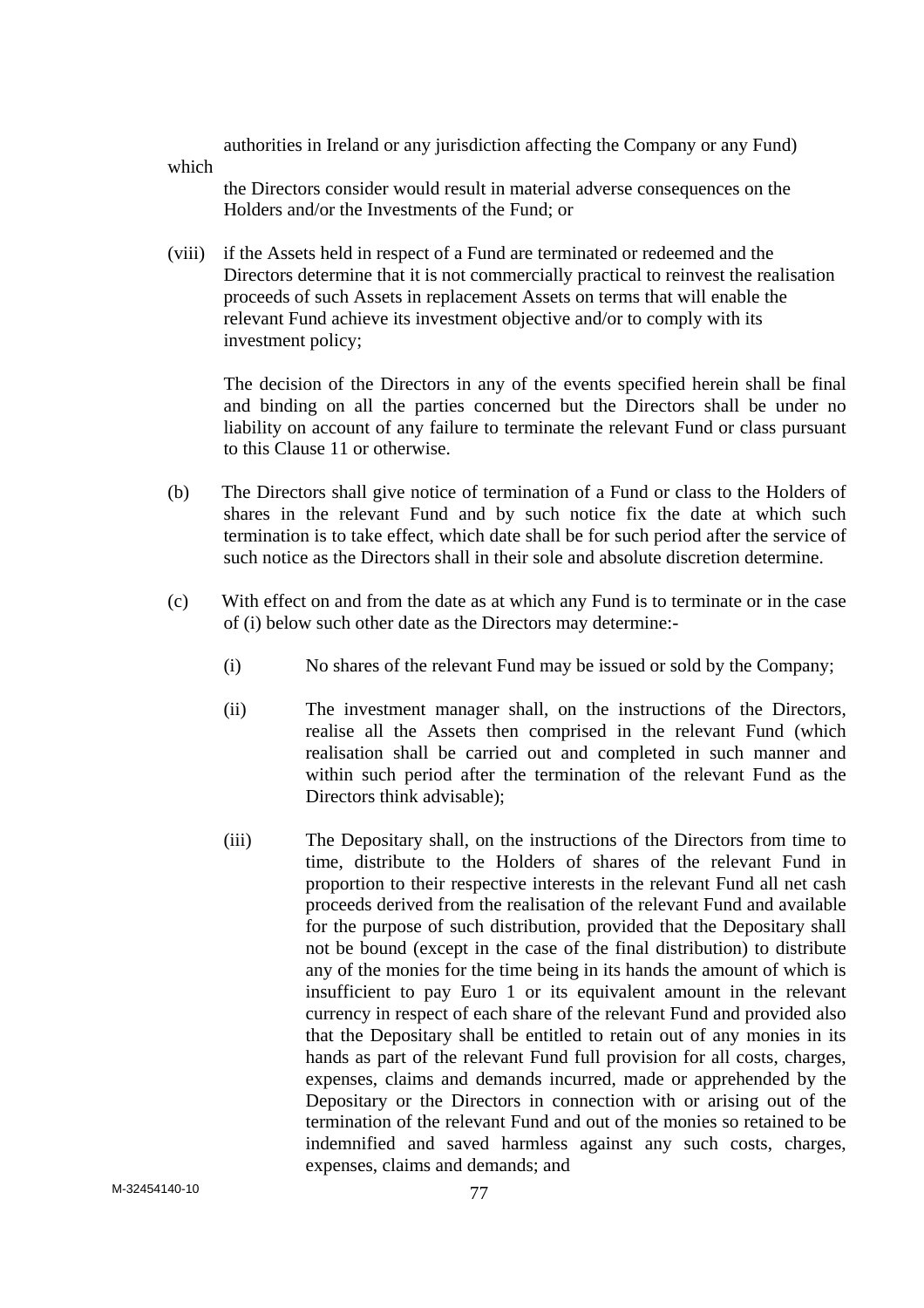- (iv) Every such distribution referred to above shall be made in such manner as the Directors shall, in their sole and absolute discretion, determine but shall be made only against production of the certificates or warrants relating to the shares of the relevant Fund if issued in respect of which the same is made and upon delivery to the Depositary of such form of request for payment as the Depositary shall in its absolute discretion require. All certificates shall in the case of an interim distribution be enfaced by the Depositary with a memorandum of payments made and in the case of the final distribution shall be surrendered to the Depositary. Any unclaimed proceeds or other cash held by the Depositary hereunder may at the expiration of twelve months from the date upon which the same were payable be paid into court subject to the right of the Depositary to deduct therefrom any expenses it may incur in making such payment.
- (d) The Directors shall have the power to propose and implement a reconstruction and/or amalgamation of the Company or any Fund or Funds on such terms and conditions as are approved by the Directors subject to the following conditions namely:
	- (i) that the prior approval of the Competent Authority has been obtained; and
	- (ii) that the Holders of shares in the relevant Fund or Funds have been circulated with particulars of the scheme of reconstruction and/or amalgamation in a form approved by the Directors and a special resolution of the Holders of shares in the relevant Fund or Funds has been passed approving the said scheme.

 The relevant scheme of reconstruction and/or amalgamation shall take effect upon such conditions being satisfied or upon such later date as the scheme may provide or as the Directors may determine whereupon the terms of such scheme shall be binding upon all the Holders and the Directors shall have the power to and shall do all such acts and things as may be necessary for the implementation thereof.

# **RIGHT OF REPURCHASE**

#### 12. **Holders' right to request a repurchase of shares**

 As the Company is an open-ended investment company, Holders shall have the right to request the Company to repurchase their shares in accordance with the provisions of Clause 13 below.

### 13. **Repurchase mechanism**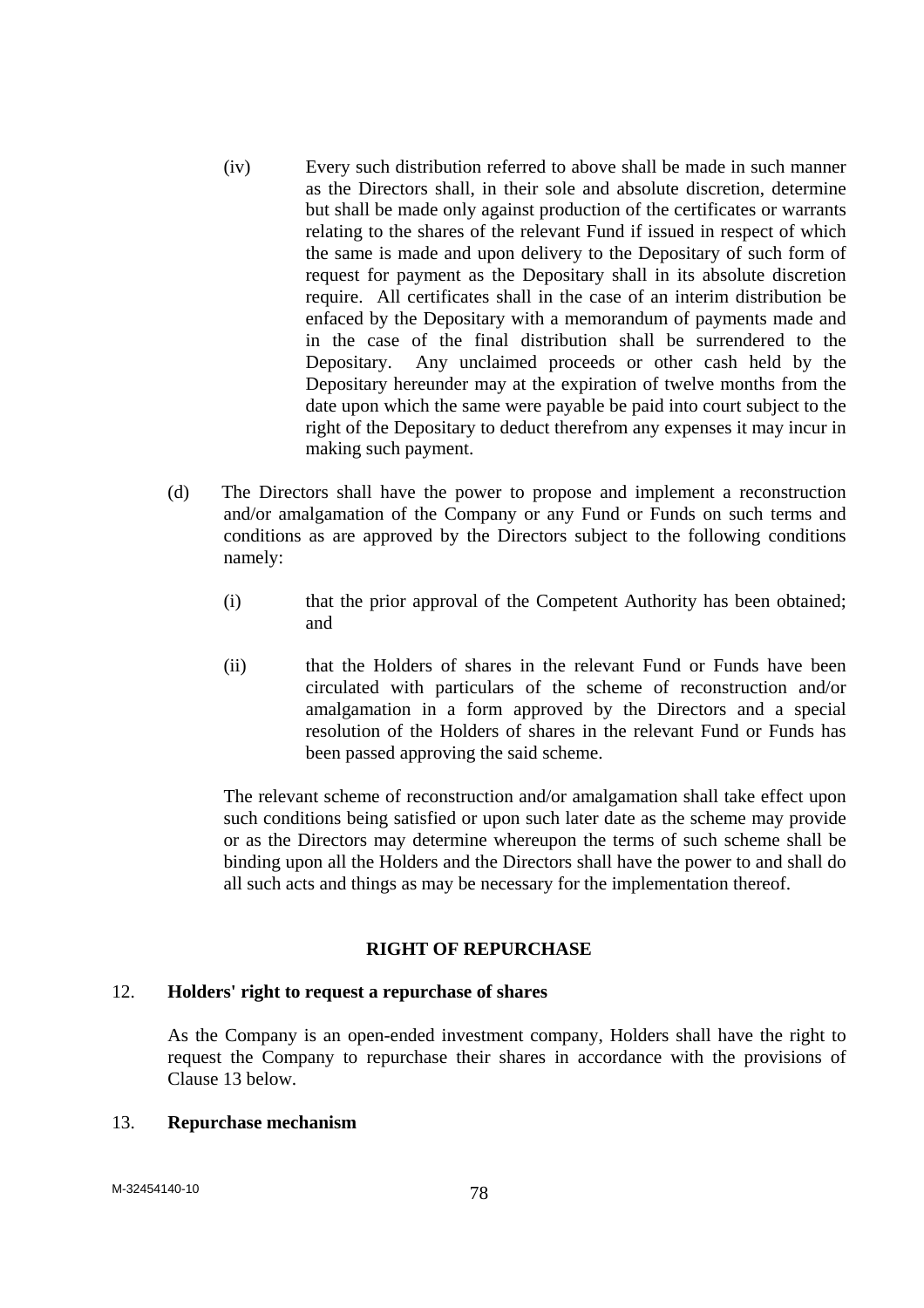(a) Subject to the provisions of the Companies Act, the Regulations and these Articles and subject as hereinafter provided the Company shall, on receipt by it or its authorised agent(s) of a request (which request may, at the Directors' discretion, either generally or in relation to any specific request, be made in writing, by facsimile or by telex or in such other form as the Directors may, from time to time, determine) by a Holder of shares (**"the Applicant"**), repurchase all or any portion of the shares held by the Applicant at the Repurchase Price, determined in accordance with Clause 14 hereof, or procure the purchase thereof at not less than the Repurchase Price on the relevant Dealing Day. Such request to repurchase must be accompanied by the duly endorsed certificate or certificates (if any) issued for the shares to which it relates.

## **PROVIDED THAT**:-

- (i) The repurchase of shares pursuant to this Clause 13 shall be made on a Dealing Day in respect of requests received by the Company or its authorised agent on or prior to the Dealing Deadline for that Dealing Day.
- (ii) Any such request received after the Dealing Deadline for a Dealing Day shall, unless the Directors shall otherwise agree and provided they are received before the relevant Valuation Point, be treated as having been received by the following Dealing Deadline.
- (iii) If the determination of the Net Asset Value of the relevant Fund is suspended on any Dealing Day by reason of a declaration by the Directors pursuant to Clause 18 hereof, an Applicant may withdraw his request to have his shares repurchased pursuant to this Clause 13. If the request is not so withdrawn the Company shall be at liberty to repurchase the shares on the Dealing Day next following the end of the suspension.
- (iv) Subject as aforesaid and to the discretion of the Directors or their delegates, an Applicant shall not be entitled to withdraw a request duly made in accordance with this Clause 13.
- (v) The Company may retain a sufficient portion of the amount payable to the Applicant in respect of the repurchase to pay any taxation payable to the Revenue Commissioners in Ireland in respect of the repurchase of the shares.
- (vi) Any amount payable to the Applicant in connection with the repurchase of shares shall, at the risk and cost of the Applicant, be paid in the same currency as that in which the shares are designated or in such other currency as the Directors shall determine. Any such amount may, at the option of the Directors, (but at the risk and cost of the Applicant) be remitted by or on behalf of the Company by telegraphic transfer to the bank account specified by the Applicant not later than the relevant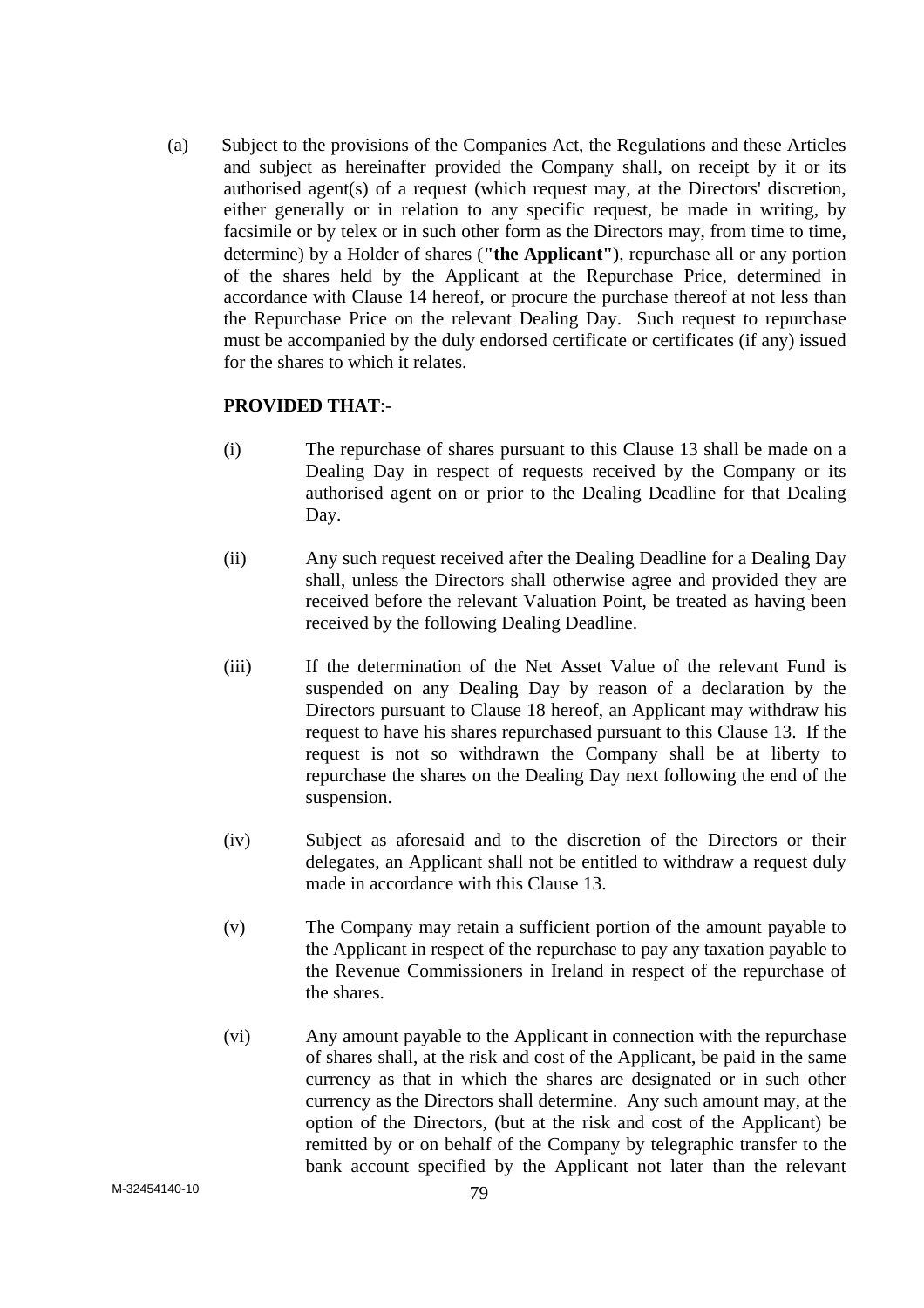Settlement Date. In all other instances any such amount shall be sent by post in the form of a negotiable instrument at the Applicant's risk by or on behalf of the Company to the Applicant not later than the relevant Settlement Date. If the amount to be paid by the Company as aforesaid shall not be expressed in the currency in which the shares which the Company has repurchased were designated then the rate of exchange between that currency and the currency agreed for payment shall be such rate as the Directors shall consider appropriate. The cost of conversion (if any) shall be debited from the converted payment. The certificate of the Directors as to the conversion rate applicable and as to the cost of conversion shall be conclusive and binding on all persons. Notwithstanding the foregoing, repurchase proceeds may not be paid to the relevant Holder(s) until the original application form has been received and all of the necessary anti-money laundering checks have been carried out to the administrator's satisfaction.

- (vii) Subject to written instructions from the Applicant to the Company (or its authorised agent) directing otherwise, which the Company (or its authorised agent) may require to be verified or otherwise supported by additional documentation, the Company (or its authorised agent) shall pay the proceeds of repurchase to the Applicant.
- (b) The repurchase of shares under the provisions of this Clause 13 shall be deemed to be effected immediately after the Valuation Point for the relevant Dealing Day. Shares repurchased in accordance with the provisions of this Clause 13 shall be deemed to cease to be in issue at the close of business on the Dealing Day on which they are repurchased.
- (c) Upon the repurchase of a share being effected, the Applicant shall cease to be entitled to any rights in respect thereof (excepting always the right to receive a dividend which has been declared in respect thereof prior to such repurchase being effected) and accordingly his name shall be removed from the Register with respect thereto and the shares shall be treated as cancelled and the amount of issued share capital in respect of such class of shares shall be reduced accordingly.

# 14. **Repurchase price of shares**

(a) The Repurchase Price per share shall be the Net Asset Value per share less such sum as the Directors may consider represents the appropriate allowance for Duties and Charges in relation to the repurchase of the shares to be repurchased, less a repurchase charge, if any, at the discretion of the Directors, a charge in respect of any performance fee payable to any investment manager/adviser and at the discretion of the Directors, on any Dealing Day when there are net redemptions for a Fund, an Anti-Dilution Levy to cover dealing costs and to preserve the value of the underlying assets of the Fund in question and such Anti-Dilution Levy may be obtained for the benefit of the relevant Fund and the Directors or their delegate reserve the right to waive such charge at any time, with the resulting sum being rounded mathematically to the such number of decimal places as may from time to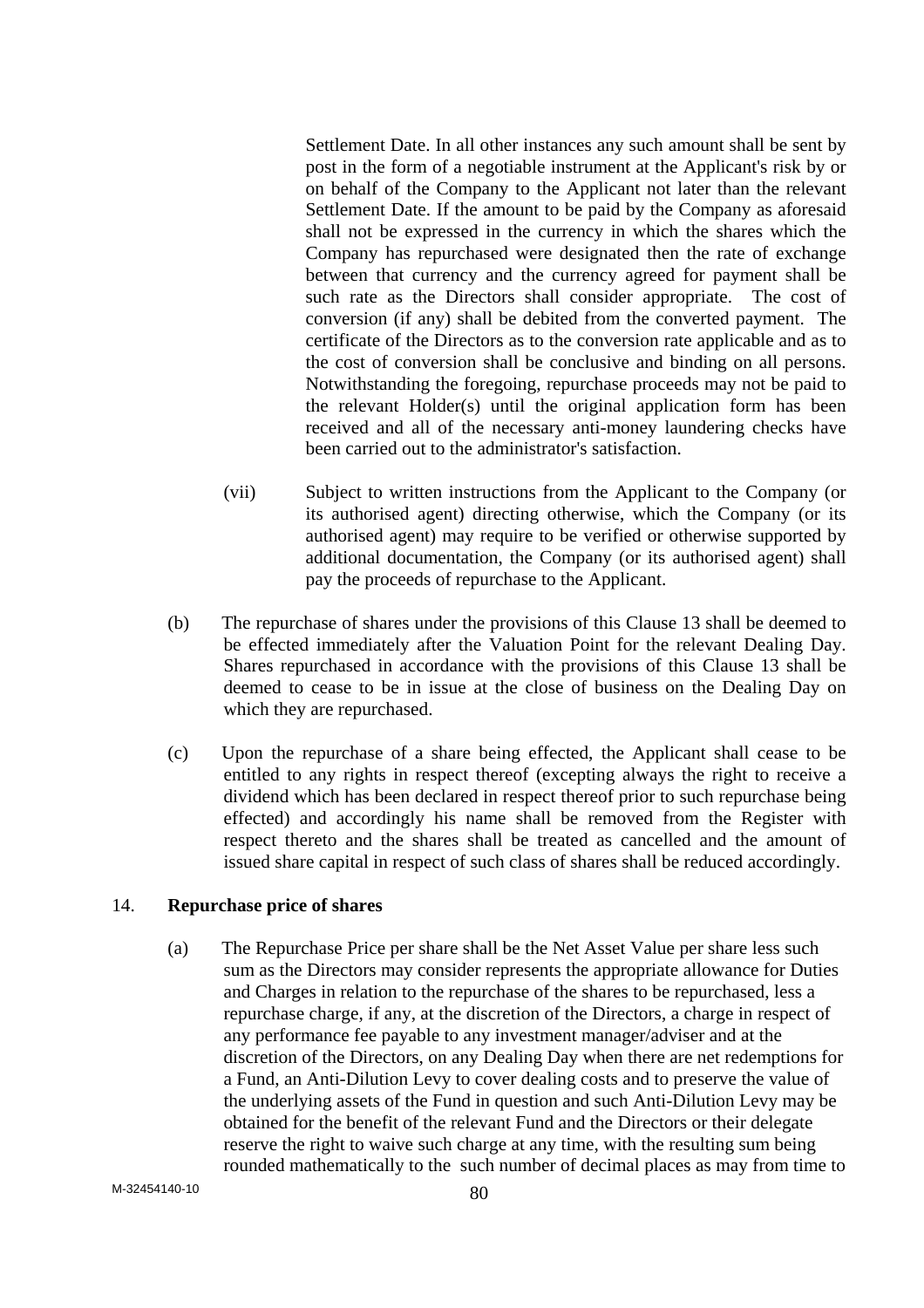time be determined by the Directors. The Net Asset Value per share of the relevant Class or series shall be an amount as determined by the Directors on the relevant Dealing Day referred to in Clause  $13(a)(i)$  above by:

- (i) determining that proportion of the Net Asset Value of the relevant Fund which is attributable to the relevant class of shares as at the Valuation Point for the relevant Dealing Day and deducting therefrom such sum (if any) as the Directors may consider represents the appropriate provision for Duties and Charges;
- (ii) dividing the sum calculated in accordance with paragraph (i) above by the number of shares of the relevant class in issue or deemed to be in issue in the relevant Fund at the Valuation Point for the relevant Dealing Day; and
- (iii) rounding the amount so determined to such number of decimal places of the unit of the currency of the shares (**"unit"** for such purposes being the smallest fraction of the relevant currency which is legal tender in the country of issue of that currency) as the Directors may determine at their discretion.
- (b) The Directors may on any Dealing Day require an Applicant to pay to the Company or any of its appointees or as any of them may direct, for its or their absolute use and benefit, a repurchase charge in respect of each share to be repurchased of not more than 3 per cent of the repurchase price of a share of the relevant class prevailing on that Dealing Day. The amount of any such charge may be deducted from the amount to be paid by the Company to the Applicant in respect of the shares to be repurchased. The Directors may on any Dealing Day differentiate between Applicants as to the amount of the repurchase charge required to be paid to the Company, or its appointees or as they may direct and as to the amount of repurchase charge to be levied on each class of share (subject to the maximum aforesaid).
- (c) Such portion of the Repurchase Price of any shares repurchased on a Dealing Day (except a Dealing Day which is a record day for the declaration of a dividend) as the Directors in their absolute discretion consider appropriate shall be deemed to be a distribution to the relevant Applicant of the proportion of the undistributed net revenue accrued to the relevant Fund up to such Dealing Day attributable to the shares in respect of which such Repurchase Price is payable.
- (d) If requested, the Directors may, in their absolute discretion and subject to the prior approval of the Depositary, agree to designate additional Dealing Days and Valuation Points for the repurchase of shares relating to any Fund which will be open to all Holders and which will be notified in advance to all Holders.
- (e) The Directors may in their absolute discretion accept instructions from a Holder to cancel a repurchase request which he/she has submitted to the Company (or its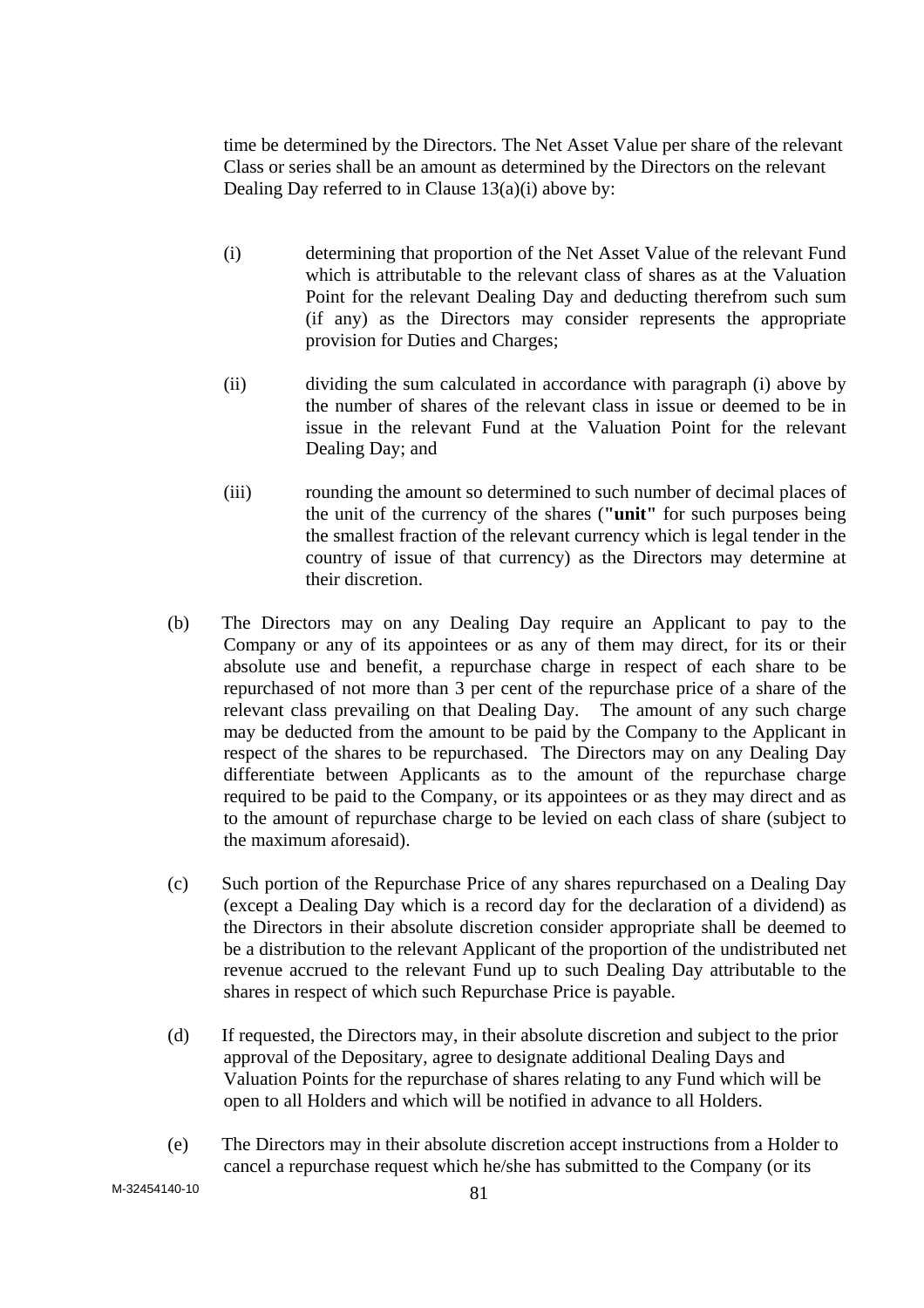agent) provided such instructions are received by the Company (or its agent) before the shares have been redeemed. The Company may charge such Holder any fees or expenses incurred in processing and/or cancelling the repurchase request.

- (f) Subject as aforesaid and to the discretion of the Directors or their delegate, an applicant shall not be entitled to withdraw a request duly made in accordance with this Article.
- (g) The Directors or their delegates have the discretion not to accept an application for the repurchase of shares until the application is complete and all necessary information has been provided by the Applicant.
- (h) Where any tax is payable to the Irish tax authorities in respect of a repurchase of shares by a Holder who is or is deemed to be a Taxable Irish Person or is acting on behalf of such a person, the Repurchase Price shall be reduced by an amount equal to such tax which shall be paid by or on behalf of the Company to the authorities.
- (i) In calculating the Repurchase Price, the Directors may on any Dealing Day where there are net redemptions adjust the Repurchase Price by deducting an Anti-Dilution Levy to cover dealing costs and to preserve the value of the underlying assets of a Fund.

## 15. **Limitations on repurchase**

- (a) In circumstances where repurchase requests on any Dealing Day are for more than ten per cent of the Net Asset Value of shares of any Fund in issue at the Valuation Point for that Dealing Day, the Company shall be at liberty to scale down the number of shares to be repurchased in response to each request pro rata to such extent as may be necessary to ensure that the foregoing limit is not exceeded and may carry forward for repurchase to the next following Dealing Day the balance of each request and so on to each succeeding Dealing Day until each request has been dealt with in full.
- (b)
- (i) If in respect of any Applicant the repurchase monies in respect of shares held by him of any Fund to be repurchased on any Dealing Day amount to more than five per cent of the Net Asset Value of such Fund at the Valuation Point for such Dealing Day, the Company shall have the power to divide in specie the whole or any part of the Assets of the relevant Fund and shall have the right to elect by notice in writing to the Applicant (such notice to be sent by the Company to the Applicant within three Business Days of the relevant Dealing Day and in any event before the relevant Settlement Date) to appropriate and transfer Assets to him in full or part satisfaction of the Repurchase Price or any part of the said Repurchase Price (provided that such a distribution would not be prejudicial to the interests of the remaining Holders in such Fund). Any short fall between the value of the assets transferred on a redemption in specie and the redemption proceeds which would have been payable in a cash redemption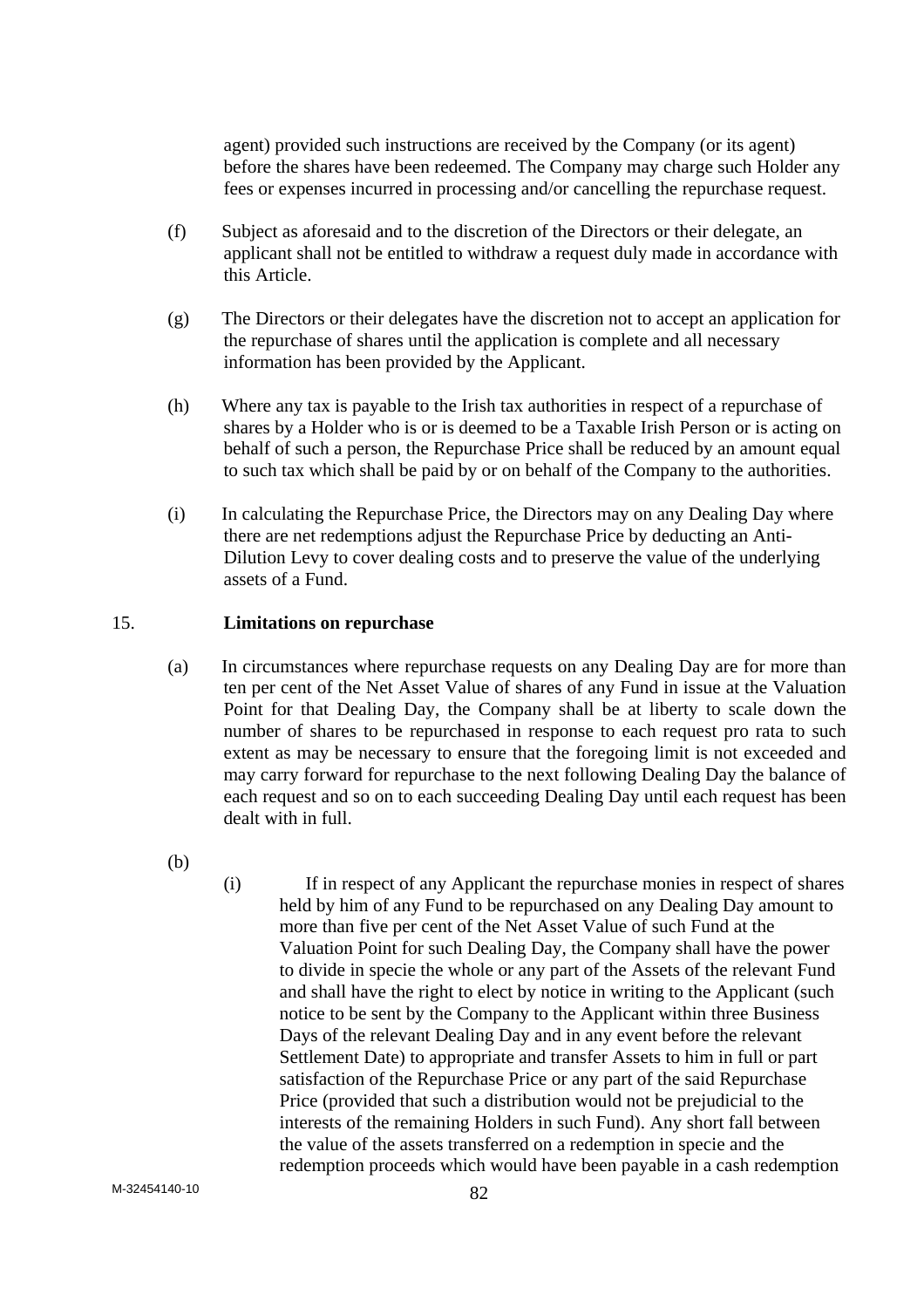may be satisfied in cash. Alternatively, where it is not possible to transfer all or part of the Assets to the Applicant, the Company shall have the right to elect to sell all or any part of the Assets so appropriated and to arrange for the payment to the Applicant of the net proceeds of such sale in satisfaction or part satisfaction of the Repurchase Price or any part of the Repurchase Price. In addition, with the consent of the Applicant, the Company may, in circumstances not covered by the foregoing, appropriate and transfer Assets to him in full or part satisfaction of the Repurchase Price or any part of the Repurchase Price (provided that such a distribution would not be prejudicial to the interests of the remaining Holders in such Fund). In each case the allocation of Assets to the Applicant will be subject to the approval of the Depositary.

- (ii) Where a notice of election is served under sub-paragraph (b) (i) of this Clause 15 on an Applicant, the Applicant may by a further notice served on the Company (such notice to be received by the Company within three Business Days of the deemed receipt by the Applicant of the notice of election served under sub-paragraph (b) (i) of this Clause 15) require the Company instead of transferring the Assets in question to arrange:
	- a) for a sale of the Assets; and
	- b) for payment to the Applicant of the net proceeds of sale.
- (iii) Where there is a transfer of Assets pursuant to paragraph (b) (i) above, the Depositary shall transfer to the Applicant his proportionate share of the Assets of the relevant Fund. For the purposes of this paragraph **"proportionate share"** means such part of each type of Asset in the relevant Fund as is proportionate to or as nearly as practicable proportionate to the Applicant's share or such selection from the Assets of the relevant Fund as the Directors shall, following consultation with the Depositary, decide is reasonable having regard to the need to be fair both to the Applicant and continuing Holders of shares in the relevant Fund.
- (iv) Where there is to be a sale of Assets under sub-paragraph (b) (ii) above:
	- a) the Company shall forthwith notify the Depositary of that fact and shall arrange for the sale of the Assets that would have been transferred under sub-paragraph (b) (i) above (other than Assets which are in cash in the relevant currency for the purposes of the repurchase); and
	- b) the Depositary shall on receipt of such evidence of title as it may require pay to the Applicant the net proceeds of the sale and any relevant amounts in cash.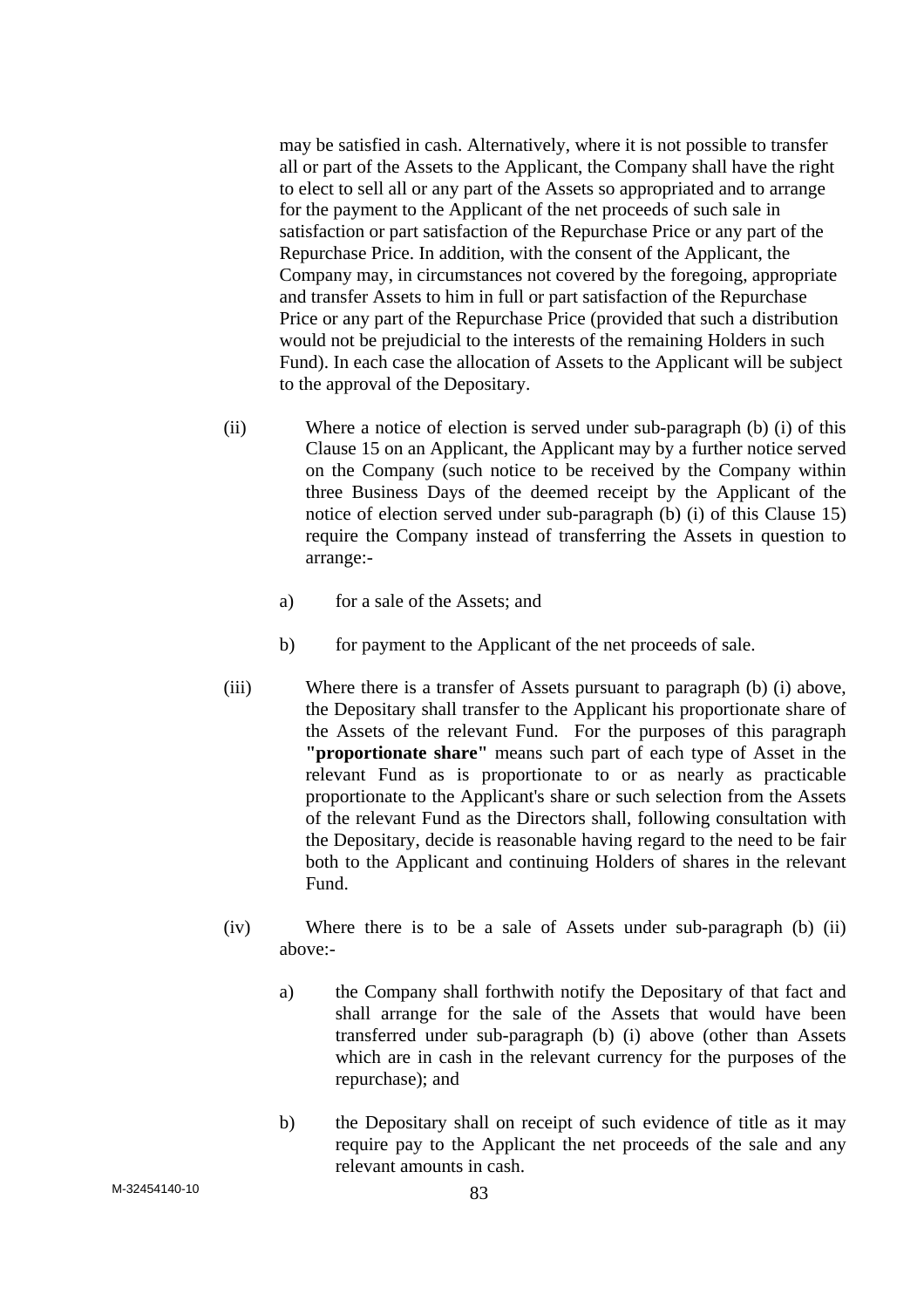- (c) If any request to the Company to repurchase shares of any class shall reduce the number of shares of the relevant class held by the Applicant below the Minimum Shareholding such request may be treated by the Directors as a request to repurchase the Applicant's entire holding. The foregoing shall not prevent a repurchase of the whole of a holding of shares of any class less than the Minimum Shareholding nor shall this paragraph apply in circumstances where as a result of the Company exercising its rights to scale down any repurchase requests, in accordance with paragraph (a) above, a Holder's holding of shares is reduced below the Minimum Shareholding.
- (d) If any repurchase requests received by the Directors would necessitate, in the opinion of the Directors, the breaking of deposits at a penalty or the realisation of Investments at a discount below their value, as calculated in accordance with Appendix III, the Repurchase Price in respect of the relevant shares may be reduced by a proportionate part of such reduction in value or penalty which will be suffered by the relevant Fund in such manner as the Directors may consider fair and equitable and which is approved by the Depositary. Alternatively, the Directors may arrange for the Company to borrow funds in accordance with Article 64 subject always to any borrowing restrictions in force in relation to the Company or the relevant Fund, and the costs of such borrowings may be apportioned as aforesaid to such extent as the Directors may consider fair and equitable.
- (e) The Company will not be permitted to repurchase shares if, after payment of any amount in connection with such repurchase, the Net Asset Value of the issued share capital of the Company would be equal to or less than the minimum share capital requirement or the foreign currency equivalent thereof. The foregoing shall not apply to a repurchase request permitted by the Directors in contemplation of the dissolution of the Company in accordance with the Companies Act or where the Company's authorisation as an Undertaking for Collective Investment in Transferable Securities has been revoked by the Competent Authority.
- (f) The Directors reserve the right to withhold payment of repurchase proceeds at their sole discretion for such period of time as they may think fit in circumstances where they determine it is appropriate or necessary to do so to comply with any antimoney laundering procedures and legislation or any regulation, code of practice or guidance note promulgated under relevant legislation applicable to the Company or its service providers, directly or indirectly, in any jurisdiction.

#### 16. **No shares repurchased when calculation of Net Asset Value suspended.**

 The Directors may, in their absolute discretion, determine that no shares will be repurchased and no repurchase proceeds paid during any period when the determination of the Net Asset Value of the relevant Fund is suspended pursuant to Clause 18 below. Holders applying for a repurchase of their shares will be notified of such suspension at the time of application. Any application which is not withdrawn shall, subject to the provisions of these Articles, be dealt with on the first Dealing Day for the relevant Fund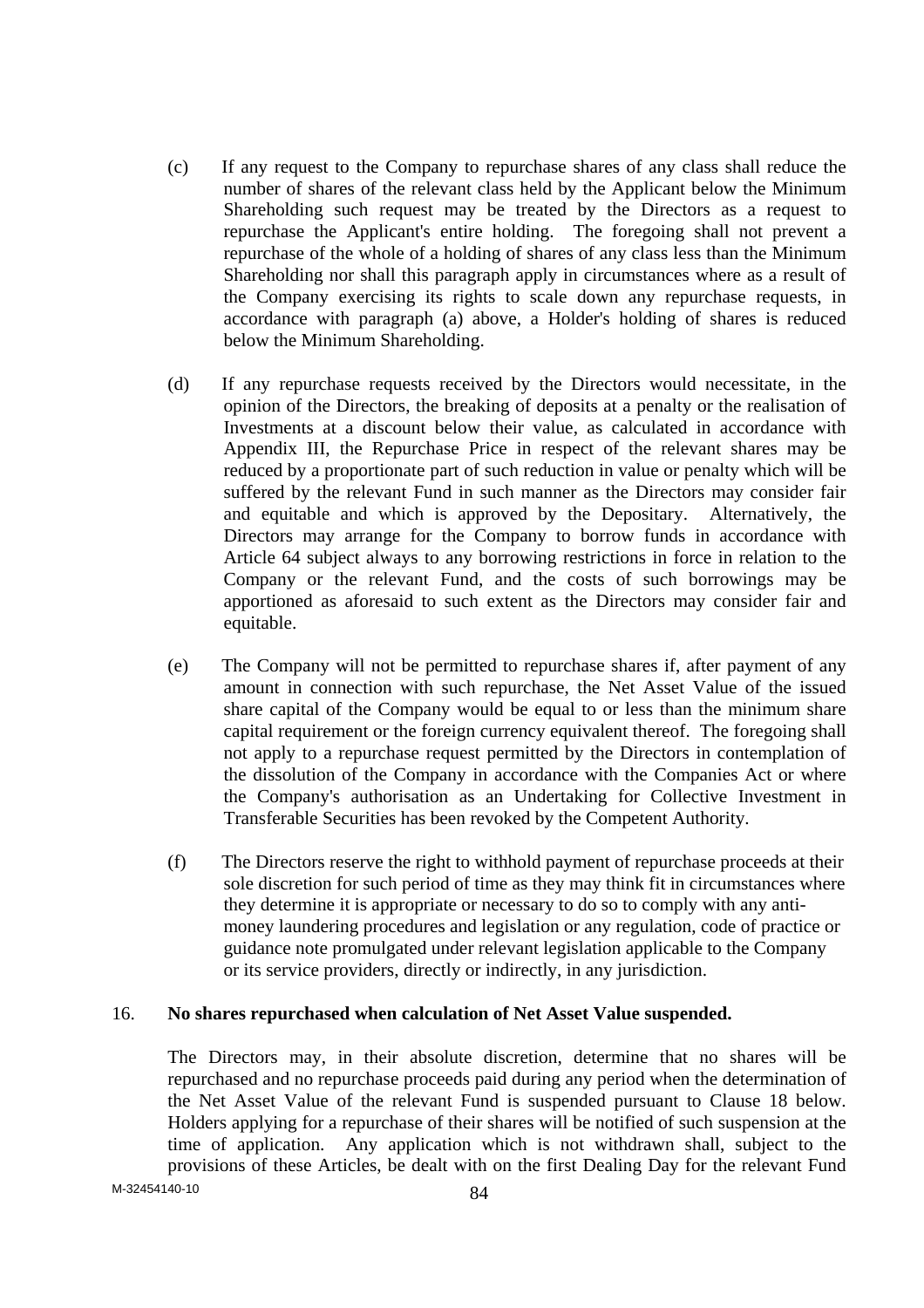after such suspension is lifted and shall be dealt with in priority to subsequently received repurchase requests.

### **DETERMINATION OF NET ASSET VALUE**

#### 17. **Determination of Net Asset Value**

The Net Asset Value of a Fund shall be determined in accordance with Appendix III.

# 18. **Suspension of determination of Net Asset Value/Postponement of a Dealing Day**

- (a) The Directors may at any time declare a temporary suspension of the determination of the Net Asset Value of a Fund and the issue, repurchase and exchange of shares and the payment of repurchase proceeds during:-
	- (i) any period when any of the Markets on which a substantial portion of the Investments of the relevant Fund from time to time are quoted is closed, otherwise than for ordinary holidays, or during which dealings therein are restricted or suspended; or
	- (ii) any period when, as a result of political, economic, military or monetary events or any circumstances outside the control, responsibility and power of the Directors, disposal or valuation of a substantial portion of the Investments of the relevant Fund is not reasonably practicable without this being seriously detrimental to the interests of shareholders of the relevant Fund or if, in the opinion of the Directors, the Net Asset Value of the Fund, cannot be fairly calculated; or
	- (iii) any breakdown in the means of communication normally employed in determining the price of a substantial portion of the Investments of the relevant Fund or when for any other reason the current prices on any Market of any of the Investments of the relevant Fund cannot be promptly and accurately ascertained; or
	- (iv) any period during which any transfer of funds involved in the realisation or acquisition of Investments of the relevant Fund cannot, in the opinion of the Directors, be effected at normal prices or rates of exchange; or
	- (v) any period when the Company is unable to repatriate funds required for the purpose of making payments due on the repurchase of shares in the relevant Fund; or
	- (vi) any period when the Directors consider it to be in the best interests of the relevant Fund; or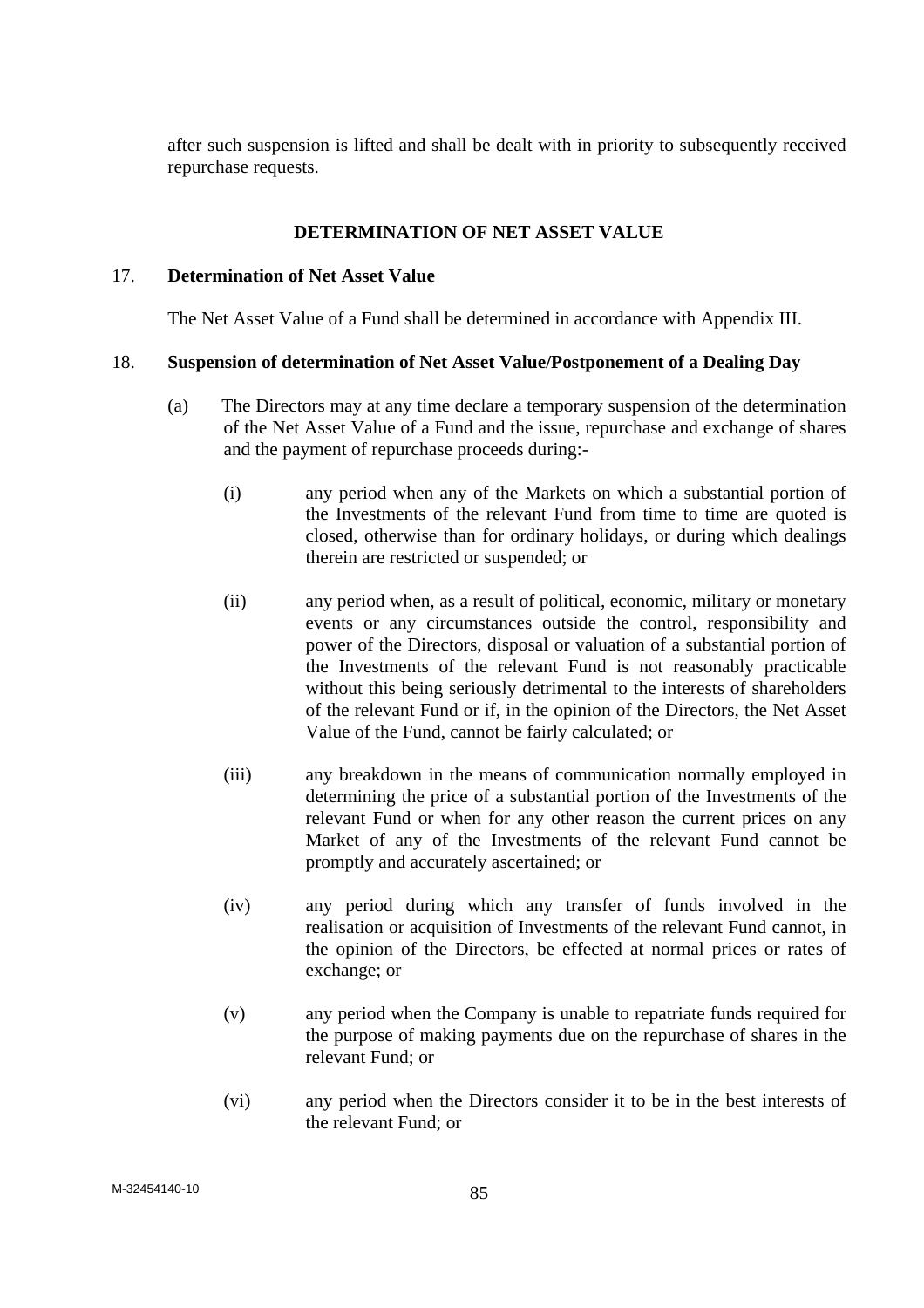- (vii) when any other reason makes it impracticable to determine the value of a meaningful portion of the Investments of the Company or any Fund;
- (b) Any such suspension shall take effect at such time as the Directors shall declare but not later than the close of business on the Business Day next following the declaration and thereafter there shall be no determination of the Net Asset Value of the relevant Fund and no issues, repurchases or exchanges of shares of the relevant Fund and no repurchase proceeds paid until the Directors shall declare the suspension at an end.
- (c) The Directors may postpone any Dealing Day for a Fund to the next Business Day if in the opinion of the Directors, a substantial portion of the Investments of the relevant Fund cannot be valued on an equitable basis and such difficulty is expected to be overcome within one Business Day.
- (d) The determination of the Net Asset Value of a Fund shall also be suspended where such suspension is required by the Competent Authority in accordance with the Regulations.

## 19. **Notification of suspension to Competent Authority, Stock Exchanges and Holders**

 Any such suspension of the determination of the Net Asset Value of a Fund shall be notified to the Competent Authority immediately and in any event within the same Business Day on which such suspension occurred. If the shares are listed on the official list of the Irish Stock Exchange or any other exchange any such suspension shall be notified to the Irish Stock Exchange and such other exchange within the time frame specified above. Details of any such suspension will also be notified to all Holders and will be published in a newspaper circulating in the European Union, or such other publications as the Directors may determine if, in the opinion of the Directors, it is likely to exceed 14 days.

# **20. Compulsory Repurchase Or Transfer Of Shares**

- (a) The Directors shall have power (but shall not be under any duty) to impose such restrictions as they may think necessary for the purpose of ensuring that no shares of any class are acquired or held directly or beneficially by a person who is in the opinion of the Directors any of the following or in the opinion of the Directors any of the following apply to such person or entity and accordingly, may compulsorily redeem shares so held:
	- (i) any person or entity who appears to be in breach of any law or requirement of any country or governmental authority or by virtue of which such person is not qualified to hold such shares or if the holding of the shares by any person is unlawful or if the person or entity is resident in a country in which the sale of the shares of the Company to the public is not authorised; or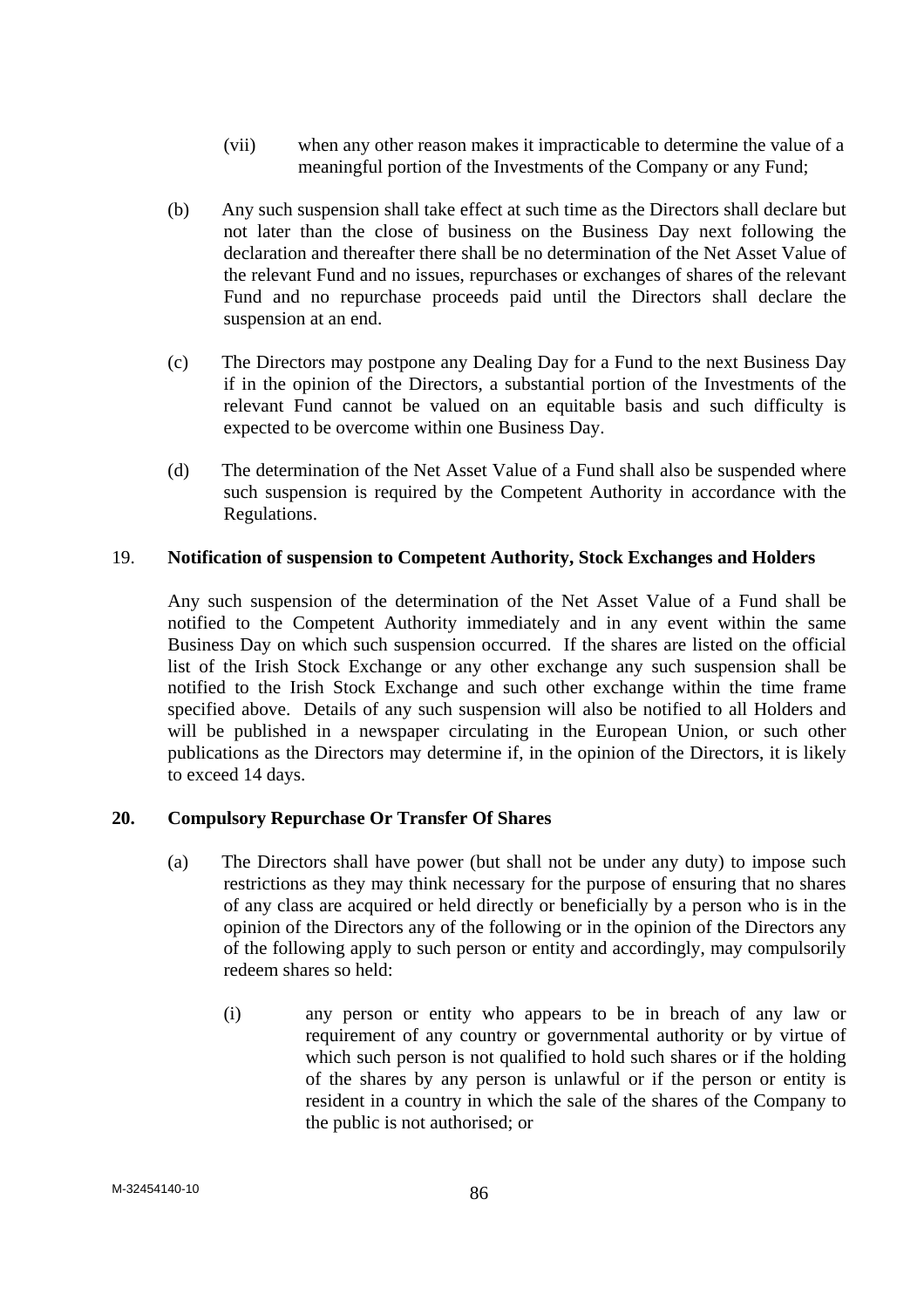- (ii) any United States Person as defined herein or falling with the definition of "US Person" under FATCA or US Related Investor unless the Directors are satisfied in their sole discretion that the acquisition or holding of such Shares is (i) permitted under an exemption available under the securities laws of the United States; and (ii) the relevant Fund and the Company continue to be entitled to an exemption from registration as an investment company under the securities laws of the US including the Investment Company Act and (iii) does not cause the Company or any manager or investment manager duly appointed thereto by the Company and/or the manager or investment manager's corporate group of companies to incur any adverse US taxation consequences or regulatory or legal consequences; or
- (iii) any person who does not clear such money laundering checks or provide the required tax documentation or such supporting documentation as the Directors may determine or who has failed to furnish the Directors with such evidence and/or undertakings as they may require for the purpose of any restrictions imposed for compliance with any anti-money laundering provisions or taxation requirements applicable to the Company; or
- (iv) any person or persons in circumstances which, (whether directly or indirectly affecting such person or persons and whether taken alone or in conjunction with any other person or persons connected or not, or any other circumstances appearing to the Directors to be relevant) in the opinion of the Directors might result in the relevant Fund, the Company or the Directors incurring any liability to taxation or suffering other pecuniary legal or material administrative disadvantages or being in breach of any law or regulation or tax requirement which the relevant Fund might not otherwise have incurred or suffered (including without limitation, where a Holder fails to provide the Company with information required to satisfy the obligations under any tax requirements or regulations or any automatic exchange of information obligations or other similar requirements of the Company, the Depositary , the administrator, the investment manager or any delegate thereof, or where the Directors suspect market timing) or might result in the relevant Fund, the Company, any manager or investment manager and/or any manager or investment manager's corporate group of companies being required to comply with registration or filing requirements in any jurisdiction with which it would not otherwise be required to comply or is otherwise prohibited by these Articles ; or
- (v) a person under the age of 18 (or such other age as the Directors may think fit) or a person of unsound mind; or
- (vii) a person or entity who breached or falsified representations on subscription documents; or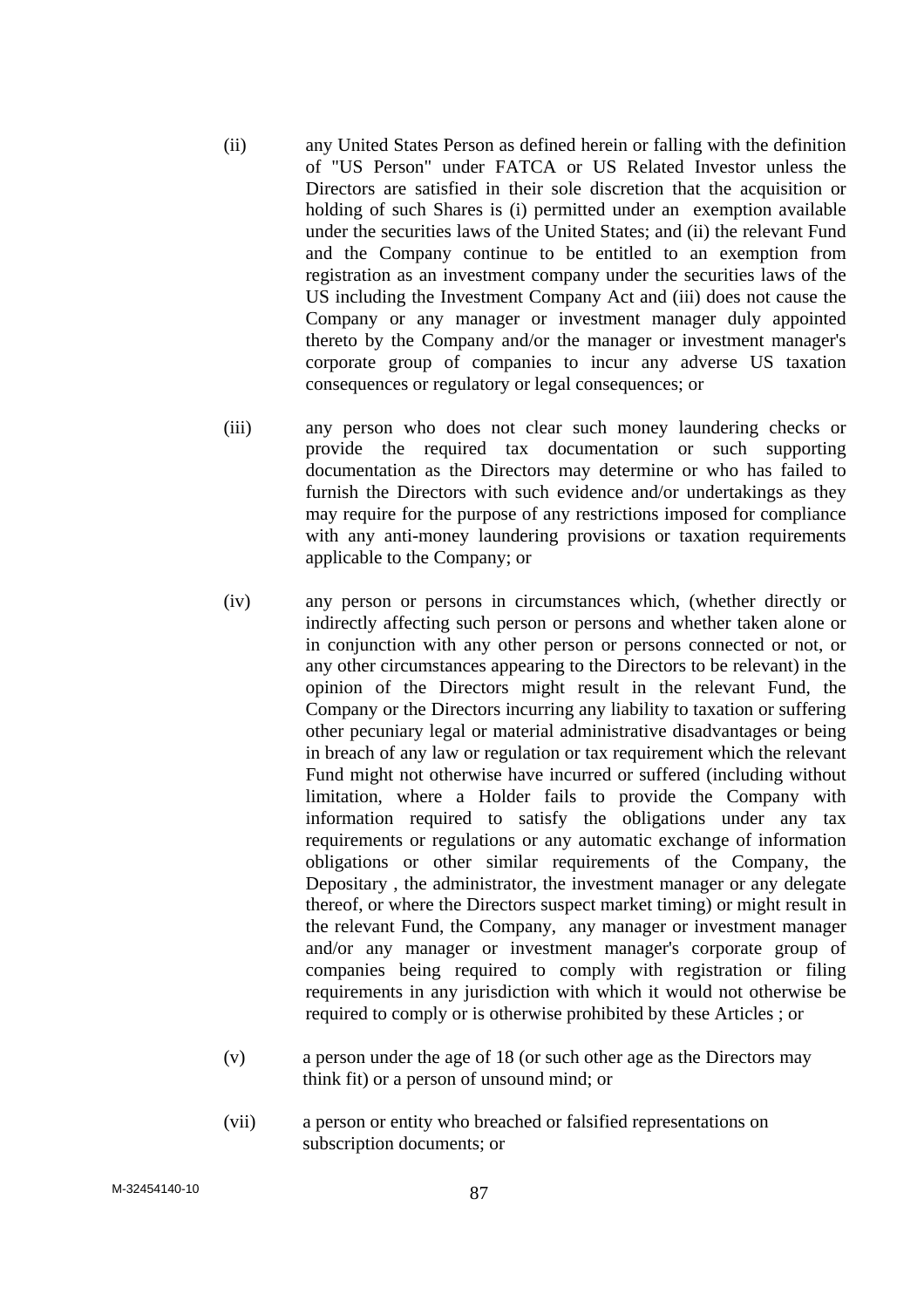- (viii) if the holding of shares by any person or entity is less than the Minimum Shareholding set or Minimum Initial Investment Amount for that Fund or Class of shares by the Directors; or
- (ix) any transfer in regard to which any payment of taxation remains outstanding; and
- (x) if the Directors determine in their sole and absolute discretion that the holding of shares by such person or entity is not in the best interests of the Holders of the relevant Fund or Class thereof.

 References in these Articles to "**Permitted Investor**" means any person other than any of the persons specified above.

- (b) The Directors shall, unless any Director has reason to believe otherwise, be entitled to assume without enquiry that none of the shares are held in such a way as to entitle the Directors to give a notice in respect thereof pursuant to paragraph (c) below. The Directors may, however, upon an application for shares or at any other time and from time to time require such evidence and/or undertakings to be furnished to them in connection with the matters stated in paragraph (a) above as they shall in their discretion deem sufficient or as they may require for the purpose of any restriction imposed pursuant thereto or for compliance with any anti-money laundering provisions applicable to the Company. In the event of such evidence and/or undertakings not being so provided within such reasonable period (not being less than 21 days after service of notice requiring the same) as may be specified by the Directors in the said notice, the Directors may, in their absolute discretion, treat any shares held by such a Holder or joint Holder as being held in such a way as to entitle them to serve a notice in respect thereof pursuant to paragraph (c) below.
- (c) If it shall come to the notice of the Directors, or if the Directors have reason to believe, that any shares are or may be owned or held directly or beneficially by any person who is not a **Permitted Investor** (the **"relevant shares"**), the Directors may give notice to the person in whose name the relevant shares are registered requiring him to transfer (and/or procure the disposal of interests in) the relevant shares to a person who is in the opinion of the Directors a **Permitted Investor** or to give a request in writing for the repurchase of the relevant shares in accordance with Clause 13. If any person upon whom such a notice is served pursuant to this paragraph does not within 21 days after the giving of such notice (or such extended time as the Directors in their absolute discretion shall consider reasonable) transfer the relevant shares to a **Permitted Investor**, request the Company to repurchase the relevant shares or establish to the satisfaction of the Directors (whose judgement shall be final and binding) that he is not subject to such restrictions, the Directors may in their absolute discretion upon the expiration of such 21 days either arrange the transfer of all the relevant shares to a **Permitted Investor** in accordance with paragraph (e) below or arrange for the relevant shares to be repurchased by the Company at the relevant Repurchase Price. The Holder of the relevant shares shall be bound forthwith to deliver his certificate (if any) to the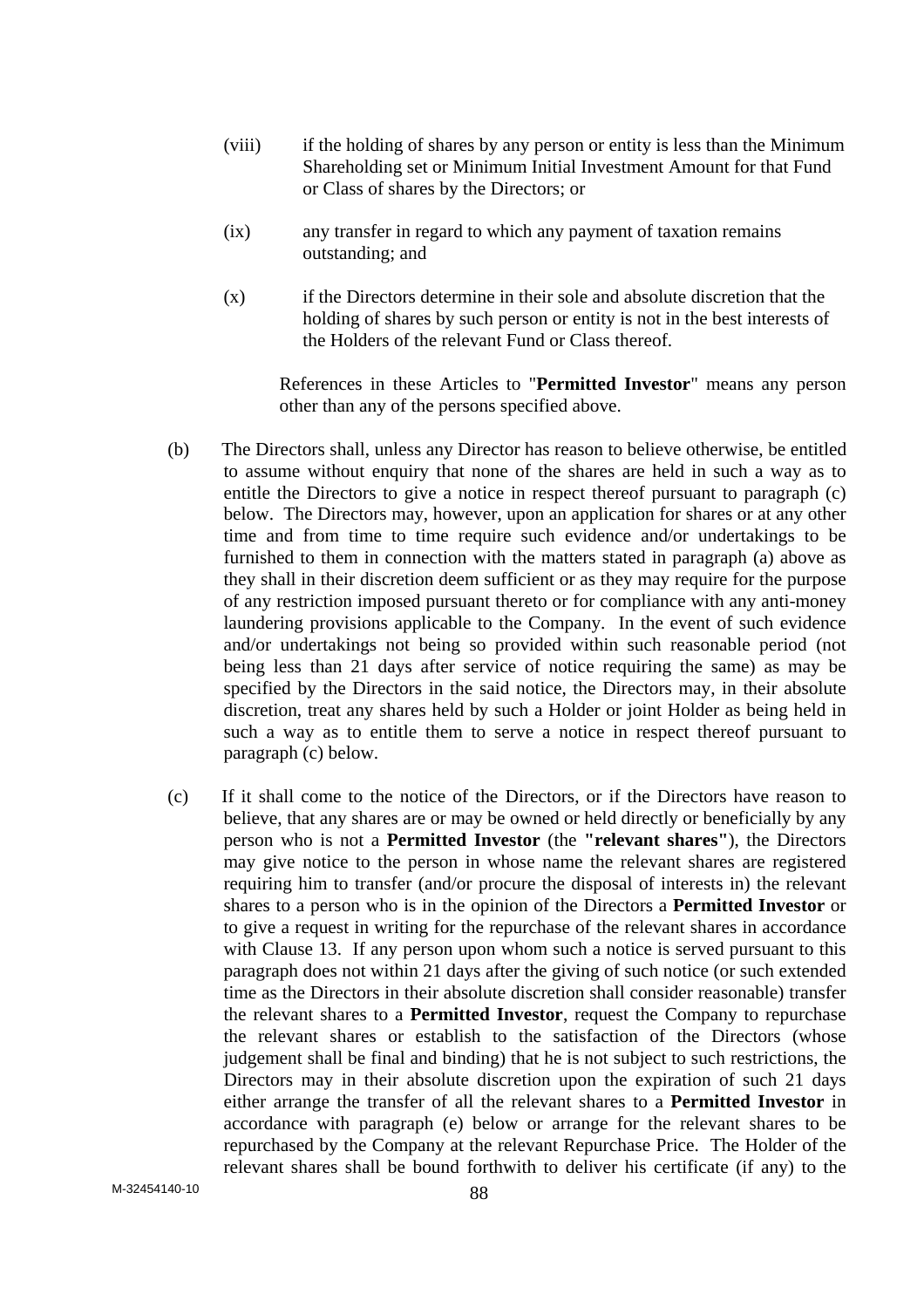Directors and the Directors shall be entitled to appoint any person to sign on his behalf such documents as may be required for the purpose of the transfer or repurchase, as the case may be, of the relevant shares by the Company.

- (d) A person who becomes aware that he holds or owns relevant shares shall forthwith unless he has already received a notice pursuant to paragraph (c) above transfer all his relevant shares to a **Permitted Investor** or with the approval of the Directors request the repurchase of the shares.
- (e) A transfer of relevant shares arranged by the Directors pursuant to paragraph (c) above, shall be by way of sale at the best price reasonably obtainable and may be of all of or part only of the relevant shares with a balance available for transfer to other **Permitted Investor**s or repurchase by the Company. Any payment received by the Company for the relevant shares so transferred shall be paid to the person whose shares have been so transferred subject to paragraph (f) below.
- (f) Payment of any amount due to such person pursuant to paragraphs (c), (d) or (e) shall be subject to any documentation, evidence or undertakings as the Directors may require for the purpose of any restrictions imposed for compliance with any anti-money laundering provisions or taxation requirements applicable to the Company first having been received from such person and the Company not being in breach of any other law or regulation. The amount due to such person will be deposited by the Company in a bank for payment to such person upon receipt of any such documentation, evidence or undertakings and the Company not being in breach of any other law or regulation and against surrender of the certificate, if any, representing the relevant shares previously held by such person. Upon deposit of such amount as aforesaid such person shall have no further interest in such relevant shares or any of them or any claim against the Company in respect thereof except the right to receive such amount so deposited (without interest) upon such consents as aforesaid being obtained.
- (g) The Directors shall not be required to give any reasons for any decision, determination or declaration taken or made in accordance with this Clause 20. The exercise of the powers conferred by this Clause 20 shall not be questioned or invalidated in any case on the grounds that there was insufficient evidence of direct or beneficial ownership of shares by any person or that the true, direct or beneficial owner of any shares was otherwise than appeared to the Directors at the relevant date provided that the powers shall be exercised in good faith.
- (h) Notwithstanding any other provisions of these Articles, where the Company is required to pay tax on the transfer by a Holder who is or is deemed to be an Taxable Irish Person of its shareholding or part thereof or on the occurrence of a chargeable event as defined in section 739(B) of the TCA, the Company shall be entitled to repurchase and cancel a sufficient portion of such Shares and to appropriate the proceeds thereof as is necessary to discharge the amount of taxation payable in respect of the transfer of the relevant chargeable event.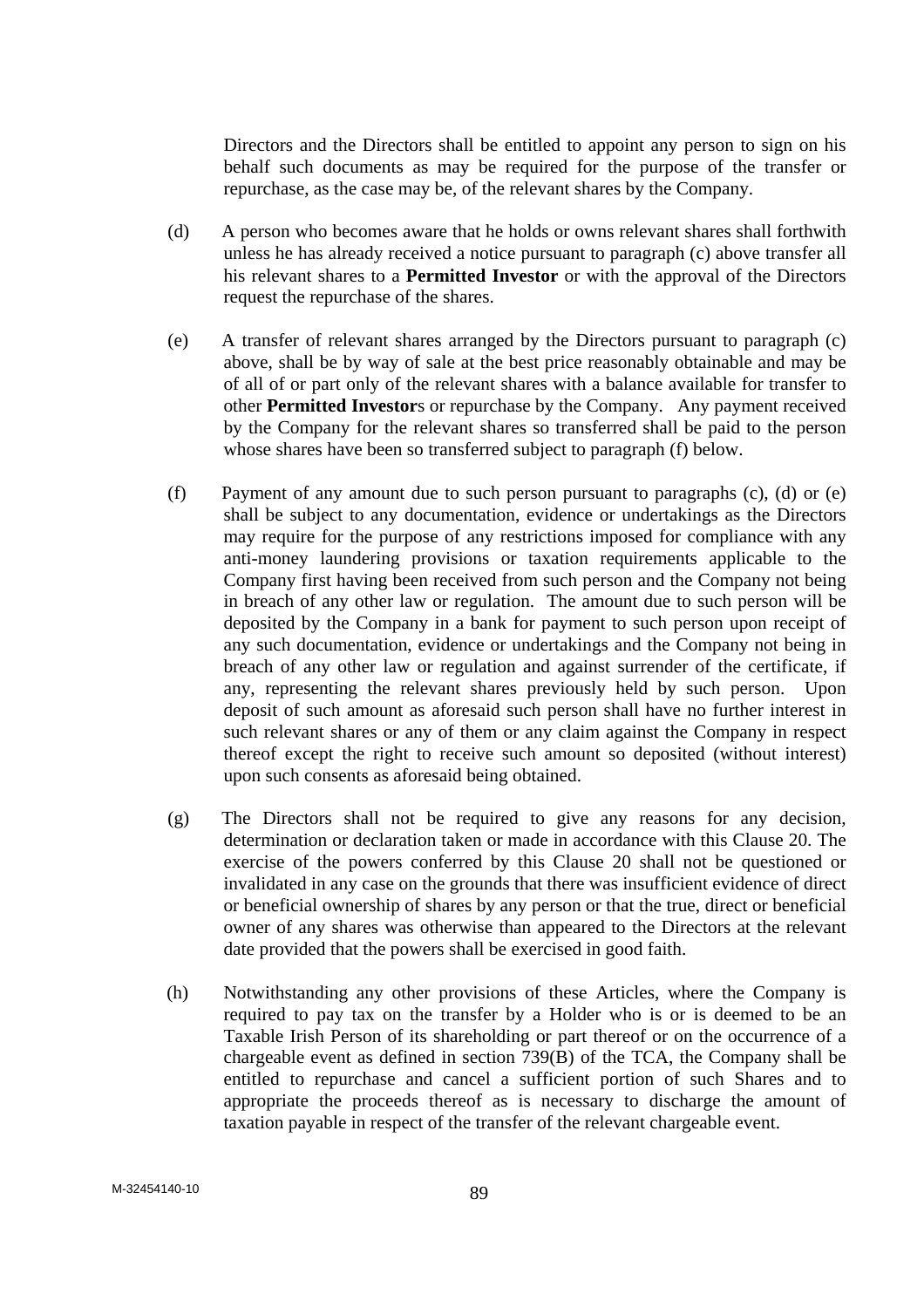- (i) The Directors may compulsorily repurchase all of the shares of any Fund if the Net Asset Value of the relevant Fund is less than the Minimum Fund Size.
- (j) In addition, the Directors may provide for the mandatory repurchase of shares in other circumstances as set out in the Prospectus and/or the relevant Supplement or these Articles and redeem such Shares accordingly.

# **INVESTMENT OF ASSETS**

#### **21. Investment of Assets of the Company**

- (a) The Directors shall subject to the restrictions and limits imposed under the Articles and the Regulations determine the investment objectives and policies (including the permissible forms of Investments) and restrictions applying to the Company and any Fund and the Assets shall be invested in accordance with the investment objectives, policies and restrictions determined by the Directors.
- (b) With the exception of permitted investments in unlisted securities or in units of open ended collective investment schemes, the Company and each Fund will only invest in those securities and derivative instruments listed or traded on a Regulated Market which meets with the regulatory criteria (regulated, operates regularly, is recognised and open to the public) and which is listed in the Prospectus.
- (c) Subject to the Regulations, the Directors may decide to invest up to 100 per cent of the Net Asset Value of a Fund, that is not a Money Market Fund, in any of the Specific Investments.
- (d) Subject to the Money Market Fund Regulations, the Directors may decide to invest up to 100 per cent of the Net Asset Value of a Fund, that is a Money Market Fund, in any of the Specific Money Market Instruments.
- (e) Subject to and in accordance with the Regulations, the Company may wholly own any entity, which the Directors consider it necessary or desirable for the Company to incorporate or acquire or utilise. All shares certificates issued relating to the Company in respect of its holding in any such entity shall be held by the Depositary or its nominees.
- (f) The Directors may decide to invest in collective investment undertakings with which the Company is linked by common management or control or by a substantial direct or indirect holding subject to the restrictions and limits imposed under the Regulations.
- (g) Subject to the Regulations, the Directors may decide to retain, during such time or times as they think fit, all or any amount of cash of any Fund in any currency or currencies either in cash or on deposit with, or in certificates of deposit or other banking instruments issued by, the Depositary or any banker or other financial institution in any part of the world including any appointee of the Company or any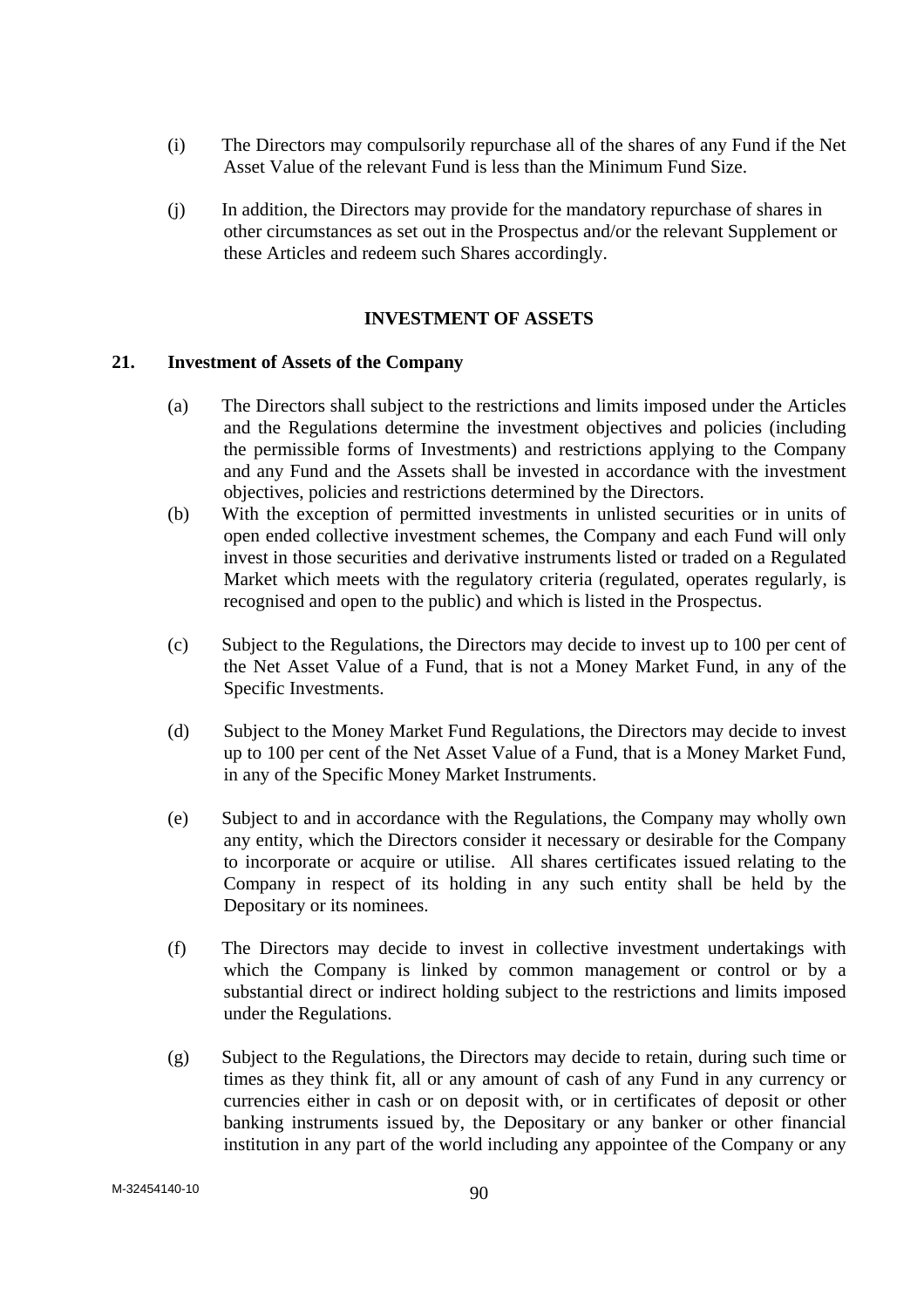associate or affiliate of such appointee subject to the provisions of the Central Bank Acts, 1942 to 2013 as amended from time to time;

- (h) Subject to the investment objectives, policies and restrictions determined by the Directors, the Company may acquire or utilise derivative contracts of any description under any conditions and within any limits applicable to the Company laid down by the Competent Authority from time to time for the purposes of the Regulations;
- (i) Subject to the Regulations and the approval of the Competent Authority, a Fund may have as its objective the investment of up to 100% of its Net Asset Value in another Fund, another undertaking for collective investment in transferable securities or a Fund thereof (**UCITS**).
- (j) Subject to the Regulations, a Fund may be established with the objective of being an index tracking fund.

## **DEPOSITARY**

#### 22. **Appointment of Depositary**

 The Directors shall subject to the prior approval of the Competent Authority appoint a Depositary who shall be responsible for the safe custody of all the Assets, perform its duties prescribed by the Regulations and perform such other duties upon such terms as the Directors may, from time to time, (with the agreement of the Depositary) determine.

# 23. **Appointment of sub-custodians**

The Depositary may pursuant to the Depositary Agreement, appoint sub-custodians, nominees, agents or other delegates to perform in whole or in part any of its duties or exercise any of its discretions as a depositary. For the avoidance of doubt the Depositary may not delegate the performance of any of its fiduciary duties or discretions and its liability shall not be affected by the fact that it has entrusted to a third party some or all of the Assets in its safe-keeping.

#### 24. **Remuneration of Depositary**

 In consideration for its services as depositary the Depositary shall be entitled to be paid by or on behalf of the Company out of the property of the Company:-

- (a) a fee of such amount specified in the Depositary Agreement; and
- (b) reasonable expenses and disbursements incurred by the Depositary in the performance of its functions and all other charges or fees expressly authorised by the Depositary Agreement;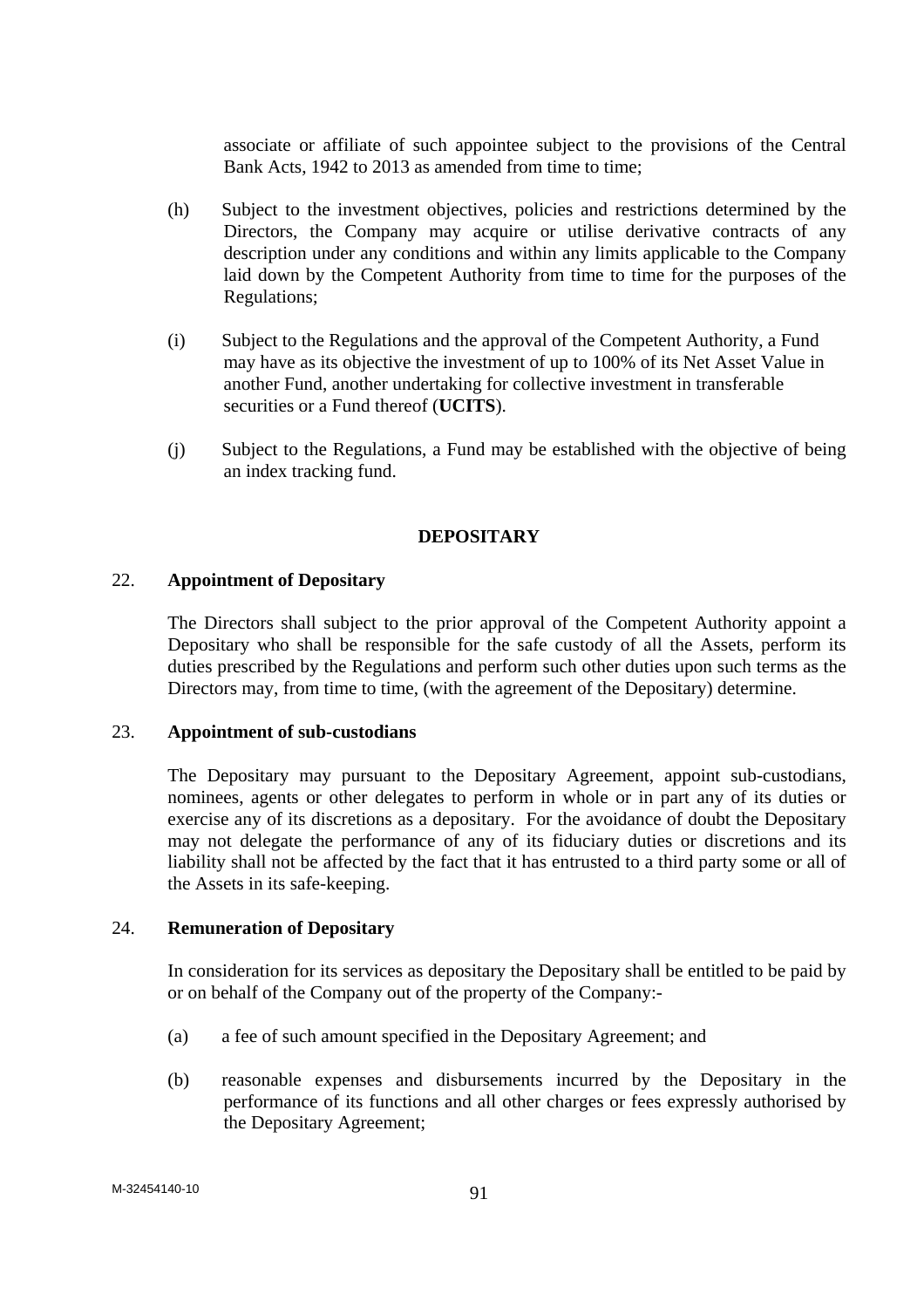and the Depositary shall not be obliged to account to the Holders or any of them for any payment received in accordance with the foregoing provisions.

### 25. **Retirement or replacement of Depositary**

- (a) Subject to the prior approval of the Competent Authority, and in accordance with the terms of the Depositary Agreement, the Depositary may be removed or retire and a new Depositary appointed in the manner specified in paragraph (b) below.
- (b) In the event of the Depositary desiring to retire or on being removed in accordance with paragraph (a) above, the Company shall appoint a duly qualified corporation which is approved by the Competent Authority to be the Depositary in place of the Depositary so retiring or being removed on or before the date on which such retirement or removal is to take effect. In the event of the Depositary having given to the Company notice of its desire to retire or in the event of the Depositary being removed and no successor Depositary having been appointed within such period as may be agreed between the Company and the Depositary, the Depositary shall be entitled to require the Company to repurchase all the then issued shares of the Company or to convene an extraordinary general meeting to consider a resolution to wind up the Company. Following such repurchase or the passing of any such resolution, the Company shall be wound up in accordance with the Companies Act and these Articles. The Depositary will remain in office until authorisation of the Company has been revoked by the Competent Authority.

# **EQUALISATION PAYMENTS**

# 26. **Equalisation Payments**

- (a) On any allotment or issue of any Shares of any class after the Initial Offer Period, if the Directors are operating an Equalisation Account in relation to the relevant Fund (but not otherwise), the Subscription Price in respect of each such share subscribed for should include an Equalisation Payment the same to be repayable in whole or in part as is hereinafter provided.
- (b) In the event of an Equalisation Account being operated in respect of any Fund, all Equalisation Payments received in accordance with paragraph (a) above, or deemed to have been received, shall be credited to the Equalisation Account in respect of the relevant Fund. Any amounts paid by way of Equalisation Payment shall be returnable in whole or in part to the payer only in the events specified in paragraph (c) below and not otherwise.
- (c) The Holder of a share on which an Equalisation Payment was paid or deemed to be paid on its issue shall be entitled to payment from the relevant Equalisation Account of a capital sum in the amount hereinafter provided on the payment of the first dividend thereon in respect of the same accounting period after the date of issue of such share but prior to any repurchase being made subsequent to the date of issue of such share.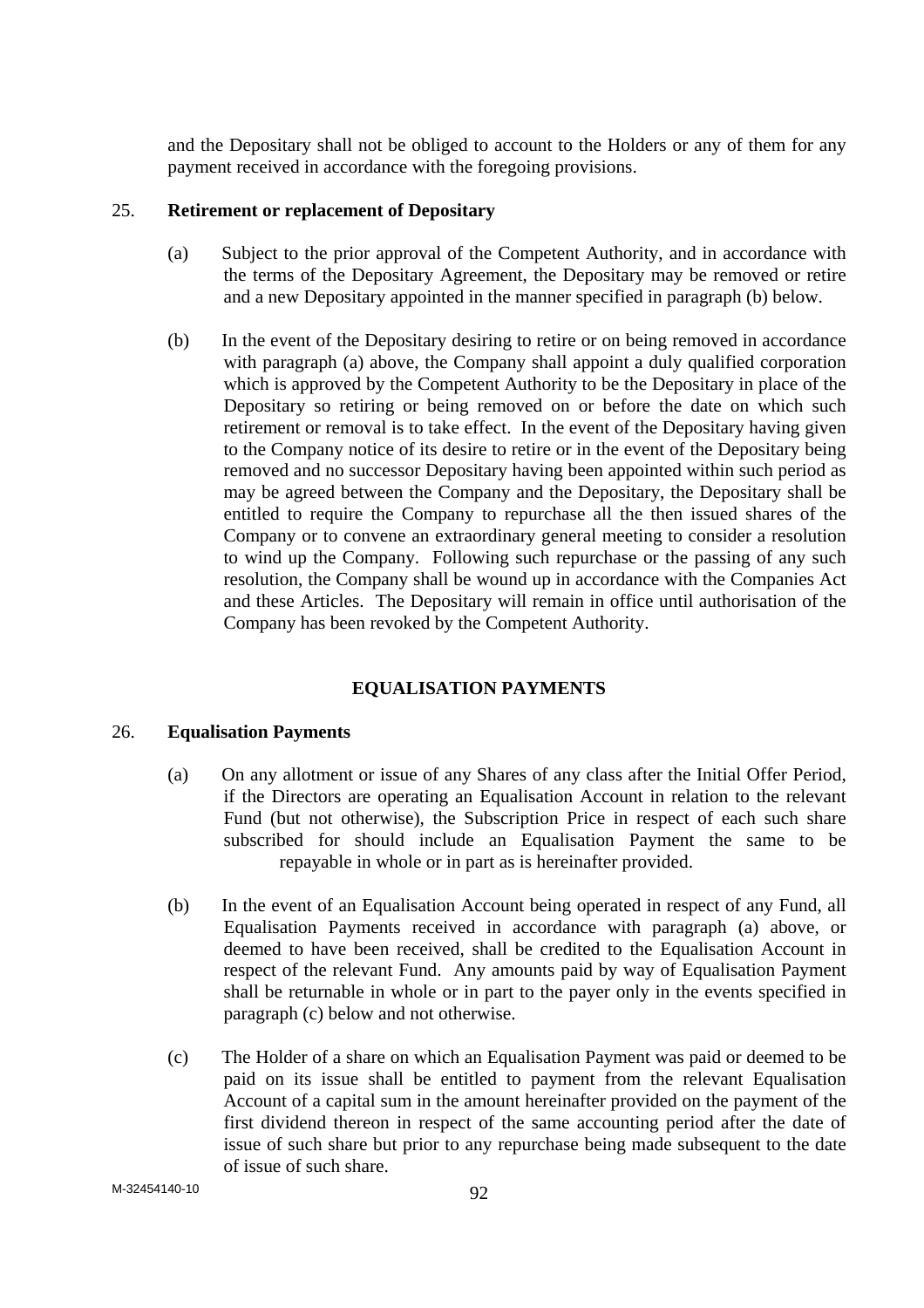- (d) The capital sum payable pursuant to paragraph (c) above shall be an amount equal to the Equalisation Payment paid or deemed to be paid on the issue of such share or, if the Directors so think fit, a sum calculated by dividing the aggregate of all Equalisation Payments standing to the credit of the relevant Equalisation Account at the date to which the relevant dividend relates, by the number of shares in respect of which such capital sums are payable **PROVIDED** that in so doing such shares may be divided into two or more groups issued within different periods of time as may be selected by the Directors in any one accounting period and the capital sum payable on each share in each such group shall be a sum calculated by dividing the aggregate of all Equalisation Payments standing to the credit of the relevant Equalisation Account in respect of the shares of each such group by the number of shares in such group. Provided further that in no circumstances shall the capital sum payable in respect of any one share pursuant to this paragraph exceed the amount of the dividend declared on such share.
- (e) Any capital sums repaid to a Holder in accordance with the provisions of this Clause shall release the Company from any liability to repay to the Holder the Equalisation Payment paid, and such Holder shall accept any such capital sum in full and final satisfaction of any Equalisation Payment otherwise payable.

## **DEALINGS IN SHARES**

#### 27. **Dealings in shares**

- (a) Without prejudice as to the generality of these Articles, the investment manager may purchase on any Dealing Day shares of any class at not less than the Subscription Price (in respect of a purchase from the Company) or the Repurchase Price (in respect of a purchase from a Holder) for shares of the class in question established as at the relevant Dealing Day. Any amount payable by the investment manager in respect of the purchase of shares shall be paid not later than the relevant Settlement Date;
- (b) The investment manager shall be entitled in the name and on behalf of any Holder whose shares are to be purchased by the investment manager to execute an instrument of transfer in respect of the shares. The investment manager may be registered as a Holder in respect of such shares; and
- (c) Subject to the provisions of these Articles, the investment manager shall have the right on any Dealing Day, provided that the Company is notified on or prior to the Dealing Deadline for such Dealing Day, to surrender certificate(s) to the Company for cancellation of some or all of the shares represented thereby. In respect of any such cancellation of shares, the investment manager shall be entitled to receive out of the relevant Fund an amount equal to the Repurchase Price that would be payable in respect of such shares if they were repurchased as at that Dealing Day pursuant to the provisions of these Articles. Any amount payable to the investment manager on foot of such request for cancellation shall be payable not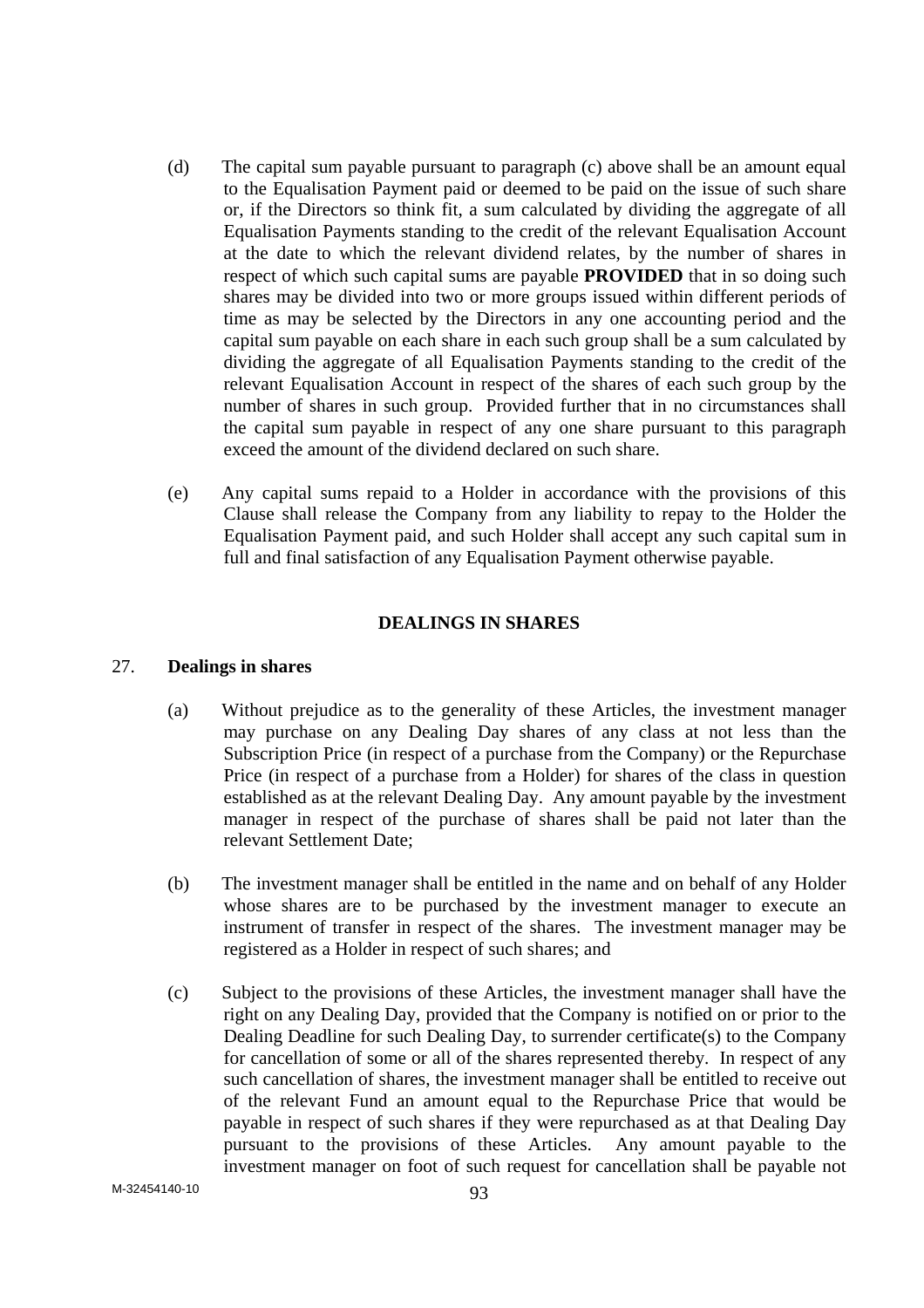later than the relevant Settlement Date. The right of the investment manager to require cancellation of any share shall be suspended during any period when the right of holders of shares to require the repurchase of those shares is suspended pursuant to these Articles.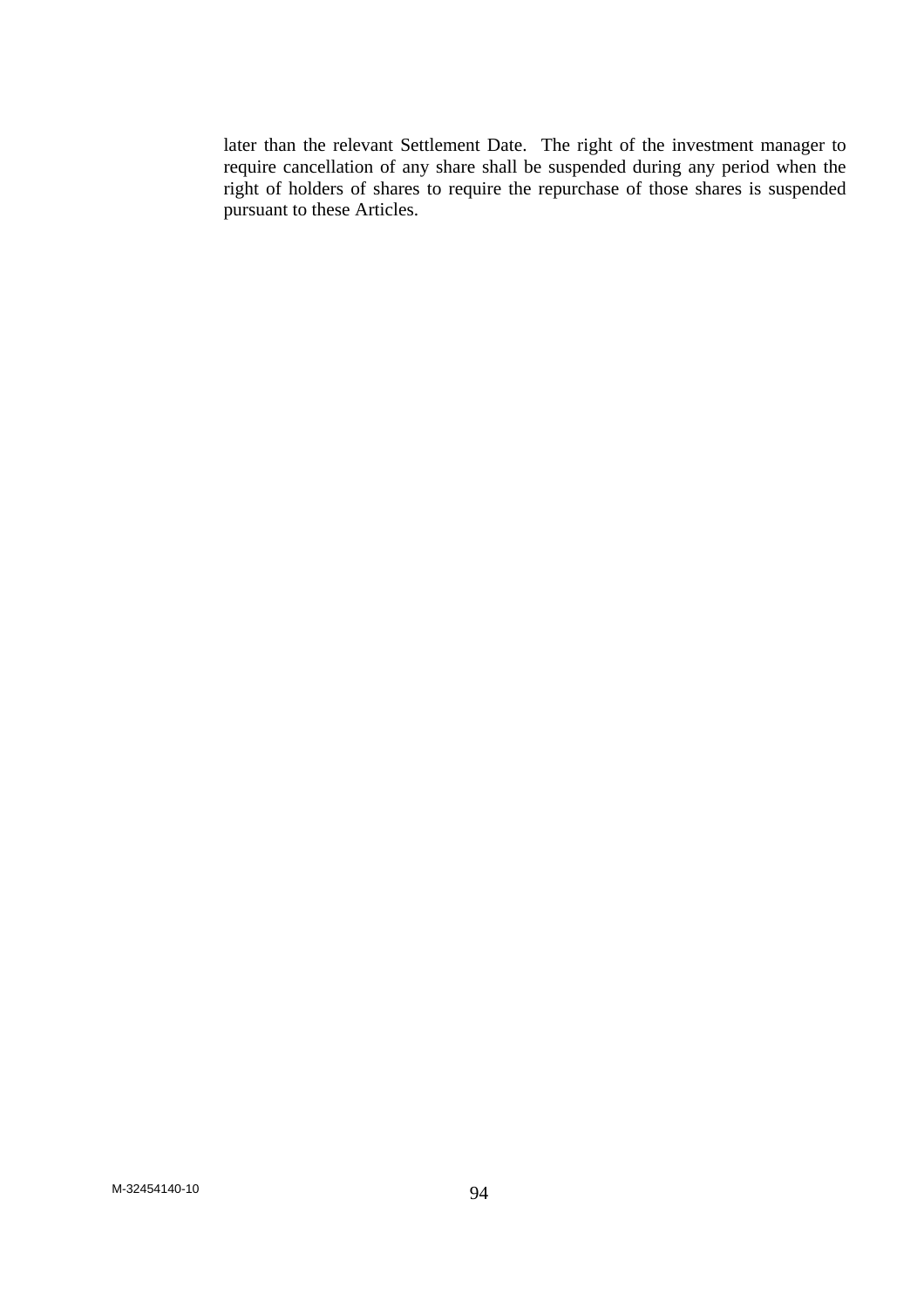# **APPENDIX III**

### 28. **Determination of Net Asset Value**

- (a) The Net Asset Value of any Fund (i.e. the value of the assets of a Fund having deducted the liabilities (excluding Holders equity) of that Fund therefrom) or any Class or share thereof shall be expressed in the currency in which the Fund or the Class or shares thereof are designated or in such other currency as the Directors may determine, from time to time, and shall be determined, in accordance with the valuation rules set out hereafter. The Directors may employ methods to ensure that the Net Asset Value per share of any Fund is stabilised so that sales and repurchases of shares of that Fund are effected at a constant share price.
	- (i) The Net Asset Value of any Fund shall be calculated as at the Valuation Point for each Dealing Day.
	- (ii) The Net Asset Value of each Fund will be equal to the value of the Fund's total assets less its liabilities. The Net Asset Value per share of a Fund will be calculated by dividing the Net Asset Value of the Fund by the number of shares in the Fund then in issue or deemed to be in issue as at the Valuation Point for such Dealing Day and rounding the result mathematically to such number of decimal places as may be determined by the Directors from time to time or as provided for below for certain Money Market Funds.
	- (iii) In the event the shares of any Fund are further divided into Classes, the Net Asset Value per share of the relevant Class shall be determined by attributing the Net Asset Value of the Fund between the relevant Classes of that Fund making such adjustments for subscriptions, redemptions, fees, dividends accumulation or distribution of income and the expenses, liabilities or assets attributable to each such relevant Class and any other factor differentiating the relevant classes as appropriate. The Net Asset Value of the Fund, as allocated between each Class, shall be divided by the number of shares of the relevant Class which are in issue or deemed to be in issue and rounding the result mathematically to such number of decimal places as may be determined by the Directors from time to time or as provided for below for certain Money Market Funds.
- (b) For the purposes of such valuation, Assets of the Company, shall be determined to include but are not limited to:-
	- (i) all cash in hand, on deposit, or on call including any interest accrued thereon as at the relevant Valuation Point and all accounts receivable, (ii) all bills, demand notes, certificates of deposit, and promissory notes, (iii) all bonds, shares, stock, securities, obligations, debentures, debenture stock, forward rate agreements, subscription rights, warrants, promissory notes, futures contracts, options, commodities, asset backed securities,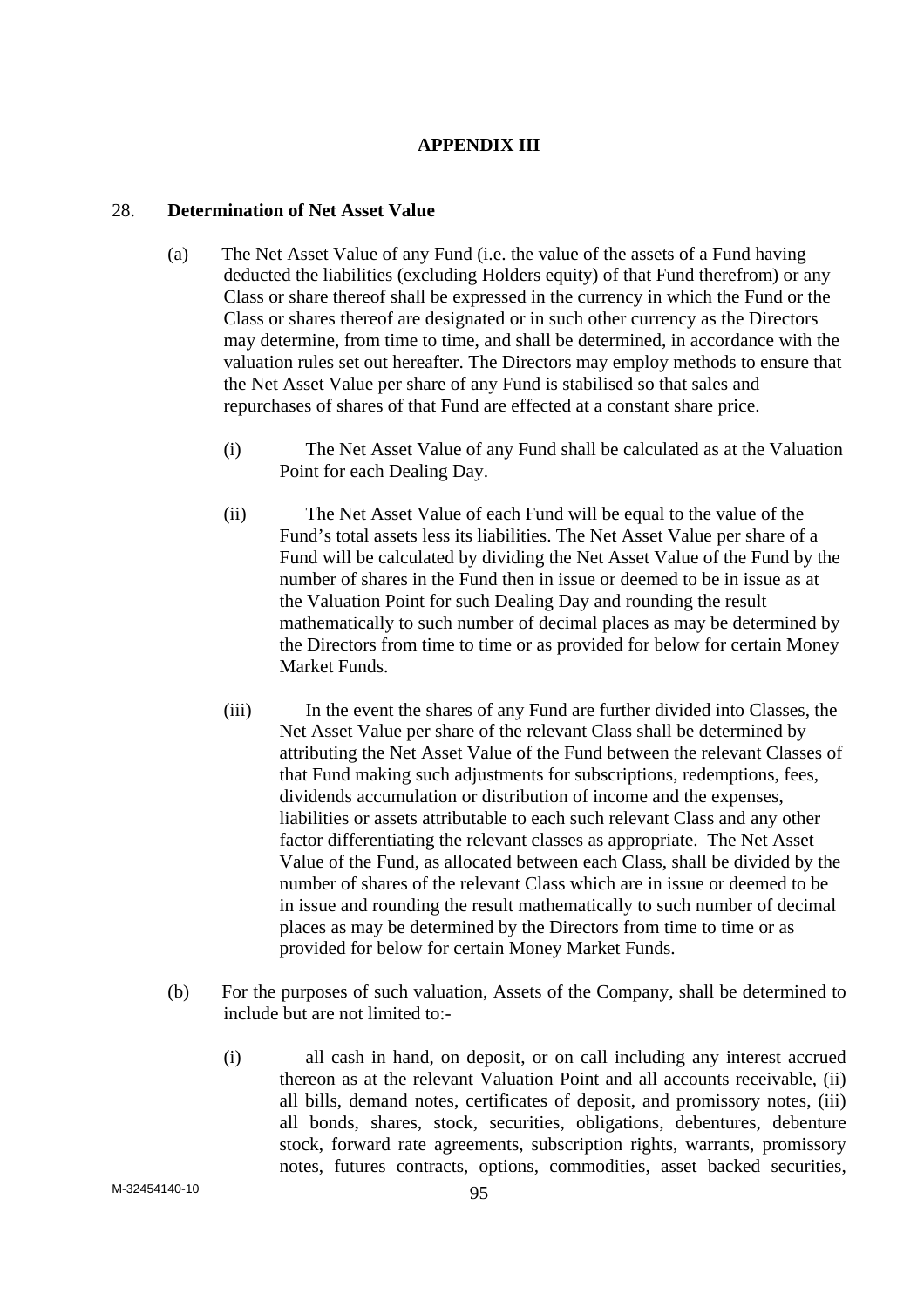mortgage backed securities, swap contracts, contracts for differences, fixed rate securities, variable and floating rate securities, securities in respect of which the return and/or redemption amount is calculated by reference to any index, price or rate, monetary and financial instruments of all kinds, (iv) all stock and cash dividends and cash distributions to be received by the Company and not yet received by it but declared to stockholders of record on a date on or before the relevant Valuation Point as at which the Net Asset Value is determined, (v) all interest accrued on or before the relevant Valuation Point on any interest-bearing securities owned by the Company except to the extent that the same is included or reflected in, the principal value of such security, (vi) all other Investments of the Company, (vii) the preliminary expenses incurred in establishing the Company which are payable by the Company and which may include the cost of issuing, distributing, marketing and promoting shares of the Company insofar as the same have not been written off and (viii) all other Assets of the Company of every kind and nature including prepaid expenses as valued and defined from time to time by the Directors.

- (c) The Directors shall be entitled to determine in relation to any preliminary costs, charges, fees and expenses that the same may be amortised over such period as they think fit.
- (d) The valuation of Assets of Funds that are not Money Market Funds:

Money market instruments in a non-money market Fund may be valued by the Directors or their delegates at their amortised cost, in accordance with the Competent Authority's requirements.

The use of the amortised method of valuation for all Investments for which it is permitted to be used in accordance with this clause 28 (e) will, in addition to the requirements set out in clause 28(e), be monitored continuously (and at least weekly) by or on behalf of the Company to determine the extent, if any, to which the Net Asset Value using the amortised cost method of valuation deviates from the Net Asset Value which would be obtained using available market quotations. Discrepancies in excess of 0.1% (or such lesser amount as the Directors may determine) of the Net Asset Value will be brought to the attention of the manager or the investment manager of the Company. Discrepancies in excess of 0.2% (or such lesser amount as the Directors may determine) of the Net Asset Value will be brought to the attention of the Directors and/or the directors of the manager and the Depositary. Where discrepancies exceed 0.3% of the Net Asset Value a daily review will take place and the Directors will notify the Competent Authority with an indication of the action, where required by the Competent Authority or by law, if any, which will be taken to reduce such dilution. In addition the Directors shall take any other action as may be required by the Competent Authority from time to time.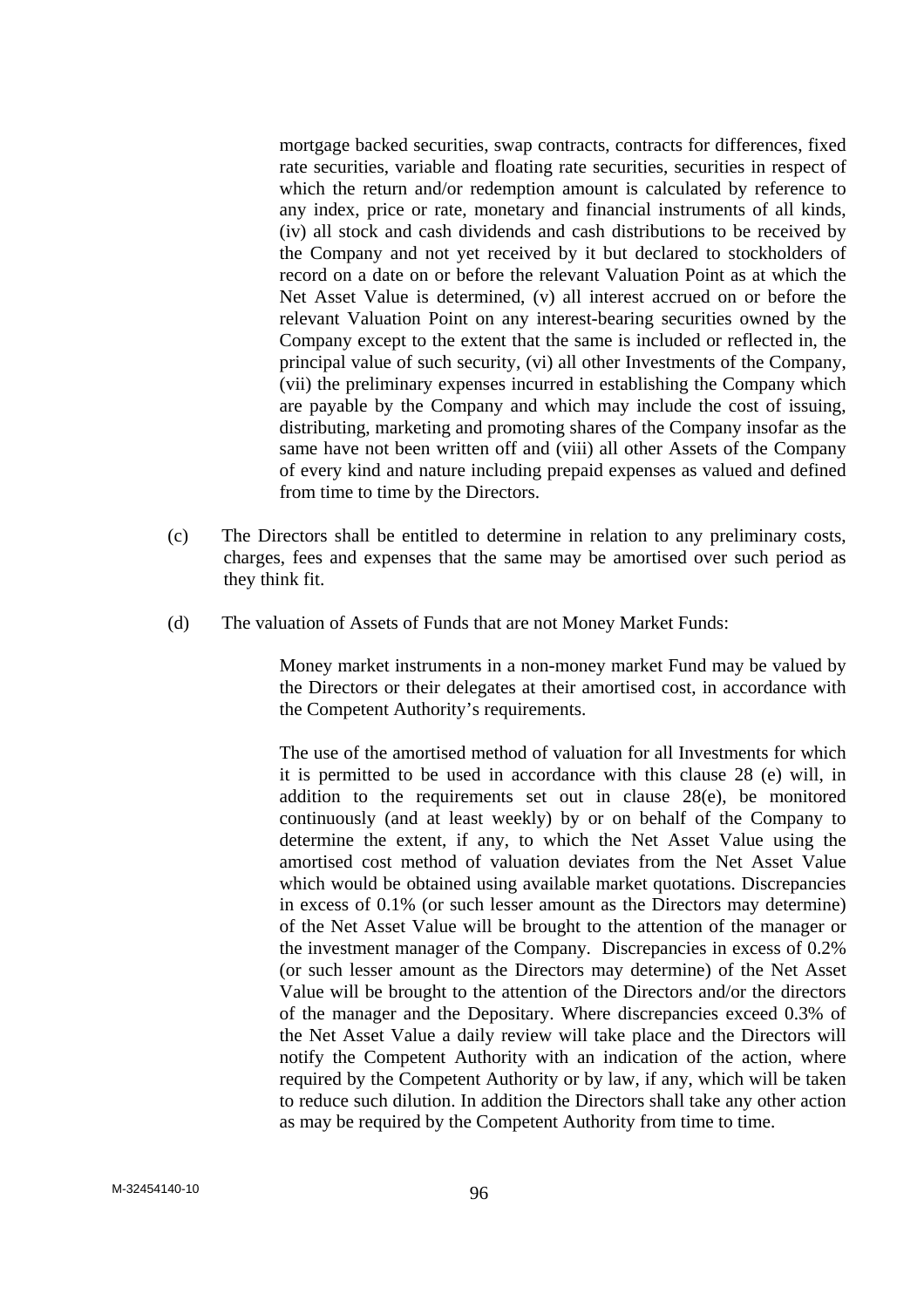- (i) Where any Investment owned or contracted for by the Company is listed or dealt in on a market and the Directors determine that the amortised cost method of valuation is not permissible or appropriate then the value thereof shall be based on the "middle market price", if calculable, being the mean price between bid and offer prices for such security last available as at the relevant Valuation Point. Where such Investment is listed or dealt in on more than one Market the Directors shall, in their absolute discretion, select the Market which constitutes the main Market for the foregoing purposes. Investments listed or traded on a regulated market, but acquired at a premium or at a discount outside of the relevant market may be valued taking into account the level of premium or discount at the date of valuation.
- (ii) The value of any Investment which is not listed or dealt in on a Market or of any Investment which is normally listed or dealt in on a Market but in respect of which (i) the Directors determine that the amortised cost method of valuation is not appropriate and (ii) the middle market price is currently unavailable or the current price of which does not in the opinion of the Directors represent fair market value thereof in the context of currency, marketability, dealing costs and/or such other considerations as are deemed relevant, shall be the probable realisation value thereof estimated with care and in good faith by the Directors or by a competent person, in each case approved, for such purpose, by the Depositary. In determining the probable realisation value of any such Investment, a certified valuation thereof provided by a competent independent person or in the absence of any independent person, the investment manager/adviser, who in each case shall have been approved for such purposes by the Depositary, shall be sufficient.
- (iii) Notwithstanding the generality of the foregoing, the Directors may with the approval of the Depositary adjust the value of any Investment or other asset if, having regard to currency, applicable rate of interest, anticipated rate of dividend, maturity, marketability, liquidity and/or such other considerations as they may deem relevant, they consider that such adjustment is required to reflect the fair value thereof as at the relevant Valuation Point.
- (iv) Cash and other liquid assets (such as prepaid expenses, cash dividends and interest declared or accrued and not yet received) as at a Valuation Point will be valued at their face value with interest accrued, where applicable unless in any case the Directors are of the opinion that the same is unlikely to be paid or received in full in which case the value thereof shall be arrived at after making such discount as the Directors may consider appropriate in such case to reflect the true value thereof as at any Valuation Point.
- (v) Forward foreign exchange contracts shall be valued by reference to the price as at the relevant Valuation Point at which a new forward contract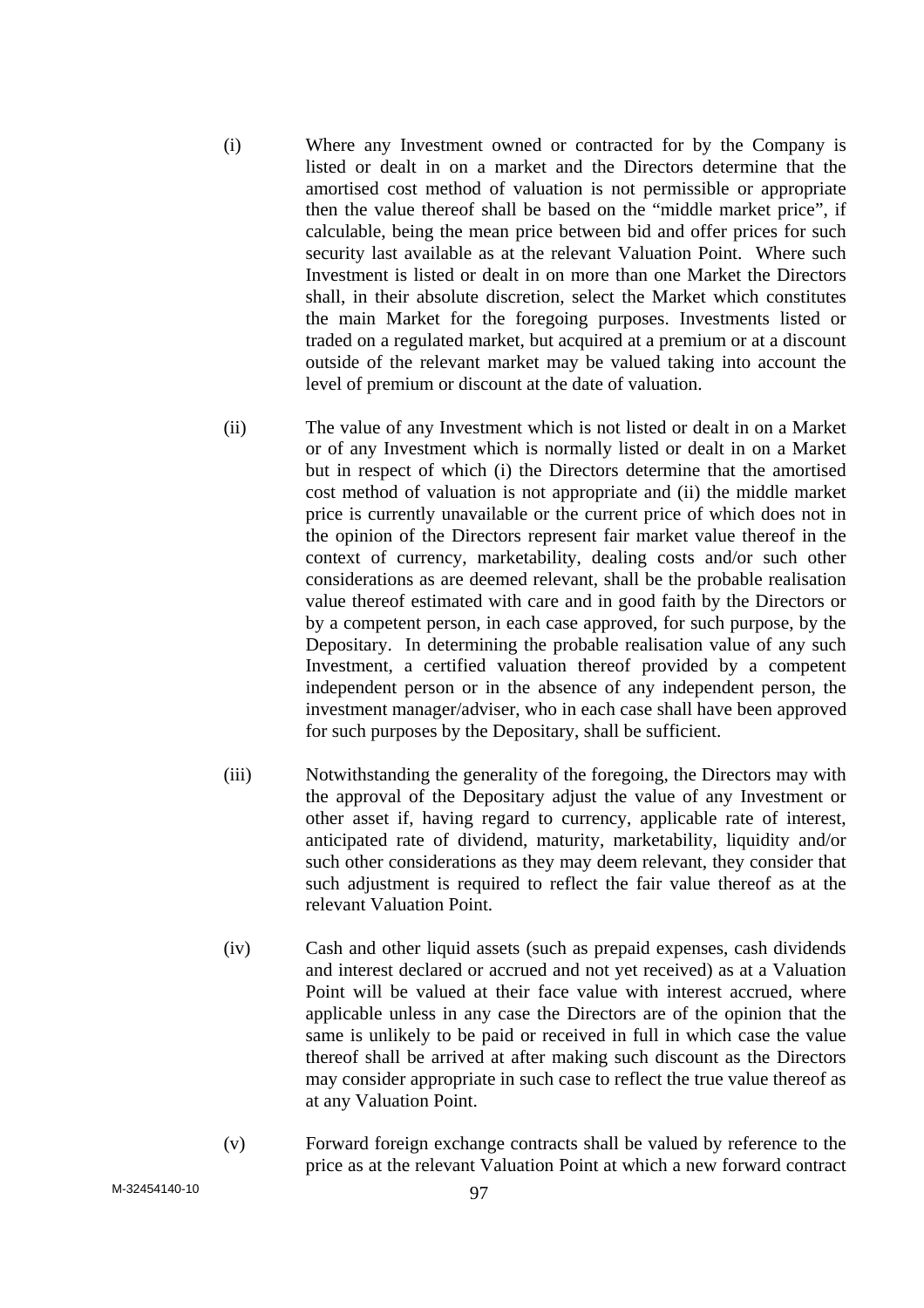of the same size and maturity could be undertaken, or, if unavailable, at the settlement price provided by the counterparty.

- (vi) The value of any off-exchange derivative contracts shall be the quotation from the counterparty to such contracts at the Valuation Point and shall be valued at least daily. The valuation will be verified at least weekly by a party independent of the counterparty who has been approved for such purpose by the Depositary.
- (vii) The value of any exchange traded futures contracts, share price index futures contracts and options and other derivative contracts which are dealt in on a Market shall be based on the settlement price as determined by the market in question as at the Valuation Point. Where the settlement price is not available or it is not the practice for the relevant Market to quote a settlement price, the value of such contract shall be its probable realisation value which must be estimated with care and in good faith by the Directors or another competent person appointed by the Directors provided that the Directors or such other competent person have been approved for the purpose by the Depositary.
- (viii) The value of units or shares or other similar participation in any collective investment scheme which provides for the units or shares or other similar participations therein to be redeemed at the option of the holder out of the assets of that undertaking shall be the last available net asset value per unit or share or other similar participation as at the Valuation Point or if bid and offer prices are published at the last available bid price.
- (ix) The value of any demand notes, promissory notes and accounts receivable shall be deemed to be the face value or full amount thereof after making such discount as the Directors may consider appropriate to reflect the true current value thereof as at the relevant Valuation Point.
- (x) Certificates of deposit, treasury bills, bank acceptances, trade bills and other negotiable instruments shall each be valued by reference to the best price available for certificates of deposit, treasury bills, bank acceptances, trade bills and other negotiable instruments of like maturity, amount and credit risk at the relevant Valuation Point.
- (xi) If in any case a particular value is not ascertainable as provided above or if the Directors shall consider that some other method of valuation better reflects the fair value of the relevant Investment, then in such case the method of valuation of the relevant Investment shall be such as the Directors in their absolute discretion shall determine such method of valuation to be approved by the Depositary.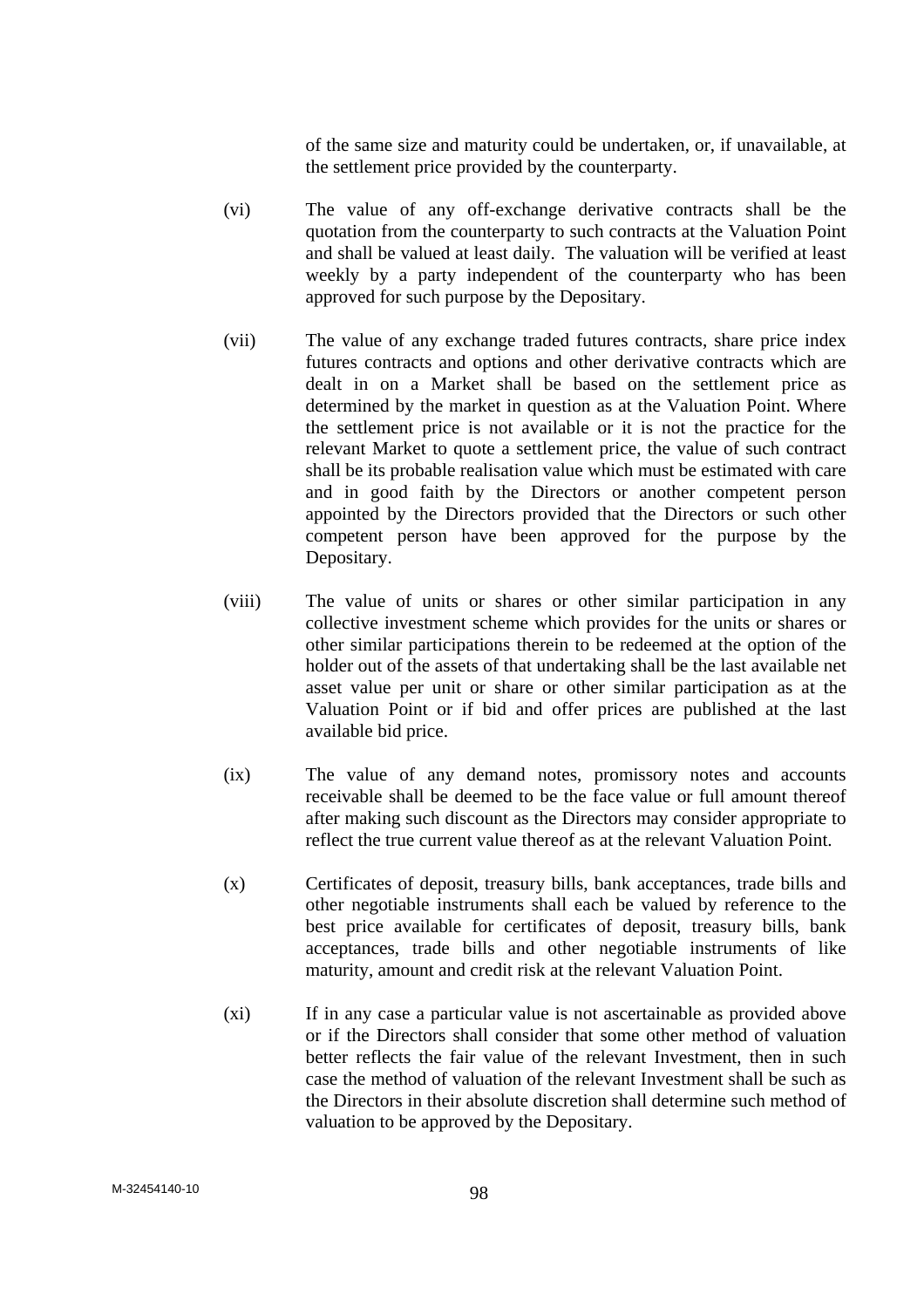- (xii) Any value expressed otherwise than in the base currency of the relevant Fund (whether of any Investment or cash) and any non-base currency borrowing shall be converted into the base currency at the rate (whether official or otherwise) which the Directors shall determine to be appropriate in the circumstances.
- (e) The valuation of Assets of Funds that are Money Market Funds:
	- (i) The assets of Money Market Funds shall be valued at the relevant Valuation Point, using mark-to-market whenever possible subject to the derogation set out in paragraphs (iv) and (v) below.
	- (ii) When using mark-to-market, the assets of the Money Market Fund shall be valued at the more prudent side of bid and offer unless the asset can be closed out at mid-market. The Directors or their delegate will only use good quality market data and such data shall be assessed by the Directors or their delegate on the basis of all of the following factors:
		- a) The number and quality of the counterparties;
		- b) The volume and turnover in the market of the asset of the Money Market Fund;
		- c) The issue size and the portion of the issue that the Money Market Fund plans to buy or sell.
	- (iii) Where use of mark-to-market is not possible or the market data is not of sufficient quality, an asset of a Money Market Fund shall be valued conservatively by using mark-to-model. The model shall accurately estimate the intrinsic value of the asset of a Money Market Fund, based on all of the following up-to-date key factors:
		- a) The volume and turnover in the market of that asset;
		- b) The issue size and the portion of the issue that the Money Market Fund plans to buy or sell;
		- c) Market risk, interest rate risk, credit risk attached to the asset.

When using the mark-to-model, the amortised cost method shall not be used.

- (iv) Public Debt CNAV Money Market Funds may be valued using the amortised cost method.
- (v) By way of a derogation from the above, the assets of LVNAV Money Market Funds that have a residual maturity of up to 75 days may be valued using amortised cost method.
- (vi) The amortised cost method shall only be used for valuing an asset of a LVNAV Money Market Fund in circumstances where the price of that asset calculated in accordance with the paragraphs (i), (ii) and (iii) above does not deviate from the price of that asset calculated in accordance with the amortised cost method by more than 10 basis points. In the event of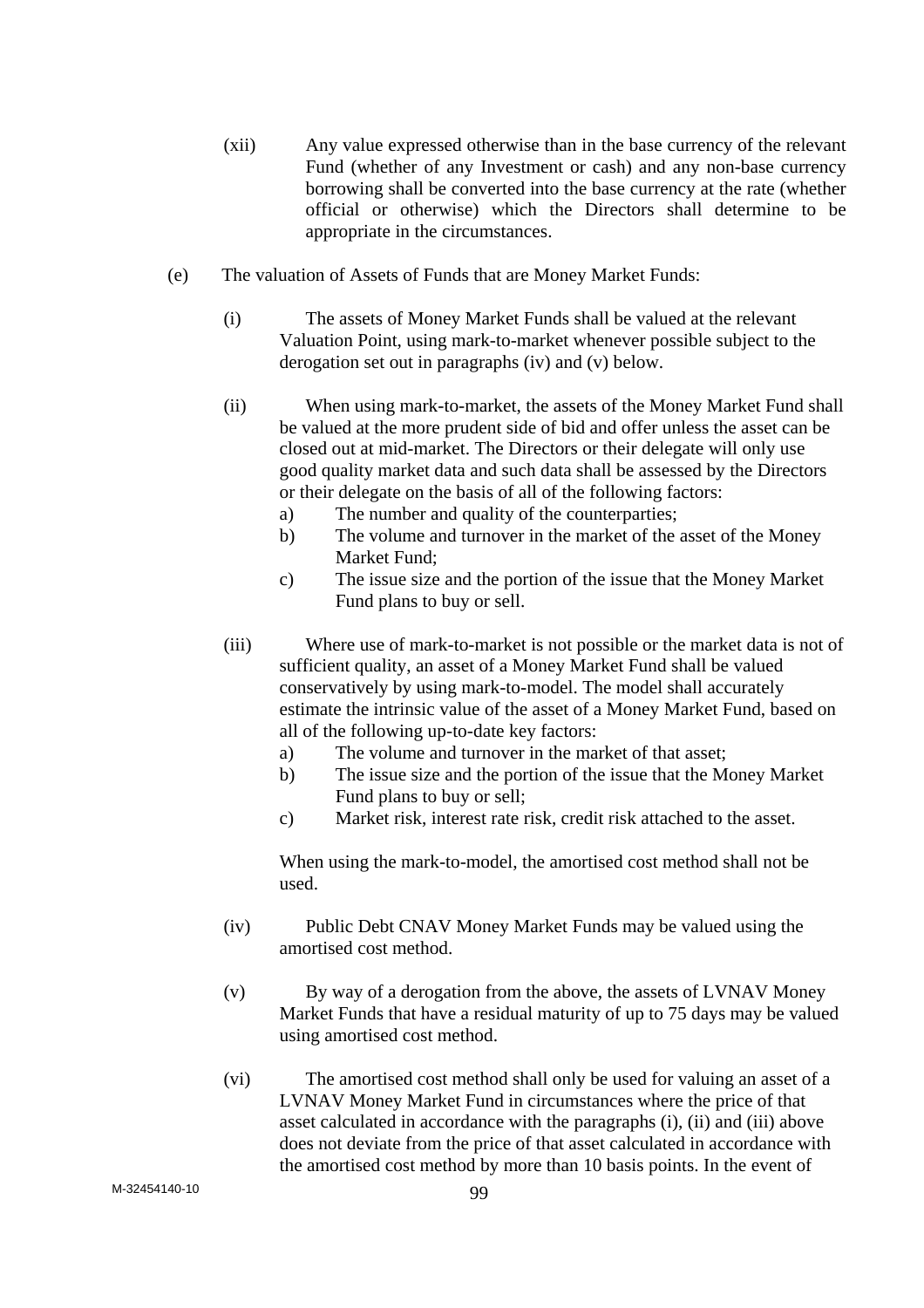such deviation, the price of that asset shall be calculated in accordance with paragraphs (i), (ii) and (iii) above (as applicable).

- (f) Subject to Article 33 of the Money Market Fund Regulation, any LVNAV Money Market Fund shall calculate a constant Net Asset Value per share as the difference between the sum of all of its assets valued in accordance with the amortised cost method as described below (where available) and the sum of all its liabilities divided by the number of its outstanding shares. The constant Net Asset Value per Share of a LVNAV Money Market Fund shall be rounded to the nearest percentage point or its equivalent when the constant Net Asset Value is published in a currency unit.
- (g) Any Public Debt CNAV Money Market Fund shall calculate a constant Net Asset Value per share as the difference between the sum of all of its assets valued in accordance with the amortised cost method as described below and the sum of all its liabilities divided by the number of its outstanding shares. The constant Net Asset Value per Share of a Public Debt CNAV Money Market Fund shall be rounded to the nearest percentage point or its equivalent when the constant Net Asset Value is published in a currency unit.
- (h) Any other Money Market Fund shall calculate the Net Asset Value per Share as the difference between the sum of all assets of the Money Market Fund and the sum of all liabilities of the Money Market Fund valued in accordance with the mark-tomarket or mark-to-model, or both divided by the number of outstanding shares of the Money Market Fund. The Net Asset Value per Share shall be rounded to the nearest basis point or its equivalent when the Net Asset Value is published in a currency unit.
- (i) Where an amortised cost valuation method is utilised, an Investment is valued at its cost of acquisition adjusted for amortisation of premium or accretions of discount rather than at current market value.
- (j) The assets of each Money Market Fund shall be valued on a daily basis and the Net Asset Value per Share of each Money Market Fund shall be calculated at least daily.
- (k) Notwithstanding the foregoing, where at any Valuation Point any Asset of the Company has been realised or contracted to be realised there shall be included in the Assets of the Company in place of such Asset the net amount receivable by the Company in respect thereof, provided that if such amount is not then known exactly then its value shall be the net amount estimated by the Directors as receivable by the Company. If the net amount receivable is not payable until some future time after the Valuation Point in question the Directors shall make such allowance as they consider appropriate to reflect the true current value thereof as at the relevant Valuation Point.
- (l) For the purposes of this Appendix:-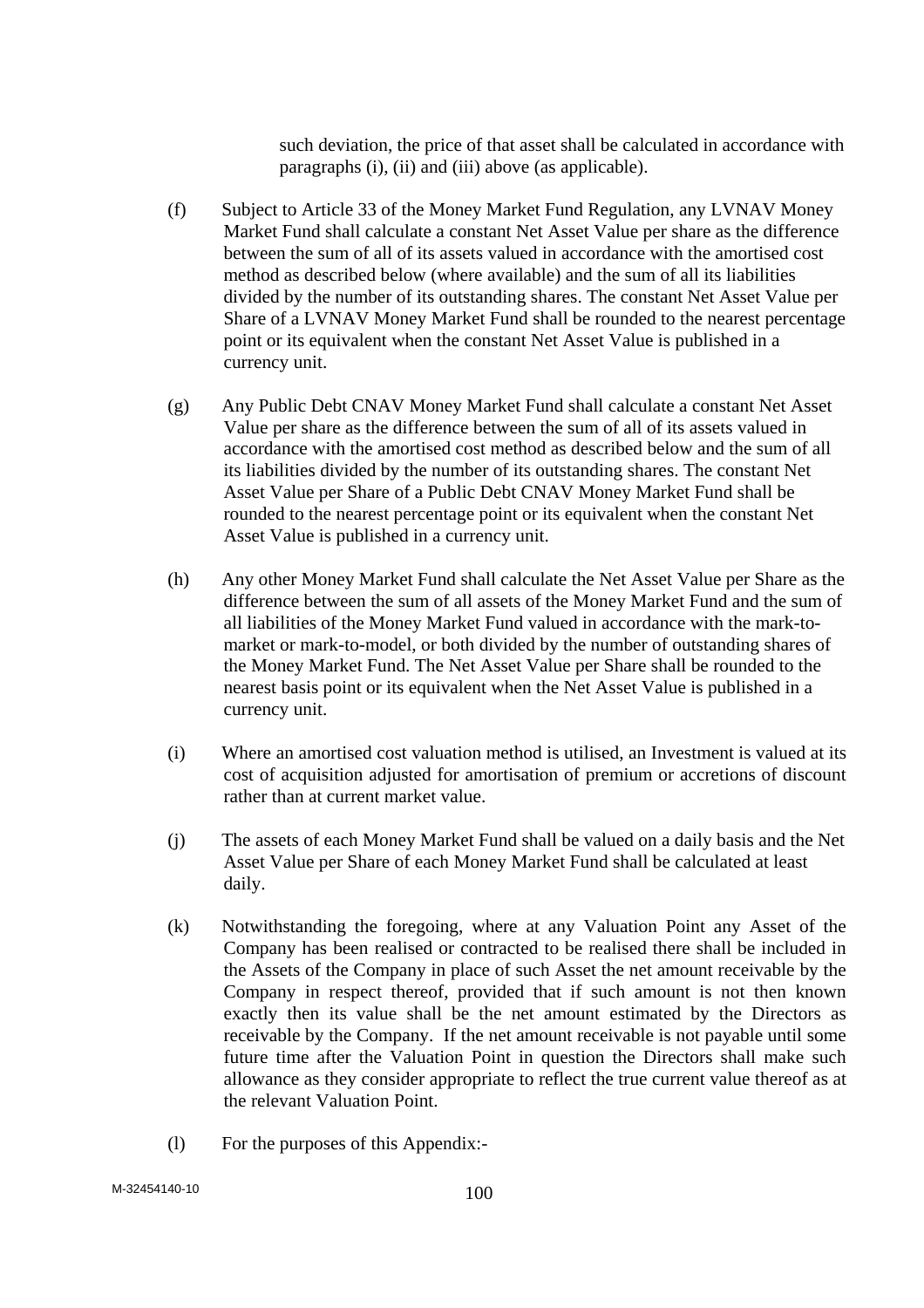- (i) monies payable to the Company in respect of the allotment of shares shall be deemed to be an Asset of the Company as of the time at which such shares are deemed to be in issue in accordance with Clause 3(c) of Appendix II;
- (ii) monies payable by the Company as a result of the cancellation of allotments or on the compulsory repurchase or transfer of shares or on repurchase of shares shall be deemed to be a liability of the Company from the time at which such shares are deemed to cease to be in issue in accordance with Clause 3(c) or Clause 13(c) of Appendix II.
- (iii) monies due to be transferred as a result of an exchange of shares to another pursuant to an Exchange Notice shall be deemed to be a liability of the first class and an Asset of the new class immediately after the Valuation Point for the Dealing Day on which the Exchange Notice is received or deemed to be received in accordance with Clause 10 of Appendix II.
- (m) Where the current price of an Investment is quoted **"ex"** any dividend (including stock dividend), interest or other rights to which the relevant Fund is entitled but such dividend, interest or the property to which such rights relate has not been received and is not taken into account under any other provisions of this Appendix III, the amount of such dividend, interest, property or cash shall be treated as an Asset of the relevant Fund.
- (n) For the purposes of ascertaining or obtaining any price, quotation, rate or other value referred to in this Appendix III for use in determining the value of any Asset, the Directors shall be entitled to use the services of any recognised information or pricing service.
- (o) Any valuations made pursuant hereto shall be binding on all persons.
- (p) The liabilities of the Company and where the context so admits or requires any Fund shall be deemed without limitation to include:-
	- (i) the costs of dealing in the Assets of the Company;
	- (ii) interest incurred in effecting, or varying the terms of, borrowings;
	- (iii) all administrative expenses payable and/or accrued;
	- (iv) any costs incurred in respect of meetings of Holders;
	- (v) costs incurred in respect of the establishment and maintenance of the Register;
	- (vi) the audit fees and expenses of the Auditor;
	- (vii) costs incurred in respect of the distribution of income to Holders;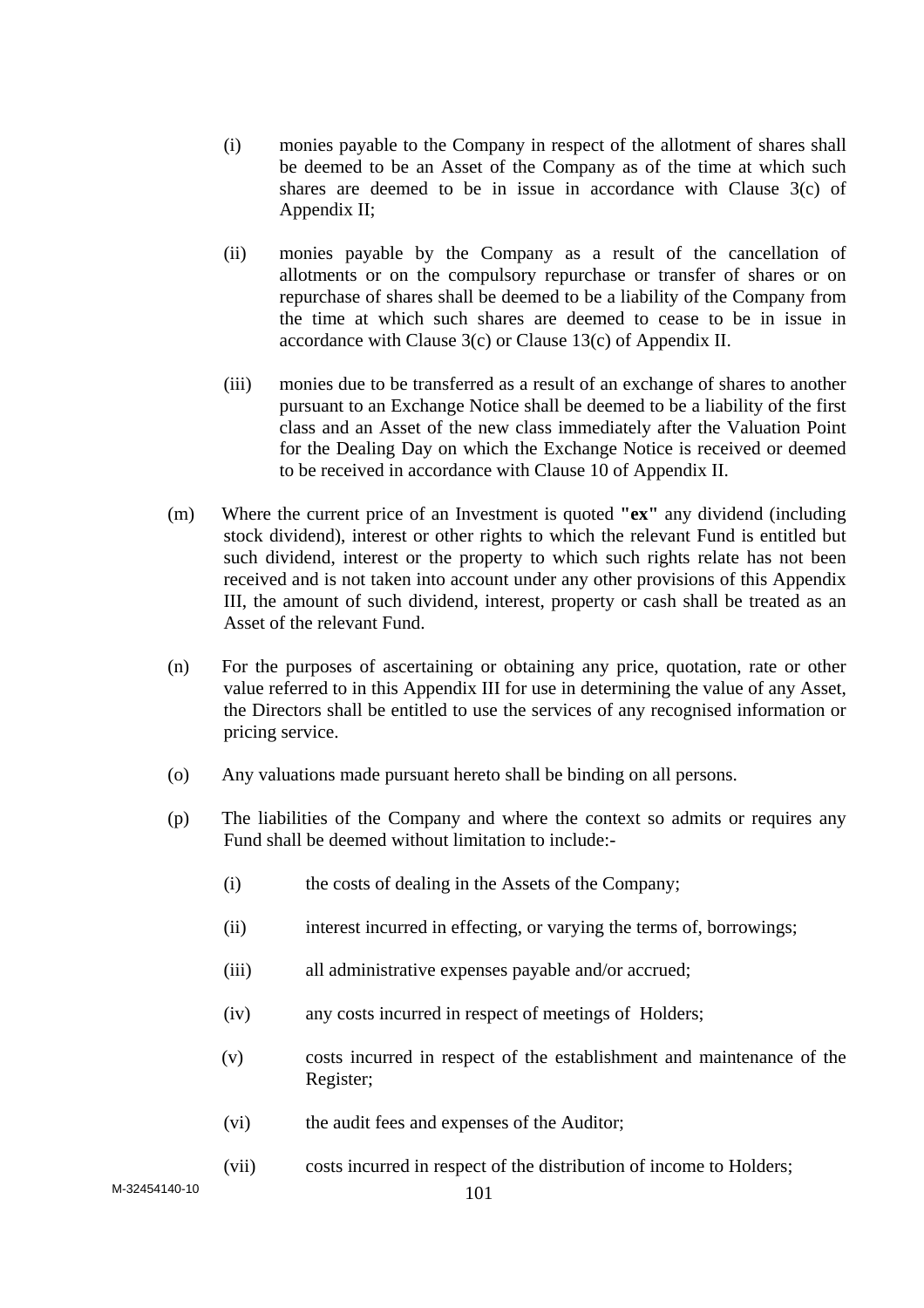- (viii) costs incurred in respect of the preparation and publication of prices of shares and of prospectuses, annual and interim reports and financial statements;
- (ix) legal and other professional fees and expenses incurred in connection with the business of the Company;
- (x) costs and expenses incurred in respect of the formation of the Company and the initial offer of shares in the Company which may be amortised over such period or periods as the Directors may determine;
- (xi) taxation and duty payable by the Company in respect of the Assets of the Company including any dealings in shares or Assets;
- (xii) costs and expenses incurred in modifying the Articles and in respect of any agreement entered into by or in relation to the Company from time to time.
- (xiii) unless otherwise agreed fees, expenses and disbursements of the Depositary and any sub-custodians, the manager, the investment manager/adviser, the administrator, and any other appointees of the Company including where appropriate any performance fees payable;
- (xiv) secretarial fees and all costs incurred by the Company in complying with statutory requirements imposed upon it;
- (xv) Directors' fees and expenses;
- (xvi) any fees of any regulatory authority in a country or territory outside Ireland and, if applicable, any fees levied by the Competent Authority;
- (xvii) the fees and expenses including overheads, administrative costs, expenses and commissions incurred by any distributor appointed to market and distribute the shares;
- (xviii) the fees and expenses of any paying agent or representative appointed in another jurisdiction in compliance with the law or other requirements of that jurisdiction;
- (xix) all costs and expenses (including copyright expenses) incurred in relation to the marketing and promotion of the Company and the sale of the shares;
- (xx) any amount payable under indemnity provisions contained in the Articles or any agreement with any appointee of the Company;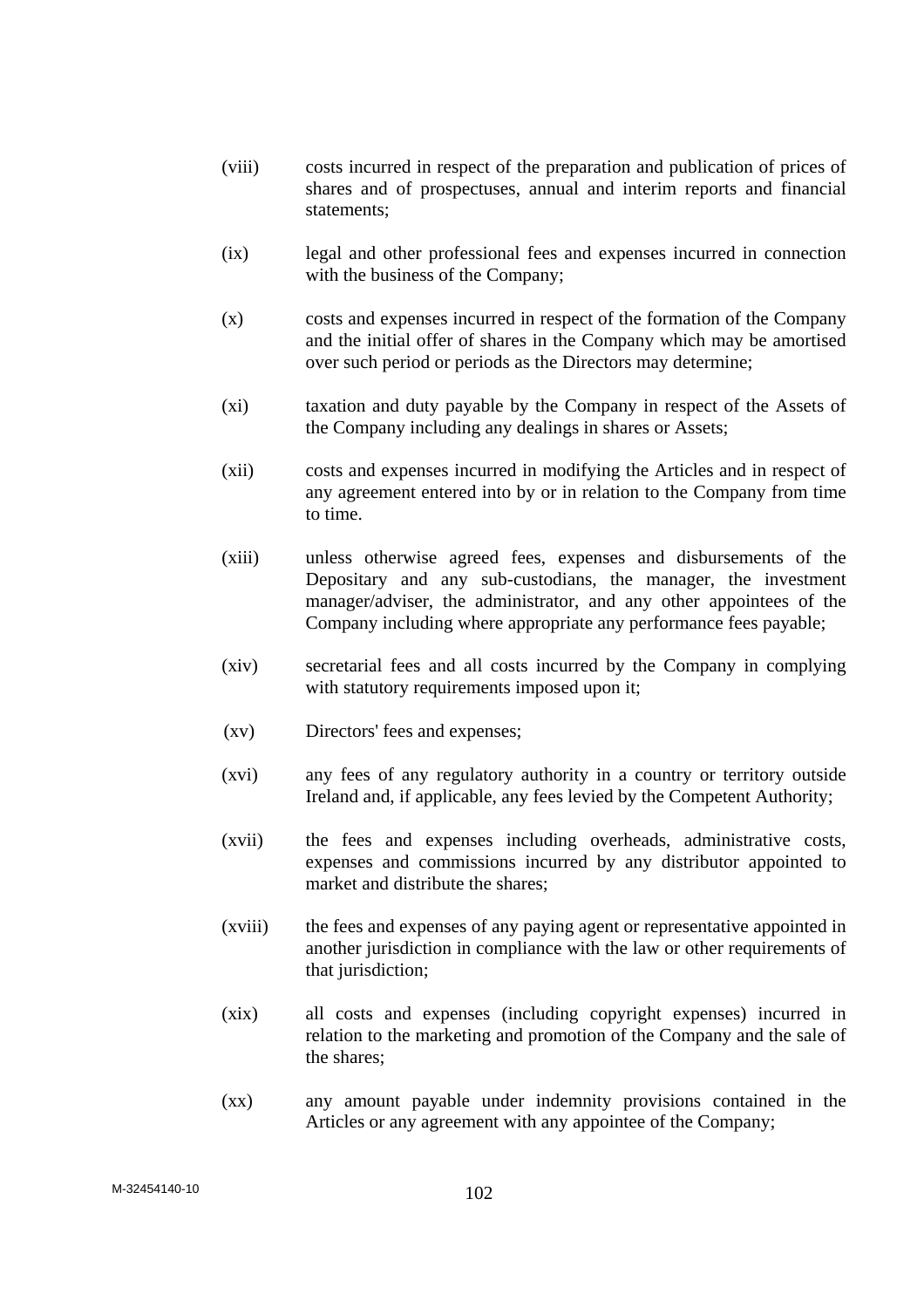- (xxi) all sums payable in respect of any policy of insurance taken out by the Company on behalf of the Directors in respect of directors' and officers' liability insurance cover;
- (xxii) all known liabilities including the amount of any unpaid dividend declared upon the shares or for the payment of moneys and other outstanding payments on shares previously repurchased;
- (xxiii) legal and other professional fees and expenses incurred in any proceedings instituted or defended to enforce, protect, safeguard, defend or recover the rights or Assets of the Company.
- (xxiv) all other liabilities of the Company of whatsoever kind and nature including an appropriate provision for taxes (other than taxes taken into account as Duties and Charges), contingent liabilities and the costs of winding up the Company or a Fund as determined by the Directors, from time to time.
- (xxv) the costs associated with terminating and or liquidating the Company and/or a Fund;
- (q) In determining the amount of such liabilities the Directors may calculate administrative and other expenses of a regular or recurring nature on an estimated figure for yearly or other periods in advance and accrue the same in equal proportions over any such period.
- (r) The Directors may at their discretion apply to the Net Asset Value of a Fund a sum representing a provision for Duties and Charges relating to the acquisition and disposal of Investments of the Fund.

# **SPECIFIC MONEY MARKET FUND REQUIREMENTS**

# **29. Internal Credit Quality Assessment Procedure**

The Company or its investment manager shall apply the following internal credit quality assessment procedures:

The Company's investment manager's analysts will monitor holdings by reading regulatory filings, financial report and accounts, monitoring relevant security and industry news and events (through, for example, Bloomberg and street (market) research), maintaining robust financial models, and keeping dialogue with management teams (earnings conference calls, phone calls, on-site visits, etc.) to monitor portfolio holdings. This will help the investment manager to stay dynamic with its investment recommendations and helps ensure the relevant Funds' portfolios incorporate the securities with the optimal risk/return profile.

 $M-32454140-10$   $103$ The internal rating conveys probability of default and loss given default over a two-year horizon. To establish this rating, the Company's investment manager's analysts conduct a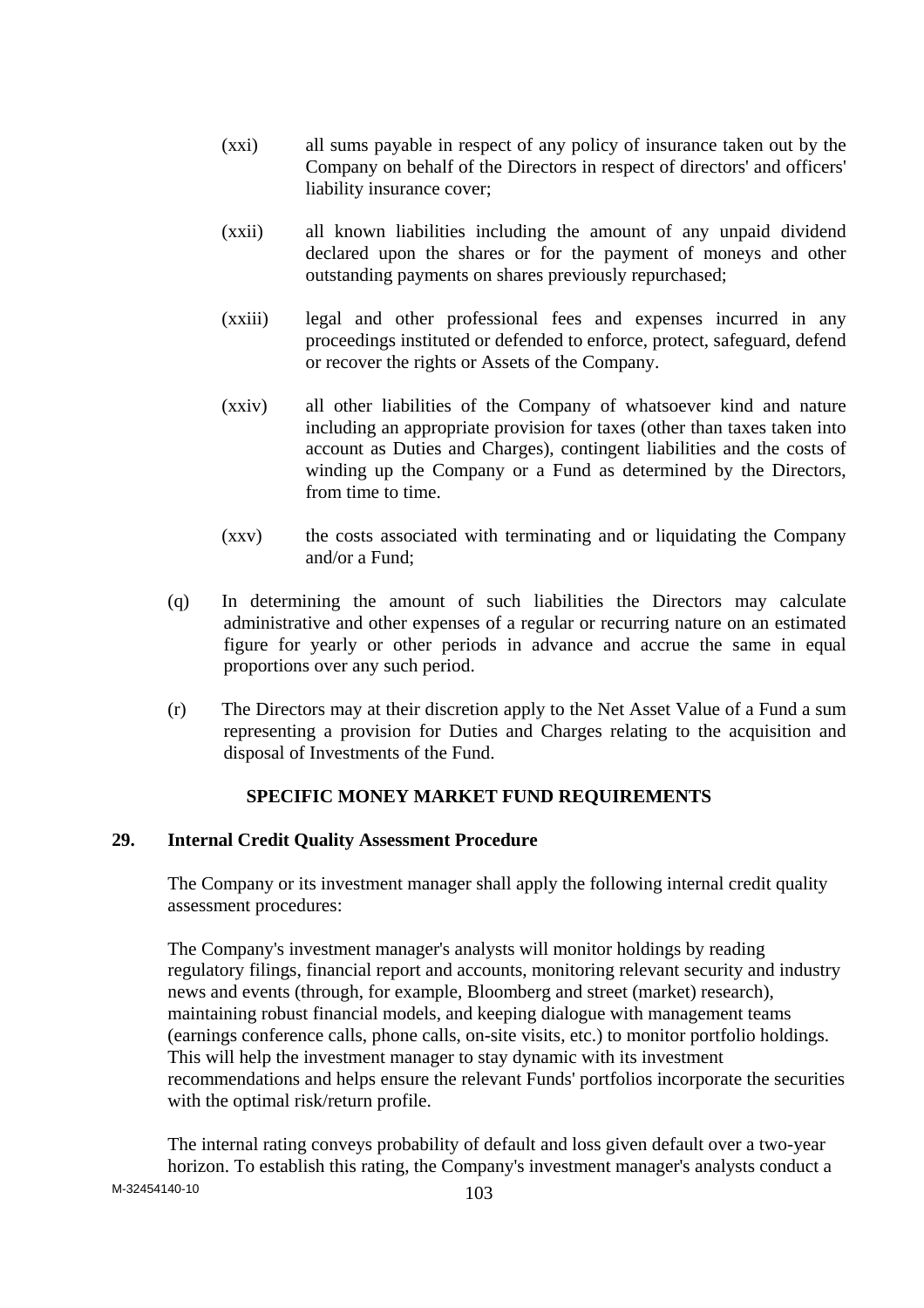detailed review of the company, including understanding key risks in the company's business model, financials and financial policies, and ESG (environmental, social and governance) factors. The credit fundamental review process can be broadly separated into assessing the business risks inherent in the company's operating model and the resultant financial risks. The Company's investment manager will not rely on external credit ratings, and therefore undertake internal rating assignments to act as an independent assessment of an issuer's credit quality.

The review of financials will be driven by detailed analysis of published statements and discussions with management with respect to financial policies, recent performance indicators and future performance outlook. Specific factors will vary across industries but may involve a mix of solvency/leverage measures and size and profitability measures.

While the internal rating captures an assessment of borrower worthiness at a point in time there is a forward-looking aspect to the rating, as the analyst will include their best estimate of where the fundamentals are heading over the time horizon, given all available information. The internal rating captures where the analyst sees the issuer heading in the long-term.

The internal rating is expressed on a scale with iAAA being the highest, and iC- the lowest.

# **30. Liquidity Management Procedures for LVNAV Money Market Funds and Public Debt CNAV Money Market Funds**

The Company or its management company will apply the following liquidity management procedures for each LVNAV Money Market Fund and Public Debt CNVAV Money Market Fund (the **Relevant MMFs**) in order to endeavour to ensure that there is sufficient liquidity available in those Funds to meet the weekly liquidity thresholds applicable in accordance with the Money Market Fund Regulation.

- (a) If the proportion of weekly maturing assets within the portfolio of a Relevant MMF falls below (i) 30% of the total assets of that Fund, and the net daily redemptions on a single Dealing Day exceed 10% of the total assets of that Fund, the investment manager shall immediately inform the board of directors of the Company or its management company (if one has been appointed). A documented assessment shall be completed of the situation to determine the appropriate course of action having regard to the interests of Shareholders of the relevant Fund together with the supporting rationale for that course of action. Following this assessment, the Company or its management company (if one has been appointed), in conjunction with the investment manager shall consider, and if appropriate apply, one or more of the measures described below:
	- (i) application of a repurchase charge or Anti-Dilution Levy for the Relevant MMF on any redemption requests so that the cost incurred by the Fund to achieve liquidity to settle that redemption request and to ensure that Shareholders remaining in the Sub-Fund are not unfairly disadvantaged when other Shareholders redeem Shares during the period that the weekly liquidity is exceeded: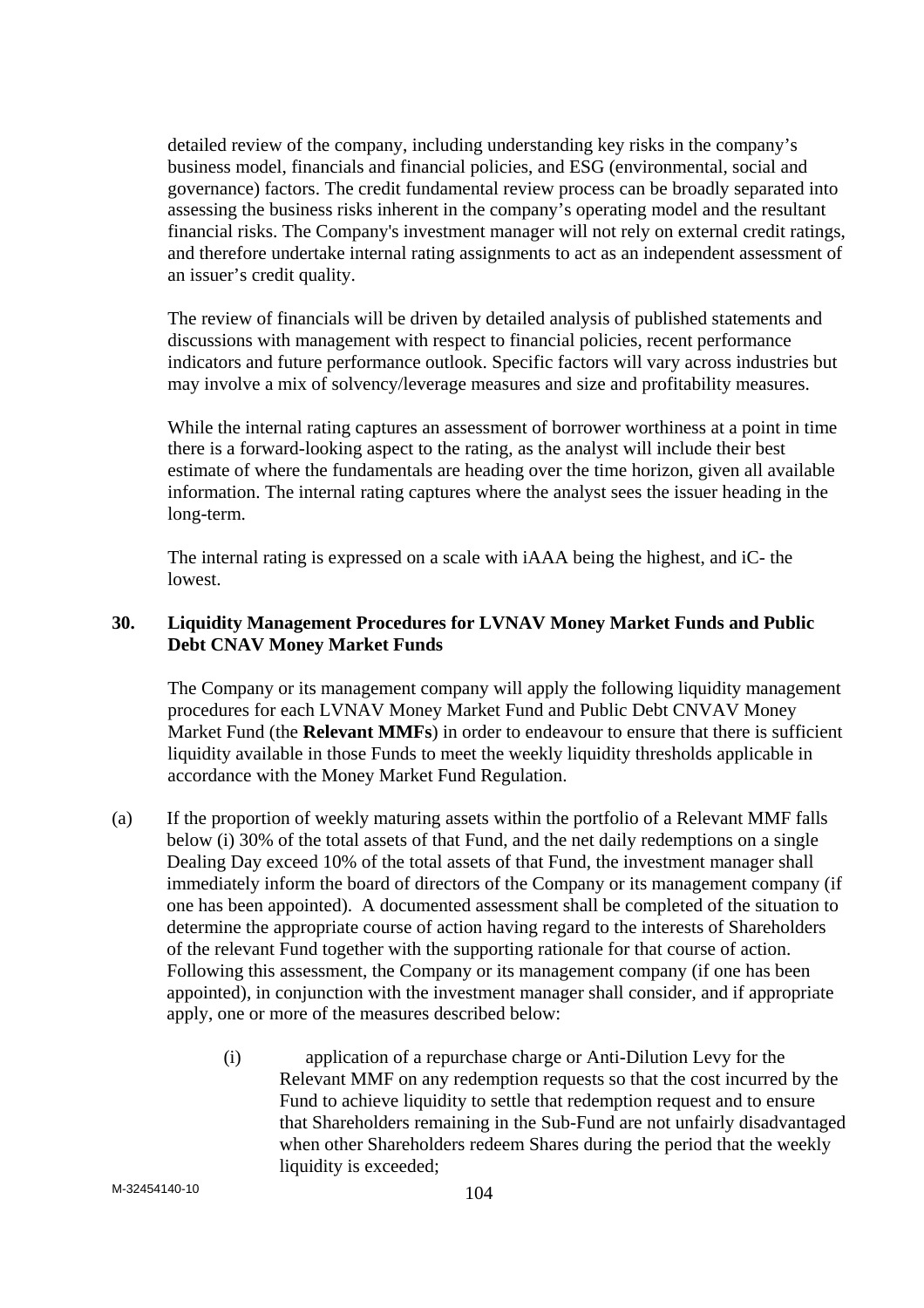- (ii) impose a limit on the amount of Shares to be redeemed on any one Dealing Day to a maximum of 10 % of the Shares in the Fund for any period up to 15 Business Days;
- (iii) suspend redemptions for any period up to 15 Business Days; or
- (iv) take no immediate action other than fulfilling the obligations laid down in Money Market Fund Regulation.
- (b) If the proportion of weekly maturing assets within the portfolio of a Relevant MMF falls below 10% of the total assets of that Fund, the investment manager shall immediately inform the board of directors of the Company or its management company (if one has been appointed). A documented assessment shall be completed of the situation to determine the appropriate course of action having regard to the interests of Shareholders of the relevant Fund together with the supporting rationale for that course of action. Following this assessment, the Company or its management company (if one has been appointed), in conjunction with the investment manager shall consider, and apply one or more of the measures described below and document the reasons for its choice:
	- (i) application of repurchase charge or Anti-Dilution Levy for such Relevant MMF on any redemption requests so that the cost incurred by the Fund to achieve liquidity to settle that redemption request and to ensure that Shareholders remaining in the Fund are not unfairly disadvantaged when other Shareholders redeem Shares during the period that the weekly liquidity is exceeded; or
	- (ii) suspend redemptions for any period up to 15 Business Days.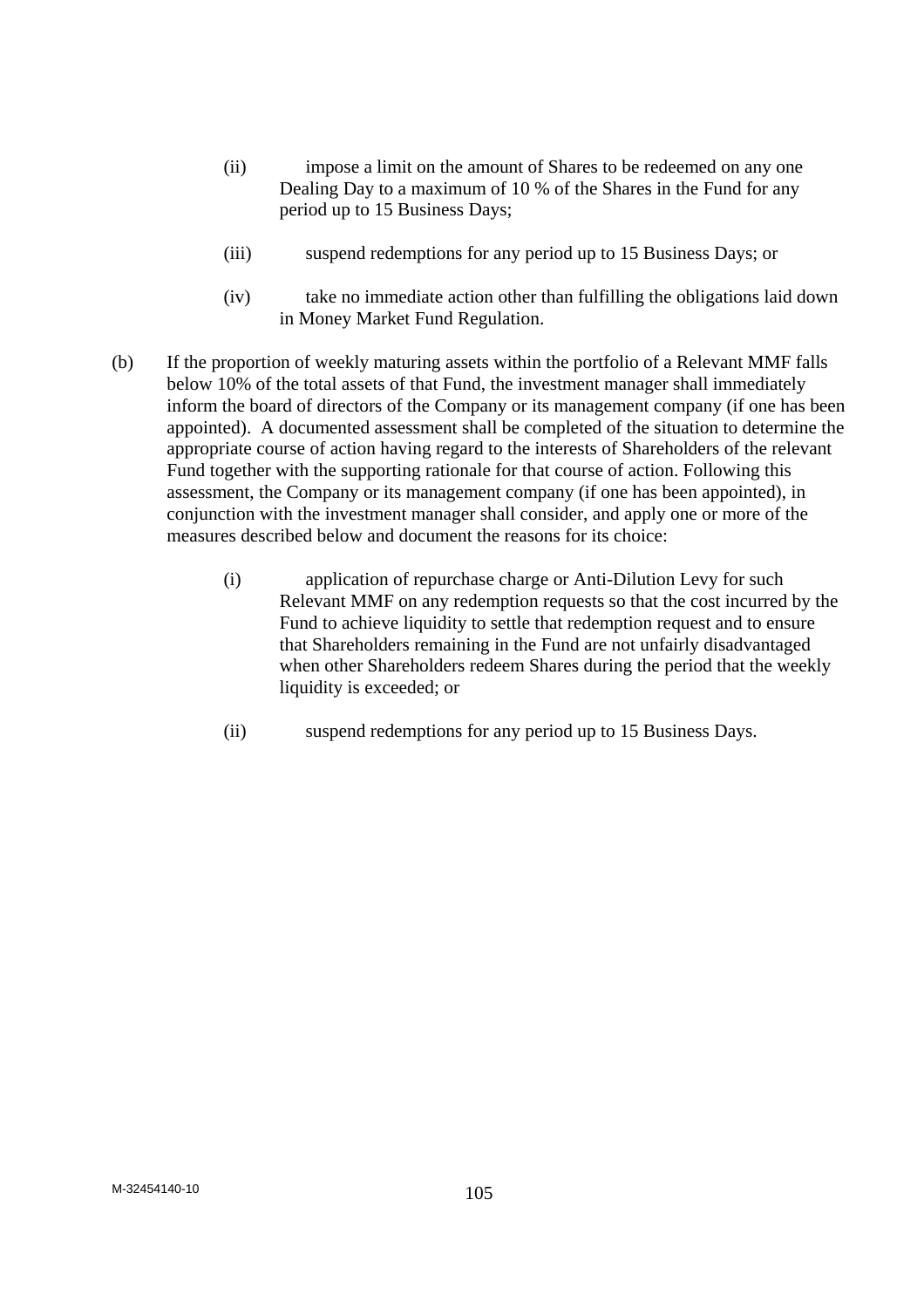# Names, Addresses and Descriptions of Subscribers

\_\_\_\_\_\_\_\_\_\_\_\_\_\_\_\_\_\_\_\_\_\_\_\_\_\_\_\_\_\_\_\_\_\_\_\_\_\_\_\_\_\_\_\_\_\_\_\_\_\_\_\_\_\_\_\_\_\_\_\_\_\_\_\_

\_\_\_\_\_\_\_\_\_\_\_\_\_\_\_\_\_\_\_\_\_\_\_\_\_\_\_\_\_\_\_\_\_\_\_\_\_\_\_\_\_\_\_\_\_\_\_\_\_\_\_\_\_\_\_\_\_\_\_\_\_\_\_\_\_

Goodbody Subscriber One Limited, International Financial Services Centre, North Wall Quay, Dublin 1.

Limited Liability Company

Goodbody Subscriber Two Limited, International Financial Services Centre, North Wall Quay, Dublin 1.

Limited Liability Company

Carol Widger International Financial Services Centre, North Wall Quay, Dublin 1.

Solicitor

Niamh Ryan International Financial Services Centre, North Wall Quay, Dublin 1.

Solicitor